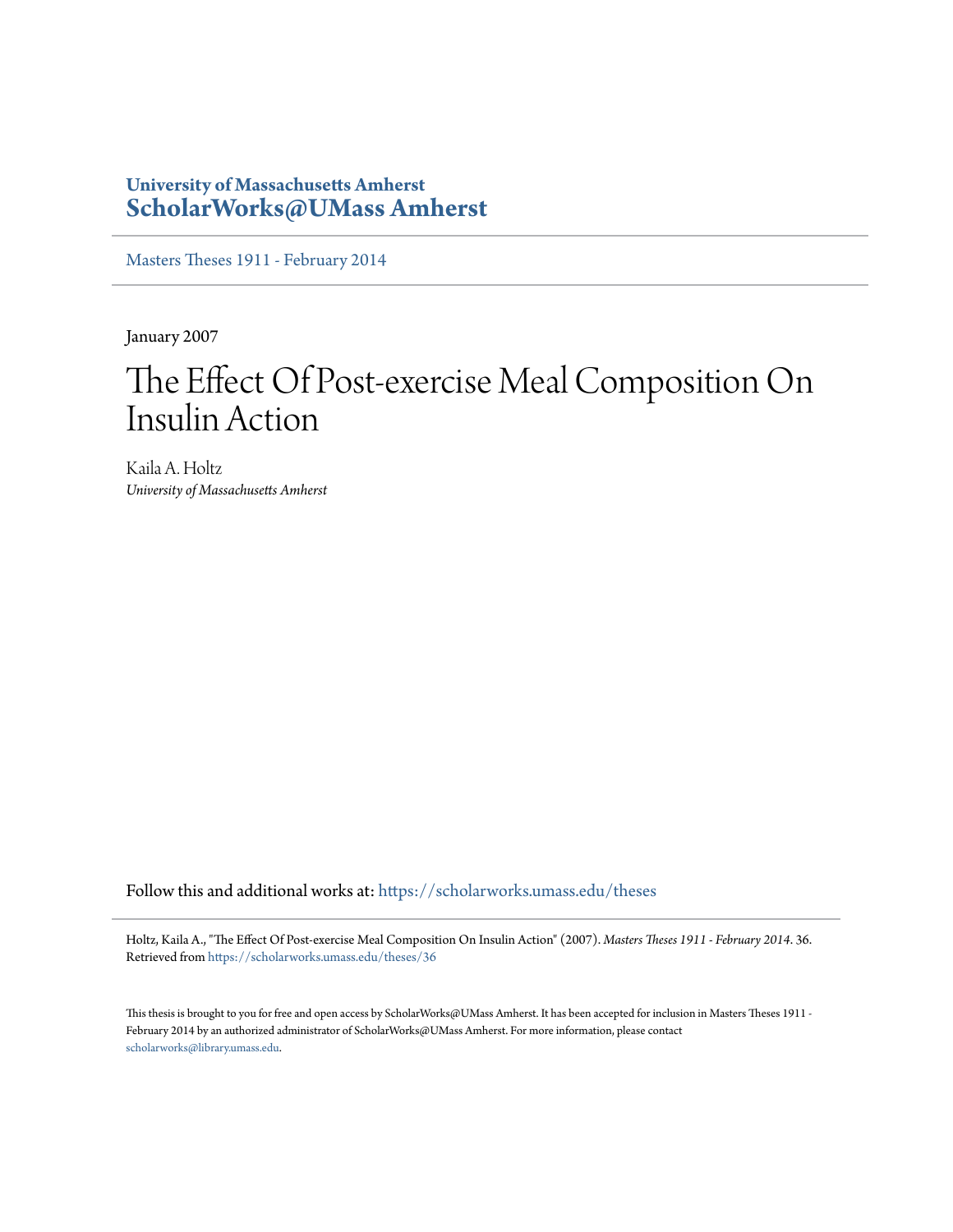## **THE EFFECT OF POST-EXERCISE MEAL COMPOSITION ON INSULIN ACTION**

A Thesis Presented

by

KAILA A. HOLTZ

Submitted to the Graduate School of the University of Massachusetts Amherst in partial fulfillment of the requirements for the degree of

MASTER OF SCIENCE

September 2007

Department of Kinesiology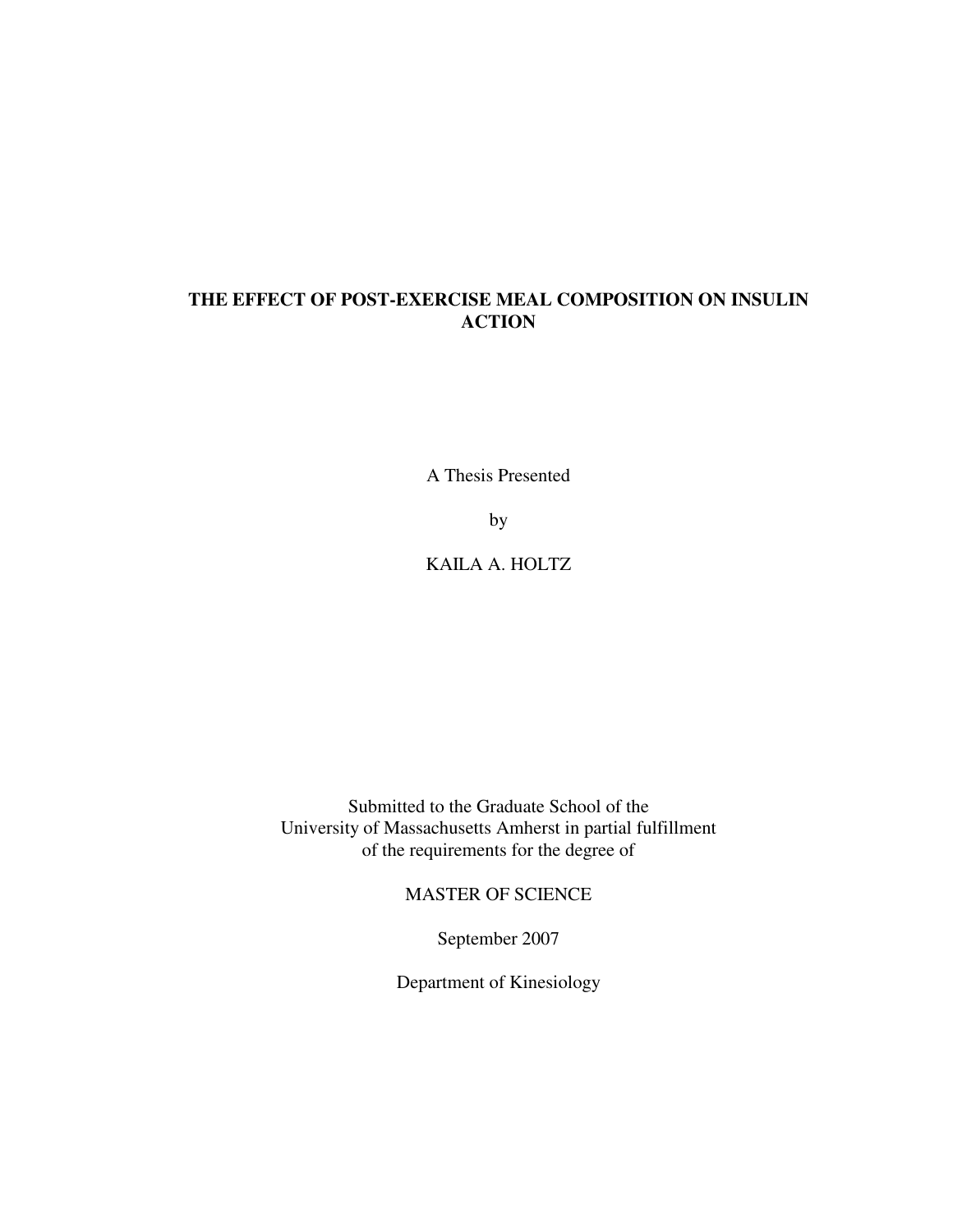## **THE EFFECT OF POST-EXERCISE MEAL COMPOSITION ON INSULIN ACTION**

A Thesis Presented

By

### KAILA A. HOLTZ

Approved as to style and content by:

\_\_\_\_\_\_\_\_\_\_\_\_\_\_\_\_\_\_\_\_\_\_\_\_\_\_\_\_\_\_\_\_\_\_\_\_\_\_\_\_\_\_

\_\_\_\_\_\_\_\_\_\_\_\_\_\_\_\_\_\_\_\_\_\_\_\_\_\_\_\_\_\_\_\_\_\_\_\_\_\_\_\_\_\_

\_\_\_\_\_\_\_\_\_\_\_\_\_\_\_\_\_\_\_\_\_\_\_\_\_\_\_\_\_\_\_\_\_\_\_\_\_\_\_\_\_\_

Barry Braun, Chair

Stuart Chipkin, Member

Alayne Ronnenberg, Member

Patty Freedson, Department Chair Department of Kinesiology

 $\frac{1}{2}$  ,  $\frac{1}{2}$  ,  $\frac{1}{2}$  ,  $\frac{1}{2}$  ,  $\frac{1}{2}$  ,  $\frac{1}{2}$  ,  $\frac{1}{2}$  ,  $\frac{1}{2}$  ,  $\frac{1}{2}$  ,  $\frac{1}{2}$  ,  $\frac{1}{2}$  ,  $\frac{1}{2}$  ,  $\frac{1}{2}$  ,  $\frac{1}{2}$  ,  $\frac{1}{2}$  ,  $\frac{1}{2}$  ,  $\frac{1}{2}$  ,  $\frac{1}{2}$  ,  $\frac{1$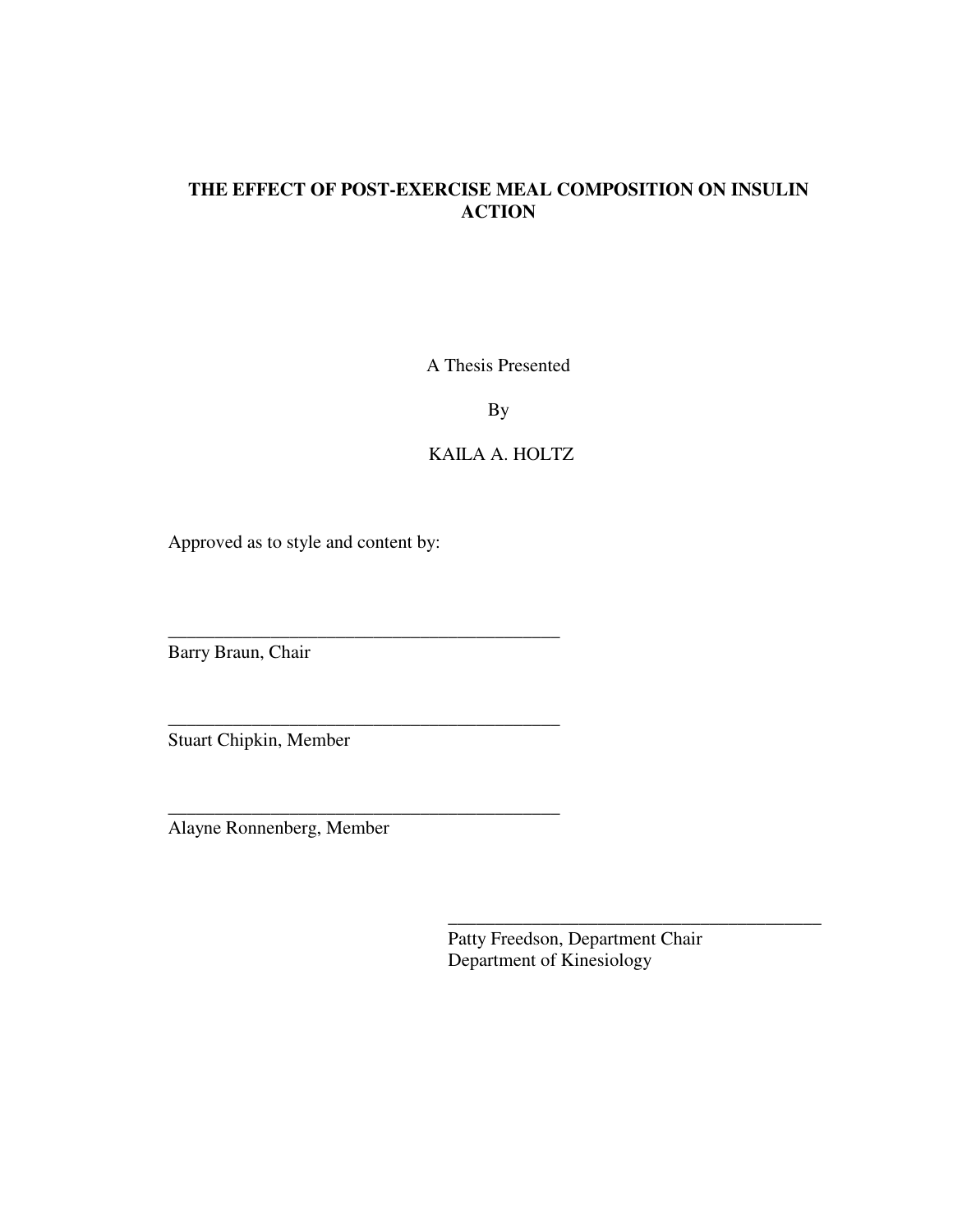#### **ACKNOWLEDGMENTS**

First, I'd like to sincerely thank my advisor, Dr. Barry Braun for his guidance and support over the last six years. In 2002 I took his undergraduate course, Diet, Supplements and Athletic Performance and I've been "hooked" on Energy Metabolism ever since. I think he's been equally "hooked" by softball and is beginning to appreciate how the game represents life in so many ways.

Barry was instrumental in helping me realize a childhood dream of competing in the 2004 Olympics in Athens, Greece. He often reassured me that I could successfully meet the demands of being an assistant softball coach, a graduate student and Canadian National Team athlete. His challenge for me to excel both in the classroom and on the softball field was always followd with encouragement and "gentle" guidance. Having a strong positive vision and a commitment to life-long learning are two characteristics I will take from UMass with me into the future.

Many thanks to Dr. Chipkin for his help in the development of this project and for the generous support he has provided me; especially in the terms of his time. We have talked at length many times over the last two years about medicine, science and the meaning of life and his insight has been invaluable. Thanks to Dr. Ronnenberg as well for her input along the way, she functioned as an advisor behind the scenes and her constructive feedback was very helpful. Also thank you to Dr. Freedson for encouraging me to pursue graduate school here at UMass; I will always be a proud Alumna.

The graduate students past and present of the Energy Metabolism Laboratory have been fantastic teachers, role models and just plain fun talk about science with. I've enjoyed the help of Steve Black, Lawrenson Christmas, Laura Gerson, Ben Goldstein,

iii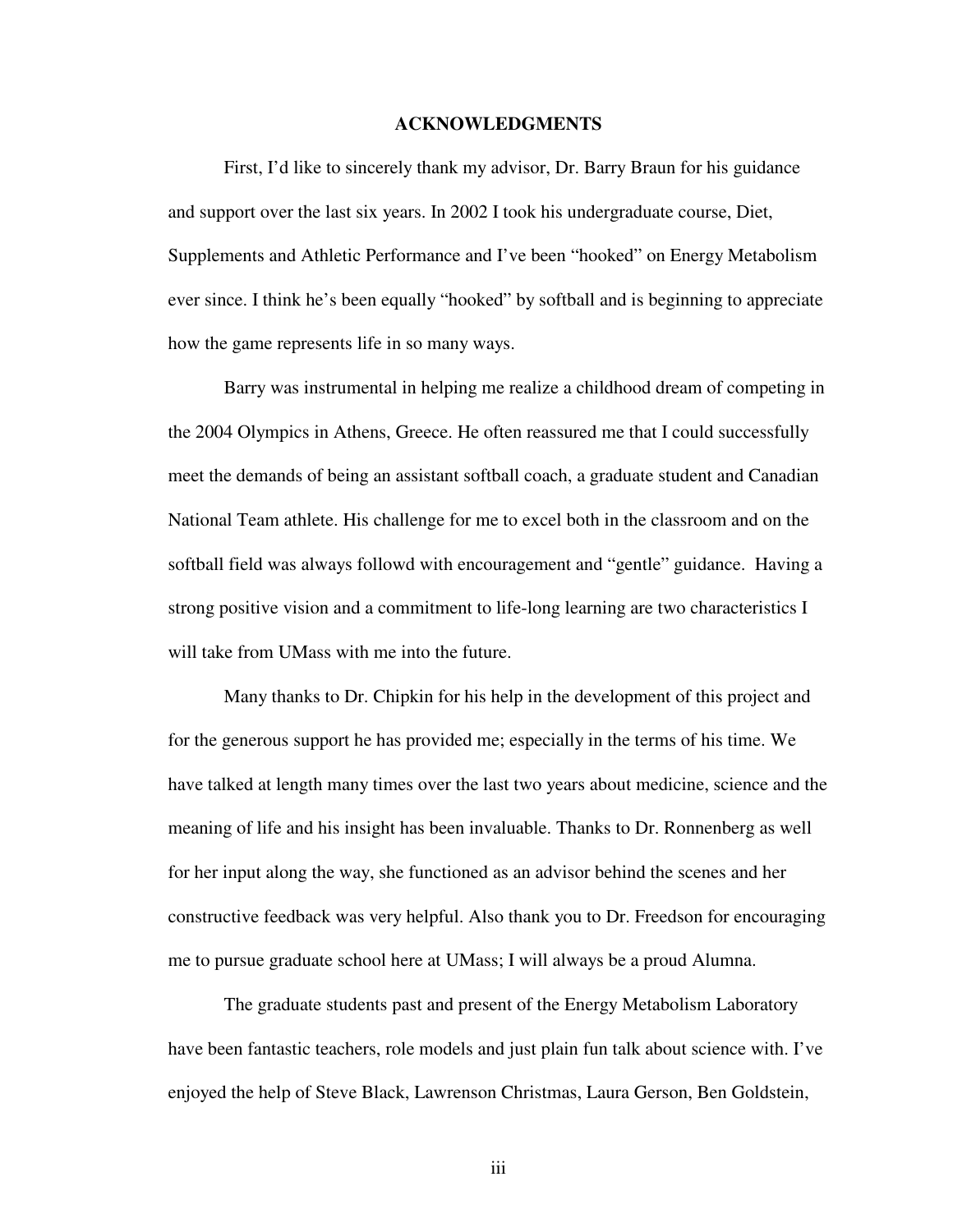Kirsten Granados, Steve Malin, Todd Hagobian, Rebecca Hasson, Carrie Sharoff and Brooke Stephens all of whom have shaped this project in some way and contributed greatly to helping me develop as a scientist. I would especially like to thank Rebecca Hasson for passing along her anal data collection skills to me; her self-discipline will likely take her all the way to the top. Also deserving of special thanks is Carrie Sharoff for her help over the last four years; she took me under wing and made it her mission to teach me to think logically. Lastly, I have to sincerely thank Brooke Stephens-Hasson for the development of experimental protocols used in this study and for allowing me to bombard her with questions that she always found the answers to.

A huge thanks my friends and family, for their patience and understanding when I would disappear into the lab/library/basement for weeks at a time and forget to call them or remember important dates. I wouldn't have had the courage to pursue most of my dreams without the love and support of my parents, thank you. Lastly, to all the strong, successful women that have influenced my life: you have reached for the stars and by doing so – have inspired me to do the same.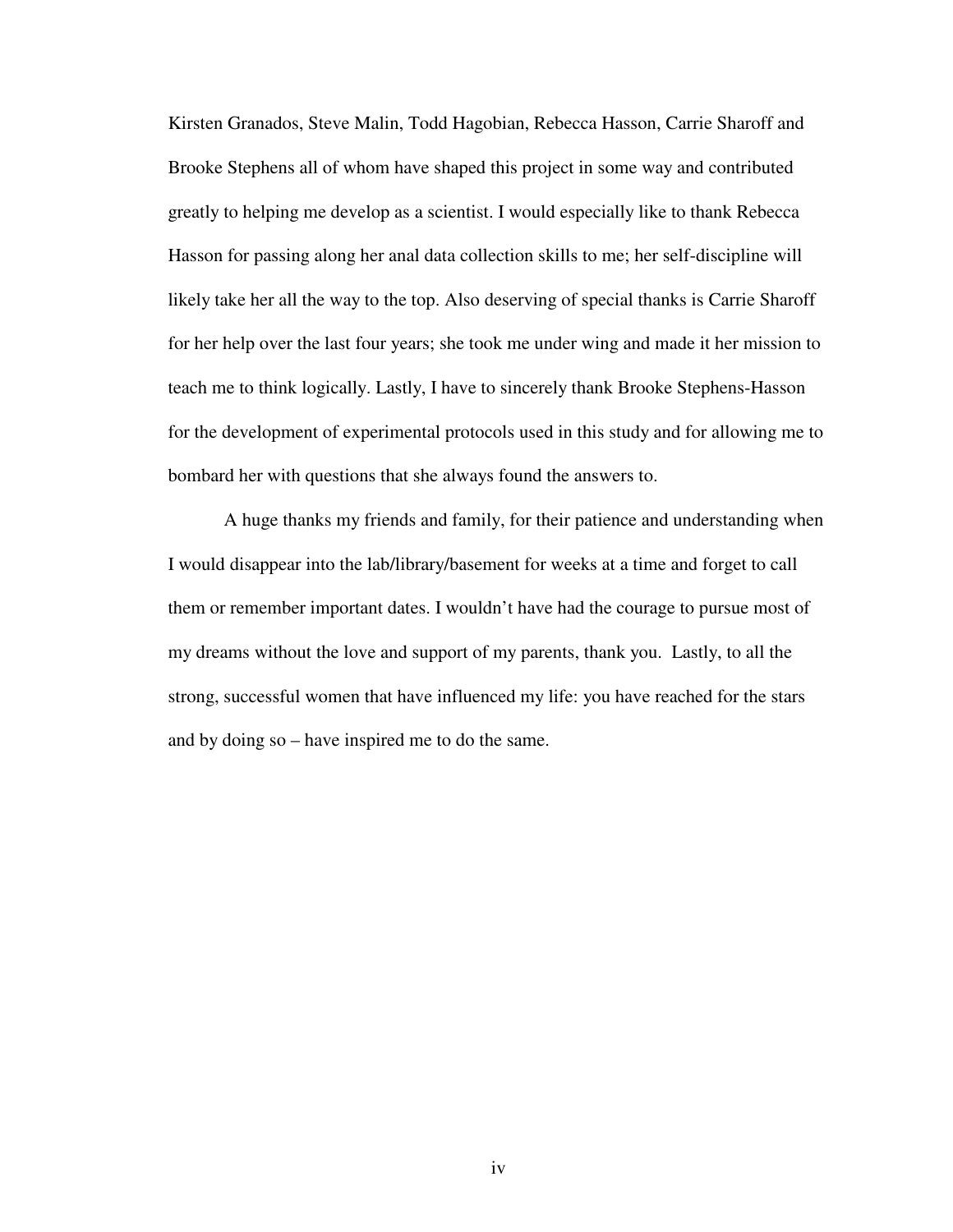#### **ABSTRACT**

# THE EFFECT OF POST-EXERCISE MEAL COMPOSITION ON INSULIN ACTION SEPTEMBER 2007 KAILA A. HOLTZ

### B.S., UNIVERSITY OF MASSACHUSETTS AMHERST M.S., UNIVERSITY OF MASSACHUSETTS AMHERST

Directed by: Professor Barry Braun

**INTRODUCTION:** Exercise increases insulin stimulated glucose uptake (insulin action) if expended energy (kcal) is withheld following exercise, but the effect is blunted when expended energy is replaced as carbohydrate. Restricting carbohydrate and replacing expended energy as fat maintains increased insulin action in rodents; however, this effect has not been evaluated in humans. In humans, restricting carbohydrate intake following exercise may be a useful strategy to maximize the effect of individual exercise bouts on insulin action and promote gains in metabolic health over time. Therefore, the purpose of this study was to determine if carbohydrate restriction following exercise (carbohydrate deficit) increased insulin action in sedentary, overweight adults as hypothesized. **METHODS:** Ten healthy, sedentary, men and women, aged  $21\pm 2$  years, body fat  $37.3\pm 3.1\%$ , and  $\rm VO_{2peak}$   $34.6\pm 1.2$ ml $\times$ kg<sup>-</sup>  $\frac{1}{x}$  xmin<sup>-1</sup> completed three, two-day experimental conditions in random order: 1) a noexercise baseline condition (BASE), 2) exercise followed by a high-carbohydrate meal (HIGH-CHO=  $76.3\pm2.5\%$  CHO), and 3) exercise followed by a low-carbohydrate meal (LOW-CHO=17.8±0.1% CHO). On DAY 1, subjects came to the laboratory (early evening) and expended 30% of total daily energy expenditure on a cycle ergometer at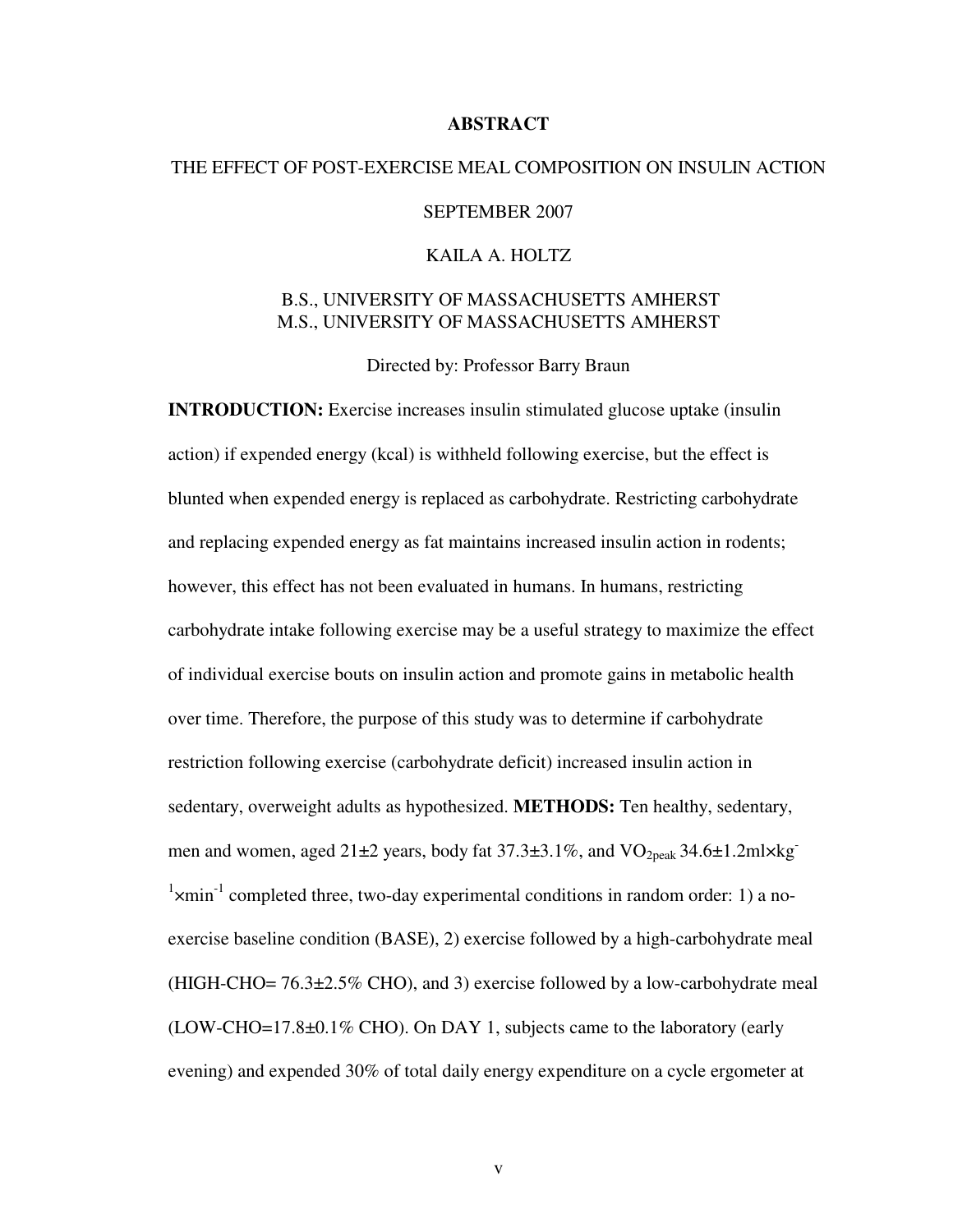70% of VO2peak. Following exercise, an isocaloric meal (HIGH-CHO or LOW-CHO) was consumed to refeed the expended energy during exercise and venous blood samples were taken to record the insulin and glucose responses to the meals. Twelve hours later (Day 2), whole-body insulin action (steady-state glucose uptake per unit insulin) was measured using a continuous infusion of glucose with stable isotope tracers. A paired ttest was used to detect differences between exercise bouts and the glucose and insulin responses to the post-exercise meals. A one-way repeated measures ANOVA was performed to evaluate the effect of experimental condition on insulin action (p<0.05, for all tests). **RESULTS:** Intensity (VO<sub>2peak</sub>), duration (minutes) and energy expenditure (kcal) were similar between exercise bouts. After exercise, plasma glucose and insulin concentrations were significantly higher following the HIGH-CHO meal compared to the LOW-CHO meal ( $p<0.001$ , respectively). The next morning, insulin action was similar between experimental conditions  $(p=0.30)$ . Non-oxidative glucose disposal was increased during the glucose infusion in Low-CHO compared to BASE (27.2±3.2 vs. 16.9 $\pm$ 3.5 $\mu$ M $\times$ kg<sup>-1</sup> $\times$ min<sup>-1</sup>, p<0.05). Carbohydrate oxidation was reduced in Low-CHO  $(8.6\pm1.3\mu M\times kg^{-1}\times min^{-1})$  compared to High-CHO  $(12.2\pm1.2\mu M\times kg^{-1}\times min^{-1})$ , and to BASE (17.1  $\pm$  2.2 µM $\times$ kg<sup>-1</sup> $\times$ min<sup>-1</sup>), p<0.05 respectively. Resting fat oxidation was increased in Low-CHO compared to BASE (109.8  $\pm$  10.5 mg $\times$ min<sup>-1</sup> vs. 80.7  $\pm$  9.6 mg $\times$ min<sup>-1</sup>, p<0.05) and remained elevated during the glucose infusion.

**CONCLUSION:** Limiting carbohydrate, but not energy intake after exercise (carbohydrate deficit) resulted in increased non-oxidative glucose disposal, decreased carbohydrate oxidation and increased fat oxidation during the glucose infusion, compared to baseline, indicating a favorable shift in energy metabolism. Creating a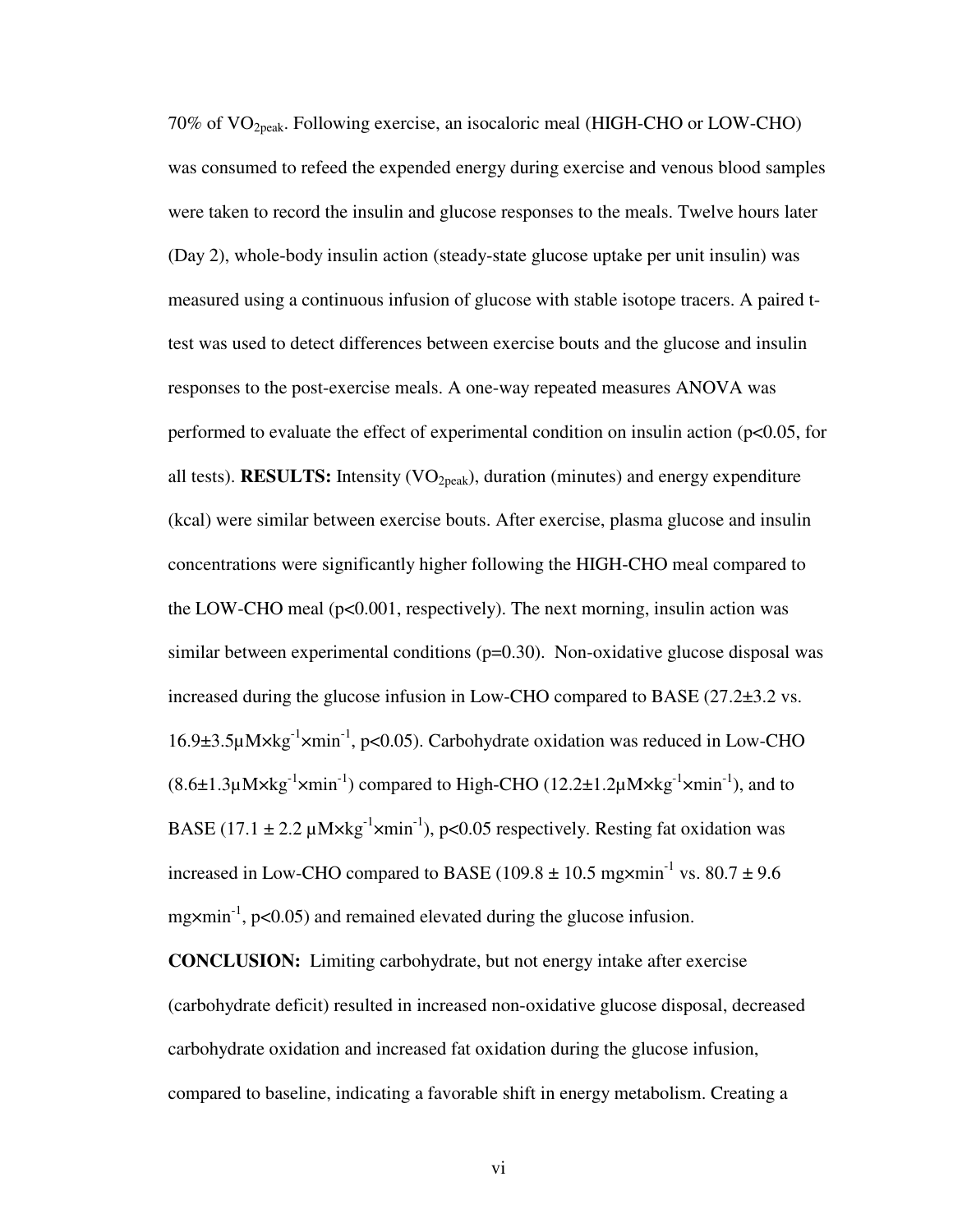carbohydrate deficit, by withholding expended carbohydrate but not energy following exercise may be a sensible strategy to promote favorable gains in insulin action that requires further evaluation.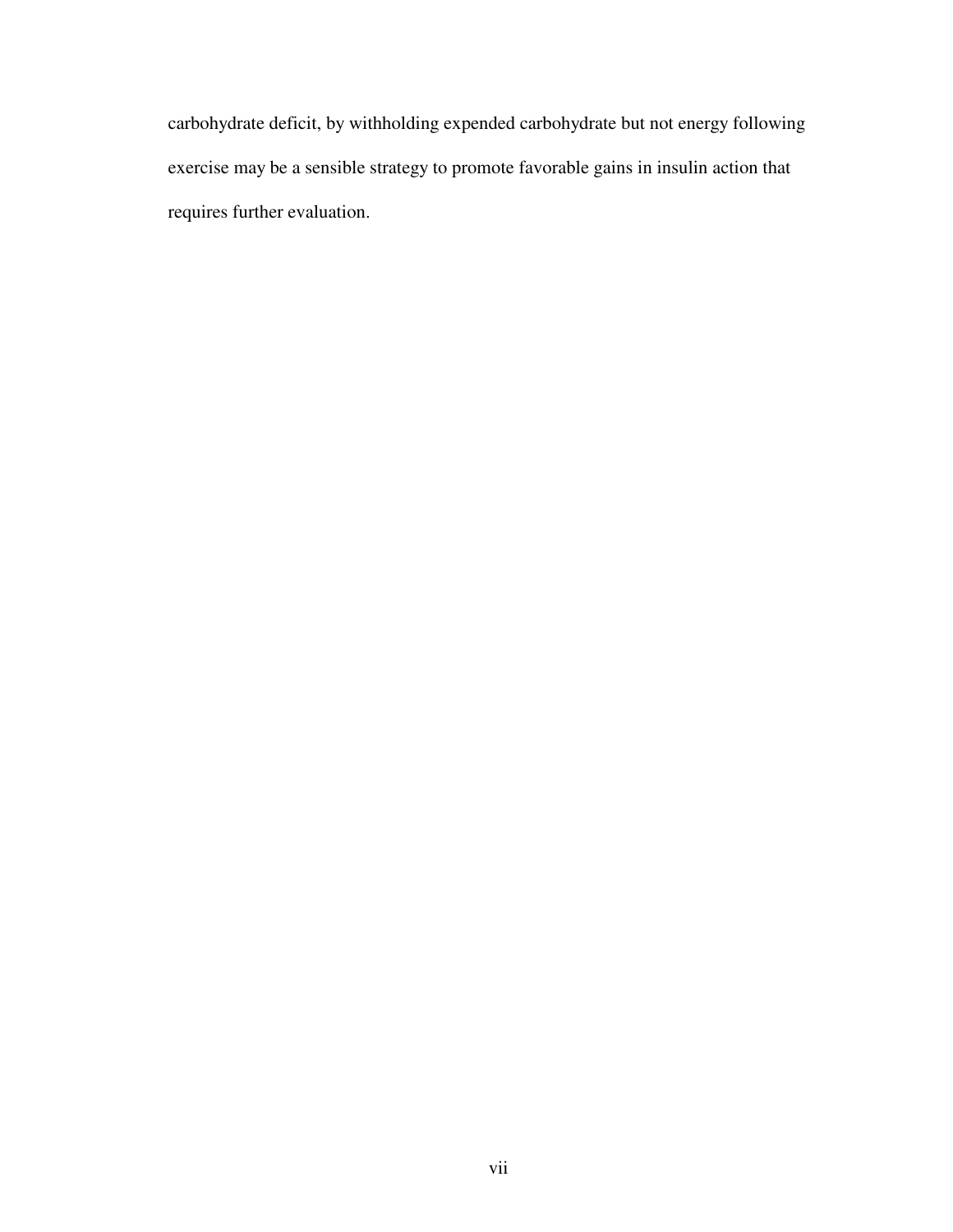## **TABLE OF CONTENTS**

| <b>CHAPTER</b>                                                           |
|--------------------------------------------------------------------------|
|                                                                          |
|                                                                          |
|                                                                          |
|                                                                          |
|                                                                          |
| 2.4 Interaction between Exercise and Diet to Influence Insulin Action 10 |
| 2.4.2 The Effect of Dietary Carbohydrate Intake Following                |
|                                                                          |
|                                                                          |
|                                                                          |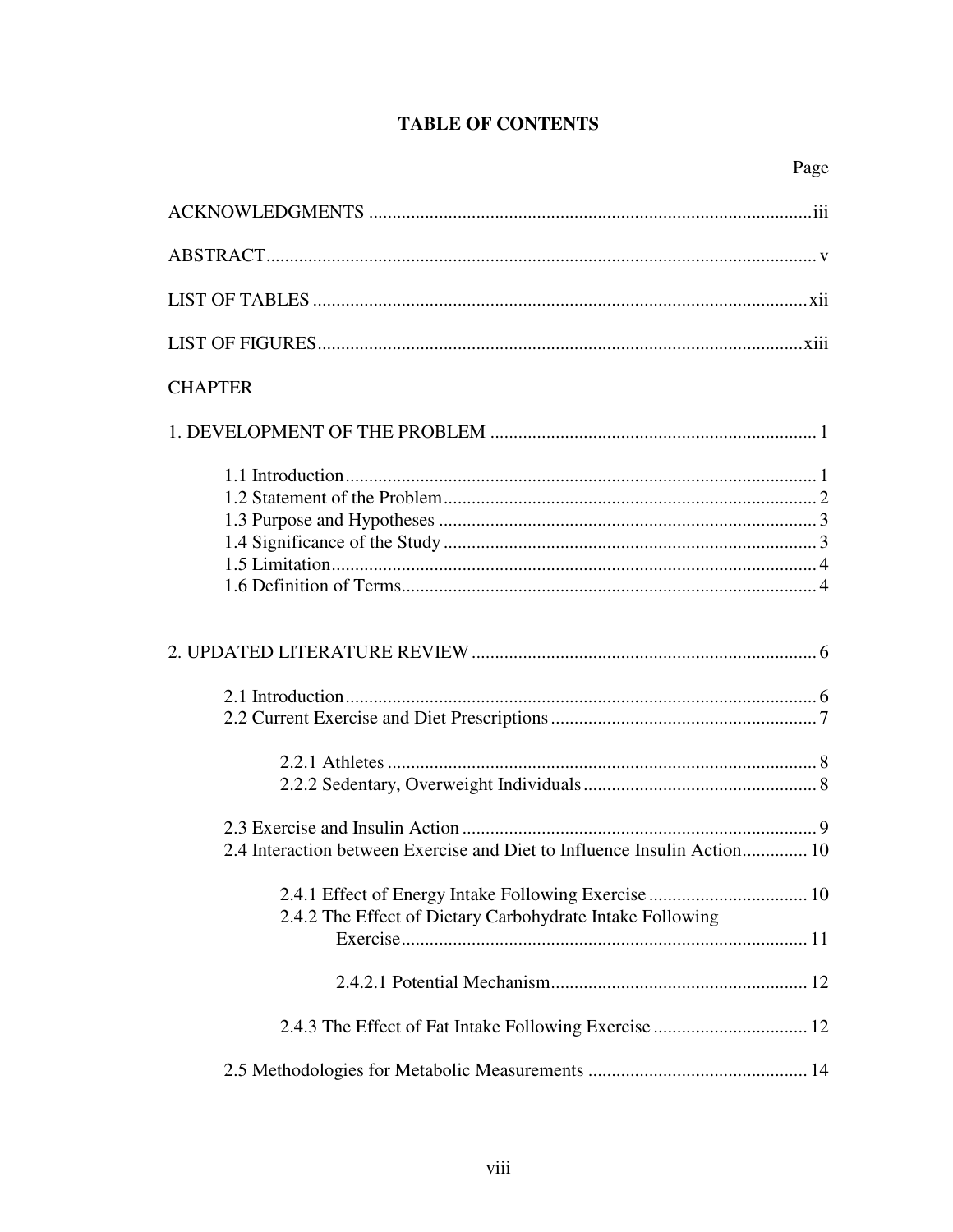| 2.5.2 Continuous Infusion of Glucose with Stable Isotope Tracers 15 |  |
|---------------------------------------------------------------------|--|
|                                                                     |  |
|                                                                     |  |
|                                                                     |  |
|                                                                     |  |
|                                                                     |  |
|                                                                     |  |
|                                                                     |  |
|                                                                     |  |
|                                                                     |  |
|                                                                     |  |
|                                                                     |  |
|                                                                     |  |
|                                                                     |  |
|                                                                     |  |
|                                                                     |  |
|                                                                     |  |
|                                                                     |  |
|                                                                     |  |
|                                                                     |  |
| 3.10.3 Substrate Partitioning during the Measure of                 |  |
|                                                                     |  |
| 3.10.3.1 Non-oxidative Glucose Disposal and                         |  |
|                                                                     |  |
|                                                                     |  |
|                                                                     |  |
|                                                                     |  |
|                                                                     |  |
|                                                                     |  |
|                                                                     |  |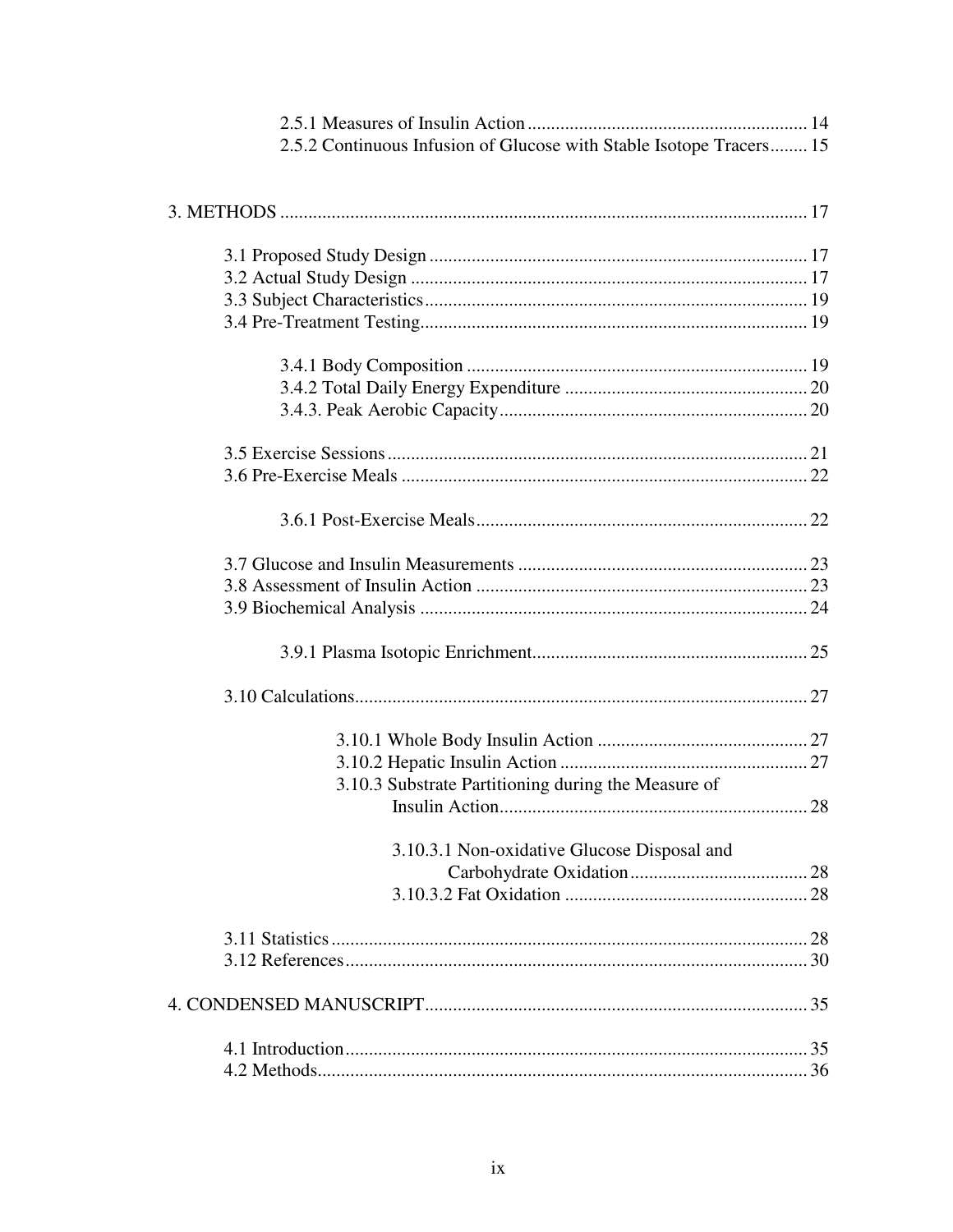|                   | 4.2.7 Assessment of Insulin Action: Glucose Infusion with Stable |  |
|-------------------|------------------------------------------------------------------|--|
|                   |                                                                  |  |
|                   | 4.2.8 Blood Collection and Analytical Procedures  41             |  |
|                   |                                                                  |  |
|                   |                                                                  |  |
|                   |                                                                  |  |
|                   |                                                                  |  |
|                   |                                                                  |  |
|                   | 4.3.3 Fasting Plasma Glucose and Insulin Concentrations  46      |  |
|                   |                                                                  |  |
|                   |                                                                  |  |
|                   |                                                                  |  |
|                   |                                                                  |  |
|                   |                                                                  |  |
|                   |                                                                  |  |
|                   |                                                                  |  |
|                   |                                                                  |  |
|                   |                                                                  |  |
|                   |                                                                  |  |
|                   |                                                                  |  |
| 4.5               |                                                                  |  |
| <b>APPENDICES</b> |                                                                  |  |
|                   |                                                                  |  |
|                   |                                                                  |  |
|                   |                                                                  |  |
|                   |                                                                  |  |
|                   |                                                                  |  |
|                   |                                                                  |  |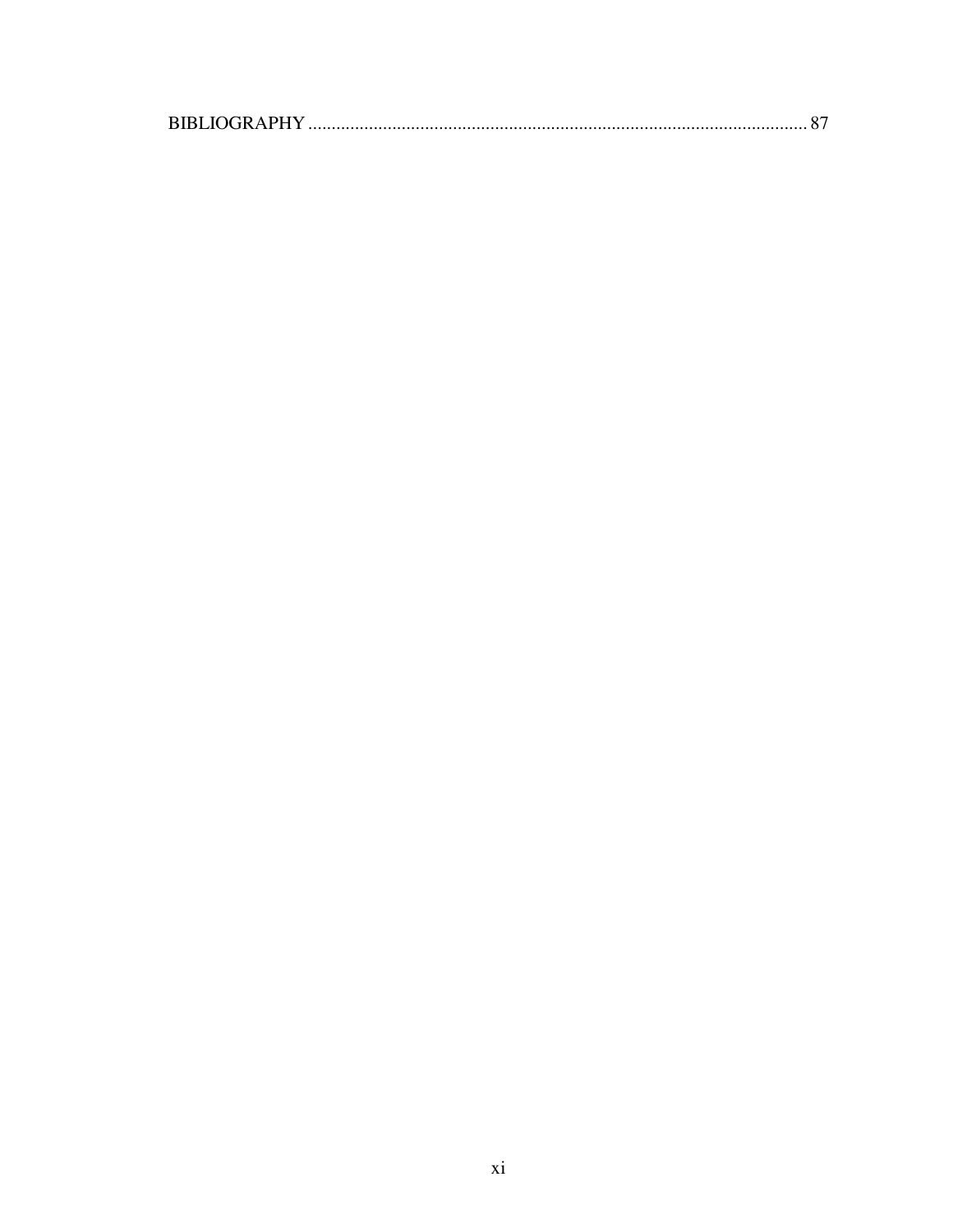| <b>LIST OF TABLES</b> |  |  |  |  |
|-----------------------|--|--|--|--|
|-----------------------|--|--|--|--|

| Table | Page |
|-------|------|
|       | 62   |
|       | 63   |
|       |      |
|       |      |
|       |      |
|       |      |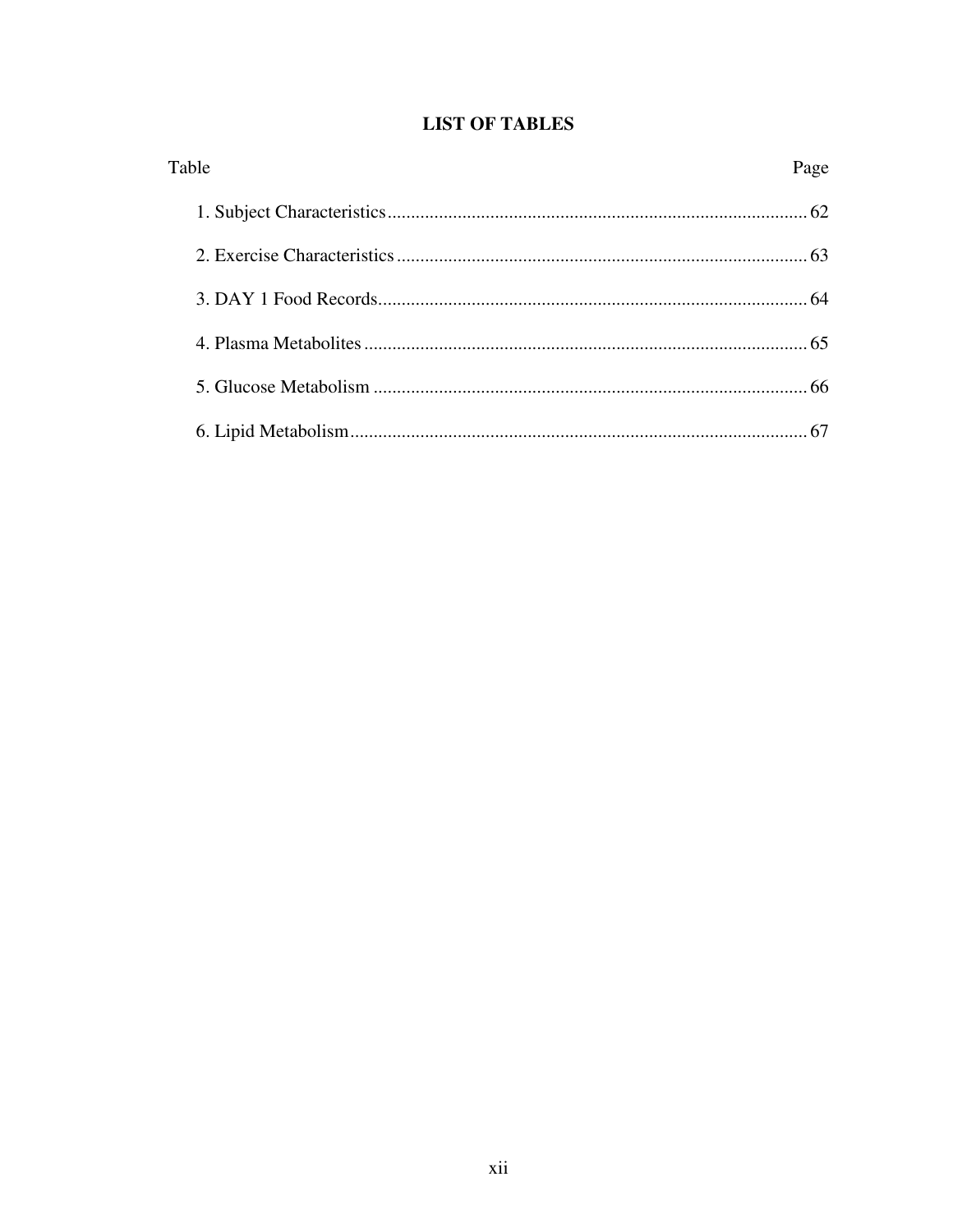## **LIST OF FIGURES**

| Figure                                                                     | Page |
|----------------------------------------------------------------------------|------|
|                                                                            |      |
|                                                                            |      |
| 3. Glucose Uptake Separated into Non-Oxidative and Oxidative Components 71 |      |
|                                                                            |      |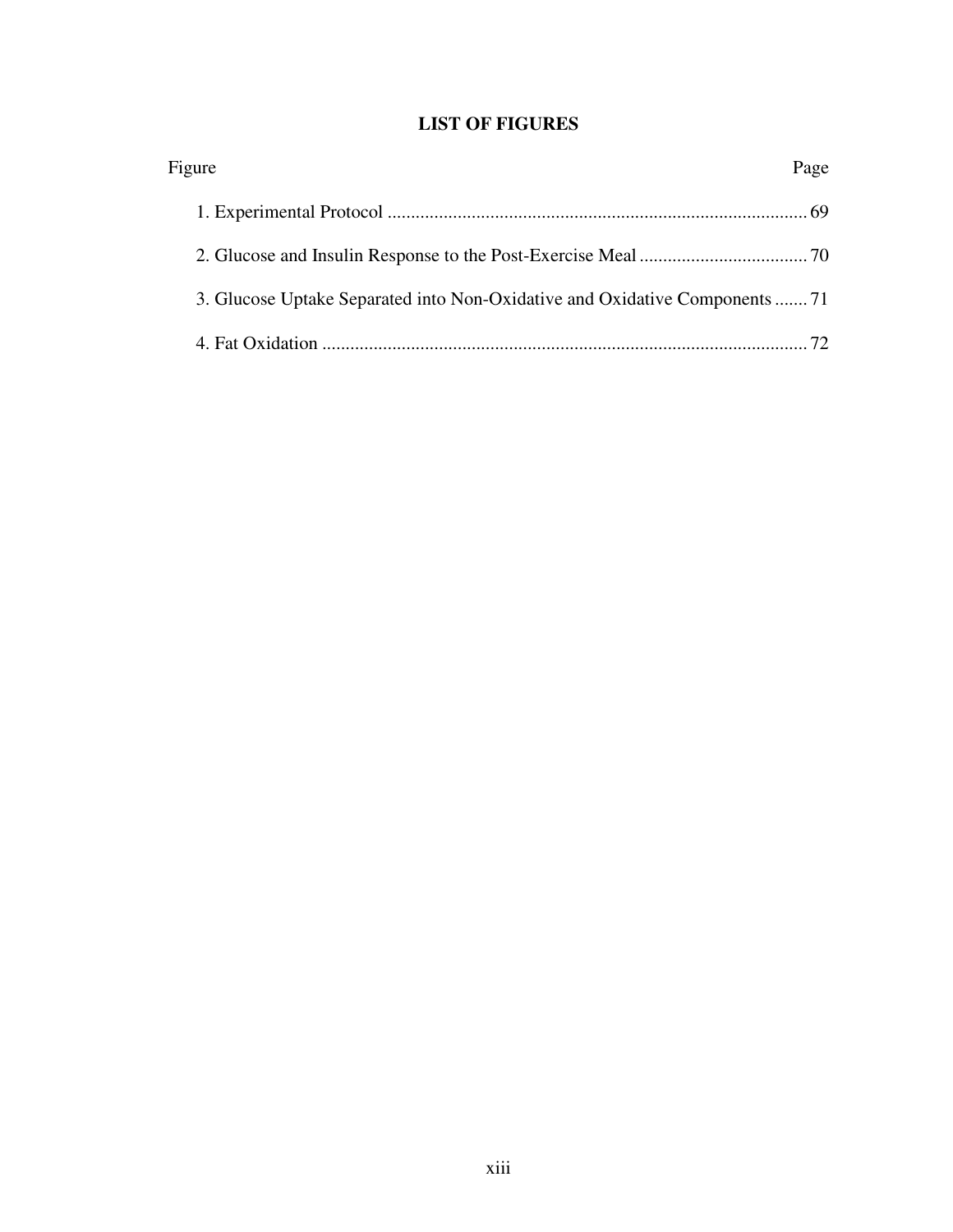#### **CHAPTER 1**

#### **DEVELOPMENT OF THE PROBLEM**

#### **1.1 Introduction**

Type 2 diabetes is preceded by insulin resistance, a condition that is characterized by decreased insulin action (37). Insulin action is defined by the effectivity of insulin to stimulate peripheral glucose uptake from the blood, decrease whole body lipolysis of adipose tissue, and suppress hepatic glucose output. Regular physical activity increases insulin action and slows the progression from insulin resistance to type 2 diabetes (41).

An acute bout of exercise increases insulin action (3, 7, 18, 51, 57). Creating an energy deficit through caloric restriction also increases insulin action (2). Following exercise, the nutritional environment created by energy intake, or lack of energy intake, affects the degree insulin action is increased. Combining exercise with an energy deficit (not replacing expended energy after exercise) significantly increases insulin action. This effect is not observed when energy is re-fed as dietary carbohydrate to energy balance (energy expenditure = energy balance)  $(5, 54)$ .

When dietary carbohydrate is restricted after exercise in rodents, insulin action remains elevated until carbohydrate is re-fed (11, 21). The mechanism relating carbohydrate restriction to increased insulin action following exercise is poorly understood but may be a function of maintaining low glycogen concentrations by inadequate carbohydrate intake (12). Low muscle glycogen regulates enzymatic activity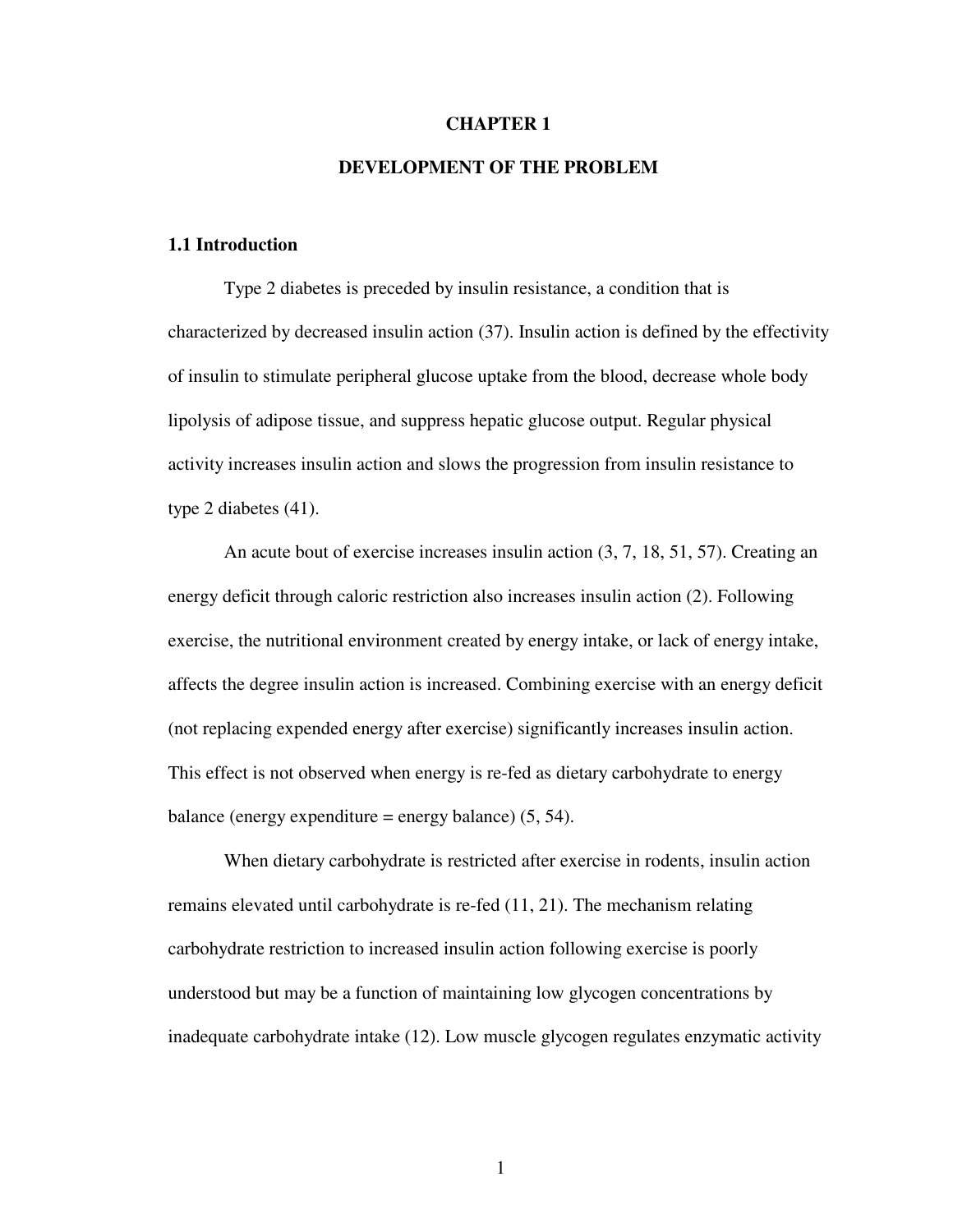that promotes glycogen storage (16, 35, 39) which is associated with increased insulin action (50).

Carbohydrate restriction in rodents can be accomplished in two ways. Either expended energy is withheld following exercise (creating both energy and carbohydrate deficits), or energy is re-fed without carbohydrate (creating a carbohydrate deficit only). It has been well established that restricting carbohydrate and refeeding expended energy as fat maintains increased insulin action in rodents (11, 21). However, this effect has not been systematically evaluated in humans. Maximizing the effectiveness of every exercise bout could result in the greatest long-term gains in metabolic health.

**Summary:** An energy deficit after exercise clearly increases insulin action. It remains unclear if refeeding expended energy, but not carbohydrate to a carbohydrate deficit, affects insulin action compared to the match of carbohydrate expenditure with intake (carbohydrate balance). Therefore, the purpose of this study is to evaluate the effect of carbohydrate availability following exercise on insulin action.

#### **1.2 Statement of the Problem**

Energy intake following acute exercise affects insulin action in ways that are poorly understood. Regular exercise is a viable way for sedentary, overweight individuals with impaired insulin action to improve their metabolic health though the nutritional environment following exercise may moderate its effect. Fasting after exercise increases insulin action, yet individuals most often eat soon after an exercise session. It has been demonstrated that re-feeding expended energy after exercise as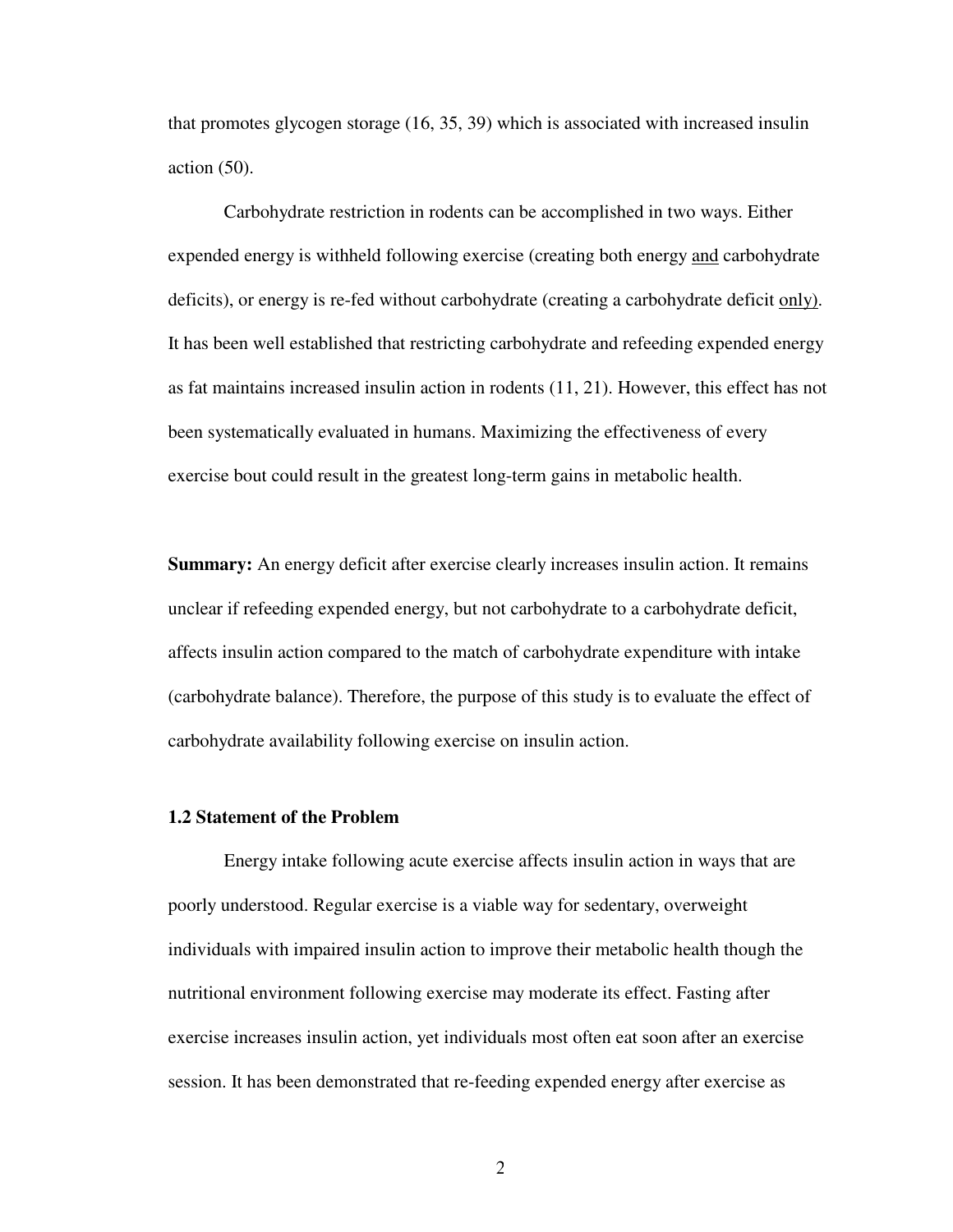dietary carbohydrate eliminates exercise-induced increases in insulin action (5, 7, 58). It is unclear whether energy or carbohydrate moderates enhanced insulin action reversal following a post-exercise meal high in carbohydrate. Evidence for restricting carbohydrate and replacing expended energy with fat (to maximize the effectiveness of exercise on insulin action) appears strong in animal models (11, 21), but conclusions from animal models are limited and need to be evaluated systematically before being applied to humans.

#### **1.3 Purpose and Hypotheses**

The purpose of this study is to evaluate how varying carbohydrate availability after exercise affects insulin action in sedentary, overweight adults. A strong relationship between post-exercise carbohydrate availability and insulin action is expected. Increases in insulin action will be largest when post-exercise carbohydrate availability is low and smallest following high post-exercise carbohydrate availability.

It is hypothesized: 1) high carbohydrate availability following an acute bout of exercise will nullify the sensitizing effect of exercise on insulin action and return insulin action toward baseline, and 2) low carbohydrate availability following exercise will significantly increase insulin action compared to both baseline, and a condition of highcarbohydrate availability.

#### **1.4 Significance of the Study**

Athletes increase carbohydrate intake immediately after exercise in order to maximize glycogen re-synthesis and optimize performance (29). However, low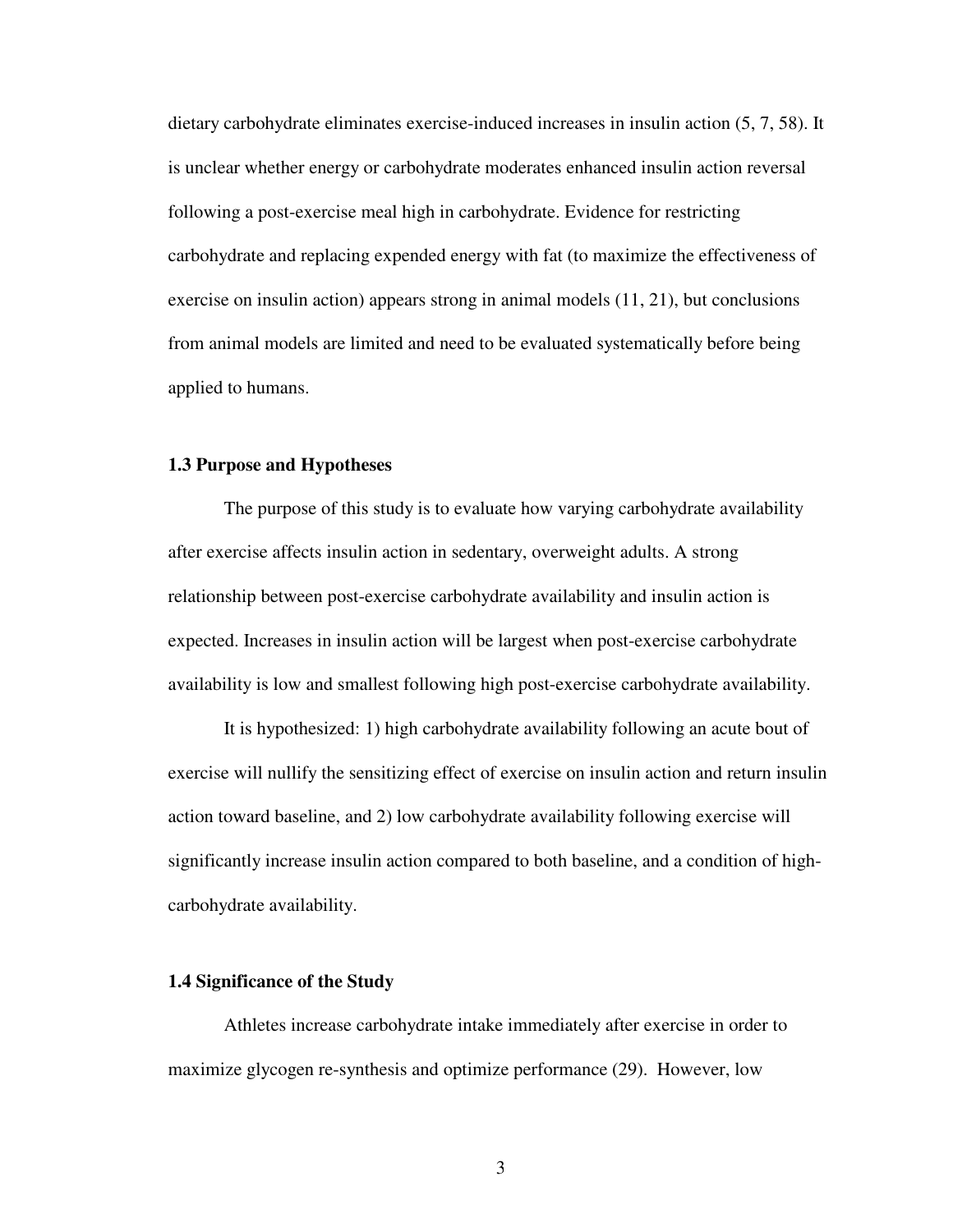glycogen concentrations are associated with increased insulin action (17, 50); individuals with impaired insulin action might benefit from minimizing post-exercise carbohydrate intake. In addition, low carbohydrate availability maintains increased activity of oxidative enzymes compared to high carbohydrate availability (48). Maintaining the activity of oxidative enzymes may be important for the accrual of exercise benefits on metabolic health. Identifying ways to combine exercise and diet to maximize increases in insulin action will benefit individuals at risk for type 2 diabetes.

#### **1.5 Limitation**

Conclusions from this study will be limited to the effect of post-exercise carbohydrate availability on insulin action at the whole body level. While experimental conditions may yield muscle and liver glycogen concentrations that vary, it is impossible to relate changes in muscle glycogen concentrations and cellular regulators to changes in insulin action without muscle biopsies. Insight regarding the molecular mechanisms underlying the regulation of insulin action by carbohydrate availability on insulin action will be speculative; however, it is expected that results from this study will provide new information regarding the mediation of whole body insulin action by carbohydrate availability following exercise.

#### **1.6 Definition of Terms**

**Carbohydrate availability:** the amount (g) of digestible carbohydrate in a meal. **Carbohydrate deficit:** the difference between carbohydrate expended during exercise

(g) and carbohydrate consumed after exercise (g).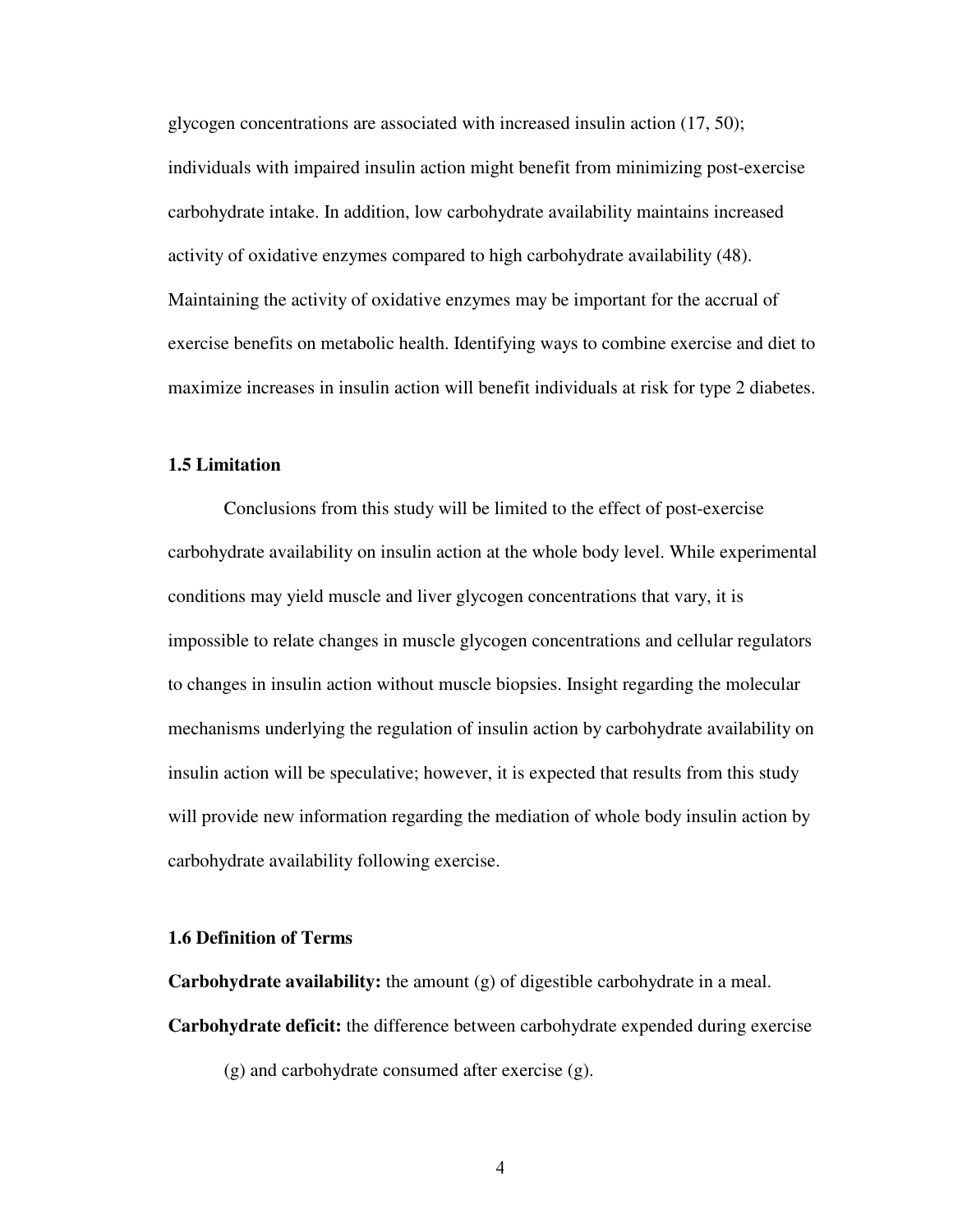**Carbohydrate balance:** carbohydrate expenditure during exercise matched with carbohydrate intake after exercise.

**Energy balance:** a period when energy intake (kcal) equals energy expenditure (kcal).

**Energy deficit:** a period when energy expenditure (kcal) exceeds energy intake (kcal).

**Insulin action:** the effectivity of insulin to stimulate peripheral glucose uptake in

insulin responsive tissues (skeletal muscle, the liver and adipose tissue).

- **Insulin resistance:** a condition of reduced glucose uptake in response to physiological insulin that precedes the development of type 2 diabetes.
- **Metabolic health:** the combined markers (insulin action, fat oxidation and plasma lipids) measured in this study.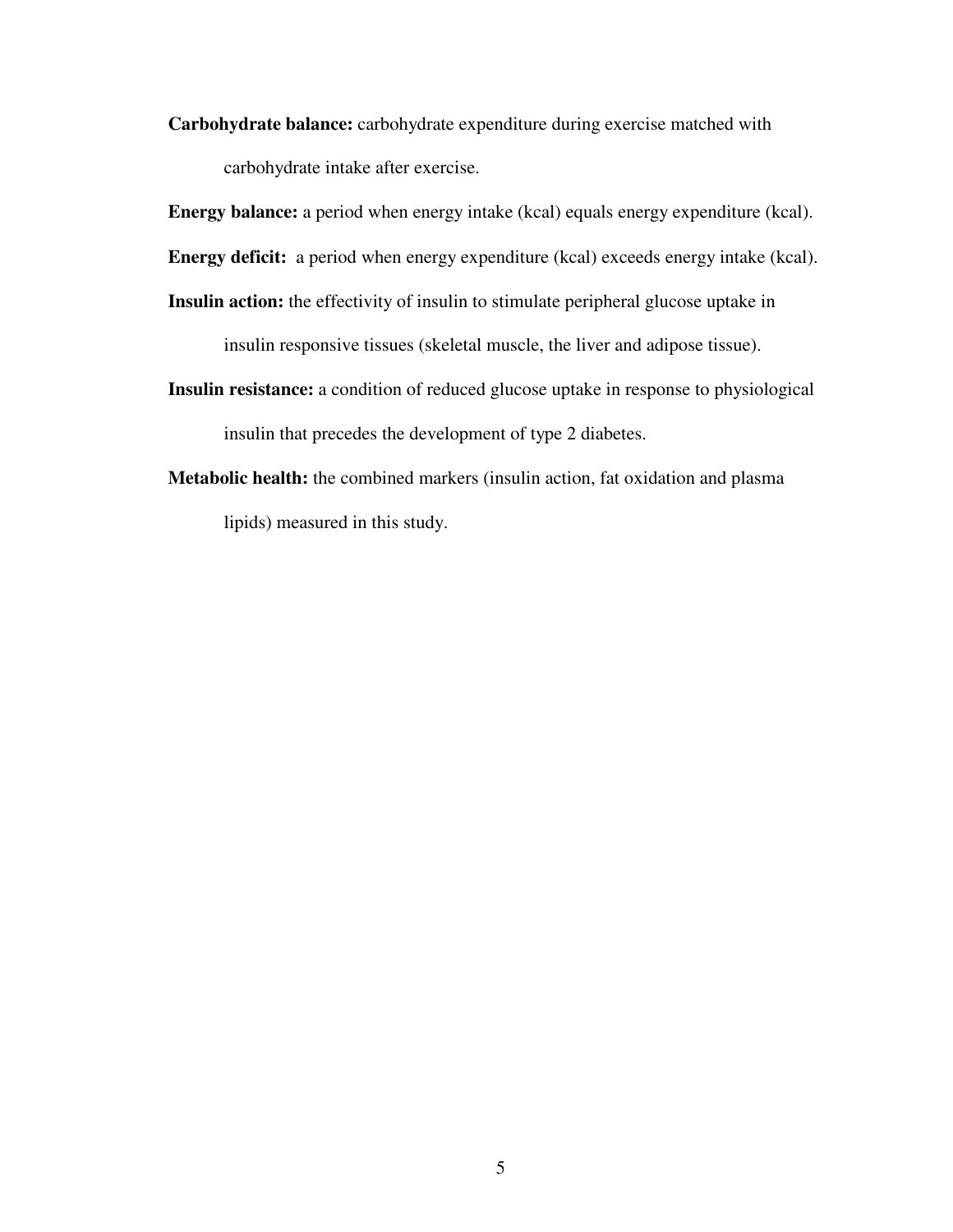#### **CHAPTER 2**

#### **UPDATED LITERATURE REVIEW**

#### **2.1 Introduction**

Approximately 8% of the adult population in the United States is diagnosed with type 2 diabetes (27, 45). Increasing incidence of type 2 diabetes parallels increasing incidence rates of obesity (45)since impaired insulin action and obesity share a common origin (49): a family history of type 2 diabetes (25) combined with a sedentary lifestyle  $(42)$ .

The Diabetes Prevention Program (DPP) demonstrated that lifestyle interventions increase physical activity and decrease energy intake and significantly reduce the risk of type 2 diabetes (41). The results of the DPP and others (55) suggest that exercise be viewed as a "drug" for metabolic health. As defined in the Food and Drugs Act, a drug includes "any substances for use in the diagnosis, cure, mitigation, treatment, or prevention of disease intended to affect the structure or any function of the body". Exercise fits this description of a drug because it affects cellular structure and function, and has been associated with the prevention or treatment of cardiovascular disease (19), osteoporosis (15), mental dysfunction (32), and type 2 diabetes (41, 55).

Like pharmacological drugs, exercise interacts with the nutritional environment proximate to its application. Exercise increases insulin action, but the nutritional environment following an exercise session may influence the magnitude of this effect. There is evidence to suggest that any benefit of exercise on insulin action in sedentary, overweight individuals with impaired insulin action may be reversed by carbohydrate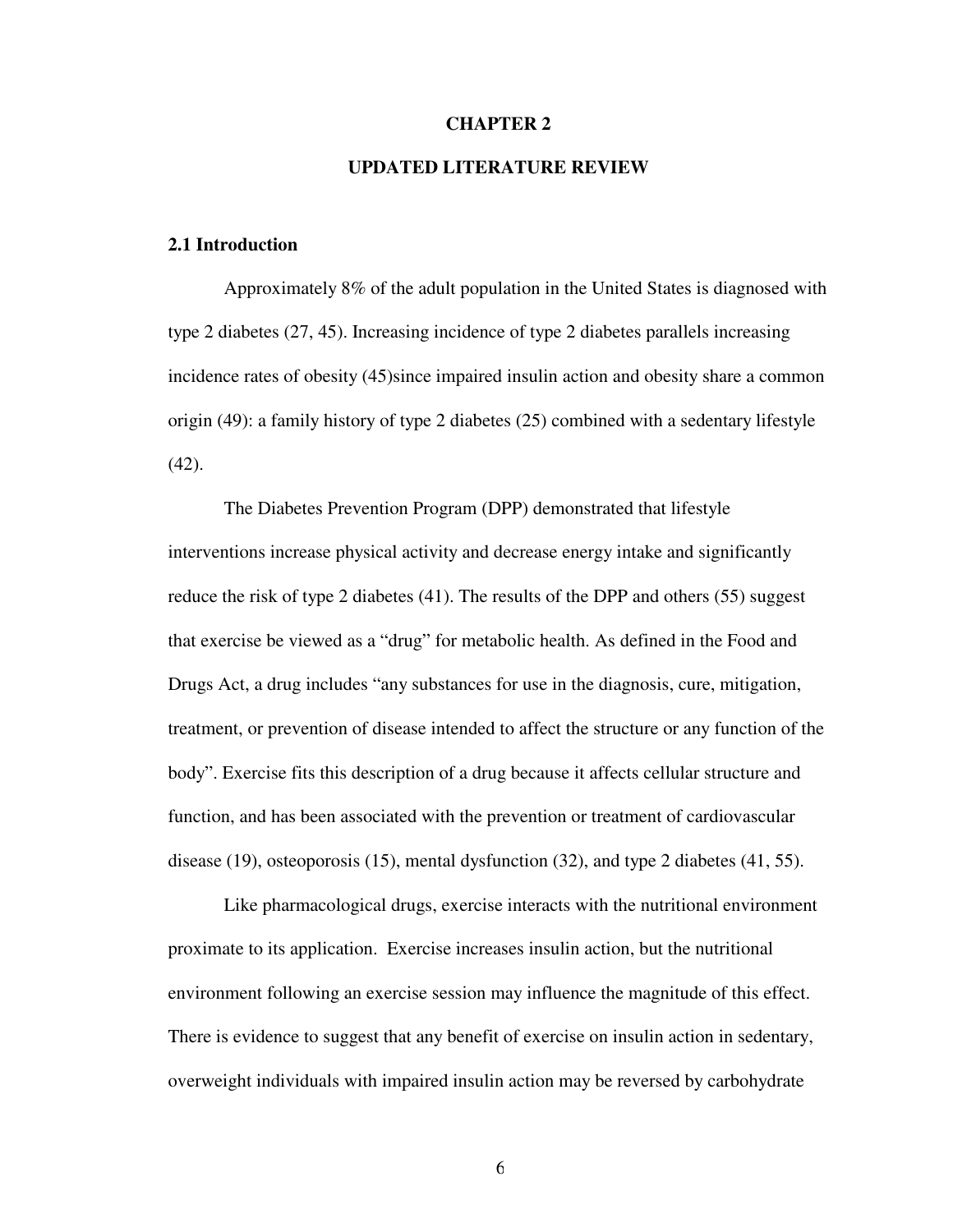consumed after exercise completion (5, 7). Thus, research to find sensible exercise and diet prescriptions for a sedentary, overweight population is necessary to maximize the positive effect of each exercise dose and minimize the negative interactions between exercise and certain nutritional prescriptions.

Maximizing the effect of a single exercise dose is important for two reasons. First, habitually sedentary individuals may exercise sporadically as they contemplate beginning an exercise program; sensible nutritional prescriptions are necessary to ensure benefits are not reversed by nutritional choices. Second, exercise results are most favorable when repeated over time through applications of individuals exercise sessions; if each exercise dose is maximized (by nutritional prescriptions) the cumulative effect of exercise on metabolic health may be greatest.

#### **2.2 Current Exercise and Diet Prescriptions**

A growing population of sedentary, overweight/obese individuals with poor metabolic health has prompted several national health bodies (ACSM, IOM, CDC) to announce exercise prescriptions for weight loss and health improvement. The duration and intensity of exercise required to elicit weight loss and/or increase metabolic health remains controversial; however, it is agreed that exercise (regardless of duration) is better than no exercise at all (6). While more sedentary overweight Americans may be starting exercise programs, these exercise prescriptions do not have a specific diet component as recommendations for athletes do.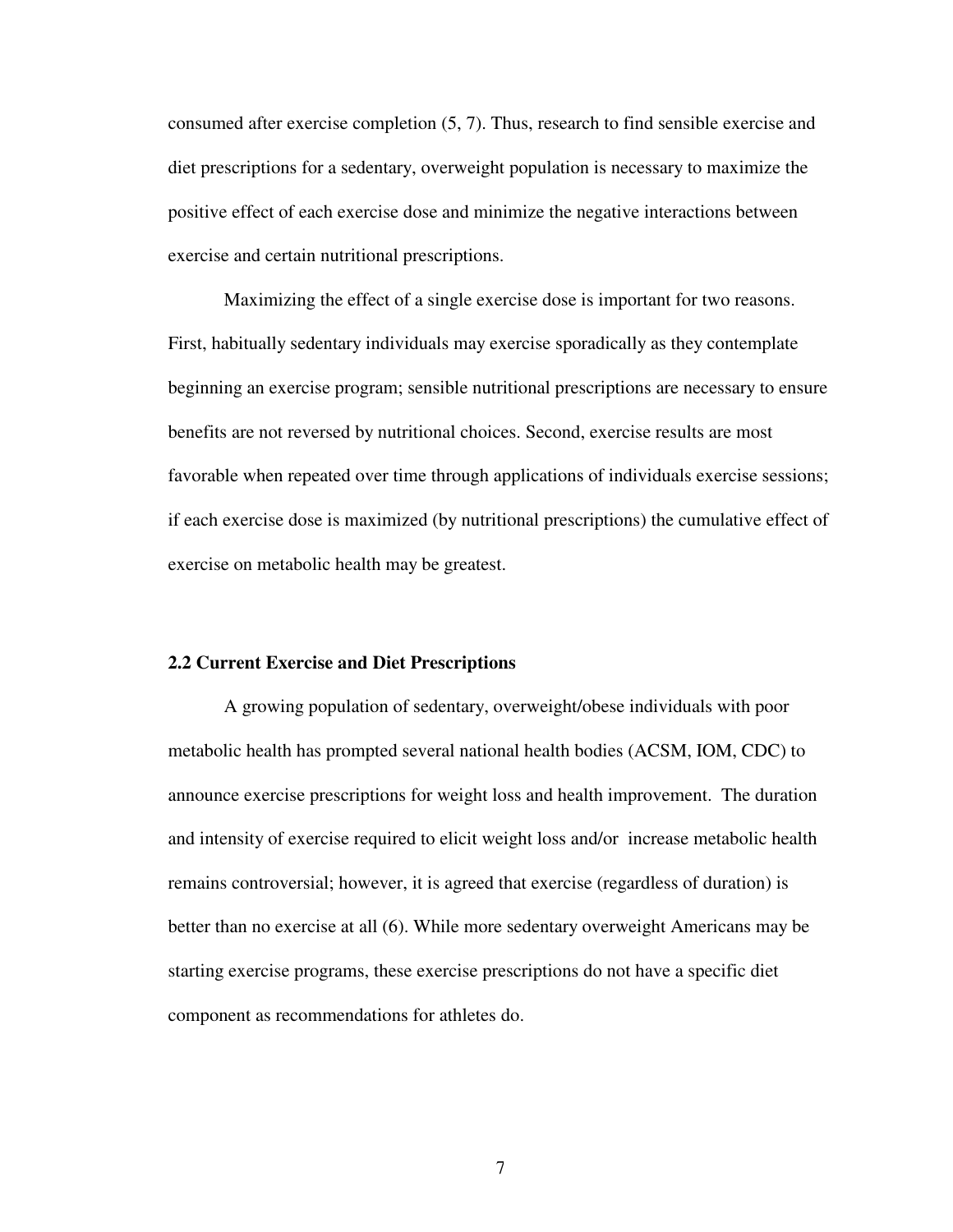#### **2.2.1 Athletes**

Research in the late 1970's and early 1980's first demonstrated the importance of carbohydrate intake during and following endurance exercise to maximize performance (9, 12, 34). Consuming high-glycemic dietary carbohydrate following exercise quickly increases blood glucose and insulin concentrations and replenishes muscle glycogen (9). Athletes do this because high levels of muscle glycogen are associated with increased exercise performance (29). Research in the area of postexercise nutrition has largely focused on generating recommendations to promote glycogen re-synthesis in athletes, agreed upon to be 5-7g/kg body weight/day during moderate training (36).

#### **2.2.2 Sedentary, Overweight Individuals**

Sedentary, overweight individuals have different metabolic profiles than physically active, lean individuals (athletes). Two markers of poor metabolic health are: impaired insulin action (23) and decreased fat oxidation (40), both of which can be improved with exercise (8, 14). In contrast to athletes, the post-exercise dietary recommendations for overweight, sedentary individuals are not nutrient specific. Generally, the 2005 Dietary Guidelines for Americans state: "Control of caloric intake is advisable (for overweight/obese individuals) ... The higher a person's physical activity level, the higher his or her energy requirement." Given the rising levels of obesity in the United States, current recommendations understandably promote exercise and diet as a means to regulate body weight. However, the benefits of exercise on metabolic health are apparent before changes in body weight occur (1, 5). Moreover, increased metabolic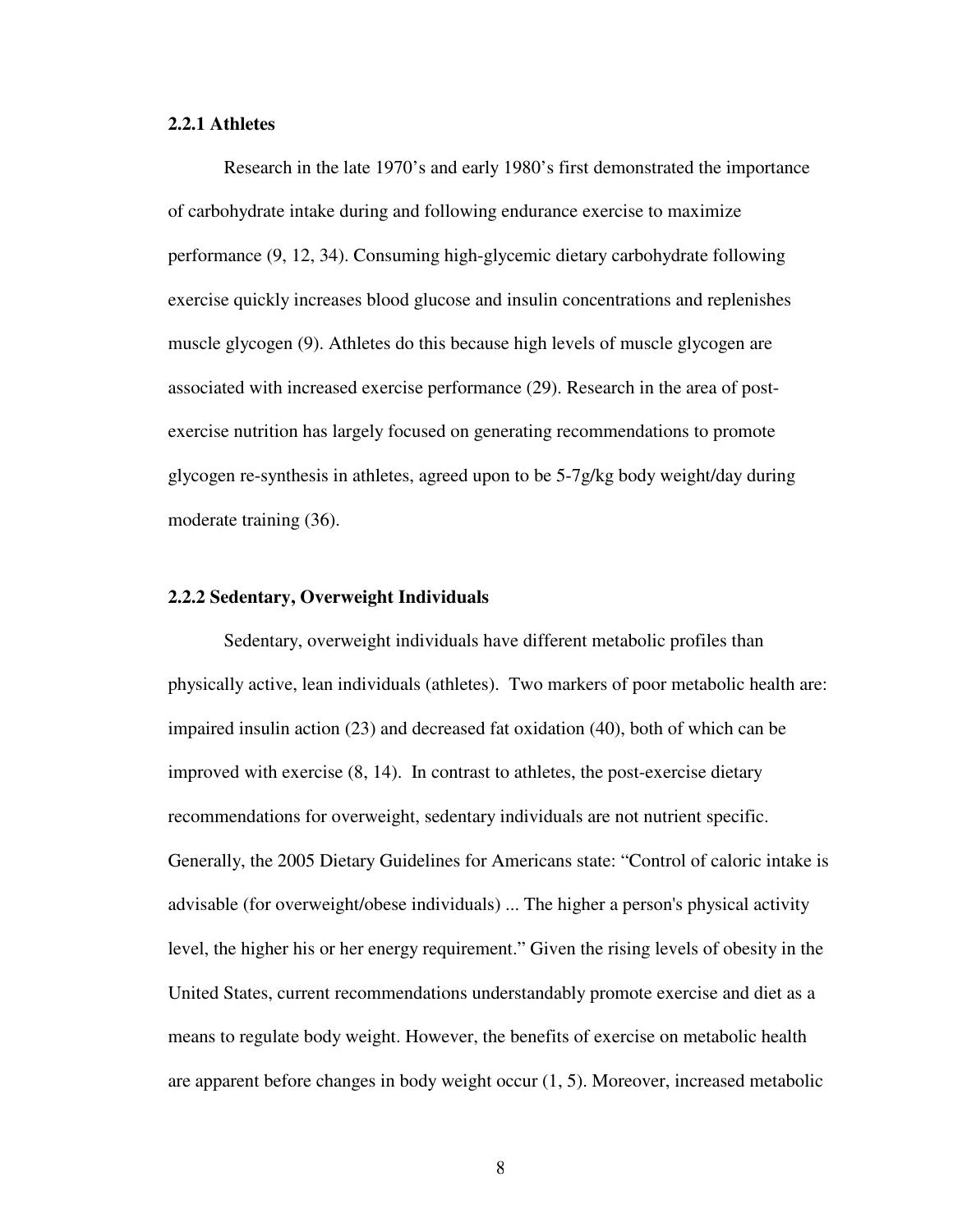health is observed regardless of body composition when cardiorespiratory fitness is matched (22) (overweight individuals are as "metabolically healthy" as lean individuals when they are aerobically fit). Maximizing the effect of exercise on metabolic health with nutritional recommendations following exercise may be as important, if not more so, than promoting weight loss.

**Summary:** Current exercise and diet prescriptions for the sedentary, overweight population are general and do not include specific strategies to maximize the effect of each exercise session on metabolic health. This population may not benefit from following the same exercise and diet prescription given to athletes – because their metabolic profile is different and their goals should be to improve metabolic health and reduce the risk of disease, not to maximize endurance performance.

#### **2.3 Exercise and Insulin Action**

One exercise session increases insulin action compared to baseline in both lean fit  $(7, 30, 51)$  and overweight sedentary  $(3, 10, 18, 28, 57)$  individuals. There are two signaling pathways of glucose uptake: the insulin-stimulated pathway and the contraction-mediated (exercise) pathway. Following exercise the pathways interact to stimulate glucose uptake in a manner greater than the sum of the two pathways working independently (13). Moreover, increased insulin-stimulated glucose uptake (following exercise) results largely from one exercise bout and is not an adaptation to exercise training (31, 51). Individuals with impaired insulin action may therefore seek to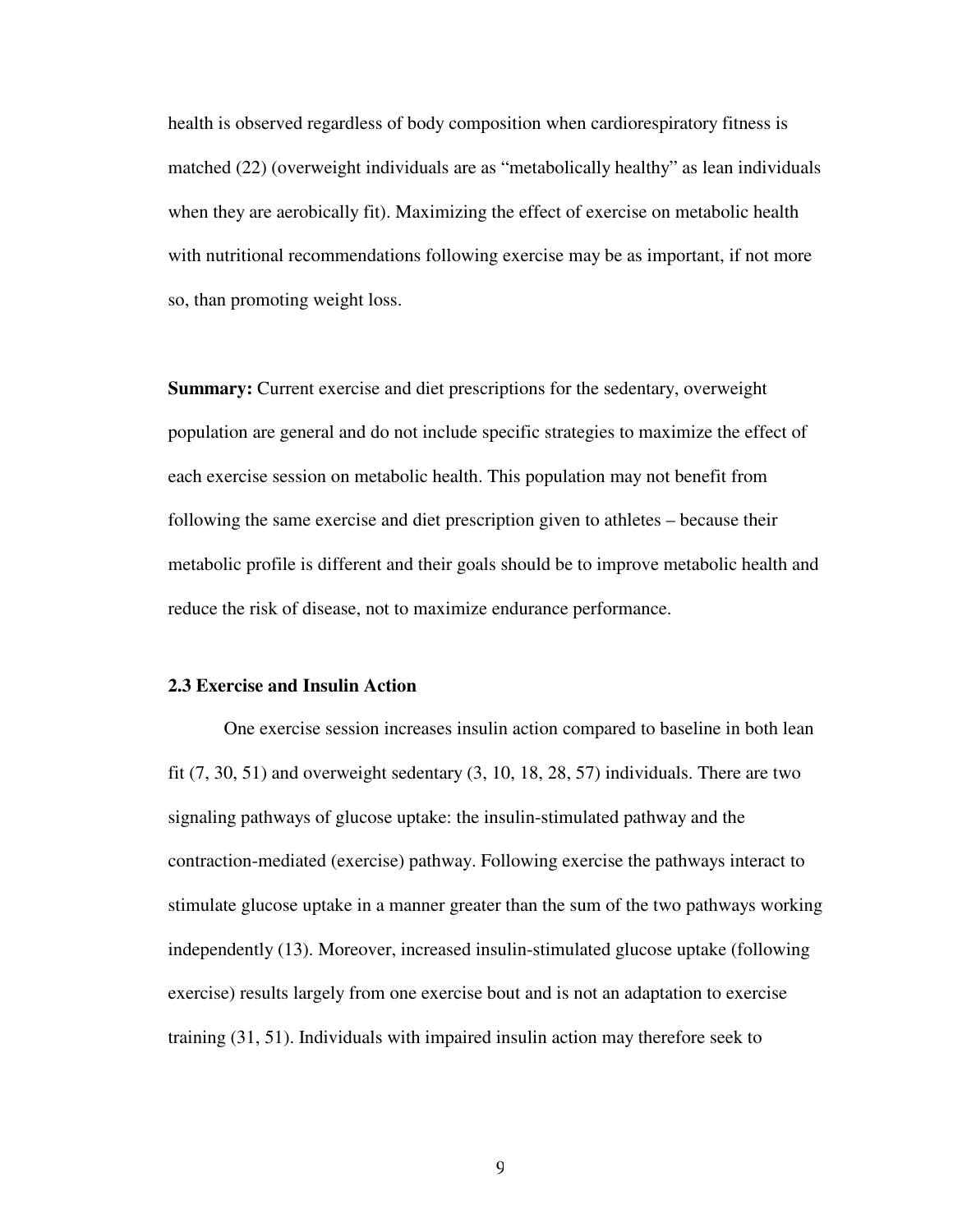immediately target the contraction-mediated pathway of skeletal muscle glucose uptake to overcome their reduced ability to stimulate it with insulin (24).

#### **2.4 Interaction between Exercise and Diet to Influence Insulin Action**

#### **2.4.1 Effect of Energy Intake Following Exercise**

Recently, the Energy Metabolism Laboratory at the University of Massachusetts paired an energy deficit with exercise to evaluate its combined effect on insulin action. To test the hypothesis that manipulating energy balance following exercise affects insulin action, Black et al. separated sedentary, overweight subjects into two groups: an exercise-induced energy deficit group (DEF) and an energy balance group (BAL) (5). The BAL group was re-fed expended energy during and immediately after exercise over a 6 day period; the DEF group was not re-fed any energy after exercise. Insulin action was not increased in the BAL group (compared to baseline); however, the DEF group (having an energy deficit of -481 kcal), increased insulin action by 40% (compared to baseline).

The finding from Black et al. – that restoring energy balance by re-feeding expended energy reverses increased insulin action toward baseline – confirmed findings of longer term training studies (52, 54). Ross et al. in a study matching energy expenditure with intake maintained a stable body mass and demonstrated no improvement in insulin action after 14 weeks of exercise training (52). Similarly, Segal et al, during 12 weeks of training, added a carbohydrate supplement to subjects' diets equivalent to the amount of expended energy due to exercise. Segal et al. subjects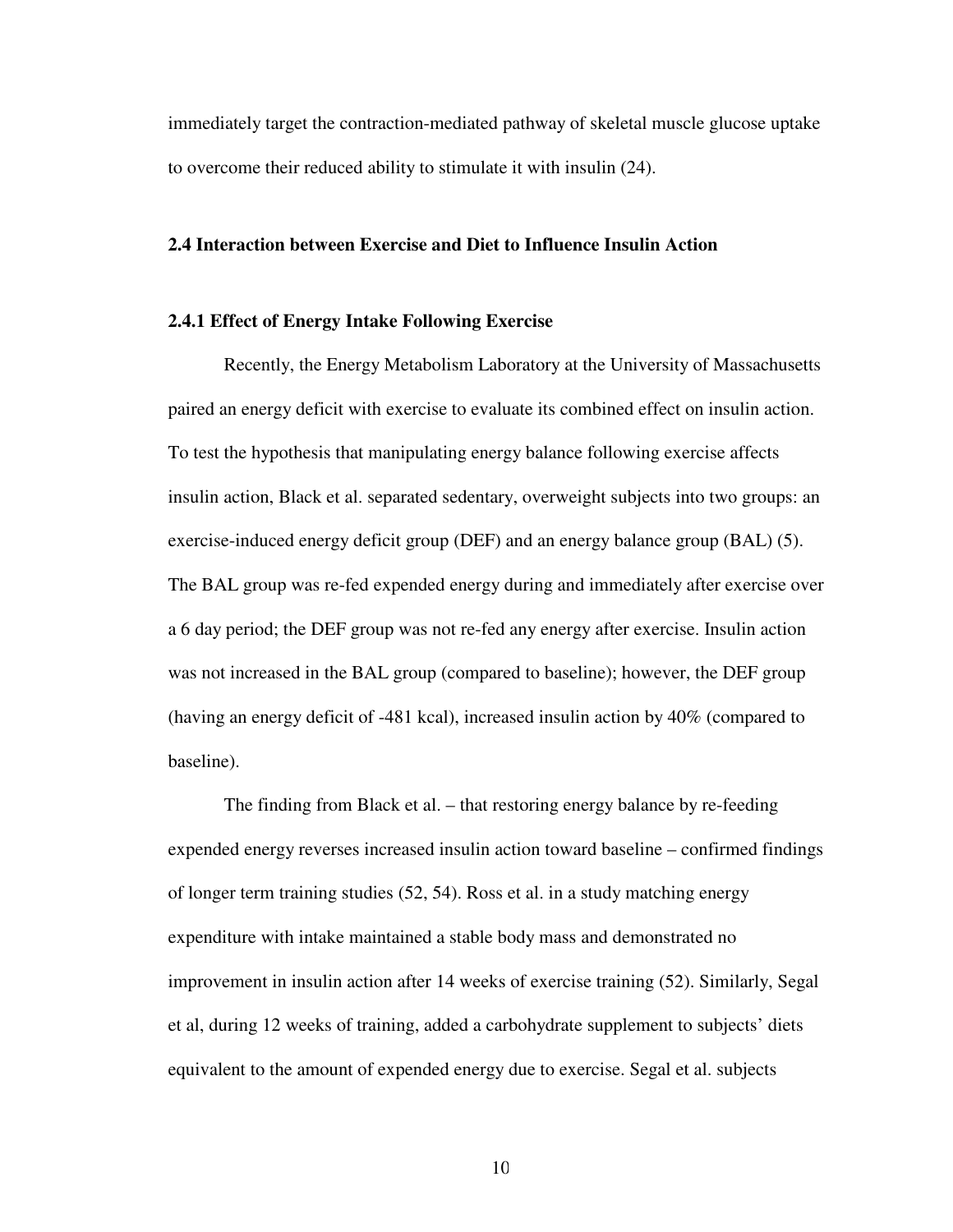successfully maintained body weight and saw no increase in insulin action following exercise training (54).

The results of Black et al. and longer exercise training studies suggest that creating an energy deficit after exercise is necessary to improve insulin action. However, two factors that may influence insulin action were not controlled in the Black, Segal and Ross studies. First, expended energy was re-fed immediately during, and after exercise; meal timing may influence post-exercise insulin action (33) and this will not be addressed by this study. Second, post-exercise meals were composed mainly of highglycemic carbohydrate; consuming high-glycemic carbohydrate following exercise affects insulin action (5, 7). Evaluating the effect of varying post-exercise carbohydrate intake on insulin action is the focus of this study.

#### **2.4.2 The Effect of Dietary Carbohydrate Intake Following Exercise**

Carbohydrate feeding following intense exercise reverses insulin action toward baseline (5, 7, 11, 21, 58). It was first demonstrated in rodents (11, 21, 58); in humans, Bogardus et al. also demonstrated a reversal of increased insulin action after exercise with carbohydrate feeding (7). Bogardus et al. exercised subjects and afterwards they were fasted or fed 100 grams of carbohydrate. The 100g of carbohydrate did not replace all of the expended energy but blunted the effect of exercise (to increase insulin action). This finding suggests that carbohydrate intake following exercise affects insulin action, independent of energy deficit, in a manner that requires further exploration.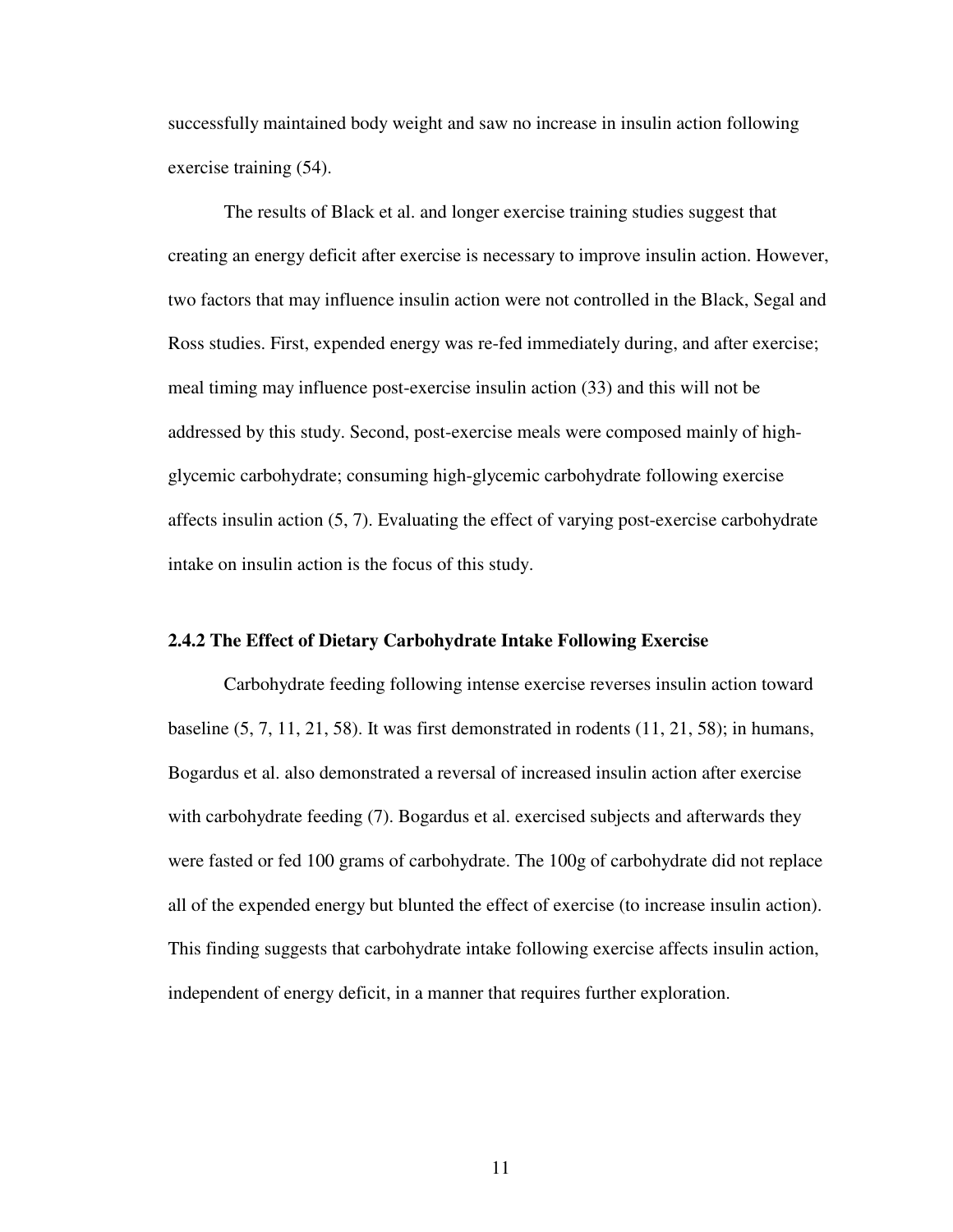#### **2.4.2.1 Potential Mechanism**

The majority of carbohydrate consumed after exercise is stored as muscle glycogen (9). Insulin action and muscle glycogen have a poorly understood inverse relationship (50), but low muscle glycogen correlates well with increased insulin action (16). Mechanistically, glucose transporters (GLUT4), glycogen synthase activity and AMPK activity are all high after exercise, and all contribute to increased insulin action when muscle glycogen concentrations are low (56). When muscle glycogen is supercompensated, insulin action is attenuated (21, 39). Kawanaka et al*.* found glycogen super-compensation resulted in a significant reduction in GLUT4 concentrations at the muscle cell membrane (compared to baseline), a reduction in PKB phosphorylation (involved in the pathway of insulin signaling and glycogen synthesis) and a reduction of AMP kinase (an energy sensing kinase also involved in insulin signaling and glucose uptake) (39). They suggested a negative feedback mechanism by which an influx of glucose into the muscle cell, after the absorption of carbohydrate, affects cellular metabolism to down-regulate further glycogen synthesis. A follow-up study revealed glycogen may be one contributing factor, but not solely responsible for moderating insulin action (38); it has been suggested that the molecular regulation of insulin action by carbohydrate intake may depend also on the insulin response to carbohydrate intake before glycogen can be synthesized (48).

#### **2.4.3 The Effect of Fat Intake Following Exercise**

In rodents, restricting carbohydrate intake after exercise by increasing fat intake prolongs increased insulin action (11, 21). To obtain information regarding the length of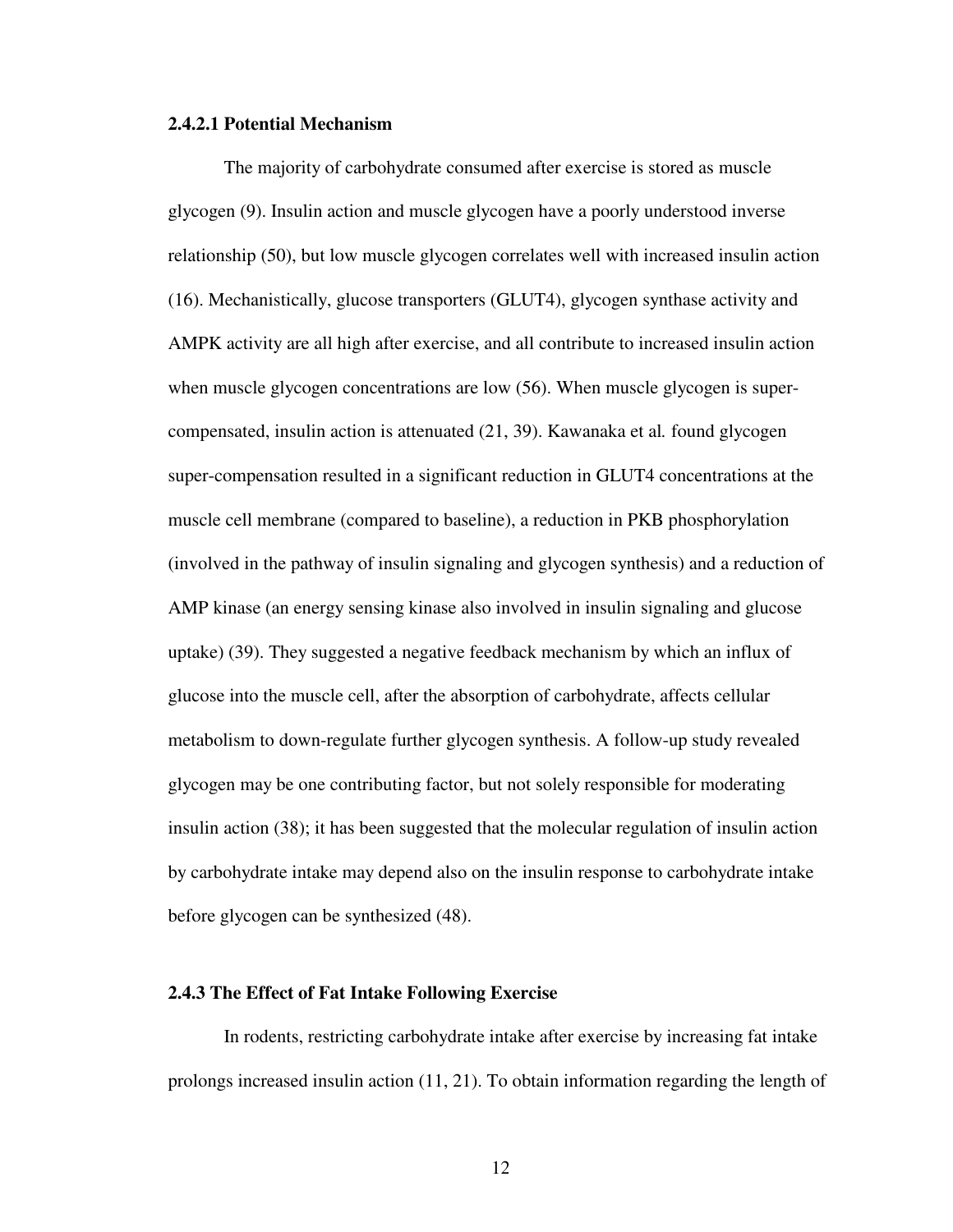time this effect persists, Cartee et al. (11), exercised and separated the animals into one of four meal conditions: standard chow (60% carbohydrate), lard (100% fat), 50/50 corn-starch and glucose (100% carbohydrate), and a control (fasted). Insulin action was reversed toward baseline within 18 hours in the carbohydrate fed group but remained significantly increased in the fat-fed group for 48 hours following the cessation of exercise. Similar results were produced by Garcia-Roves et al., who evaluated the hypothesis that skeletal muscle maintains its capacity to promote glycogen synthesis as long as glycogen super-compensation is prevented. Again, insulin action remained elevated as long as muscle glycogen levels were kept low by fasting or fat-feeding. Thus (in rodents) a carbohydrate deficit by restricting carbohydrate intake after exercise may increase insulin action as effectively as an energy deficit.

Human studies evaluating the effect of post-exercise fat feeding on insulin action also supports that fat intake does not decrease insulin action. Schenk et al. (53), following exercise, infused a lipid and heparin solution overnight which created an energy surplus of  $\sim$ 1100 fat calories. Insulin action the next morning was similar to the control condition of a post-exercise saline infusion. In another study by the same research group, Fox et al. fed subjects a high-fat vs. a low-fat diet following exercise, of equal carbohydrate content (~350 grams), and demonstrated similar insulin action the next morning between conditions (20). Moreover, the high-fat condition restored 24 hour energy balance, while the low-fat condition created an energy deficit of  $\sim$ 1500kcals which did not affect insulin action (both groups had similar insulin action).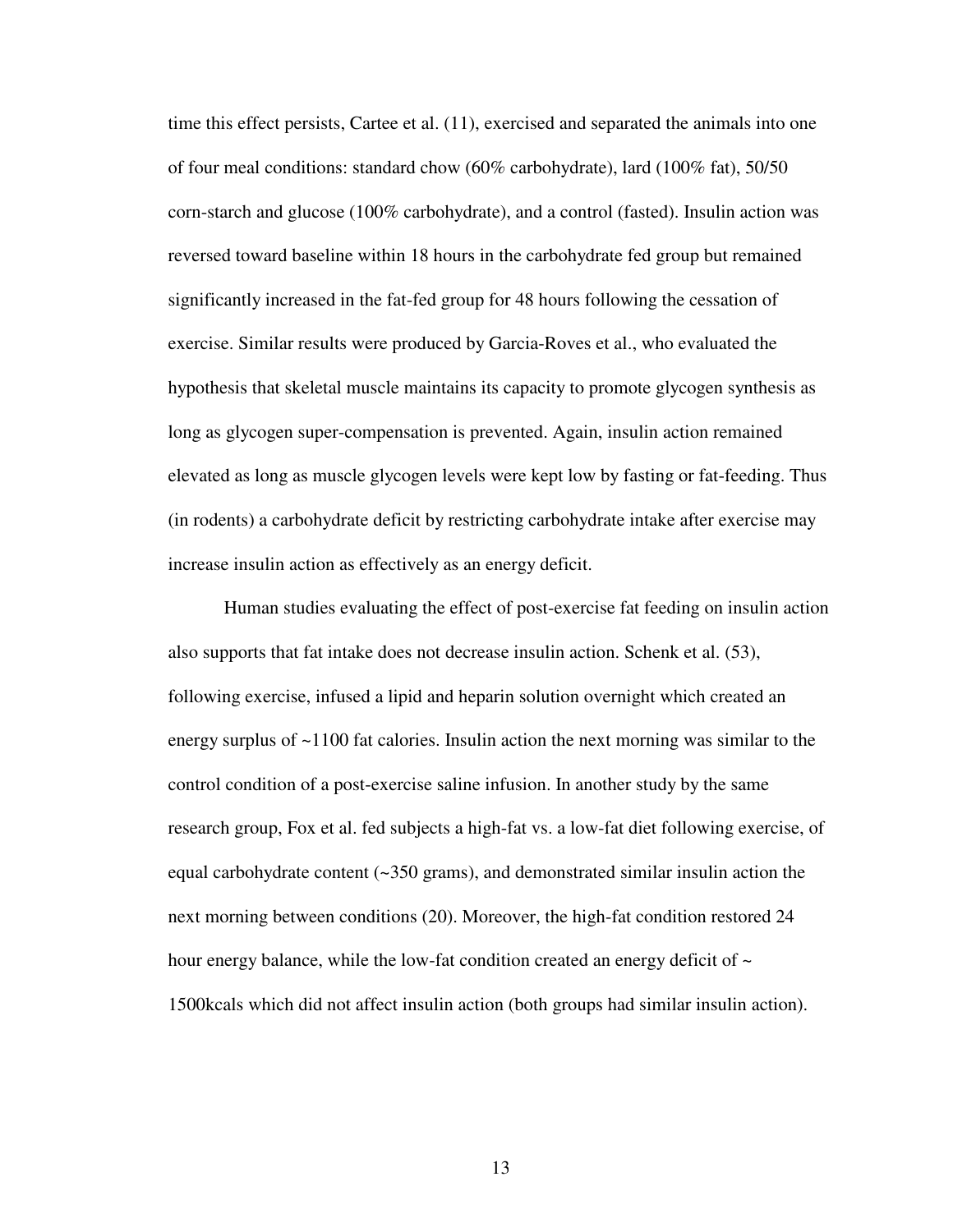**Summary:** Rodent data demonstrates that exercise-induced increases in insulin action were prolonged with fat intake. Both the Schenk and Fox studies, conducted in humans, demonstrated that insulin action following exercise was not negatively affected by fat intake but carbohydrate was not restricted in those studies. It remains unclear though, how of post-exercise carbohydrate restriction combined with increased fat intake may be a useful nutritional strategy to maximize insulin action in humans.

#### **2.5 Methodologies for Metabolic Measurements**

#### **2.5.1 Measures of Insulin Action**

In response to increased glucose concentrations in the plasma, an insulin release is triggered by the islet cells of the pancreas to clear glucose into peripheral tissues, inhibit lipolysis and decrease hepatic glucose production. Measurements of the effectivity of insulin to stimulate glucose uptake fall into two categories: the open loop and closed loop approaches (4). The open loop approach breaks the feedback mechanism between glucose concentrations and the pancreas by infusing glucose and insulin to euglycemic and hyperinsulinemic conditions. An advantage of the open-loop approach is its sensitivity and tissue specificity – the hyperinsulinemic, euglycemic clamp is the gold standard measure of insulin action in research. A disadvantage of the open loop approach is that the physiological conditions during insulin action's measurement do not simulate "real-world" scenarios. During the hyperinsulinemic, euglycemic clamp, specifically, insulin concentrations remain artificially elevated throughout the entire  $2 - 4$  hour measurement, while glucose is infused intravenously to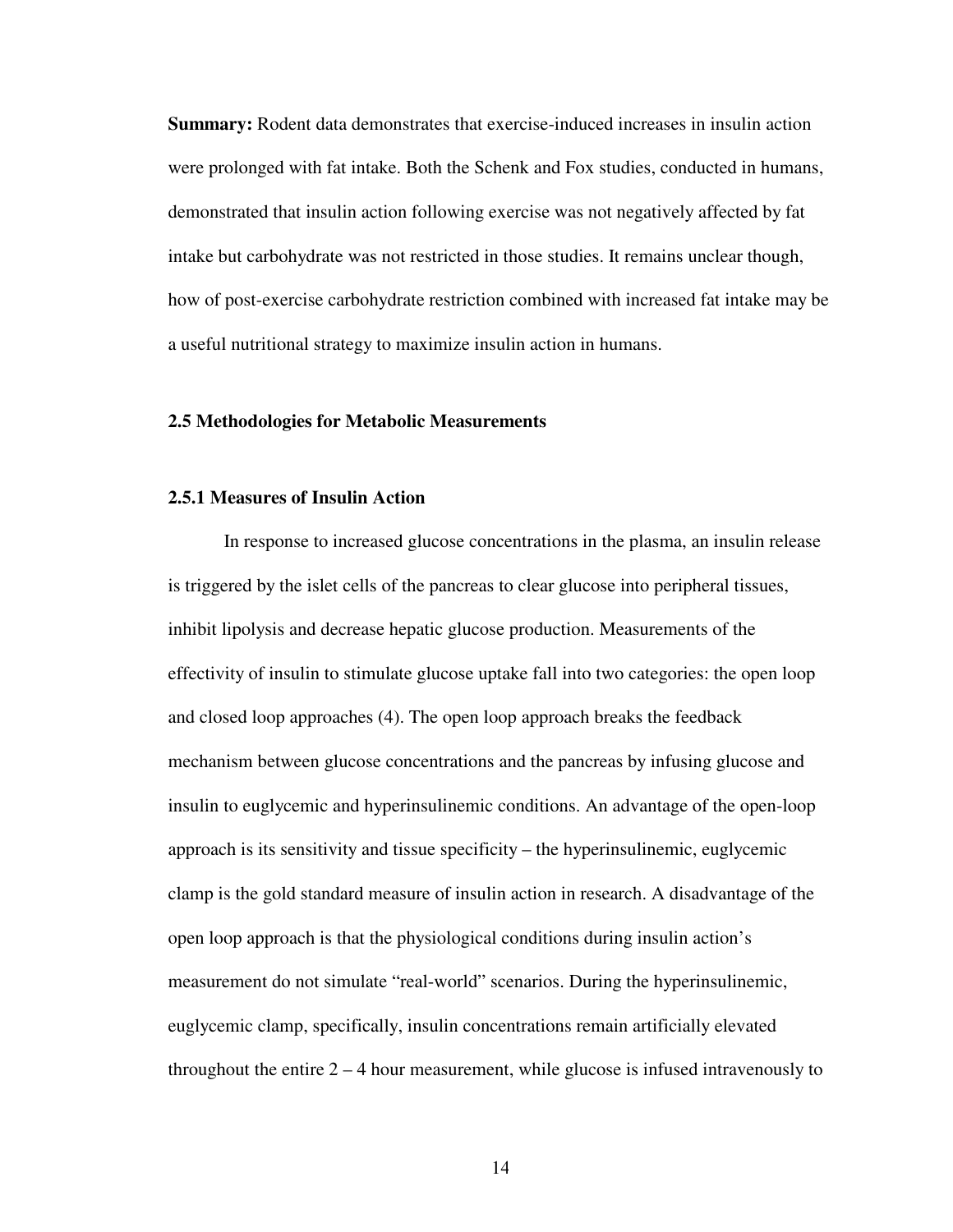match increased glucose uptake in response to the heightened insulin concentrations. The clamp is in direct contrast to a "real-world" scenario where carbohydrate is ingested and blood glucose/ insulin concentrations increase, then decrease over time.

The closed loop approach does not disrupt the feedback mechanism between glucose concentrations and the pancreas. For example, the oral glucose tolerance test (OGTT) of insulin action is a closed loop test; a glucose challenge of 75g is ingested within 5 minutes and blood glucose/ insulin concentrations are sampled every 30 minutes over the next two hours. From the glucose/ insulin concentrations, an area under the curve (AUC) is generated. In response to an intervention, if the AUC of both glucose and insulin increase, insulin action has decreased. Conversely, if the AUC for both glucose and insulin decreases, insulin action has increased.

Compared to the clamp, advantages of this measure are: the cost of an OGTT is significantly less in terms of resources and time, and using the C-ISI index (proposed by Matsuda and DeFronzo) is a measure of insulin action that correlates well with clamp values (43). A disadvantage of the OGTT, compared to the clamp, is that sensitivity and tissue specificity may be lost. An OGTT assesses whole body insulin action, while the clamp (especially if stable isotopes are included in the glucose infusate) allows researchers to make inferences about the rate of glucose disposal, storage, oxidation and hepatic glucose production.

#### **2.5.2 Continuous Infusion of Glucose with Stable Isotope Tracers**

The continuous infusion of glucose with stable isotope tracers (CIG-SIT) evaluates insulin action by combining the open and closed loop approaches was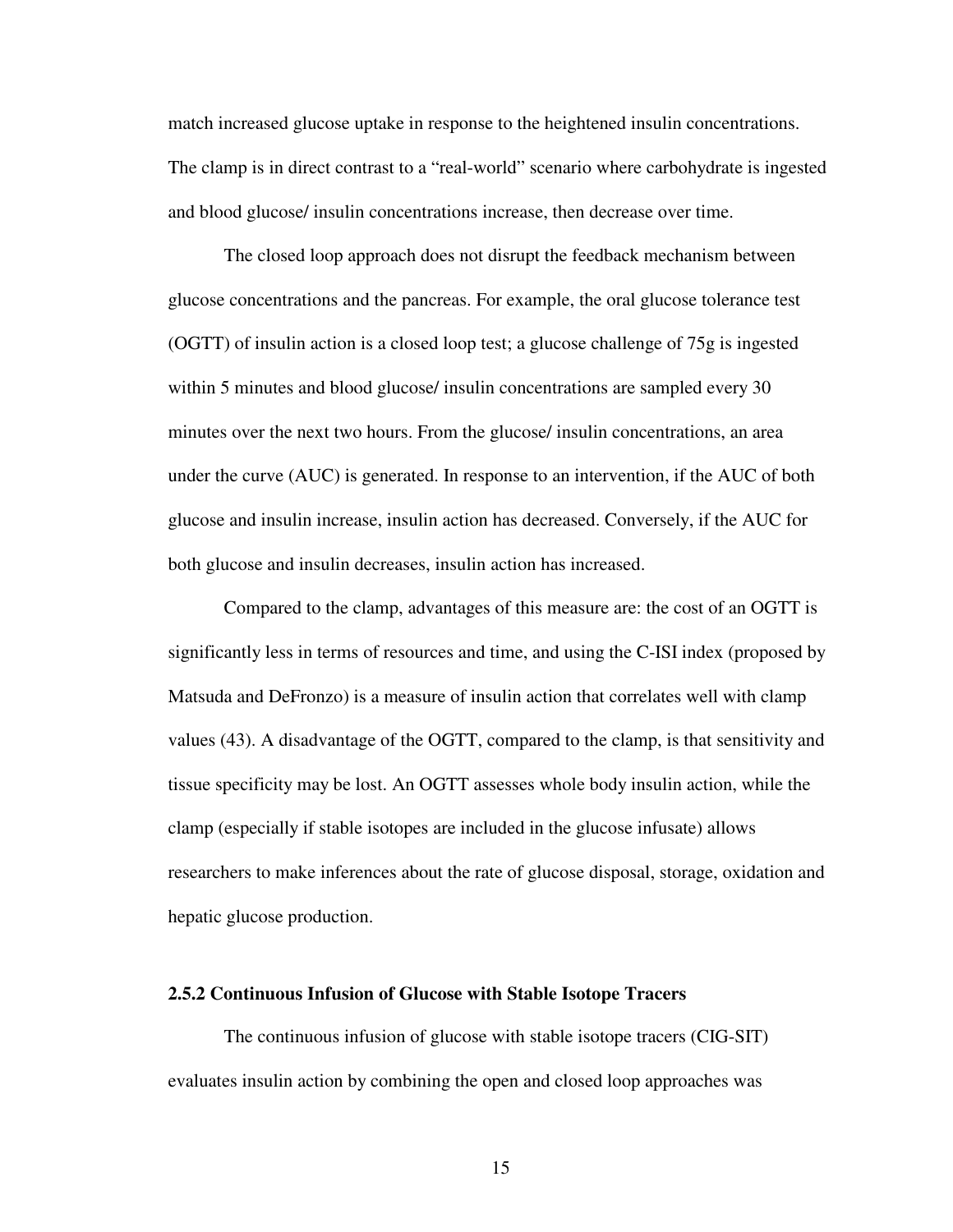developed by the Energy Metabolism Laboratory at the University of Massachusetts and has been used successfully (5). Glucose is infused to stimulate plasma glucose/ insulin concentrations similar to a mixed meal ("real world" scenario) while allowing researchers to measure non-oxidative glucose disposal, oxidation and hepatic glucose production (tissue specific). Insulin action values generated during the CIG-SIT correlate well with the OGTT  $(r=0.78, p<0.001)$  meaning the test accurately assesses insulin action relative to other known measures.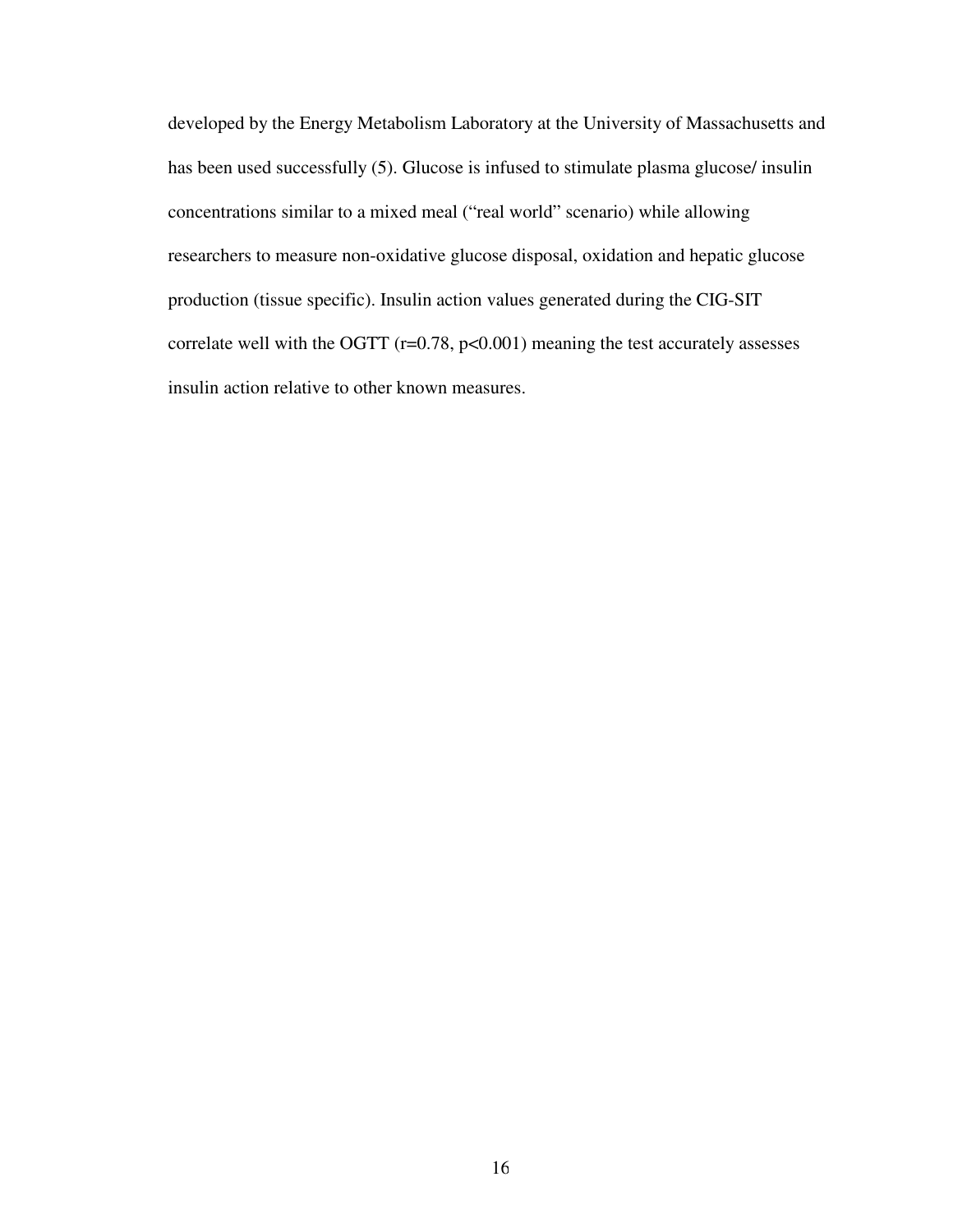## **CHAPTER 3 METHODS**

#### **3.1 Proposed Study Design**

To test the hypothesis that post-exercise meal composition affects insulin action, it was initially proposed 10 lean, trained subjects would go through a period of detraining and overeating (2.5 days), which has been previously demonstrated by our laboratory to decrease baseline insulin action (26). Following the period of de-training and overeating subjects would complete, in random order, four experimental conditions: high carbohydrate, galactose (an alternative moderate glycemic index carbohydrate), low-carbohydrate, and a no-exercise control – separated by a one-week washout period. Subjects would come into the laboratory in the early evening and complete an intense exercise session designed to expend 30% of total daily energy expenditure (TDEE) at  $65\%$  of VO<sub>2peak</sub>. Thirty minutes following the completion of exercise subjects would consume the post-exercise meal and blood was to be drawn for one hour to measure glucose and insulin concentrations. Blood glucose and insulin measurements were to be taken to quantify the glucose and insulin response to the post-exercise meal. After blood sampling, subjects would return home, fast overnight, and report back to the lab the next morning for a measurement of insulin action.

#### **3.2 Actual Study Design**

Experimental the hypotheses and study design were streamlined to be more cost effective and scientifically sound. Sedentary, overweight subjects will be recruited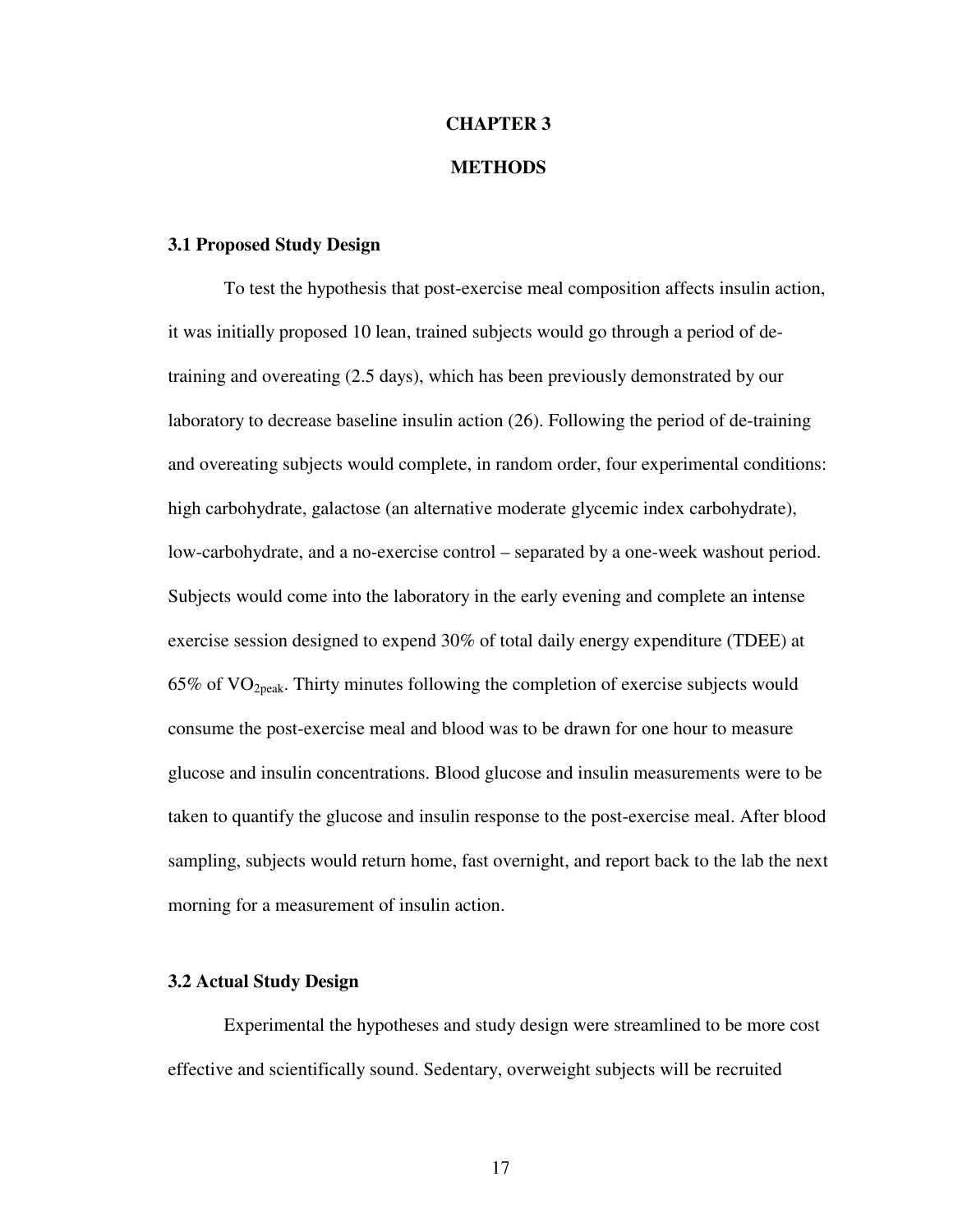instead of physically fit, lean individuals, and one of the experimental conditions (galactose, the alternate form of moderate glycemic index carbohydrate) will be eliminated. Thus, the experimental conditions will allow us to focus specifically on the effect of high-carbohydrate availability vs. low-carbohydrate availability following exercise in a relevant subject population to which we hope to apply our findings.

An addition to the proposed study design is the regulation of food intake during the day of exercise, also making the methods stronger scientifically. In all conditions subjects will consume the same foods prior to exercise or the standardized evening meal. Since energy imbalance has an independent effect on insulin action, the regulation of pre-exercise food intake is important to minimize confounding variables in this study.

The actual experimental protocol (Figure 1A) is similar to the one proposed. Subjects will come into the lab in the early evening and expended 30% of total daily energy expenditure at  $65\%$  of VO<sub>2peak</sub>. Fifteen minutes following the completion of exercise, a background blood draw will be taken. Thirty minutes following the completion of exercise, subjects will consume an isocaloric meal (either high or low in carbohydrate) to replace expended energy and blood sampling will occur every fifteen minutes thereafter for one hour to quantify the glucose and insulin response to the postexercise meal. After the completion of blood sampling, subjects will be instructed to consume only water overnight and returned home. The next morning (12 hours after the meal) subjects will return to the laboratory, fasted, for a measure of insulin action using the continuous infusion of glucose with stable isotope tracers (CIG-SIT) method.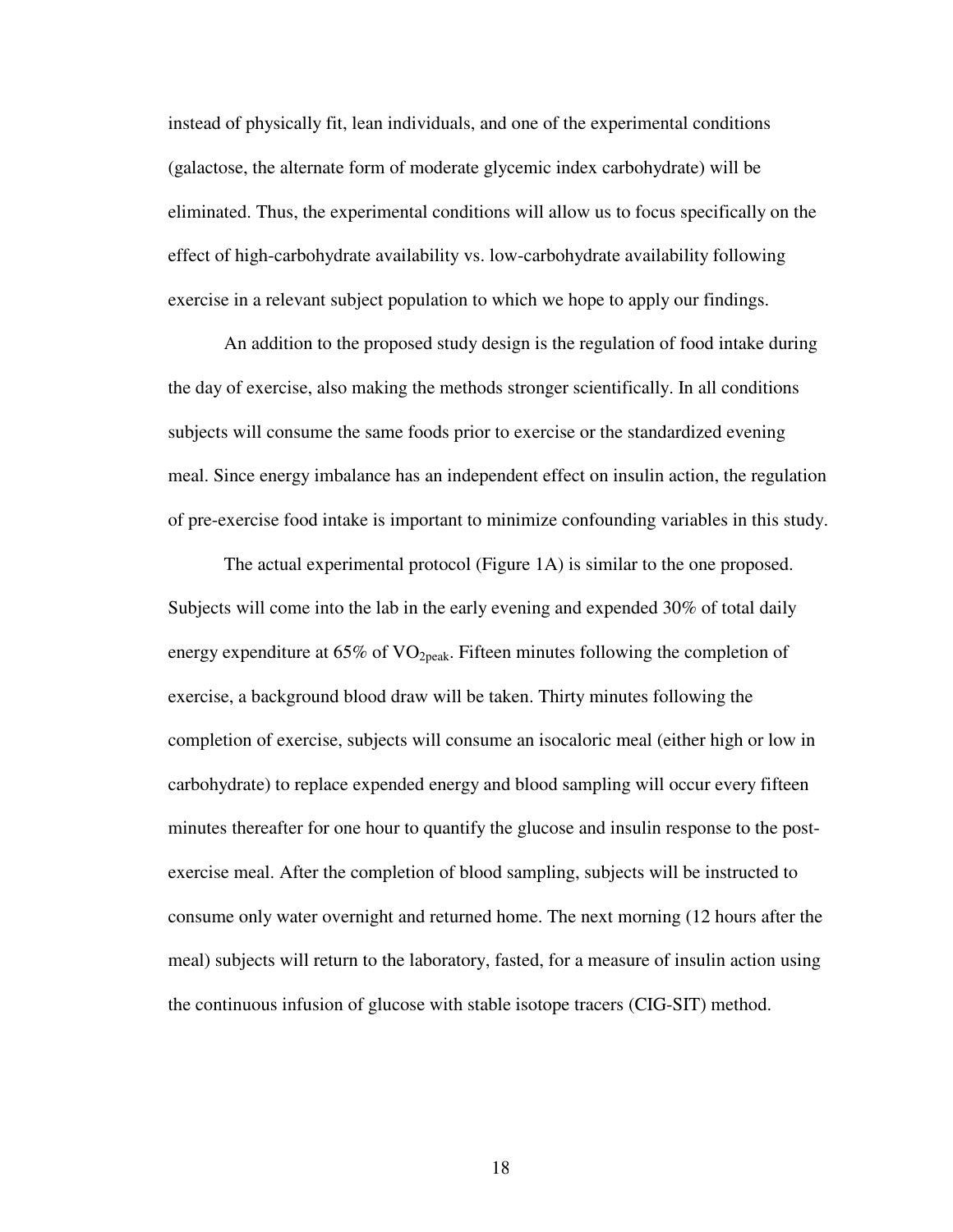#### **3.3 Subject Characteristics**

Ten healthy, previously sedentary subjects will be recruited from the Amherst, Massachusetts area for this study. All included subjects will be between the ages of 18- 45 yrs, healthy (self-report as per physician evaluation within the last year), sedentary (<1hr per week of structured physical activity) and overweight (body fat >25%). Individuals that have a history of cardiovascular disease, Type 2 diabetes, respiratory disease and metabolic disorders, actively trying to lose weight, taking any supplements or medications that would interfere with testing, trying to get pregnant, and who smoke or use tobacco products will be excluded. Participation in this study is voluntary and subjects will be required to sign an informed consent approved by the Institutional Review Board for human subjects at the University of Massachusetts upon inclusion in the study.

#### **3.4 Pre-Treatment Testing**

Before starting the experimental conditions, subjects will undergo measurements of body composition (DXA), resting energy expenditure, and maximal aerobic capacity  $(VO<sub>2peak</sub>)$ .

#### **3.4.1 Body Composition**

Body composition will be measured by dual energy X-ray absorptiometry (DXA) (Lunar, Madison, Wisconsin). The DXA scan will measure 1) percent body fat and 2) lean body mass. Lean body mass will be used in the calculations of isotope infusion rate during the measure of insulin action.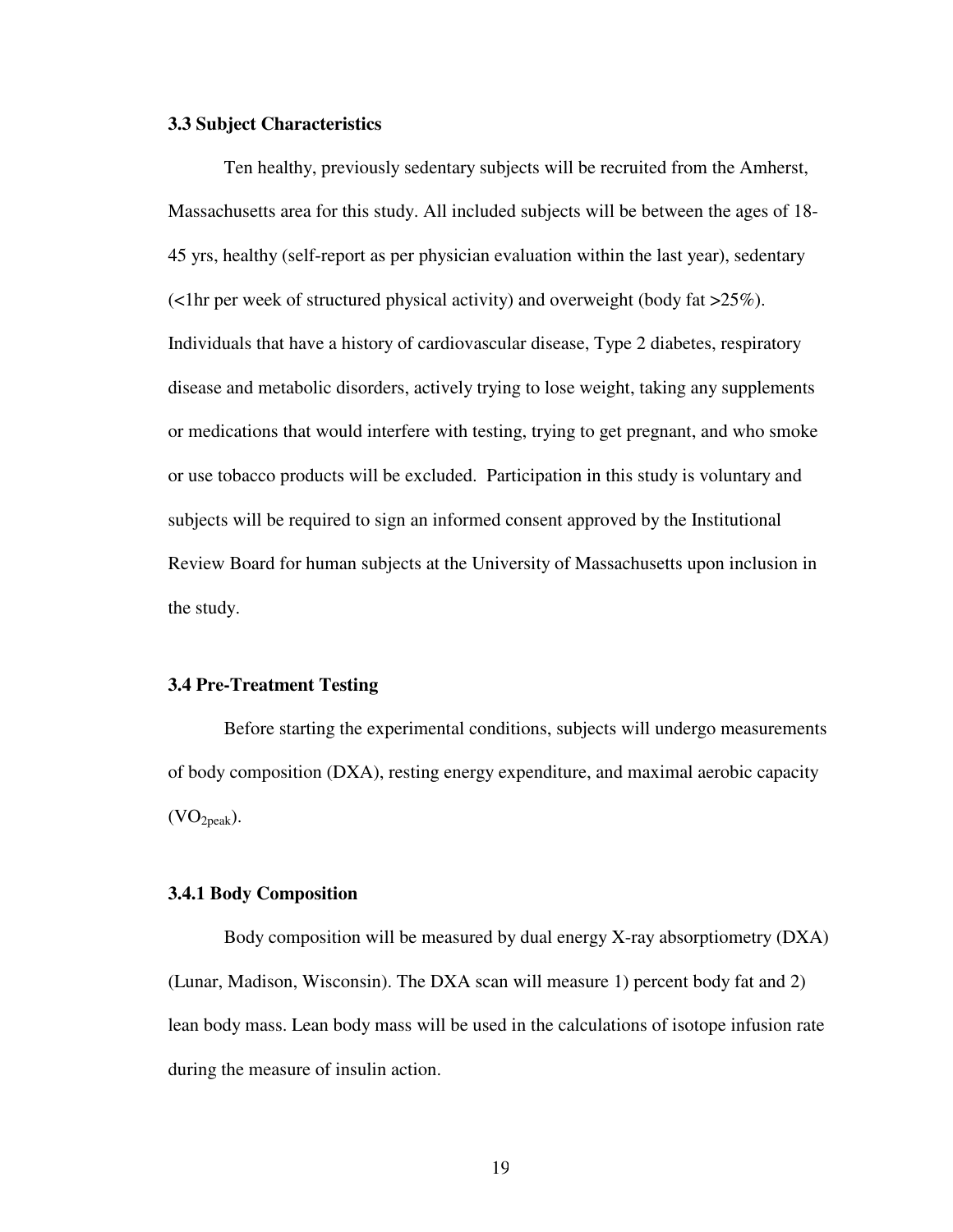#### **3.4.2 Total Daily Energy Expenditure**

Resting energy expenditure (REE) will be measured after an overnight fast. Subjects will be familiarized with the equipment: nose piece, head gear, two-way mouthpiece, and the metabolic cart. After being oriented to the equipment, subjects will lie supine and rest quietly for 15-20 minutes. After resting, expired gases will be collected for 20 minutes using the TrueMax2400 Metabolic Measurement System (Paromedics, Salt Lake City, Utah). Total daily energy expenditure (TDEE) will be calculated by multiplying REE by an appropriate activity factor for young, sedentary individuals (46).

#### **3.4.3. Peak Aerobic Capacity**

Peak aerobic capacity  $(VO_{2peak})$  will be measured on the cycle ergometer. Subjects will warm-up for five minutes at a self-selected pace with low resistance. After warming-up subjects will cycle at a self-selected "brisk" pace. Every two minutes the resistance will be increased by 25 watts, until the subject can no longer maintain their selected pace and voluntarily stops the test. Respiratory gases will be collected throughout the test and recorded using a metabolic cart, (TrueMax2400, Paromedics, Salt Lake City, Utah). Heart rate will be monitored throughout the test, (Polar Advantage).

The test will be considered a valid measure of  $VO<sub>2peak</sub>$  if two of the three criteria are met; 1) respiratory-exchange ratio (RER) >1.10 2) heart rate is within 15 beats of the predicted maximum (220-age), or 3)  $VO<sub>2</sub>$  remains constant as the resistance is increased by 25 watts.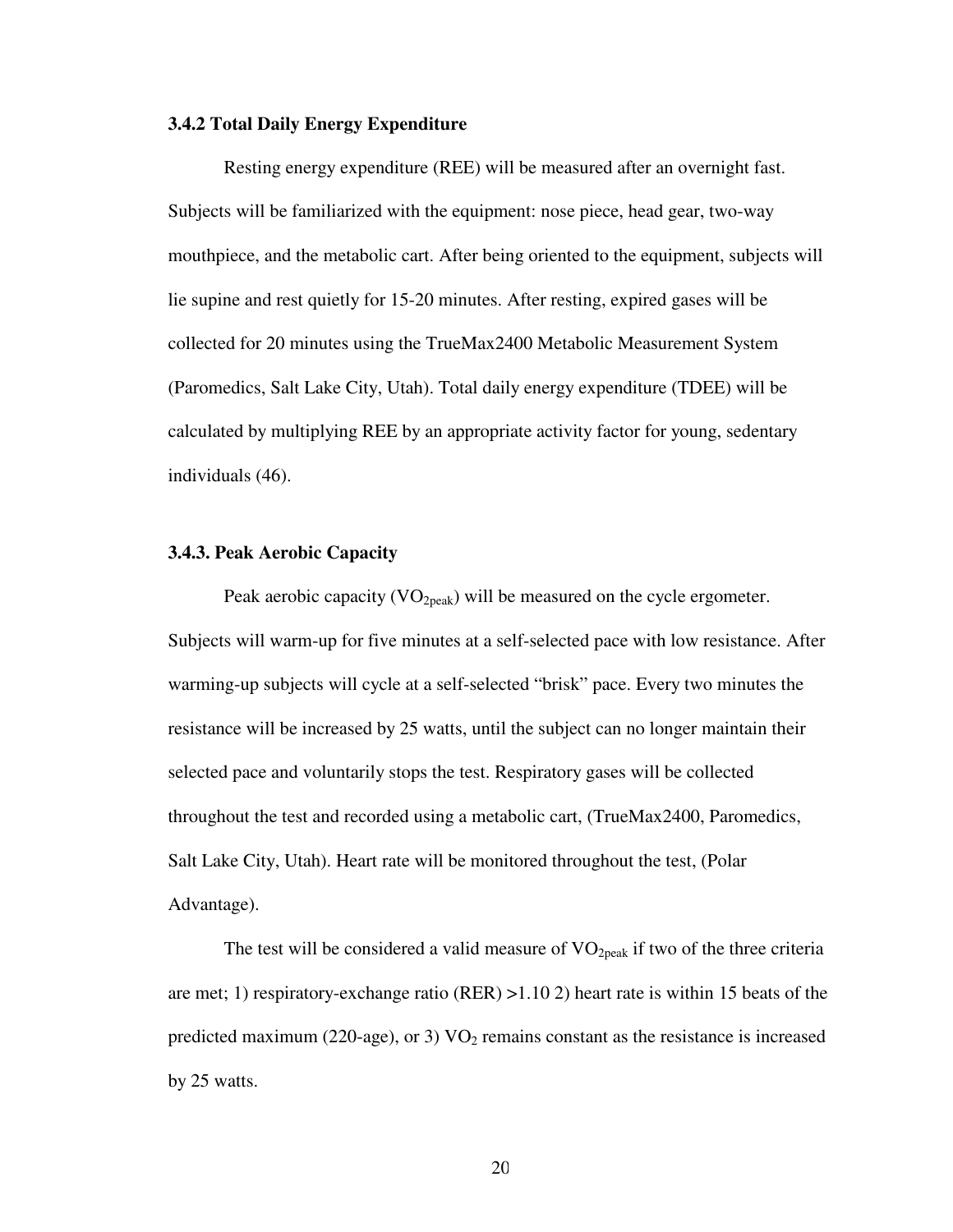#### **3.5 Exercise Sessions**

Subjects will be instructed to not engage in strenuous physical activity three days prior to each experimental condition. Subjects will report to the lab in the evening for a session of intense exercise. Exercise will be performed on cycle ergometer, the same equipment used for the test of  $VO<sub>2peak</sub>$ . The exercise session is designed to expend 30% of estimated total daily energy intake at  $65\%$  VO<sub>2peak</sub>.

To ensure subjects are exercising at  $65\%$  VO<sub>2peak</sub> respiratory gases will be collected during the first 15 minutes of exercise, and resistance will be adjusted until the desired steady-state intensity is achieved. At steady-state, workload (watts), RPM and heart rate will be recorded. Subjects will be instructed to maintain the recorded RPM and researchers will monitor heart rate for the rest of the exercise session. Total exercise time will be calculated based on the following equations:

**1.** Desired energy expenditure (EE) in the exercise bout (kcal) =

30% TDEE (kcal) - EE to steady-state (kcal)

- **2.** EE (kcal)/ minute at steady-state = EE during 10min of steady-state/10 minutes
- **3.** Duration of exercise bout (minutes) =

Desired EE in exercise bout (kcal) / (kcal/min at steady-state)

Half-way through the exercise session, respiratory gases will be collected to ensure subjects are still cycling at the desired intensity. Adjustments will be made to the workload (watts) and RPM if the subject's  $VO<sub>2</sub>$  has deviated from the goal of 65% VO2peak. Finally, in the last ten minutes of exercise, subjects will perform five, forty-five second sprints alternating with a one minute and fifteen seconds rest to deplete muscle glycogen as much as possible.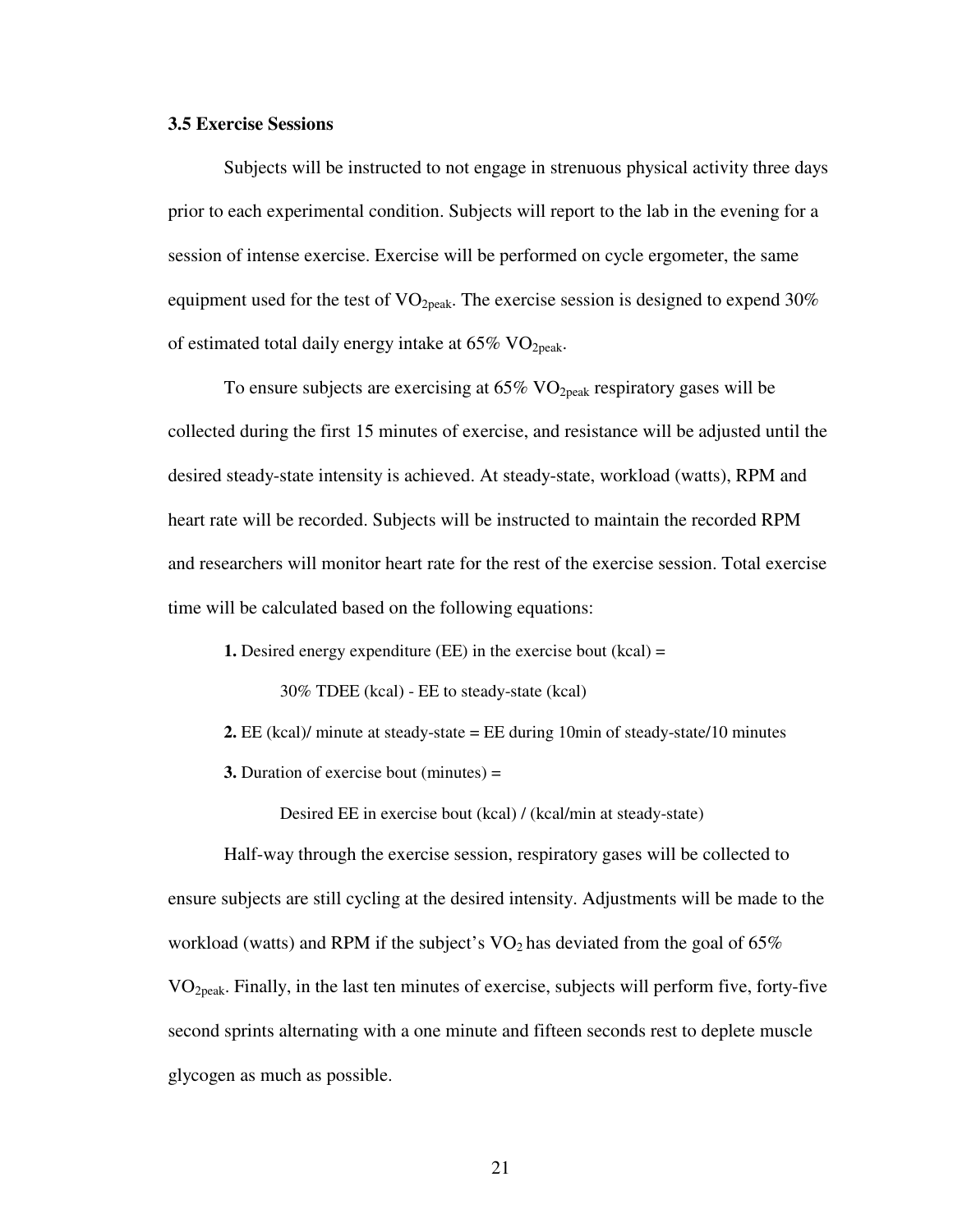#### **3.6 Pre-Exercise Meals**

Before each experimental condition, subjects will be instructed not to skip a meal in the three days prior to exercise and to consume all three macronutrients (carbohydrate, protein, and fat) at every meal as part of their normal diet.

All food will be provided to subjects on the day of the exercise session. Subjects will come to the laboratory in the morning  $(8:00am)$  to eat breakfast and pick-up their meals for the day. Subjects will be provided lunch, and a high-carbohydrate snack to be consumed 3 hours before returning to laboratory for exercise. Subjects will consume the same meals for each experimental condition, except for the last meal of the day exercise which will be provided following exercise and vary in carbohydrate content. For the noexercise control condition, subjects will be provided a standardized meal, equal to 30% of their estimated total daily energy intake to be consumed at home.

#### **3.6.1 Post-Exercise Meals**

Thirty minutes following the completion of the intense exercise session, subjects will be instructed to consume a post-exercise meal and will be given 10 minutes to complete it. Post-exercise meals will differ in macronutrient content will be designed to vary carbohydrate availability (high or low). The high carbohydrate meal (High-CHO) will consist of sugary Kool-aid® (8% carbohydrate) and a lightly buttered bagel. The low carbohydrate meal (Low-CHO) will consist of Half and Half cream, mixed with Nesquick®, and an Atkins® bar. The caloric value of both post-exercise meals is designed to replace exercise energy expenditure (30% TDEE) and differ in carbohydrate content. In addition, the high carbohydrate meal will replace the carbohydrate (g)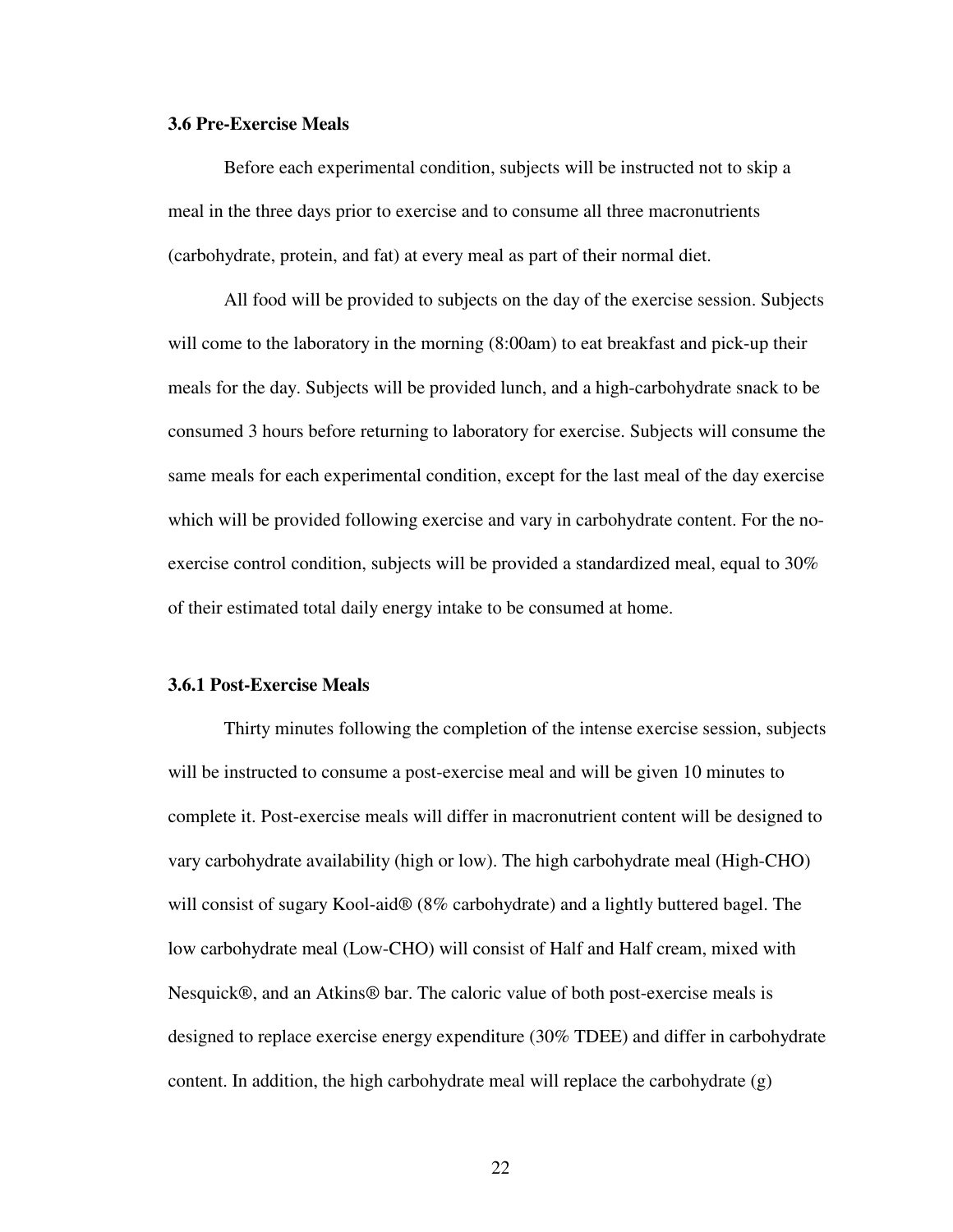expended during exercise (carbohydrate balance), and the low carbohydrate meal will not (carbohydrate deficit).

### **3.7 Glucose and Insulin Measurements**

Fifteen minutes following the completion of exercise an indwelling superficial catheter will be inserted into one of the subject's forearm veins and a background blood sample will be taken. After the background blood draw, the post-exercise meal will be consumed and blood sampling will resume 15 minutes after the meal's completion. Blood samples will be collected every fifteen minutes thereafter for one hour. Once each blood is collected it will be transferred into vacutainers containing sodium fluoride and potassium oxalate (a glycolytic inhibitor), and EDTA (an anti-coagulant). Blood samples will immediately be centrifuged for 10 minutes at 3000g, plasma aliquots will be stored in 2ml cryotubes at -80°C.

## **3.8 Assessment of Insulin Action**

Subjects will report, fasted, the next morning to the laboratory for a measure of insulin action. Insulin action will be measured using a continuous infusion of glucose with stable isotope tracers (CIG-SIT). Indwelling superficial venous forearm catheters will be inserted into each arm of the subject. One catheter will be used as the site of infusion and the other for blood collection. Baseline blood samples will be collected to determine naturally occurring levels of isotopic enrichment prior to the infusion. A priming bolus of 200mg  $[6,6^{-2}H]$  glucose will be given followed by a 90 minute infusion of 2.0% [6,6<sup>-2</sup>H] glucose and  $[1,1,2,3,3 - D<sub>5</sub>]$  glycerol isotope at a rate of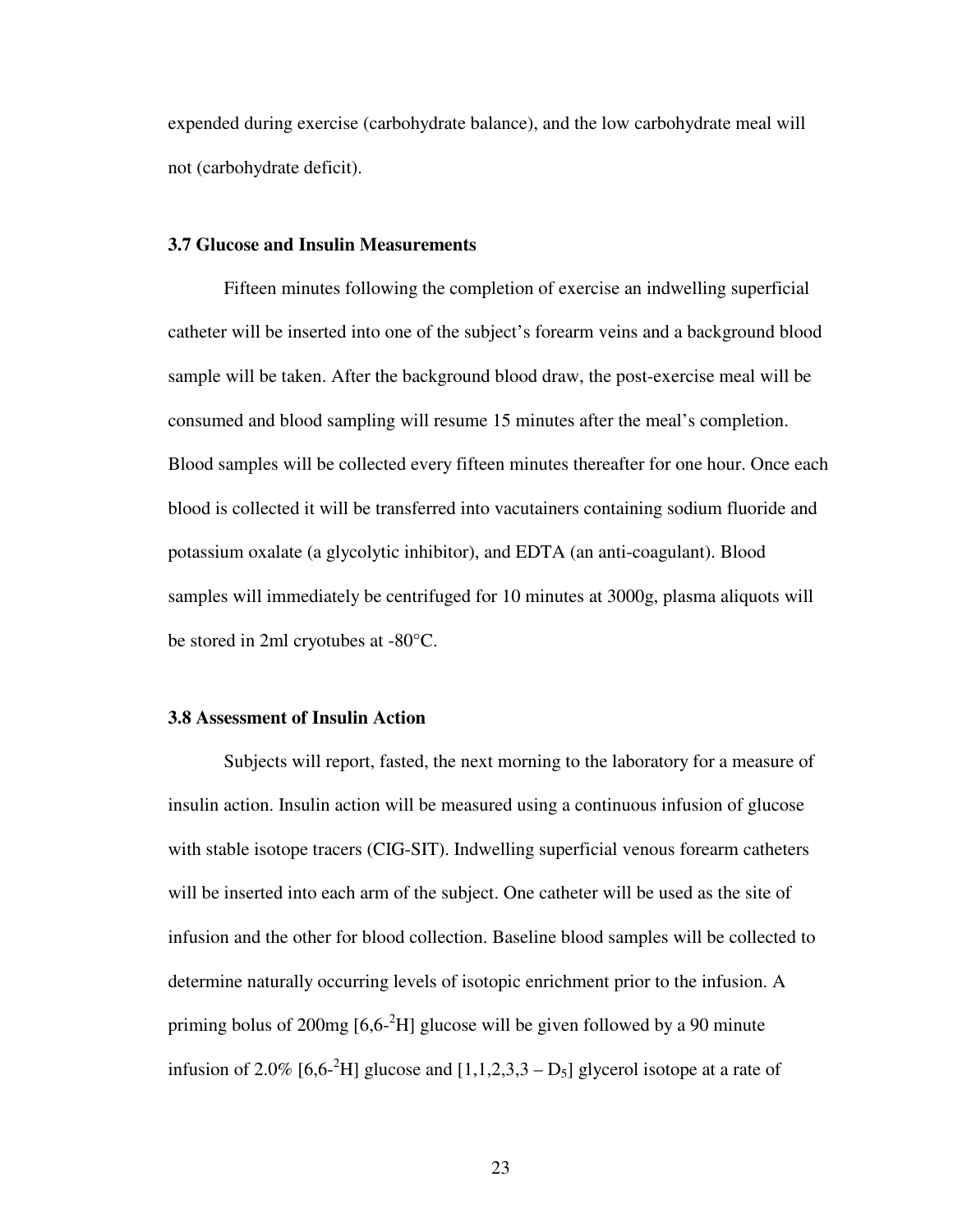2.5mg/min delivered by a peristaltic infusion pump (Harvard Apparatus Pump 22, Holliston MA). Resting blood samples will be collected at 75 and 90 minutes. Breath samples will be taken from minutes 75-85 to determine resting substrate oxidation rates using indirect calorimetry (TrueMax2400, Paromedics, Salt Lake City, Utah). At minute 90, the infusate will be changed to 20% dextrose containing 2.0% [6,6- $^{2}$ H] glucose delivered at a rate of 8.45mg/kg FFM/min for 60 minutes. Steady-state blood samples will be collected at 50, 55 and 60 minutes. Again, breath samples will be taken from minutes 50-60 to determine steady-state substrate oxidation rates using indirect calorimetry.

Venous blood will be collected in heparinized syringes and immediately transferred to vacutainers containing sodium fluoride and potassium oxalate (a glycolytic inhibitor), and EDTA (an anti-coagulant). Blood collected in vacutainers containing a glycolytic inhibitor will be used for the analysis of plasma glucose and glucose isotopic enrichment. Vacutainers containing an anti-coagulant will be used for the analysis of insulin, glycerol, triglycerides and free fatty acid (FFA) concentrations. After collection, samples will be centrifuged for 10 minutes. Following centrifugation, plasma aliquots will be separated and stored in 2ml cryotubes and stored at -80°C until biochemical analysis.

## **3.9 Biochemical Analysis**

Plasma glucose concentrations will be determined by the glucose oxidase method with a GL5 Analox Analyzer (Analox Instruments, Lunenberg, MA). Insulin concentrations will be determined using a radioimmunoassay kit specific for human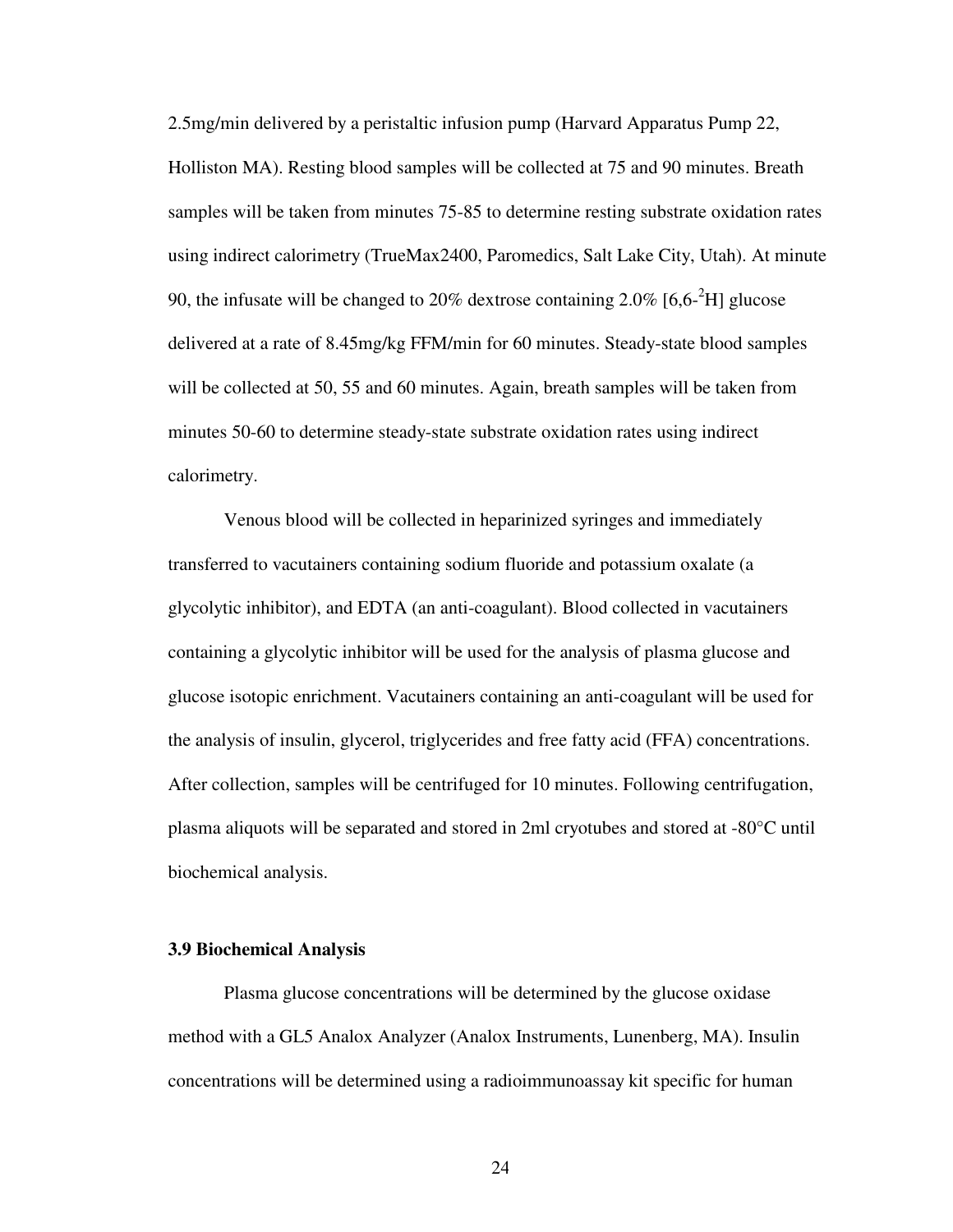insulin (Millipore Research Corp., Billerica, MA). Glycerol and triglycerides concentrations will be determined using reagents from the serum triglyceride kit using the enzymatic hydrolysis by lipase of triglycerides to glycerol (Sigma Aldrich, St. Louis, MO). Free fatty acid (FFA) concentrations will be determined with an NEFA enzymatic colorimetric assay kit (Wako Chemicals USA Inc., Richmond, VA).

### **3.9.1 Plasma Isotopic Enrichment**

Glucose isotopic enrichment will be measured by high-performance liquid chromatography, mass spectrometry (HPLC/MS) using a protocol adopted from (44). 1 ml of acetone  $(CH_3COCH_3)$  will be pipetted into a labeled microcentrifuge tube. 0.3ml of plasma will be added to the acetone to de-proteinate the sample. Samples will then be vortexed, incubated in the freezer at  $-20^{\circ}$ C for 10 minutes. After chilling, the sample will be centrifuged for 2 minutes at 17000g and 4°C. Following centrifugation, the sample supernatant will be removed using a 1ml luer lock plastic syringe, and transferred through a polyethersulfone filter (4mm, 0.45µm) into a 200µl plastic insert and then placed into a glass HPLC vial and capped (Fisher Scientific Inc., Pittsburg, PA).

After the completion of sample preparation, the HPLC vials will be loaded into the autosampler compartment of the HPLC (Agilent 1100 Series; Agilent Technologies, Santa Clara CA). The HPLC method will be controlled using the Chemstation Software package (Agilent Technologies, Santa Clara CA) with the following conditions: isocratic mobile phase  $75:25$  - acetonitrile (ACN): water (H<sub>2</sub>O), flow rate 1.0 mL/min,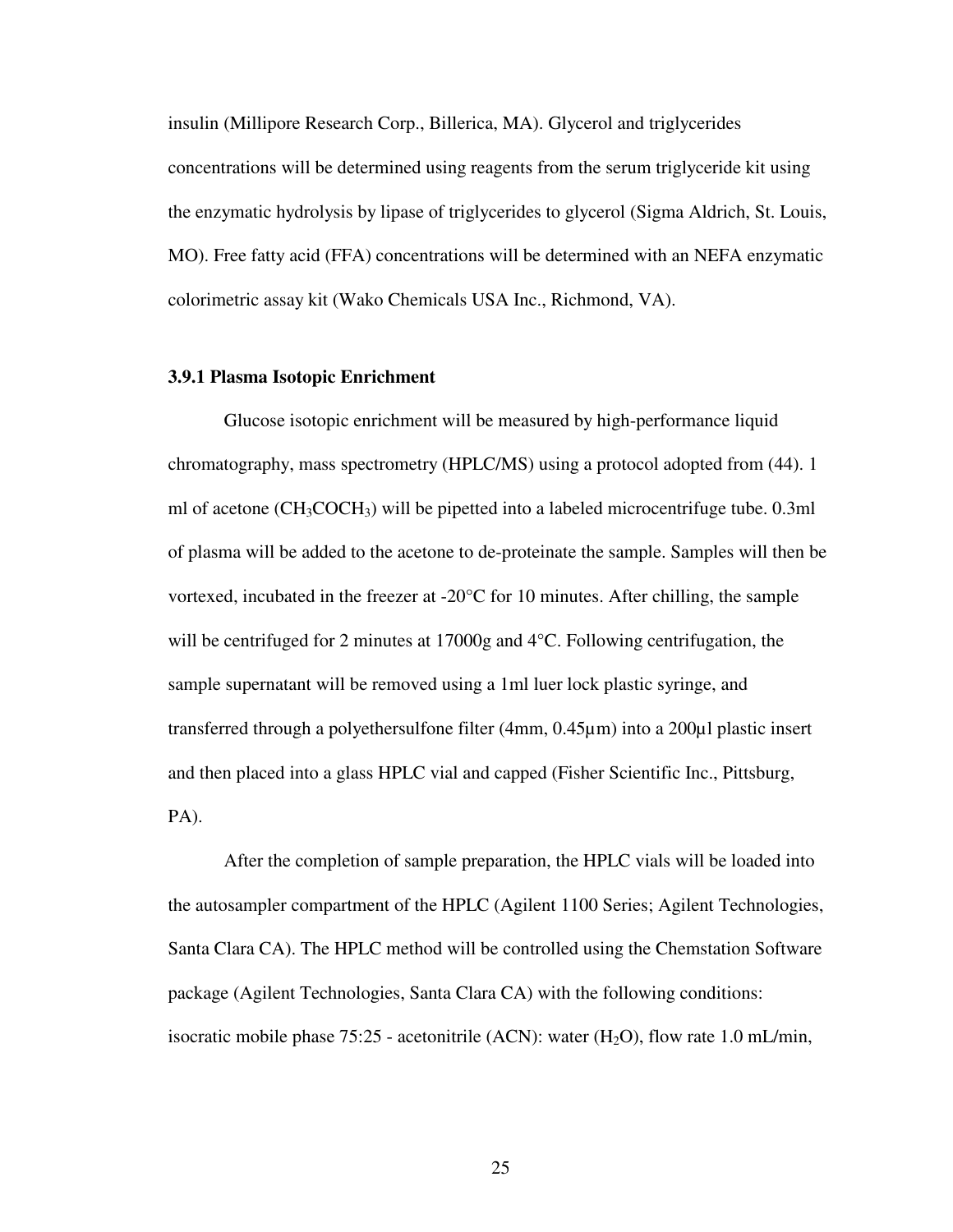injection volume 10µL, column temperature  $35^{\circ}$ C (Shodex Asahipak NH2P-50, 4.6 x 250mm, Showa Denko America Inc., New York NY), and a 10 minute run time.

Following equilibration, the samples will be injected into the system and sample compounds will be separated using isocratic reverse phase chromatography. After compounds are separated in the HPLC they will be ionized by an electrospray source in the mass spectrometer (Esquire 6000, Bruker Daltonics Inc., Billerica MA) using Esquire Control software and the mass to charge ratio of the positively ionized sample will be detected following conditions: capillary -5500V, endplate offset -500V, nebulizer 30.0 psi, dry gas 10.0 L/min, and dry temperature 300ºC, over a scan range of 100 to 210 m/z.

Chromatographs will be analyzed using Bruker Data Analysis software (Bruker Daltonics Inc., Billerica MA). The glucose peaks (elution time ~7.5 minutes) will be isolated, then integrated and the average mass to charge ratio will be generated. Isotopic enrichment of the dideuterated glucose (mass to charge ratio = 205) will be expressed as a percentage of the total glucose species (mass to charge ratio  $= 203 + 204 + 205$ ):

 $\%$  isotopic enrichment = 205

 $(203 + 204 + 205)$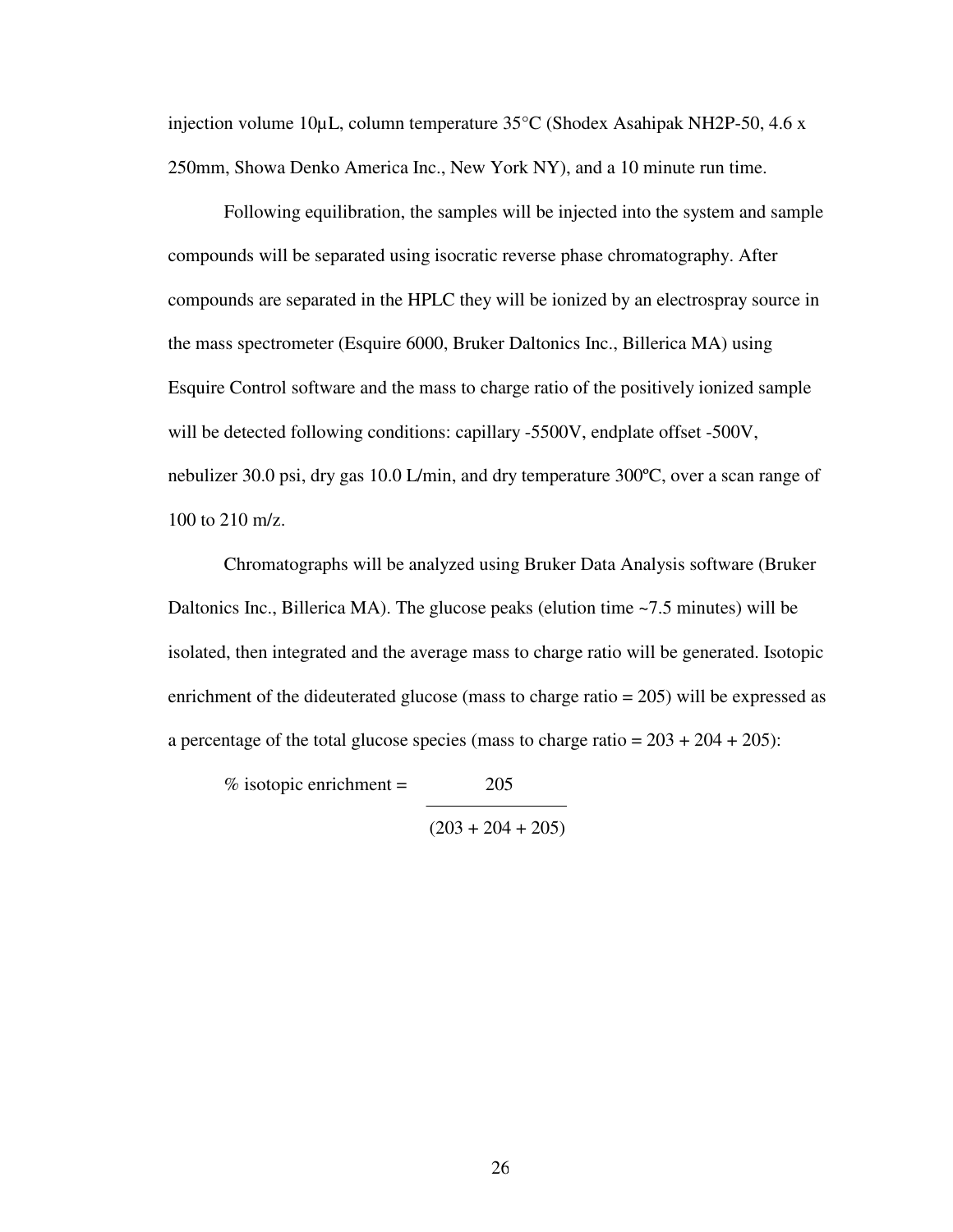#### **3.10 Calculations**

The necessary variables  $(R_a$  and  $R_d)$  will be calculated by:

Glucose rate of appearance  $(R_a)$  in mg/min=

$$
F - V[(C_1 + C_2) / 2][(I|E_2 - IE_1) / (t_2 - t_1)]
$$
  

$$
[(IE_2 + IE_1) / 2]
$$

Glucose rate of disappearance  $(R_d)$  in mg/min = Ra - V[ $(C_2 - C_1) / (t_2 - t_1)$ ]

F represents the isotopic infusion rate.  $I\!E_1$  and  $I\!E_2$  are the isotopic enrichments (ratio of labeled [6,6<sup>-2</sup>H] glucose to total plasma glucose) at time-points  $t_1$  and  $t_2$  respectively.  $C_1$ and  $C_2$  are the concentrations of plasma glucose at  $t_1$  and  $t_2$ , and V is the estimated volume of distribution for glucose (180 ml/kg).

## **3.10.1 Whole Body Insulin Action**

Whole body insulin action will be calculated by dividing the glucose rate of disappearance by the steady-state plasma insulin concentration (Rd/SSPI). Steady-state plasma insulin concentrations will be determined by averaging the insulin concentrations of minutes 50, 55, and 60 of the 20% glucose + isotope infusion.

### **3.10.2 Hepatic Insulin Action**

Hepatic insulin action is defined as the percent suppression of fasting hepatic glucose output. % hepatic suppression:

$$
= 1 \quad \longrightarrow \quad \left(\frac{\text{HGO}_{\text{clamp}}}{\text{HGO}_{\text{fasting}}}\right) * 100
$$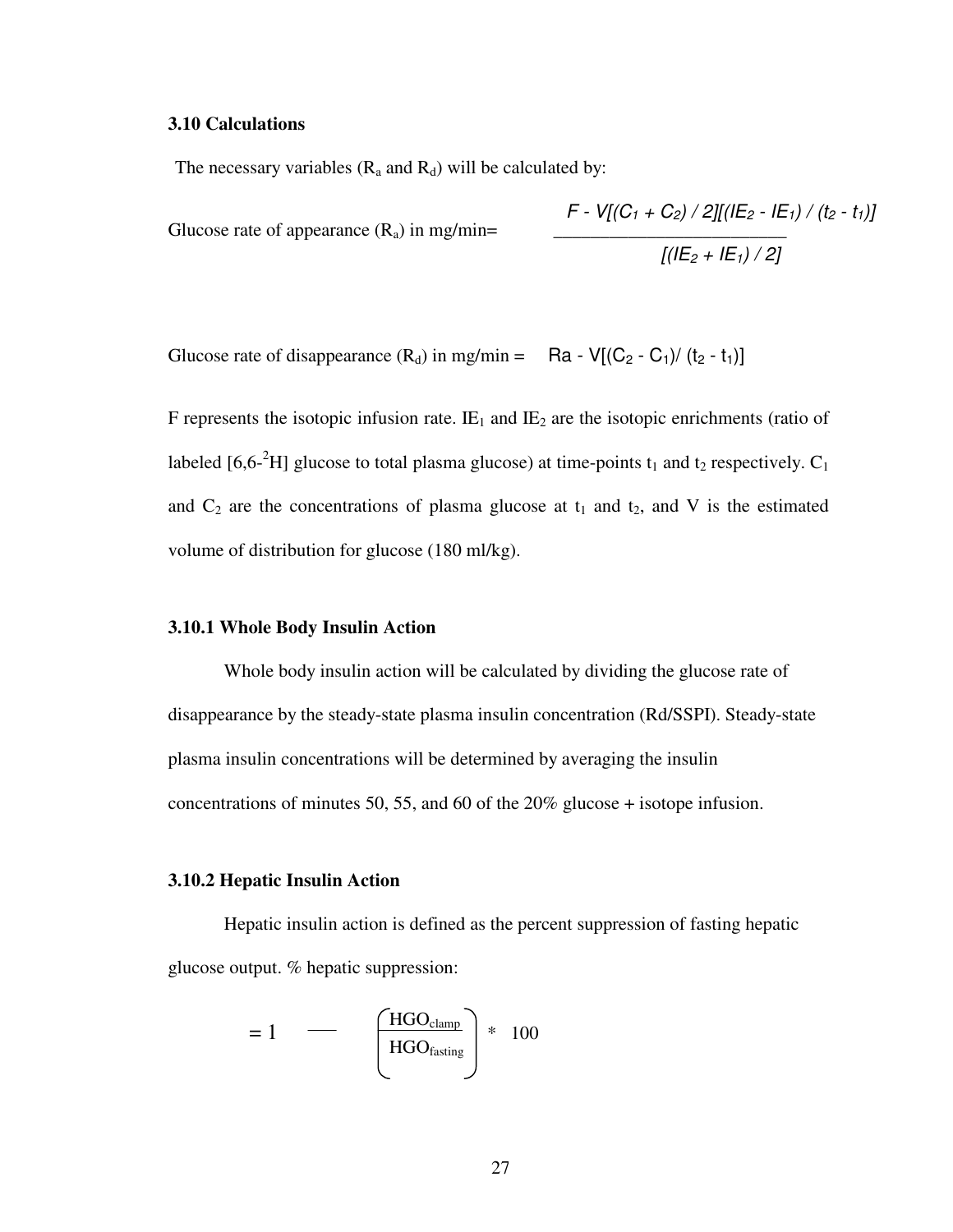$HGO<sub>clamp</sub>$  is the average  $R_a$  at minutes 50, 55, and 60 of the glucose infusion minus the infusion rate. HGO $_{\text{fasting}}$  is the R<sub>a</sub> at minutes 75 and 90. The right side of the equation represents the amount of endogenous glucose coming from the liver during the steady-state glucose infusion. When subtracted from 1 and multiplied by 100, the result is percent hepatic suppression. Percent hepatic suppression is a measure of how effectively endogenous glucose production is lowered by increased insulin concentrations during the glucose infusion.

## **3.10.3 Substrate Partitioning during the Measure of Insulin Action**

### **3.10.3.1 Non-oxidative Glucose Disposal and Carbohydrate Oxidation**

Non oxidative glucose disposal  $(R_d \text{nox})$  is calculated by subtracting the rate of carbohydrate oxidation from the glucose rate of disappearance  $(R_d)$ . The rate of carbohydrate oxidation  $(R_d \text{o}x)$  will be calculated using: 4.585 VCO<sub>2</sub> (L/min)  $-3.226 \text{ VO}_2 \left( \frac{\text{L}}{\text{min}} \right) (47)$ .

## **3.10.3.2 Fat Oxidation**

Rates of fat oxidation will be calculated using:  $1.695 \text{ VO}_2 \left( \frac{\text{L}}{\text{min}} \right) - 1.701$  $VCO<sub>2</sub> (L/min) (47).$ 

## **3.11 Statistics**

A commercially available software package, (SAS, Version 8, SAS Institute, Cary, NC) will be used to perform statistical analysis of the data. A paired t-test will be used to compare the two exercise sessions and the glucose and insulin responses to the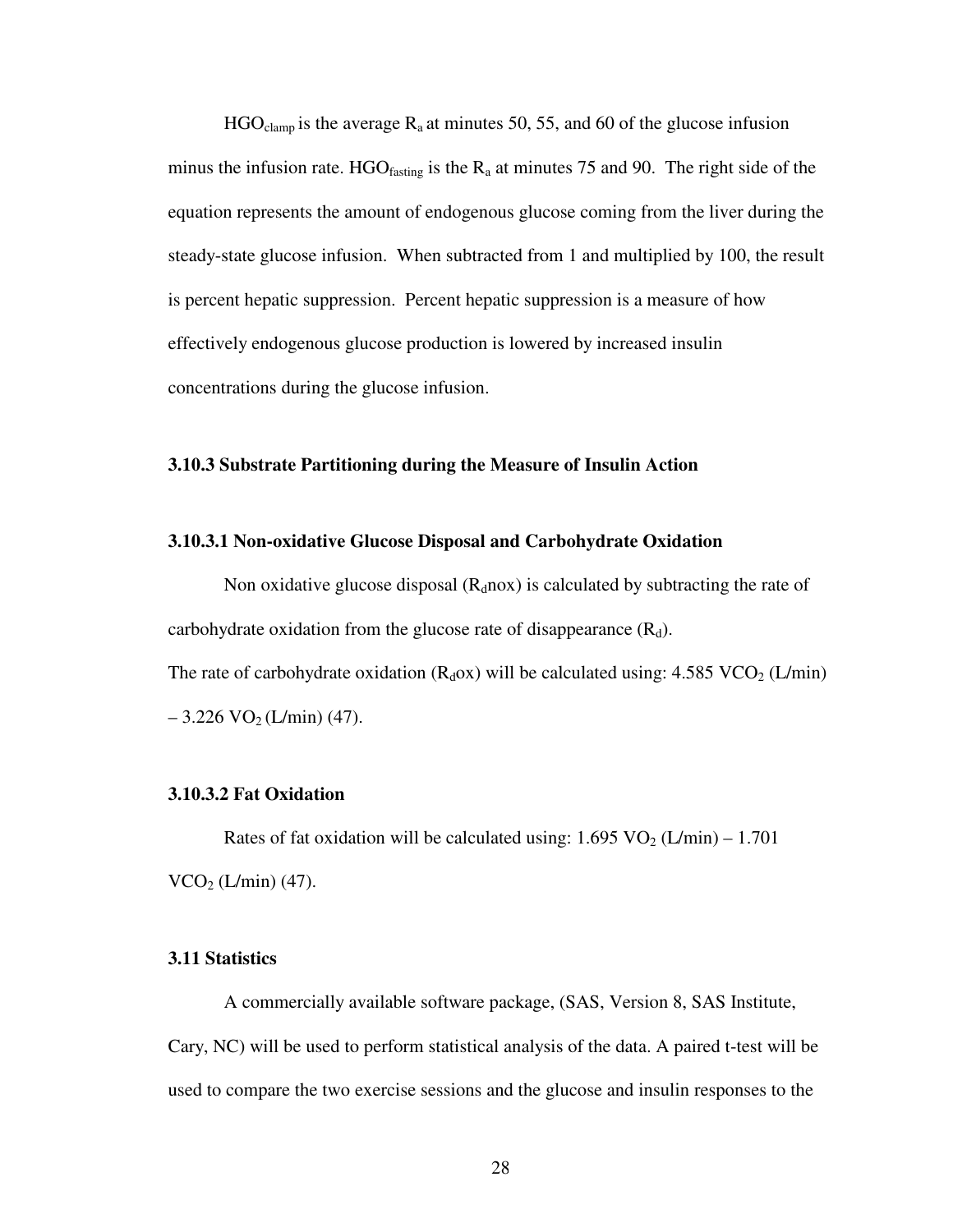two post-exercise meals. The caloric value and composition of the post-exercise and standardized meals will be evaluated a one-way repeated measures ANOVA. The effect of carbohydrate availability following exercise on insulin action, hepatic insulin action, and whole body lipolysis will also be evaluated using one-way repeated measures ANOVA. A two-way (time x experimental condition) repeated measured ANOVA will be used to evaluate if there is a significant effect of time (rest to steady-state) and experimental condition on: plasma glucose, insulin, non-oxidative glucose disposal, carbohydrate oxidation, fat oxidation, free fatty acids, triacylglycerol and glycerol. For all statistical tests, significance will be set a  $p<0.05$ . If there is a significant effect of time or experimental condition with the ANOVA, Tukeys post-hoc analysis will be performed to make pair wise comparisons between group means.

A linear regression analysis ( $p<0.05$ ) will be performed to evaluate a potential relationship between carbohydrate availability in the post-exercise meal and changes in insulin action (compared to baseline) the following morning.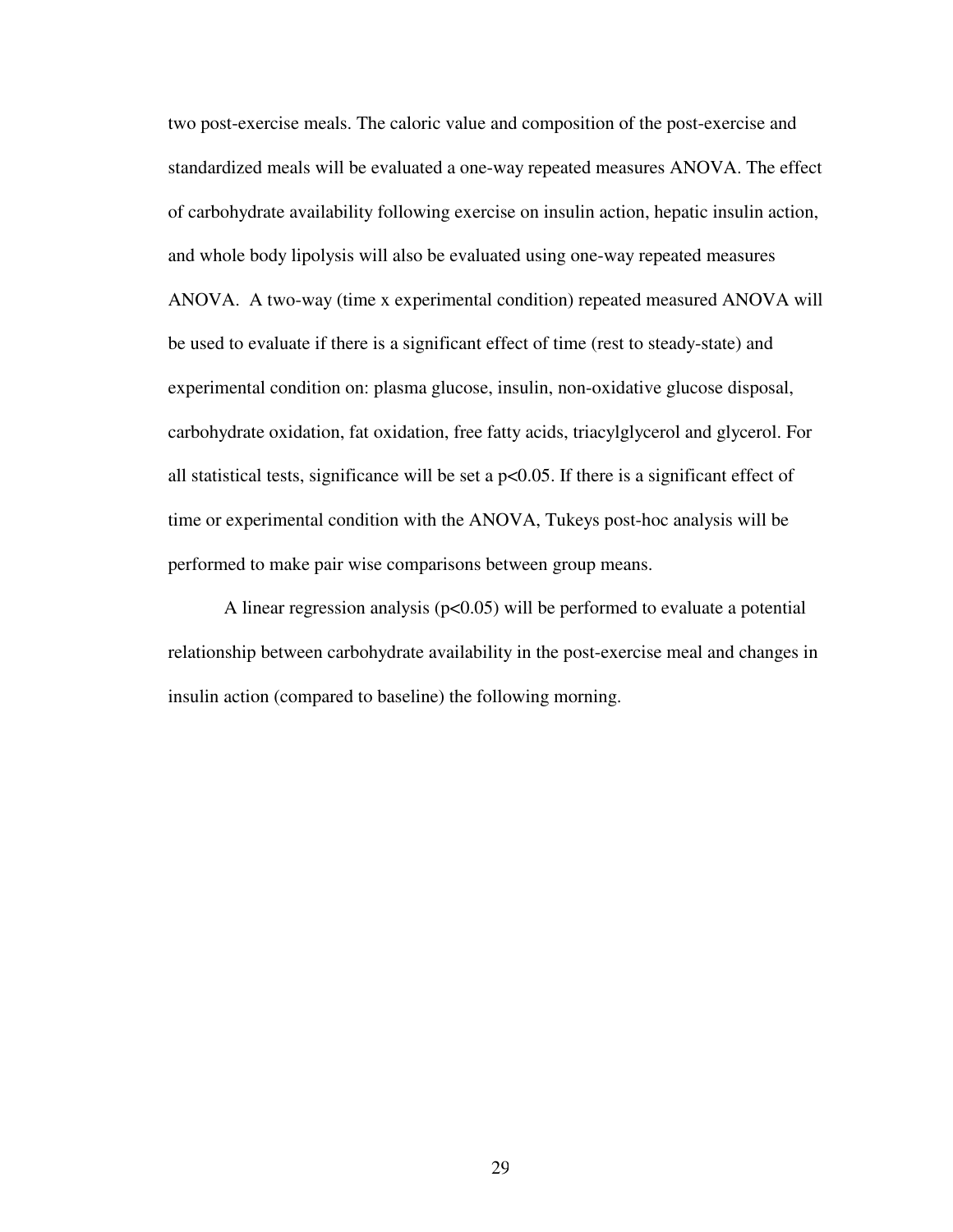# **3.12 References**

1. **Arciero PJ, Vukovich MD, Holloszy JO, Racette SB and Kohrt WM.** Comparison of short-term diet and exercise on insulin action in individuals with abnormal glucose tolerance. *J.Appl.Physiol.* 86: 6: 1930-1935, 1999.

2. **Assali AR, Ganor A, Beigel Y, Shafer Z, Hershcovici T and Fainaru M.** Insulin resistance in obesity: body-weight or energy balance? *J.Endocrinol.* 171: 2: 293-298, 2001.

3. **Ben-Ezra V, Jankowski C, Kendrick K and Nichols D.** Effect of intensity and energy expenditure on postexercise insulin responses in women. *J.Appl.Physiol.* 79: 6: 2029-2034, 1995.

4. **Bergman RN, Finegood DT and Ader M.** Assessment of insulin sensitivity in vivo. *Endocr.Rev.* 6: 1: 45-86, 1985.

5. **Black SE, Mitchell E, Freedson PS, Chipkin SR and Braun B.** Improved insulin action following short-term exercise training: role of energy and carbohydrate balance. *J.Appl.Physiol.* 99: 6: 2285-2293, 2005.

6. **Blair SN, LaMonte MJ and Nichaman MZ.** The evolution of physical activity recommendations: how much is enough? *Am.J.Clin.Nutr.* 79: 5: 913S-920S, 2004.

7. **Bogardus C, Thuillez P, Ravussin E, Vasquez B, Narimiga M and Azhar S.**  Effect of muscle glycogen depletion on in vivo insulin action in man. *J.Clin.Invest.* 72: 5: 1605-1610, 1983.

8. **Bruce CR, Thrush AB, Mertz VA, Bezaire V, Chabowski A, Heigenhauser GJ**  and Dyck DJ. Endurance training in obese humans improves glucose tolerance and mitochondrial fatty acid oxidation and alters muscle lipid content. *Am.J.Physiol.Endocrinol.Metab.* 291: 1: E99-E107, 2006.

9. **Burke LM, Collier GR and Hargreaves M.** Muscle glycogen storage after prolonged exercise: effect of the glycemic index of carbohydrate feedings. *J.Appl.Physiol.* 75: 2: 1019-1023, 1993.

10. **Burstein R, Epstein Y, Shapiro Y, Charuzi I and Karnieli E.** Effect of an acute bout of exercise on glucose disposal in human obesity. *J.Appl.Physiol.* 69: 1: 299-304, 1990.

11. **Cartee GD, Young DA, Sleeper MD, Zierath J, Wallberg-Henriksson H and Holloszy JO.** Prolonged increase in insulin-stimulated glucose transport in muscle after exercise. *Am.J.Physiol.* 256: 4 Pt 1: E494-9, 1989.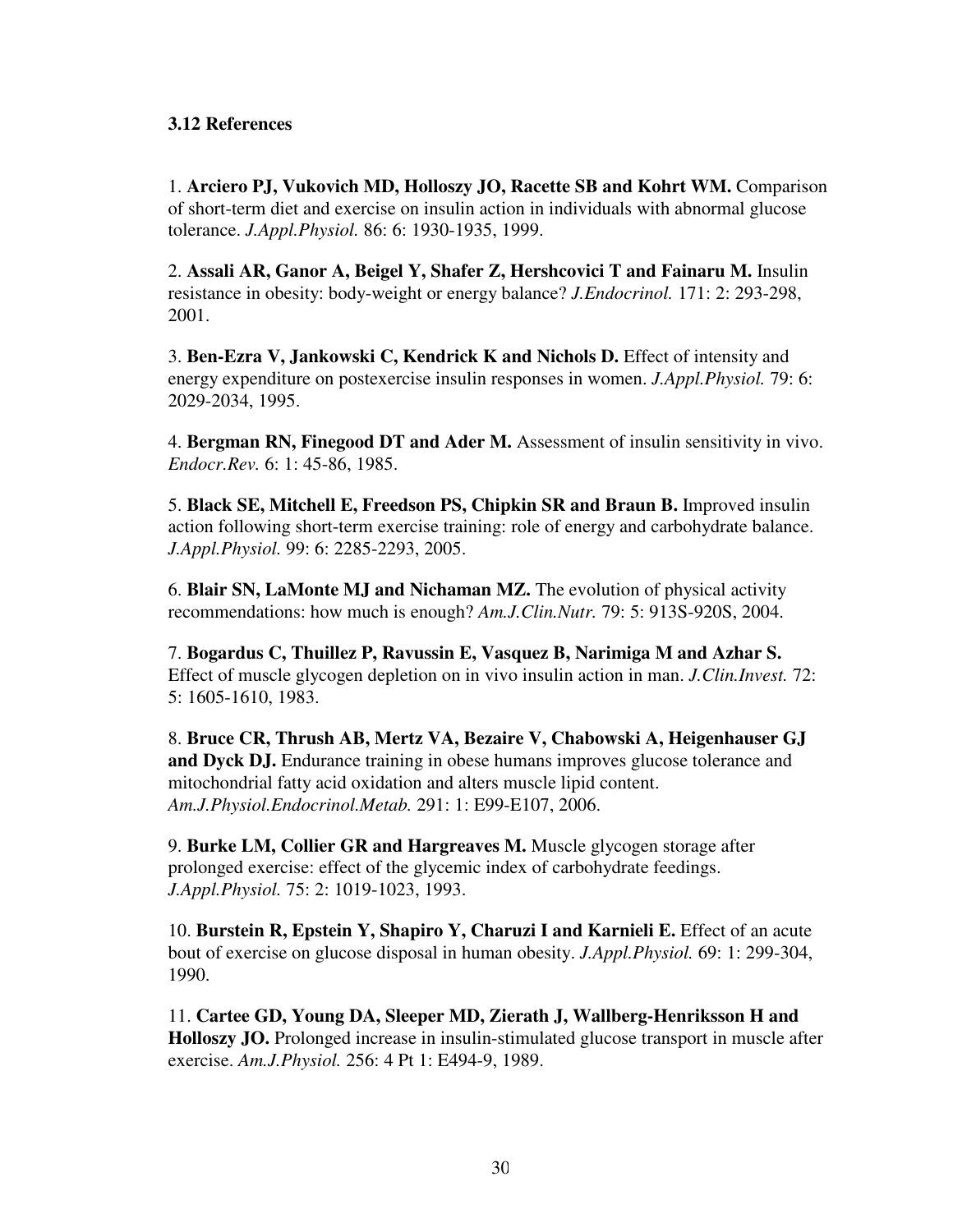12. **Costill DL, Sherman WM, Fink WJ, Maresh C, Witten M and Miller JM.** The role of dietary carbohydrates in muscle glycogen resynthesis after strenuous running. *Am.J.Clin.Nutr.* 34: 9: 1831-1836, 1981.

13. **DeFronzo RA, Ferrannini E, Sato Y, Felig P and Wahren J.** Synergistic interaction between exercise and insulin on peripheral glucose uptake. *J.Clin.Invest.* 68: 6: 1468-1474, 1981.

14. **Dela F, Larsen JJ, Mikines KJ, Ploug T, Petersen LN and Galbo H.** Insulinstimulated muscle glucose clearance in patients with NIDDM. Effects of one-legged physical training. *Diabetes* 44: 9: 1010-1020, 1995.

15. **Delaney MF.** Strategies for the prevention and treatment of osteoporosis during early postmenopause. *Am.J.Obstet.Gynecol.* 194: 2 Suppl: S12-23, 2006.

16. **Derave W, Hansen BF, Lund S, Kristiansen S and Richter EA.** Muscle glycogen content affects insulin-stimulated glucose transport and protein kinase B activity. *Am.J.Physiol.Endocrinol.Metab.* 279: 5: E947-55, 2000.

17. **Derave W, Lund S, Holman GD, Wojtaszewski J, Pedersen O and Richter EA.**  Contraction-stimulated muscle glucose transport and GLUT-4 surface content are dependent on glycogen content. *Am.J.Physiol.* 277: 6 Pt 1: E1103-10, 1999.

18. **Devlin JT and Horton ES.** Effects of prior high-intensity exercise on glucose metabolism in normal and insulin-resistant men. *Diabetes* 34: 10: 973-979, 1985.

19. **Fletcher GF, Balady G, Blair SN, Blumenthal J, Caspersen C, Chaitman B, Epstein S, Sivarajan Froelicher ES, Froelicher VF, Pina IL and Pollock ML.**  Statement on exercise: benefits and recommendations for physical activity programs for all Americans. A statement for health professionals by the Committee on Exercise and Cardiac Rehabilitation of the Council on Clinical Cardiology, American Heart Association. *Circulation* 94: 4: 857-862, 1996.

20. **Fox AK, Kaufman AE and Horowitz JF.** Adding fat calories to meals after exercise does not alter glucose tolerance. *J.Appl.Physiol.* 97: 1: 11-16, 2004.

21. **Garcia-Roves PM, Han DH, Song Z, Jones TE, Hucker KA and Holloszy JO.**  Prevention of glycogen supercompensation prolongs the increase in muscle GLUT4 after exercise. *Am.J.Physiol.Endocrinol.Metab.* 285: 4: E729-36, 2003.

22. **Gerson LS and Braun B.** Effect of high cardiorespiratory fitness and high body fat on insulin resistance. *Med.Sci.Sports Exerc.* 38: 10: 1709-1715, 2006.

23. **Goodpaster BH, Thaete FL, Simoneau JA and Kelley DE.** Subcutaneous abdominal fat and thigh muscle composition predict insulin sensitivity independently of visceral fat. *Diabetes* 46: 10: 1579-1585, 1997.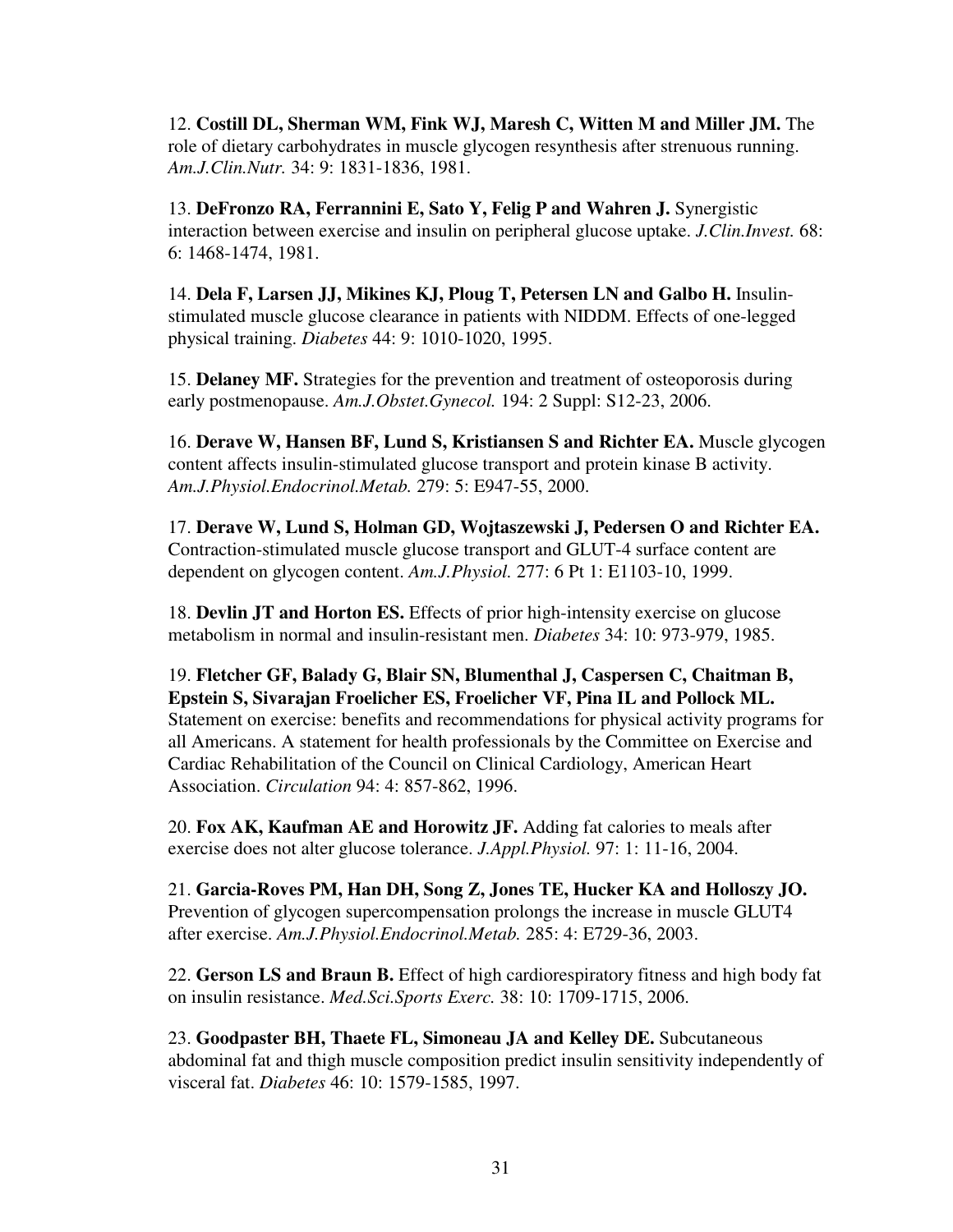24. **Goodyear LJ and Kahn BB.** Exercise, glucose transport, and insulin sensitivity. *Annu.Rev.Med.* 49: 235-261, 1998.

25. **Haffner SM, Stern MP, Hazuda HP, Mitchell BD, Patterson JK and Ferrannini E.** Parental history of diabetes is associated with increased cardiovascular risk factors. *Arteriosclerosis* 9: 6: 928-933, 1989.

26. **Hagobian T and Barry B.** Interactions between energy surplus and acute exercise on glucose and insulin responses in healthy people with induced, mild insulin insensitivity. *in publication* 1: 1-2, 2005.

27. **Harris MI, Flegal KM, Cowie CC, Eberhardt MS, Goldstein DE, Little RR, Wiedmeyer HM and Byrd-Holt DD.** Prevalence of diabetes, impaired fasting glucose, and impaired glucose tolerance in U.S. adults. The Third National Health and Nutrition Examination Survey, 1988-1994. *Diabetes Care* 21: 4: 518-524, 1998.

28. **Hasson RE, Freedson PS and Braun B.** Postexercise insulin action in African-American women. *J.Natl.Med.Assoc.* 98: 11: 1832-1839, 2006.

29. **Hawley JA, Schabort EJ, Noakes TD and Dennis SC.** Carbohydrate-loading and exercise performance. An update. *Sports Med.* 24: 2: 73-81, 1997.

30. **Hayashi Y, Nagasaka S, Takahashi N, Kusaka I, Ishibashi S, Numao S, Lee DJ, Taki Y, Ogata H, Tokuyama K and Tanaka K.** A single bout of exercise at higher intensity enhances glucose effectiveness in sedentary men. *J.Clin.Endocrinol.Metab.* 90: 7: 4035-4040, 2005.

31. **Heath GW, Gavin JR,3rd, Hinderliter JM, Hagberg JM, Bloomfield SA and Holloszy JO.** Effects of exercise and lack of exercise on glucose tolerance and insulin sensitivity. *J Appl Physiol* 55: 2: 512-517, 1983.

32. **Hoffman MD and Hoffman DR.** Does aerobic exercise improve pain perception and mood? A review of the evidence related to healthy and chronic pain subjects. *Curr.Pain Headache Rep.* 11: 2: 93-97, 2007.

33. **Ivy JL, Katz AL, Cutler CL, Sherman WM and Coyle EF.** Muscle glycogen synthesis after exercise: effect of time of carbohydrate ingestion. *J.Appl.Physiol.* 64: 4: 1480-1485, 1988.

34. **Ivy JL, Lee MC, Brozinick JT,Jr and Reed MJ.** Muscle glycogen storage after different amounts of carbohydrate ingestion. *J.Appl.Physiol.* 65: 5: 2018-2023, 1988.

35. **Jensen J, Jebens E, Brennesvik EO, Ruzzin J, Soos MA, Engebretsen EM, O'rahilly S and Whitehead JP.** Muscle glycogen inharmoniously regulates glycogen synthase activity, glucose uptake, and proximal insulin signalling. *Am.J.Physiol.Endocrinol.Metab.* 2005.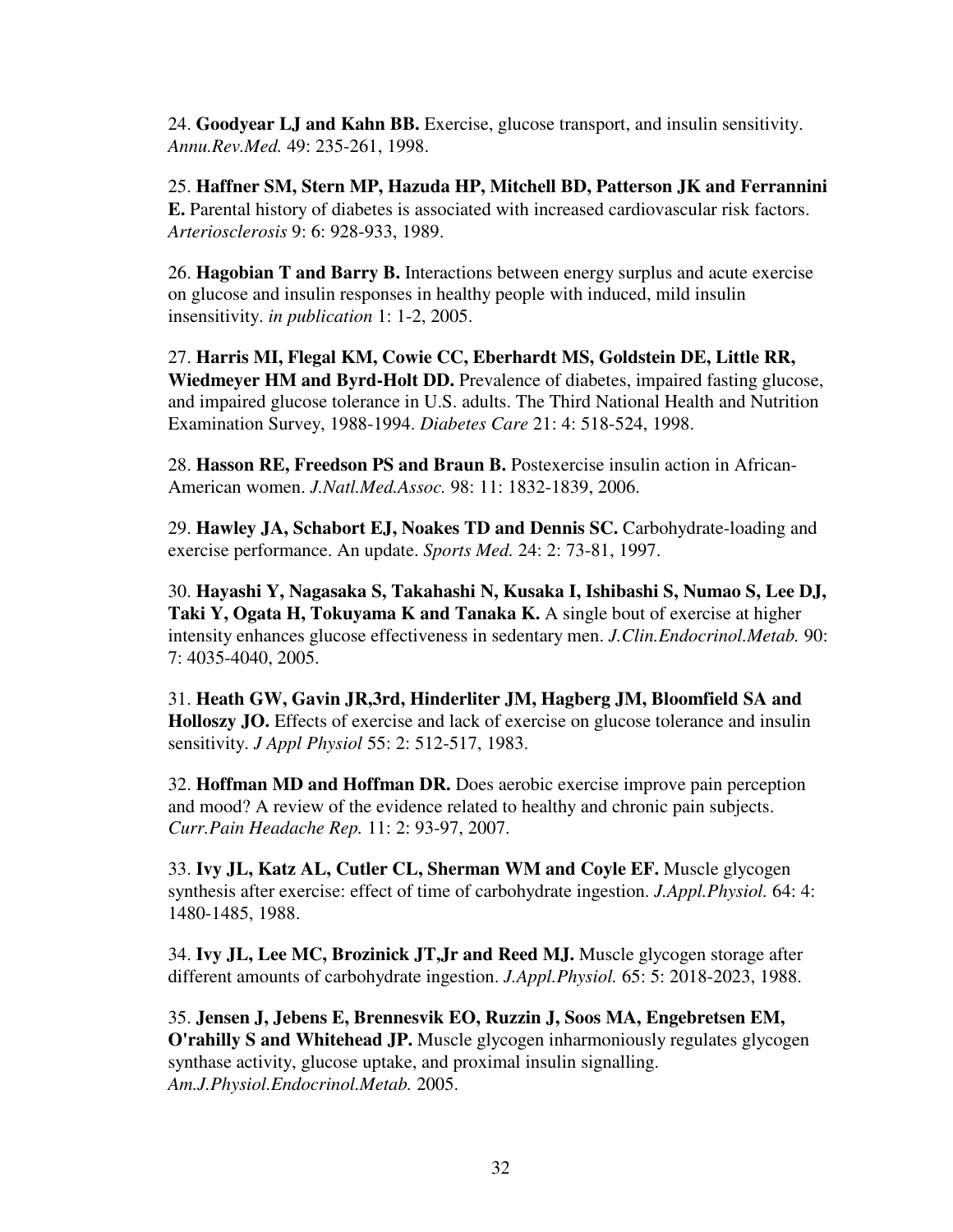36. **Jeukendrup A., Gleeson M.** *Sport Nutrition.* Champaign, Illinois: Human Kinetics Inc., 2004, p. 411.

37. **Kahn CR.** Banting Lecture. Insulin action, diabetogenes, and the cause of type II diabetes. *Diabetes* 43: 8: 1066-1084, 1994.

38. **Kawanaka K, Han DH, Gao J, Nolte LA and Holloszy JO.** Development of glucose-induced insulin resistance in muscle requires protein synthesis. *J.Biol.Chem.*  276: 23: 20101-20107, 2001.

39. **Kawanaka K, Nolte LA, Han DH, Hansen PA and Holloszy JO.** Mechanisms underlying impaired GLUT-4 translocation in glycogen-supercompensated muscles of exercised rats. *Am.J.Physiol.Endocrinol.Metab.* 279: 6: E1311-8, 2000.

40. **Kelley DE, Goodpaster B, Wing RR and Simoneau JA.** Skeletal muscle fatty acid metabolism in association with insulin resistance, obesity, and weight loss. *Am.J.Physiol.* 277: 6 Pt 1: E1130-41, 1999.

41. **Knowler WC, Barrett-Connor E, Fowler SE, Hamman RF, Lachin JM, Walker EA, Nathan DM and Diabetes Prevention Program Research Group.** Reduction in the incidence of type 2 diabetes with lifestyle intervention or metformin. *N.Engl.J.Med.*  346: 6: 393-403, 2002.

42. **Manson JE, Rimm EB, Stampfer MJ, Colditz GA, Willett WC, Krolewski AS, Rosner B, Hennekens CH and Speizer FE.** Physical-Activity and Incidence of Non-Insulin-Dependent Diabetes-Mellitus in Women. *Lancet* 338: 8770: 774-778, 1991.

43. **Matsuda M and DeFronzo RA.** Insulin sensitivity indices obtained from oral glucose tolerance testing: comparison with the euglycemic insulin clamp. *Diabetes Care*  22: 9: 1462-1470, 1999.

44. **McIntosh TS, Davis HM and Matthews DE.** A liquid chromatography-mass spectrometry method to measure stable isotopic tracer enrichments of glycerol and glucose in human serum. *Anal.Biochem.* 300: 2: 163-169, 2002.

45. **Mokdad AH, Bowman BA, Ford ES, Vinicor F, Marks JS and Koplan JP.** The continuing epidemics of obesity and diabetes in the United States. *JAMA* 286: 10: 1195- 1200, 2001.

46. **Pellett PL.** Food energy requirements in humans. *Am.J.Clin.Nutr.* 51: 5: 711-722, 1990.

47. **Peronnet F and Massicotte D.** Table of nonprotein respiratory quotient: an update. *Can.J.Sport Sci.* 16: 1: 23-29, 1991.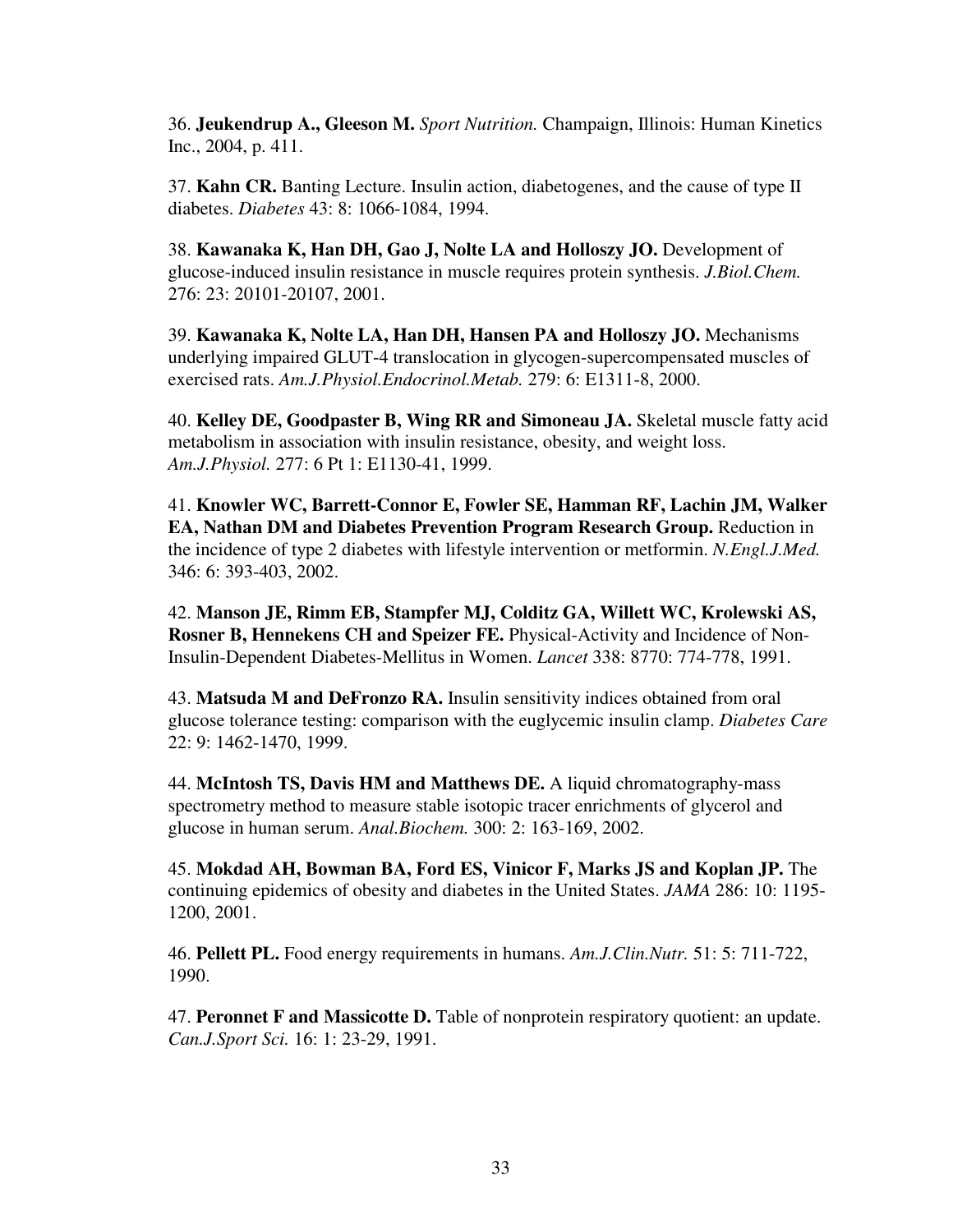48. **Pilegaard H, Osada T, Andersen LT, Helge JW, Saltin B and Neufer PD.**  Substrate availability and transcriptional regulation of metabolic genes in human skeletal muscle during recovery from exercise. *Metabolism* 54: 8: 1048-1055, 2005.

49. **Reaven GM.** Banting lecture 1988. Role of insulin resistance in human disease. *Diabetes* 37: 12: 1595-1607, 1988.

50. **Richter EA, Derave W and Wojtaszewski JF.** Glucose, exercise and insulin: emerging concepts. *J.Physiol.* 535: Pt 2: 313-322, 2001.

51. **Richter EA, Mikines KJ, Galbo H and Kiens B.** Effect of exercise on insulin action in human skeletal muscle. *J.Appl.Physiol.* 66: 2: 876-885, 1989.

52. **Ross R, Janssen I, Dawson J, Kungl AM, Kuk JL, Wong SL, Nguyen-Duy TB,**  Lee S, Kilpatrick K and Hudson R. Exercise-induced reduction in obesity and insulin resistance in women: a randomized controlled trial. *Obes.Res.* 12: 5: 789-798, 2004.

53. **Schenk S, Cook JN, Kaufman AE and Horowitz JF.** Postexercise insulin sensitivity is not impaired after an overnight lipid infusion. *Am.J.Physiol.Endocrinol.Metab.* 288: 3: E519-25, 2005.

54. **Segal KR, Edano A, Abalos A, Albu J, Blando L, Tomas MB and Pi-Sunyer FX.** Effect of exercise training on insulin sensitivity and glucose metabolism in lean, obese, and diabetic men. *J.Appl.Physiol.* 71: 6: 2402-2411, 1991.

55. **Tuomilehto J, Lindstrom J, Eriksson JG, Valle TT, Hamalainen H, Ilanne-Parikka P, Keinanen-Kiukaanniemi S, Laakso M, Louheranta A, Rastas M, Salminen V, Uusitupa M and Finnish Diabetes Prevention Study Group.** Prevention of type 2 diabetes mellitus by changes in lifestyle among subjects with impaired glucose tolerance. *N.Engl.J.Med.* 344: 18: 1343-1350, 2001.

56. **Wojtaszewski JF and Richter EA.** Effects of acute exercise and training on insulin action and sensitivity: focus on molecular mechanisms in muscle. *Essays Biochem.* 42: 31-46, 2006.

57. **Young JC, Enslin J and Kuca B.** Exercise intensity and glucose tolerance in trained and nontrained subjects. *J.Appl.Physiol.* 67: 1: 39-43, 1989.

58. **Young JC, Garthwaite SM, Bryan JE, Cartier LJ and Holloszy JO.**  Carbohydrate feeding speeds reversal of enhanced glucose uptake in muscle after exercise. *Am.J.Physiol.* 245: 5 Pt 1: R684-8, 1983.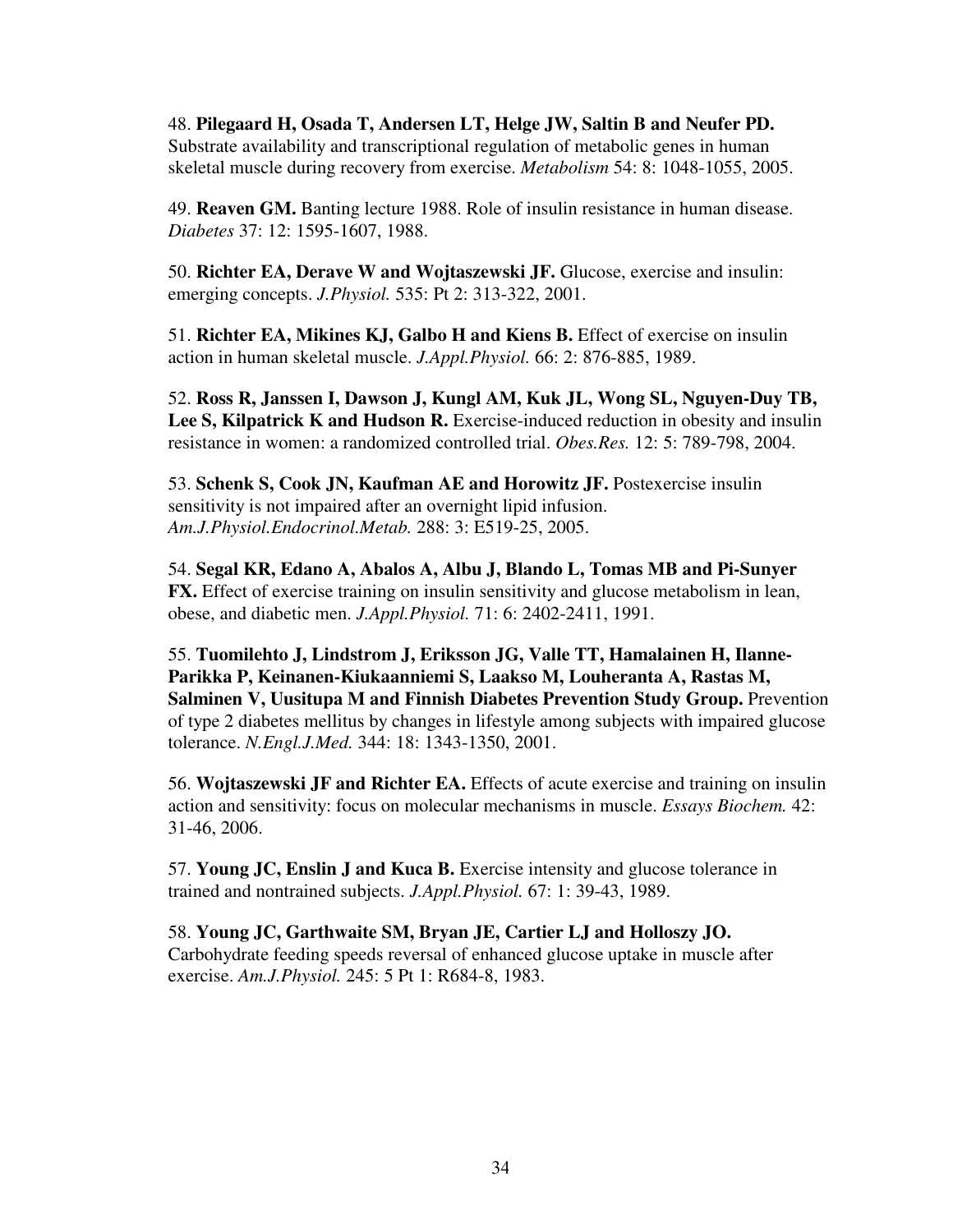## **CHAPTER 4 CONDENSED MANUSCRIPT**

## **4.1 Introduction**

Insulin stimulated glucose uptake (insulin action) is increased following an acute bout of exercise (1, 3, 9, 29, 40). The insulin-sensitizing effect of exercise (7), among its many benefits, has led it to be characterized as a "drug" to improve metabolic health because it reduces the risk of type 2 diabetes with repeated application (20, 36). Metabolic health outcomes, like insulin action, are affected by the nutritional environment following exercise. Fasting following exercise significantly increases insulin action (2, 3); however, when expended energy is refed as dietary carbohydrate, insulin action does not increase from baseline values (2, 3, 34).

Following exercise, it is unknown whether the reversal of enhanced insulin action is mediated by refeeding expended energy or by refeeding expended energy as carbohydrate. In rodents, refeeding expended energy without carbohydrate (carbohydrate restriction) prolongs increased insulin action until carbohydrate is refed  $(5, 12, 41)$ ; supporting that the carbohydrate may be responsible for blunting the effect of exercise. Carbohydrate restriction (following exercise) may be a sensible strategy to enhance insulin action in humans, but its effect has not been systematically evaluated. Therefore, the purpose of this study was to evaluate the effect of carbohydrate availability following exercise on insulin action in sedentary, overweight adults. It was hypothesized that, relative to baseline (BASE), carbohydrate restriction following an exercise bout (Low-CHO) would increase whole-body insulin action but that replacing the expended energy as carbohydrate (High-CHO) would not.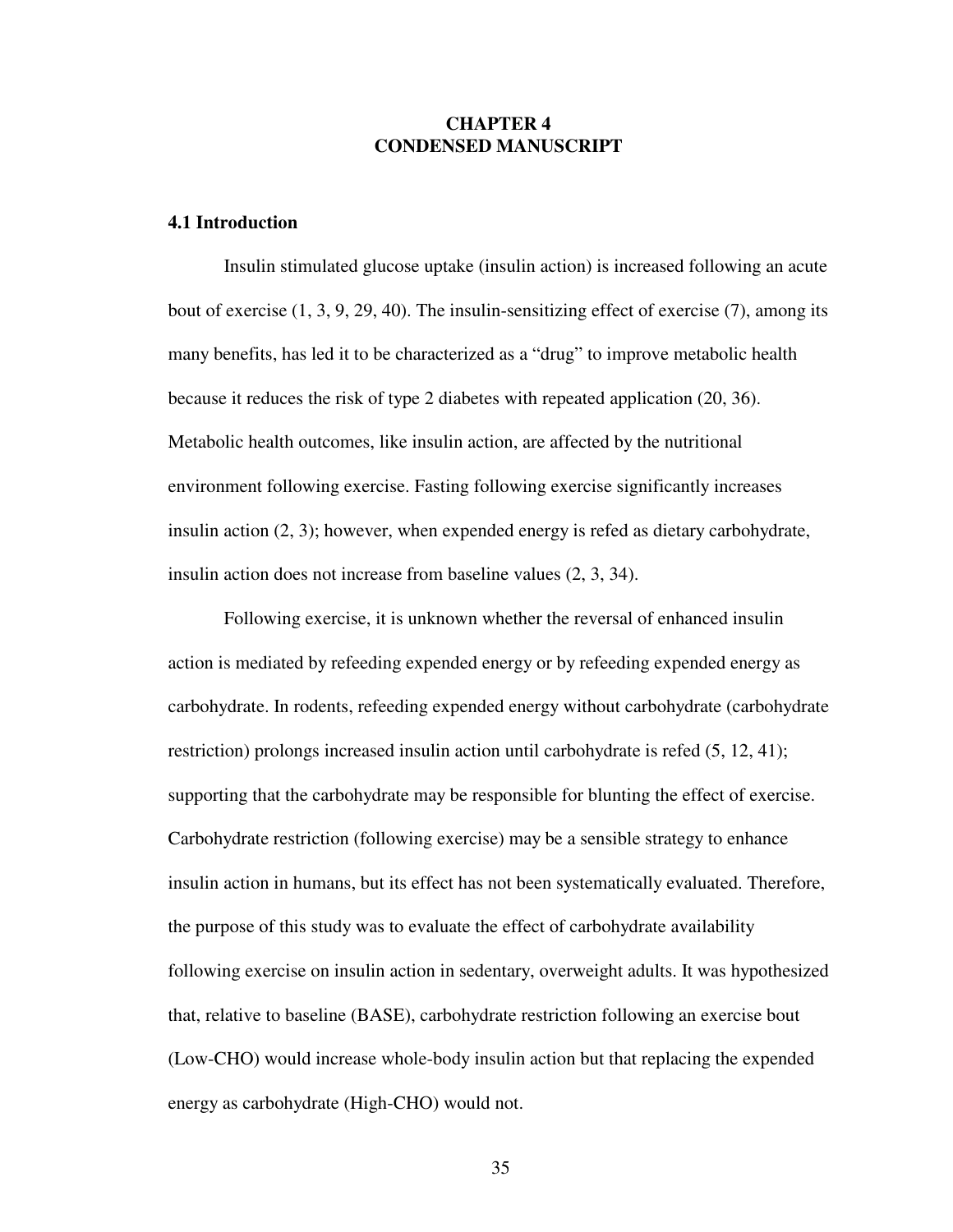#### **4.2 Methods**

#### **4.2.1 Subjects**

Subject characteristics are shown in Table 1. Ten volunteers - five men and five women – participated in the study. Subjects were young (age= $22.2\pm1.0$  years), overweight (BMI=26.1 $\pm$ 3.7 kg  $\times$  m<sup>-2</sup>) and had a low level of cardiorespiratory fitness,  $(VO_{2\text{peak}}=34.6\pm3.8 \text{ mL} \times \text{kg}^{-1} \times \text{min}^{-1}).$ 

For inclusion, subjects completed a health and fitness questionnaire and had preliminary measurements taken. Subjects were sedentary (<1 hr leisure time physical activity per week for 3 months), weight stable for the past 6 months, and had a body fat  $\%$  > 25. None of the subjects had type 2 diabetes, cardiovascular disease, respiratory disease, metabolic disorders or used tobacco products, nor were they taking any drugs or supplements that would interfere with the measure of insulin action (e.g. anti-diabetic drugs, blood pressure medication, statins, insulin, inhaled steroids, chromium, and ephedra). The experimental protocol was approved by the Institutional Review Board for human subjects at the University of Massachusetts and prior to participation, written consent from subjects was obtained. If subjects were non-compliant with study protocol (1 subject) or unable to successfully perform preliminary measurements (1 subjects), they were excluded from the study and their data were not analyzed.

#### **4.2.2 Preliminary Measurements**

Resting Energy Expenditure: Subjects reported to the laboratory the morning following an overnight fast. After familiarization with the laboratory and its equipment,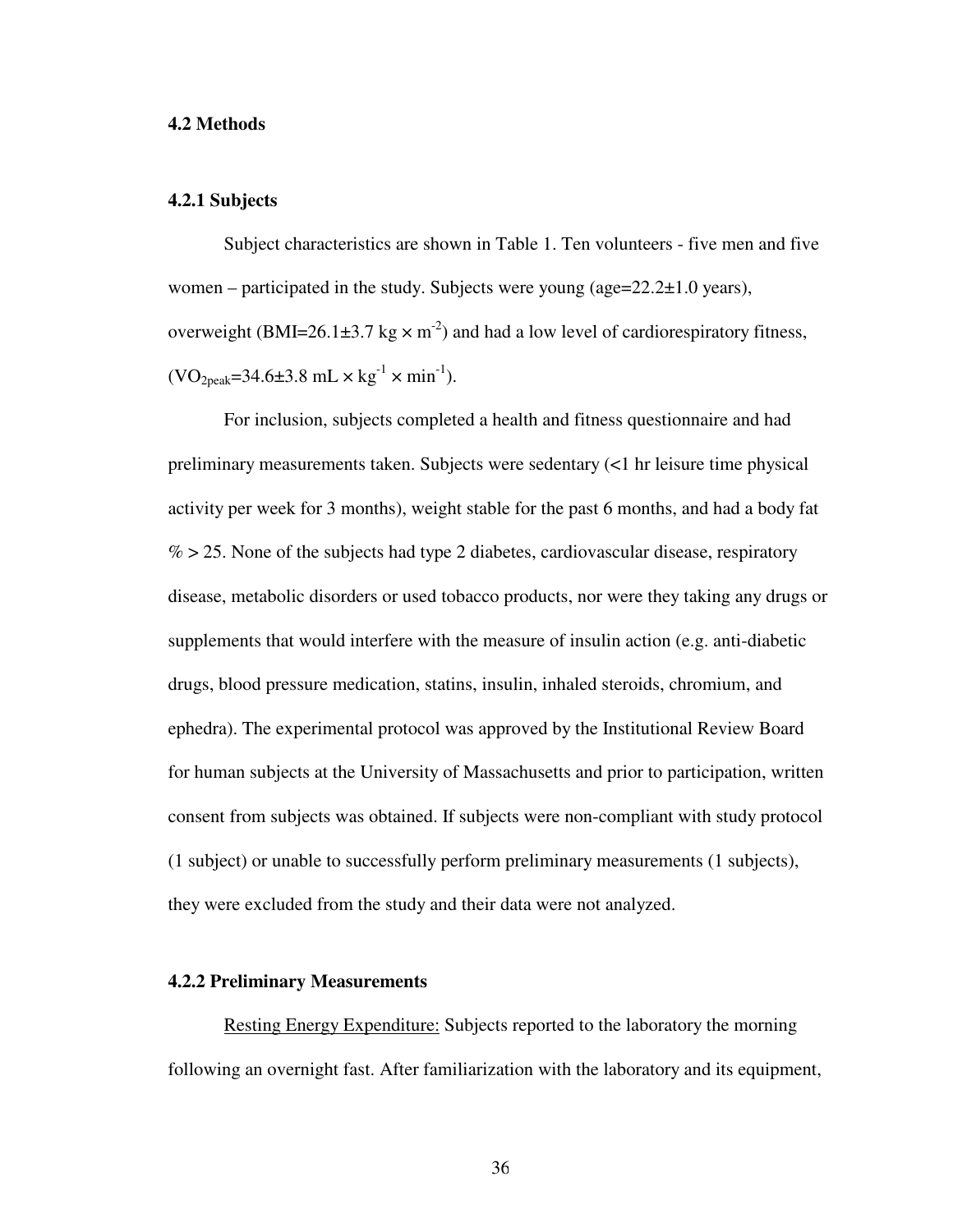subjects rested quietly for 25 minutes, lying supine. After resting, respiratory gases were collected for a minimum of 20 minutes using the TrueMax2400 Metabolic Measurement System (Parvomedics, Salt Lake City, Utah) and indirect calorimetry determined resting energy expenditure. An estimate of total daily energy expenditure (TDEE) was calculated by multiplying measured resting energy expenditure by an activity factor representative of sedentary physical activity patterns (25). Body Composition: Fat mass, fat-free mass, and % body fat was assessed by dual-energy Xray absorptiometry (DXA) (Lunar, Madison, Wisconsin). Peak Oxygen Consumption: All subjects performed a progressive, incremental cycling test to exhaustion to measure peak oxygen consumption (VO<sub>2peak</sub> mL $\times$  kg<sup>-1</sup> $\times$ min<sup>-1</sup>) on an electronically braked cycle ergometer, (SensorMedics 800, Yorba Linda, CA). The test was considered valid if: 1) respiratory-exchange ratio (RER) >1.10, 2) heart rate was within 15 beats of the predicted maximum (220-age), or 3) if  $VO<sub>2</sub>$  did not continue to increase with an increased resistance of 25 watts.

#### **4.2.3 Experimental Protocol**

Subjects completed three experimental conditions (each lasting two days) in random order: 1) a baseline measure of insulin action (BASE), 2) exercise followed by a high carbohydrate meal (High-CHO) and 3) exercise followed by a Low-CHO meal (Low-CHO). A minimum of one-week separated each experimental condition.

Figure 1 illustrates the two-day testing protocol timeline. On Day 1 of the exercise conditions, subjects reported to the laboratory in the early evening (1700h) and expended 30% of their TDEE, at  $65\%$  of VO<sub>2peak</sub> on a cycle ergometer. Fifteen minutes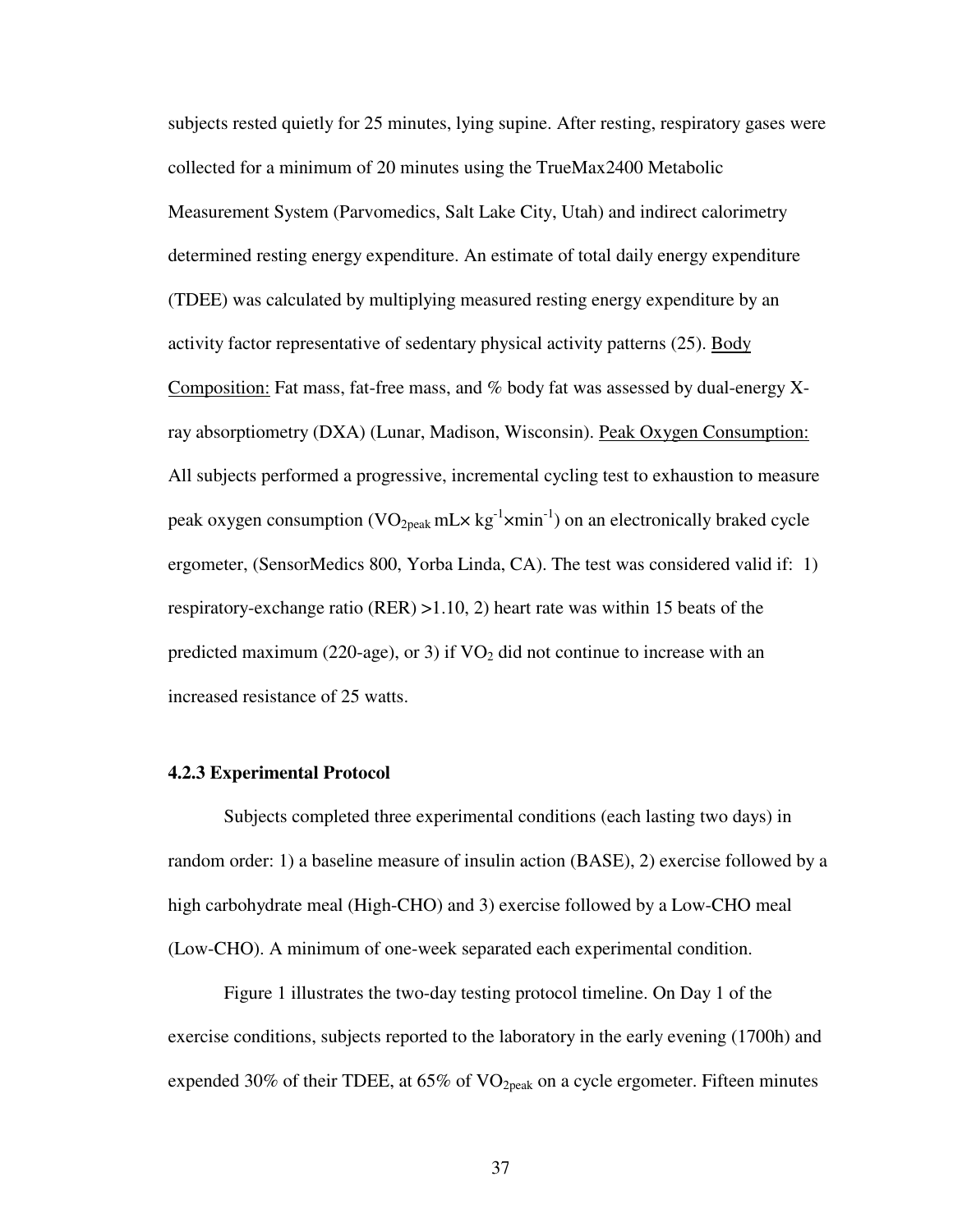following the completion of exercise, a background blood draw was taken. Thirty minutes following the completion of exercise, subjects consumed a meal (either high or low in carbohydrate) that replaced all of the expended energy and blood sampling occurred every fifteen minutes thereafter for one hour (to quantify the glucose and insulin response to the post-exercise meal). After the completion of blood sampling, subjects were instructed to consume only water overnight and were sent home. The next morning (Day 2), approximately 12 hours after the post-exercise meal, subjects returned to the laboratory for a measure of insulin action using a continuous infusion of glucose with stable isotope tracers  $(2)$ .

#### **4.2.4 Pre-Exercise Meals**

On Day 1 in all conditions, subjects consumed similar meals prior to exercise or the standardized evening meal, in the BASE condition. Subjects came to the laboratory in the morning (8:00am) to eat breakfast and receive pick-up the other meals for the day. Subjects were given lunch and an afternoon snack to eat on their own at given times (1200h and 3hr before exercise, respectively). As a measure of compliance, subjects were instructed to bring all empty food containers back to the laboratory. In the BASE condition, subjects were also given a standardized evening meal  $(724.3 \pm 35.2 \text{kcal}; 54.1)$  $\pm$  1.6 % carbohydrate, 32.7  $\pm$  0.7 % fat and 9.2  $\pm$  1.1 % protein) to be eaten at home 12 hours prior to measurement of insulin action.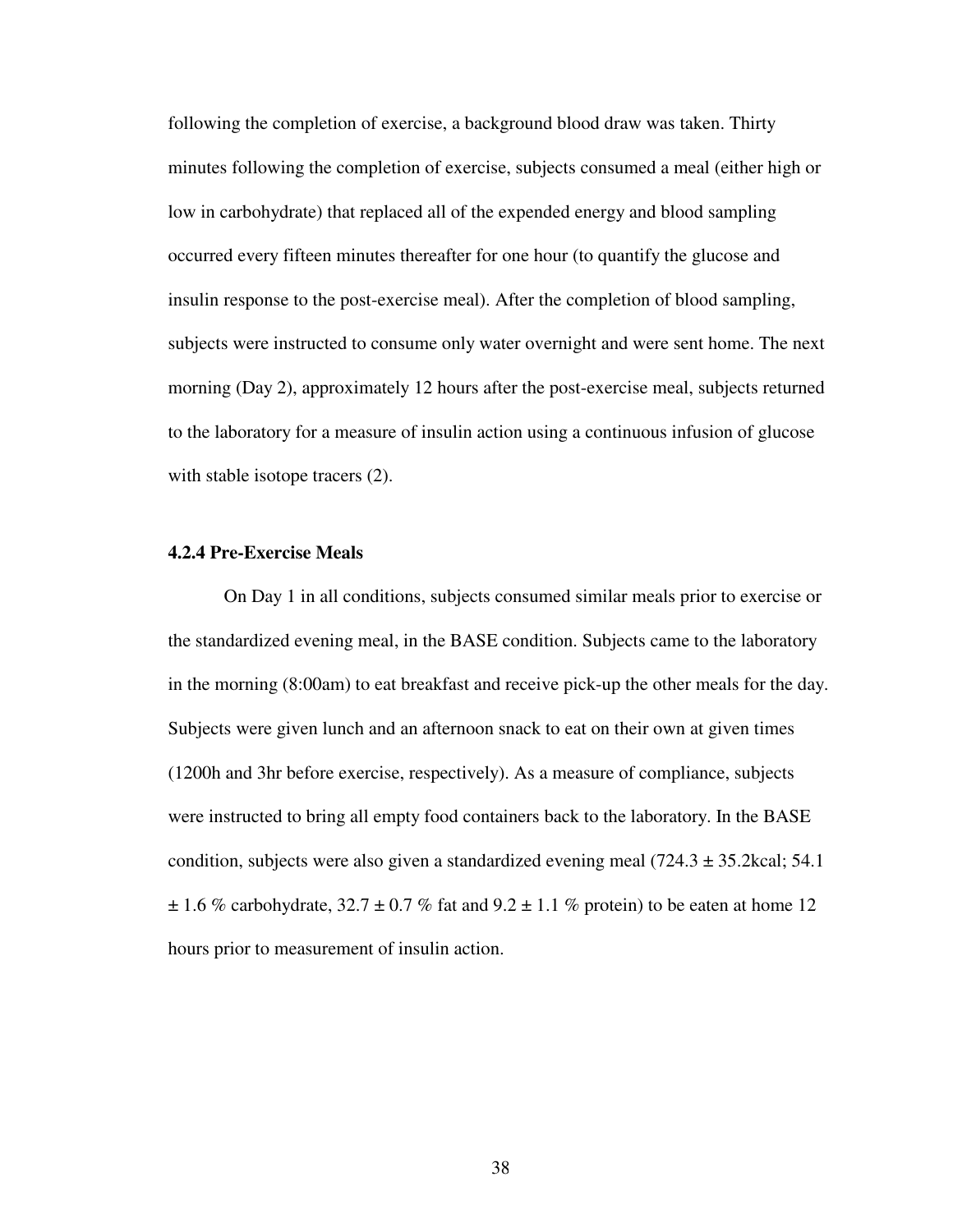#### **4.2.5 Exercise Sessions**

Subjects were instructed, and agreed, not to engage in moderate physical activity at least three days prior to each experimental condition. On Day 1 of the Low-CHO and High-CHO experimental conditions, subjects reported to the laboratory at  $\sim$  1700h for exercise on a cycle ergometer (Lifefitness, Champaign, IL) at  $65\%$  of VO<sub>2peak</sub>.

Respiratory gases were collected during the first 15 minutes of exercise bout, until desired steady-state  $VO_2$  (mL $\times$  kg<sup>-1</sup> $\times$ min<sup>-1</sup>) was achieved. At steady-state, the workload (watts), RPM and heart rate were recorded. Energy expenditure per minute at steady-state (kcal/min) was recorded and subjects cycled for the time necessary to expend 30% TDEE.

Half-way through the exercise session, respiratory gases were collected to verify subjects were cycling at the desired intensity. Adjustments were made to the workload and RPM if the subject's  $VO_2(mL \times kg^{-1} \times min^{-1})$  had deviated from the goal of 65% of VO2peak. Exercise time was also re-calculated if necessary. In the last ten minutes of exercise, subjects performed five 45 second sprints alternating with 75 seconds rest to deplete muscle glycogen as much as possible.

## **4.2.6 Post-Exercise Meals and Blood Sampling**

Fifteen minutes following exercise completion an indwelling catheter was inserted into a superficial forearm vein and a background blood sample was taken. Thirty minutes following exercise completion subjects were given a meal either high  $(76.6\pm2.5\%)$  or low  $(17.8\pm0.1\%)$  in carbohydrate that replaced the energy expenditure of exercise (~700kcal). In addition, the High-CHO meal replaced all carbohydrate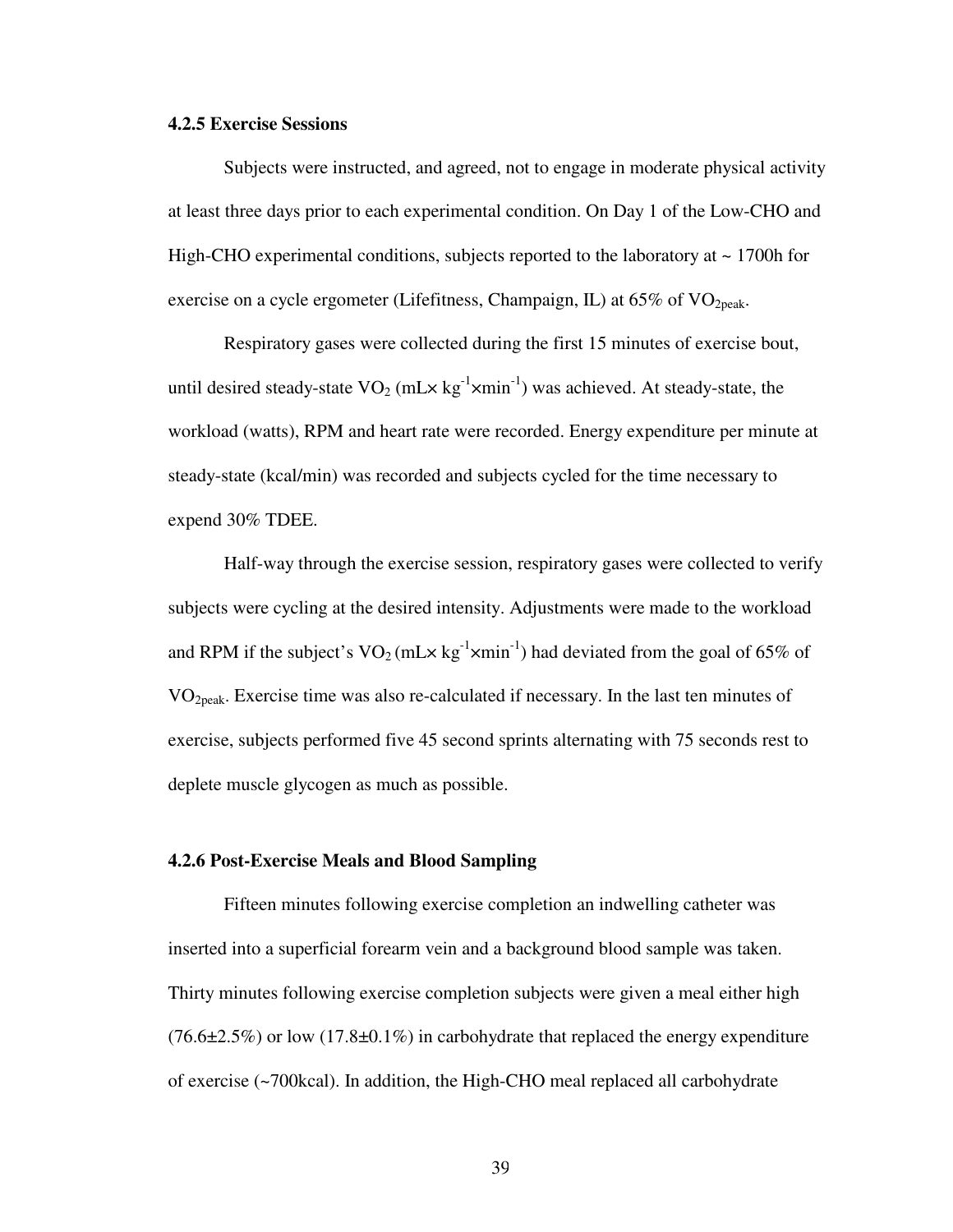expenditure (grams) during exercise. Blood samples were collected every fifteen minutes after the meal's completion for one hour to verify the post-exercise meals resulted in different glucose and insulin responses.

#### **4.2.7 Assessment of Insulin Action: Glucose Infusion with Stable Isotopes**

Insulin action was assessed 12 hours following the post-exercise meal on the morning of Day 2 using a continuous infusion of 20% glucose containing 2% stable [6,6<sup>-2</sup>H] isotope (Cambridge Laboratories, Andover MA). Subjects rested quietly in a reclining chair and an indwelling superficial venous forearm catheter was inserted into each arm. One catheter was used for infusion of stable isotopes and the other was used for blood collection. Baseline blood samples were collected to determine naturally occurring isotopic enrichment prior to the infusion. A priming bolus of  $200mg [6,6<sup>2</sup>H]$ glucose was given followed by a 90 minute infusion of  $2\%$  [6,6- $^{2}$ H] glucose at a rate of 2.5mg/min delivered by a peristaltic infusion pump (Harvard Apparatus Pump 22, Holliston MA). Resting blood samples and respiratory gases were collected at 75 and 90 minutes. At minute 90, the infusate was changed to  $20\%$  glucose containing  $2\%$  [6,6- $^{2}$ H] glucose, delivered at a rate of 8.45mg/kg FFM/min for 60 minutes. Steady-state blood samples and respiratory gases were collected at 50, 55 and 60 minutes.

Resting and steady-state blood samples were collected to determine the glucose rate of appearance  $(R_a)$  and disappearance  $(R_d)$  during the glucose infusion. Glucose and insulin concentrations from minutes 50, 55 and 60 were averaged to determine steadystate plasma glucose (SSPG) and insulin (SSPI) concentrations. Respiratory gases were collected and used in calculations of substrate utilization or storage.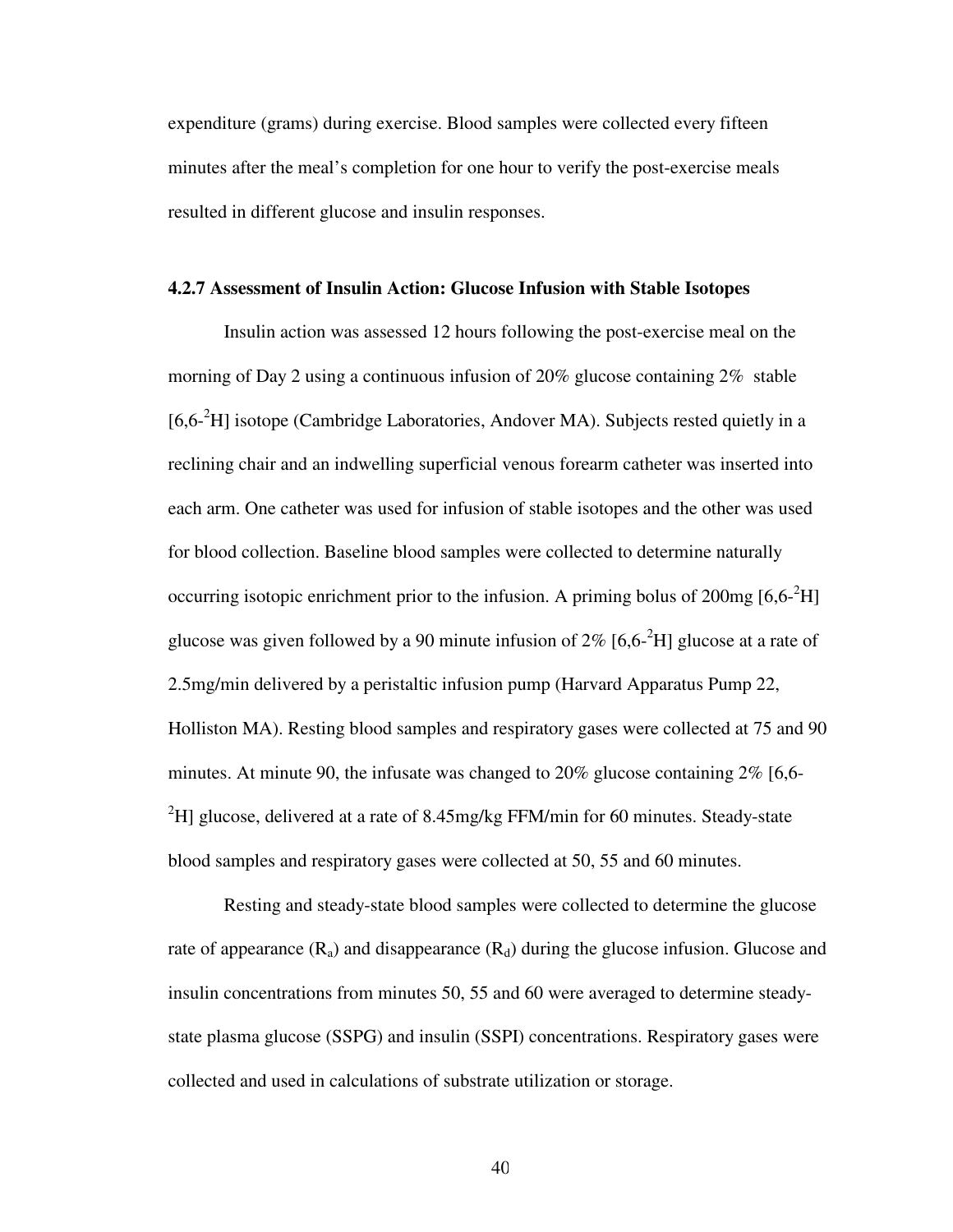#### **4.2.8 Blood Collection and Analytical Procedures**

Venous blood was collected in heparinized syringes and immediately transferred to vacutainers (kept on ice) which contained either a glycolytic inhibitor (sodium fluoride and potassium oxalate) for later measurement of plasma glucose concentrations and glucose isotopic enrichment, or an anti-cogulant  $(K_3$ -EDTA) for insulin and free fatty acid concentrations. After collection, samples were centrifuged for 10 minutes at 3 000*g*, then plasma aliquots were separated and stored in 2ml cryotubes at -80°C until biochemical analysis.

Plasma glucose concentrations were determined by the glucose oxidase method using a GL5 Analox Analyzer (Analox Instruments, Lunenberg, MA). Insulin concentrations were determined using a radioimmunoassay kit specific for human insulin (Millipore Research Corp., Billerica, MA). Free fatty acid (FFA) concentrations were determined with an NEFA enzymatic colorimetric assay kit (Wako Chemicals USA Inc., Richmond, VA).

Glucose isotopic enrichment was determined by high-performance liquid chromatography mass spectrometry (LCMS) (24). Liquid chromatography was performed with an Agilent 1100 Series, (Agilent Technologies, Santa Clara, CA) running Chemstation 1100 software. A Shodex Asahipak NH2P-50, 4.6 x 250mm column (Showa Denko America Inc., New York NY) was used. Mass spectrometry was performed using an Esquire 6000, and chromatographs were analyzed with Bruker Data Analysis software (Bruker Daltonics Inc., Billerica MA).

To de-proteinate the sample, 0.3mL of plasma was added to 1 mL of ice-cold acetone (CH<sub>3</sub>COCH<sub>3</sub>). Samples were vortexed and incubated at -20 $\degree$ C for 10 minutes;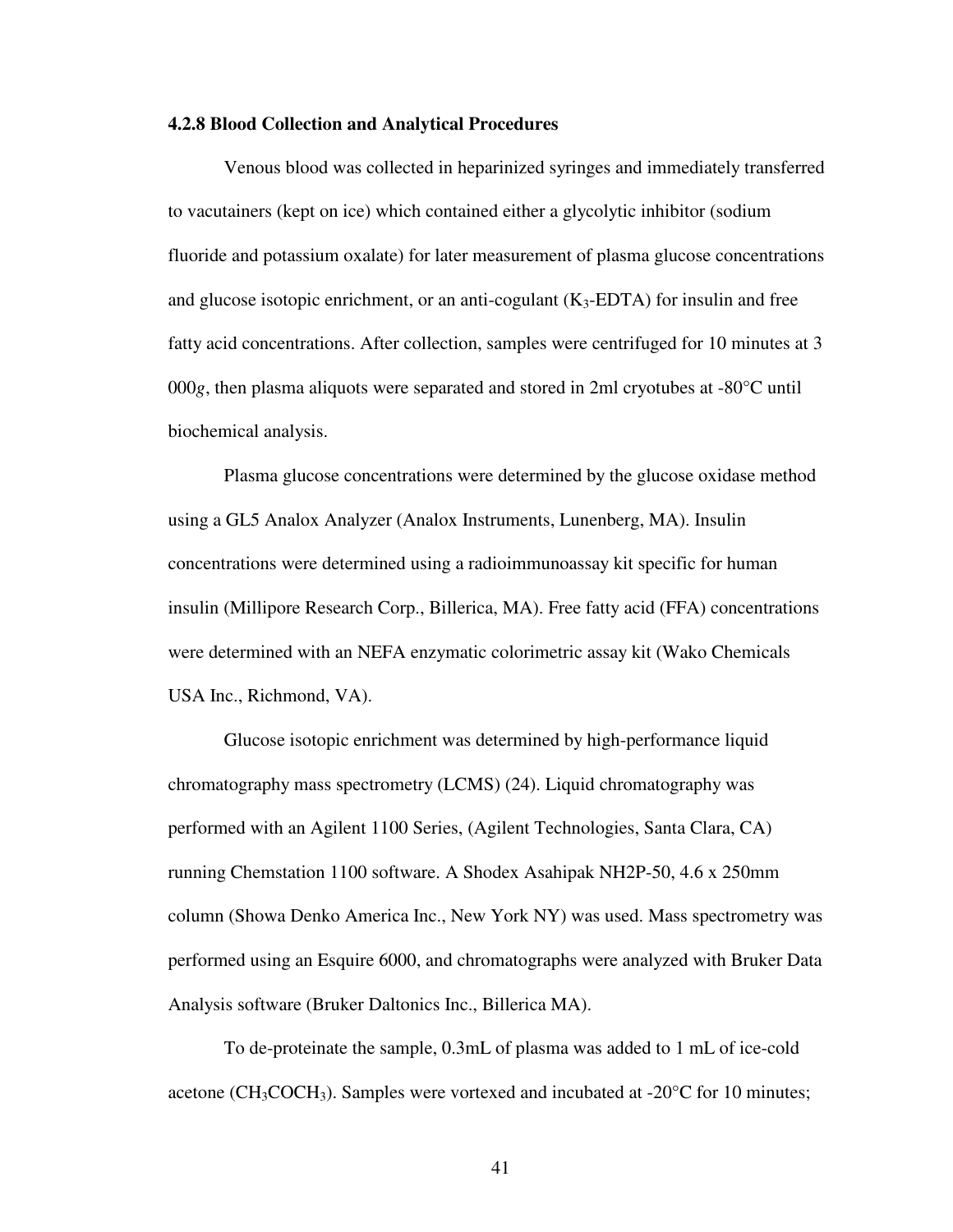after chilling, samples were centrifuged for 2 minutes at 17000*g* and 4°C. Following centrifugation, the sample supernatant was transferred through a polyethersulfone filter (4mm, 0.45µm) into a glass HPLC vial and capped (Fisher Scientific Inc., Pittsburg, PA). Vials were loaded into the autosampler compartment of the LCMS and set to an injection volume of 10µL. The liquid chromatography conditions were: isocratic mobile phase 75:25 - acetonitrile (ACN): water (H2O); flow rate 1.0 mL/min; injection volume 10µL; a column temperature 35°C; 10 minute run time.

After being separated in the HPLC samples were ionized by an electrospray source in the mass spectrometer and detected with the following conditions: capillary - 5500V; endplate offset -500V; nebulizer 30.0 psi; dry gas 10.0 L/min; dry temperature 300ºC; scan range of 100 to 210 m/z.

In chromatogram analysis, the glucose peaks were isolated, integrated and the average mass to charge ratio was generated. Isotopic enrichment of the dideuterated glucose (mass to charge ratio = 205) was expressed as a percentage of the total glucose species (mass to charge ratio =  $203 + 204 + 205$ ):

% isotopic enrichment  $=$  205  $(203 + 204 + 205)$ 

## **4.2.9 Calculations**

Fasting insulin action (HOMA-IR) was calculated by: (fasting plasma glucose × fasting plasma insulin)  $\div$  22.5 (23). Insulin action during the glucose infusion (C-ISI) was calculated by: 10,000 ÷  $\sqrt{(}$  (fasting plasma glucose  $\times$  fasting plasma insulin)  $\times$  $(SSPG \times SSPI)$  $(22)$ .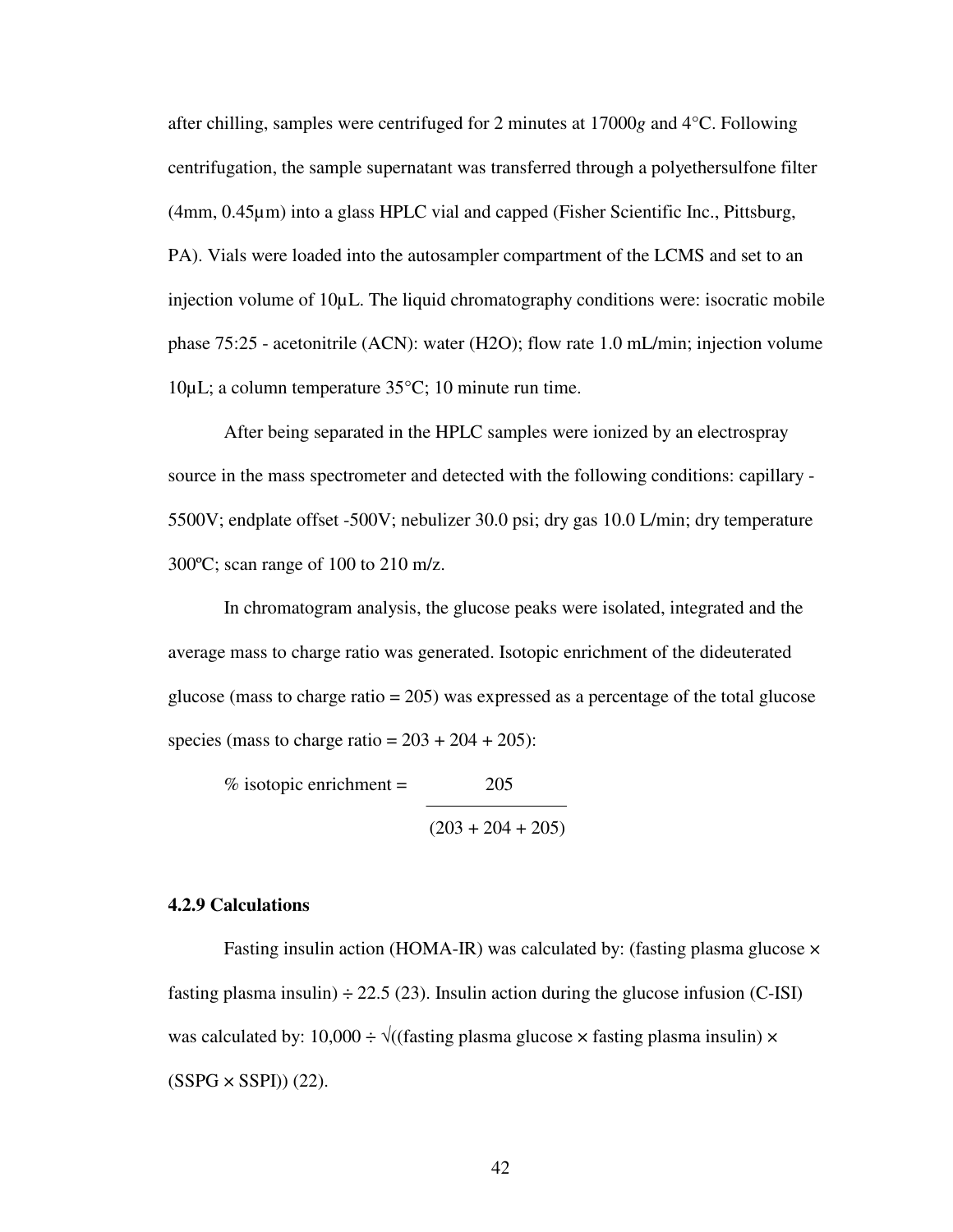Resting and steady-state insulin stimulated glucose turnover was calculated by:

**Glucose rate of appearance**  $(\mathbf{R}_a)$  **in =**  $\qquad \frac{\mathcal{F}}{\mathcal{F}} \cdot \frac{V[(C_1 + C_2)/2][(I(E_2 - I E_1) / (t_2 - t_1)]}{V[(E_2 - I E_2) / (t_2 - t_1)]}$  $[(IE_2 + IE_1)/2]$ 

**Glucose rate of disappearance**  $(\mathbf{R}_d) = \mathbf{R}_a - V[(\mathbf{C}_2 - \mathbf{C}_1) / (t_2 - t_1)]$ 

F represents the isotopic infusion rate.  $I\!E_1$  and  $I\!E_2$  are the isotopic enrichments (ratio of labeled [6,6<sup>-2</sup>H] glucose to total plasma glucose) at time-points  $t_1$  and  $t_2$  respectively.  $C_1$ and  $C_2$  are the concentrations of plasma glucose at  $t_1$  and  $t_2$ , and V is the estimated volume of distribution for glucose of 180 mL/kg.

**Whole body insulin action** was determined by  $R_d/SSPI$  (2, 4, 34).

**Nonoxidative glucose disposal**, usually attributed to glucose storage, was calculated as ( $R_d$ nox): Glucose  $R_d$  – total carbohydrate oxidation rate ( $R_d$ ox).

**Carbohydrate and fat oxidation rates** were calculated from the VO<sub>2</sub> and VCO<sub>2</sub>

(L/min) using the formulas of Péronnet and Massicotte (26):

Fat oxidation rate =  $1.6946 \text{ VO}_2 - 1.7012 \text{ VCO}_2$ 

Carbohydrate oxidation rate =  $4.5850$  VCO<sub>2</sub> –  $3.2255$  VO<sub>2</sub>

**Hepatic glucose production (HGP)** was calculated as the difference between  $R_a$  and the total glucose infusion rate. Hepatic insulin action was defined as the  $%$  suppression of resting hepatic glucose production by the glucose infusion during steady-state. % suppression was calculated by:  $1 - (HGP_{\text{infusion}} \div HGP_{\text{rest}}) \times 100$ .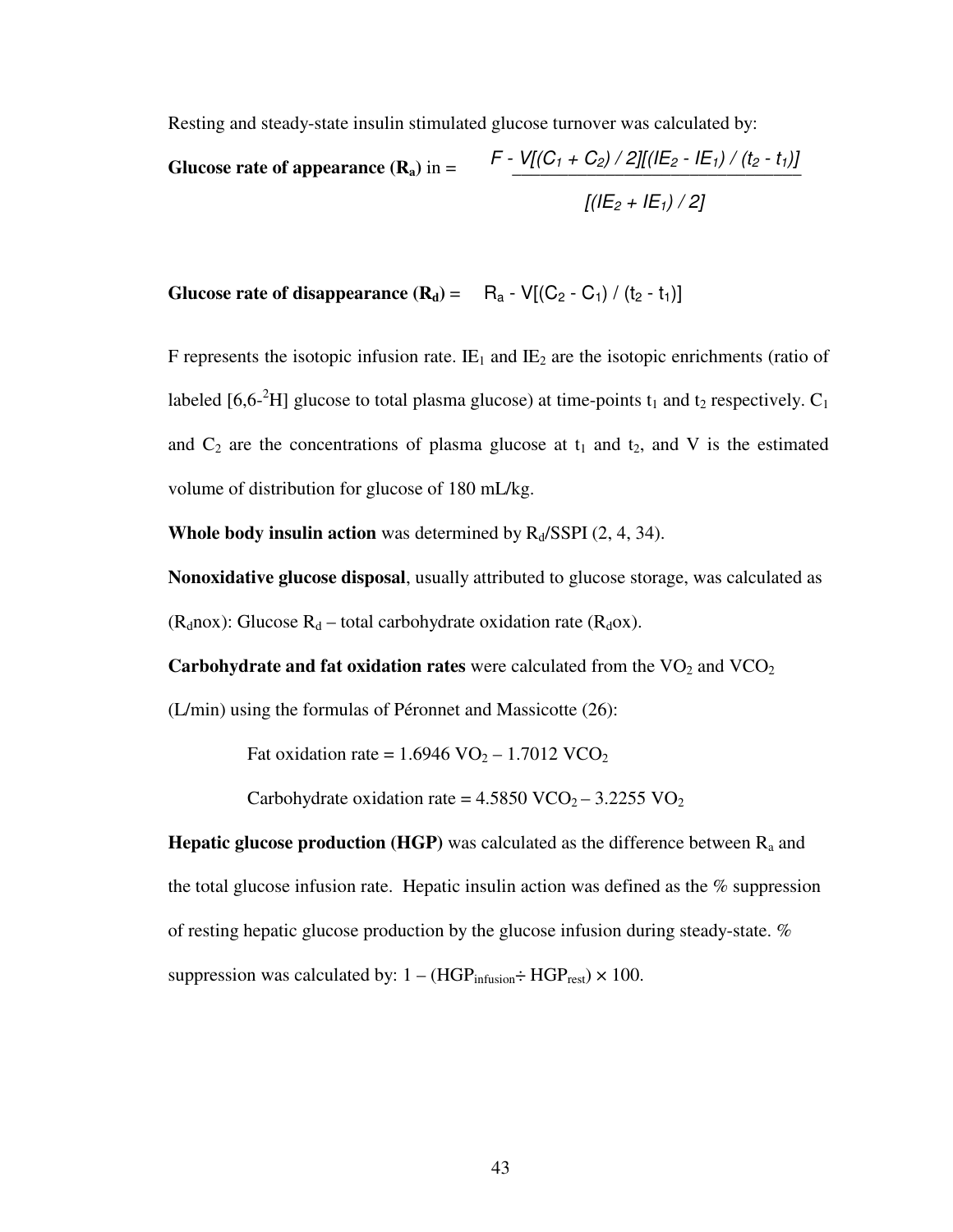## **4.2.10 Statistics**

Data was analyzed using SAS Version 9.1 (SAS Institute, Cary, NC). A paired ttest was used to compare exercise sessions, as well as, the glucose and insulin responses to the post-exercise meals. The caloric value and composition of the meals was evaluated using one-way repeated measures ANOVA, which was also used to evaluate the effect of carbohydrate availability following exercise on: insulin action,  $R_d$ ,  $R_d$ ox,  $R_d$ nox, and % hepatic suppression. A two-way (time  $\times$  experimental condition) repeated measures ANOVA was used to evaluate whether a significant effect of time (rest to steady-state) and experimental condition existed in: plasma glucose, insulin, FFA concentrations, hepatic glucose production, and rates of fat oxidation. If significance was observed, Tukeys post-hoc analysis was performed.

Regression analysis was used to further evaluate outcome variables. The strength of linear relationships is presented as the Pearson's product moment correlation coefficient (R). For all statistical tests, a p value less than 0.05 was considered significant.

#### **4.3 Results**

## **4.3.1 Exercise Sessions**

By design, the two intense exercise sessions (High-CHO and Low-CHO) were similar in exercise intensity (%  $VO<sub>2peak</sub>$ ), caloric expenditure (kcal), carbohydrate expenditure (total grams carbohydrate), and duration (minutes), (p>0.05, for each).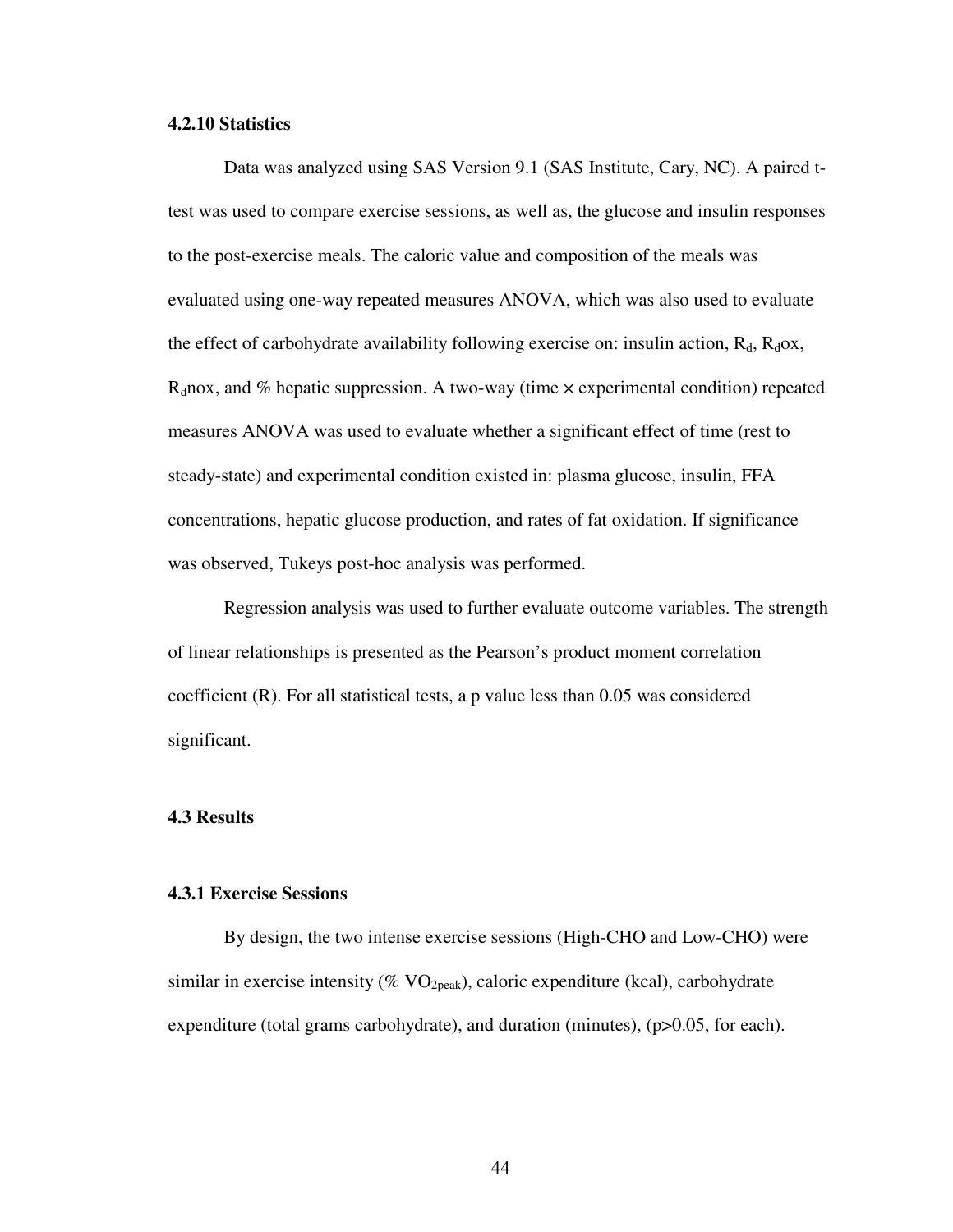Respiratory exchange ratios (RER), measured during steady-state exercise were also similar in both exercise sessions (p=0.78), (Table 2).

#### **4.3.2 Post-Exercise Meals**

The caloric content of the post-exercise meals was not significantly different between conditions, nor different from BASE, (p=0.52), as shown in Table 3. Meals were significantly different in the amount of carbohydrate (g), % carbohydrate, amount of fat (g), and % fat ( $p<0.001$  for each, respectively). The High-CHO and BASE meals were similar in protein content ( $p=0.10$ ) and % protein ( $p=0.14$ ), but both meals were significantly lower in protein content ( $\sim$  15g) and % protein ( $\sim$ 10%) compared to the Low-CHO meal  $(p<0.001)$ . By design, the High-CHO condition was in carbohydrate balance;  $139.6 \pm 9.8$ g of carbohydrate were expended during exercise and the postexercise meal contained  $138.9 \pm 8.4$ g of carbohydrate. The Low-CHO condition was in carbohydrate deficit; the difference between the carbohydrate consumed  $(30.8 \pm 1.3$ g) and expended  $(139.7 \pm 9.8g)$  was approximately 100 grams.

Glucose and insulin concentrations vs. time are shown in Figure 2. Areas under the curve (AUC) for the glucose and insulin responses to the post-exercise meals were calculated using trapezoidal integration. By design, the glucose AUC following the High-CHO meal was significantly greater than the glucose AUC following the Low-CHO meal  $(p<0.001)$ . As expected, the insulin AUC following the High-CHO meal was also significantly greater than the Low-CHO meal  $(p<0.001)$ .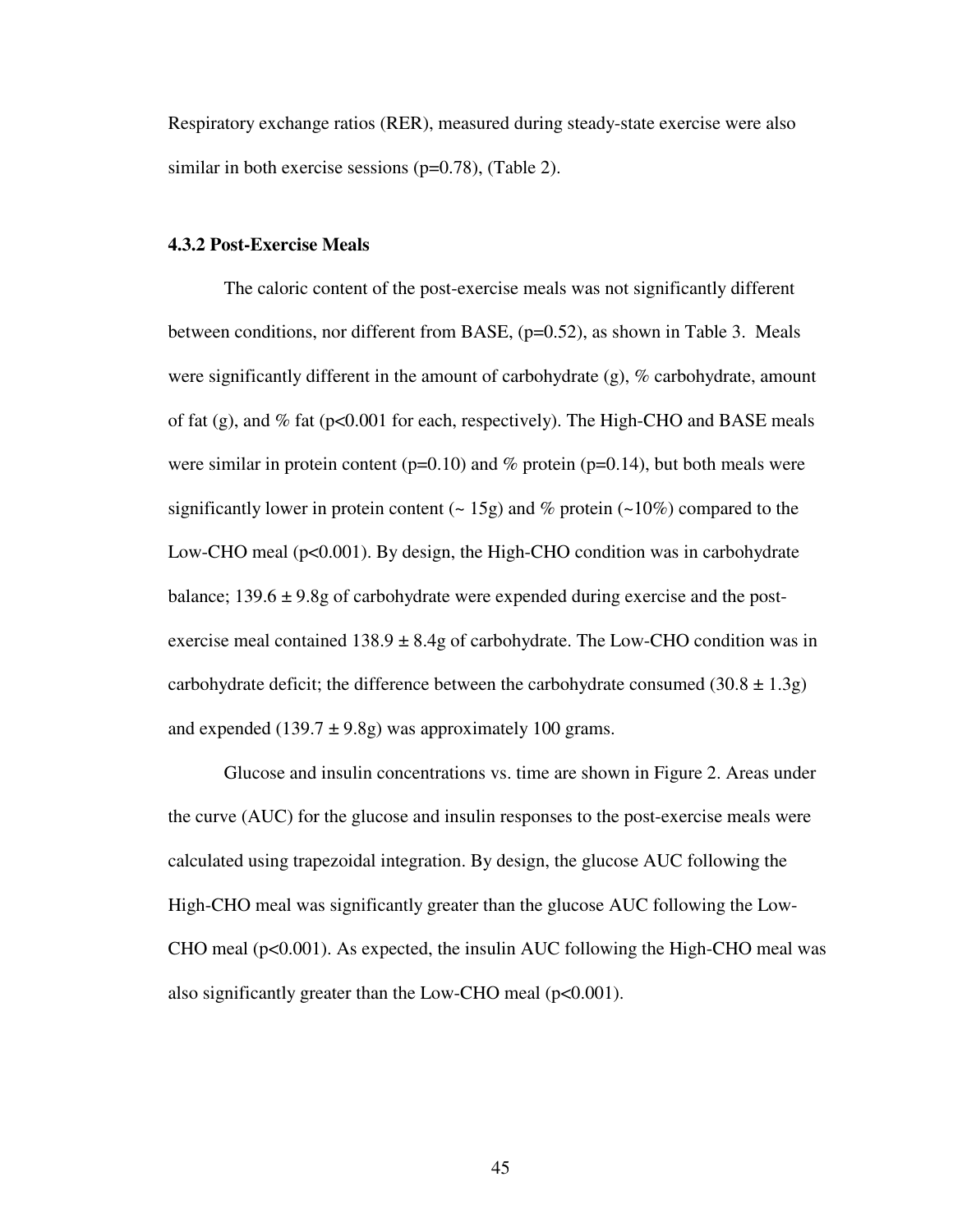#### **4.3.3 Fasting Plasma Glucose and Insulin Concentrations**

In response to carbohydrate restriction following exercise (Low-CHO), fasting plasma glucose concentrations the next morning were significantly lower  $(p<0.05)$ compared to BASE and High-CHO conditions, (Table 3). Fasting insulin concentrations were similar between groups ( $p=0.64$ ). The HOMA – IR was not also not different between conditions (p=0.38).

## **4.3.4 Glucose Metabolism**

The insulin stimulated rate of glucose disappearance  $(R_d)$  was similar between conditions (p=0.39), (Table 4). When the  $R_d$  was separated into its non-oxidative  $(R_d$ nox) and oxidative  $(R_d$ ox) components (Figure 3),  $R_d$ nox was higher compared to BASE following the Low-CHO condition  $(p<0.05)$ , but not the High-CHO condition ( $p=0.06$ ), (Table 4).  $R_d$ ox decreased following both exercise conditions compared to BASE ( $p<0.05$ ). When the exercise conditions were compared, the Low-CHO treatment reduced  $R_d$ ox 20% more than the High-CHO treatment did (p<0.05).

There was no effect of post-exercise carbohydrate availability on insulin action, as defined by glucose uptake  $(R_d)$  per steady-state plasma insulin (SSPI), (p=0.30). The C-ISI score was also not different between experimental conditions (p=0.55). Lastly, hepatic glucose production at rest  $(HGP_{rest})$  and % hepatic suppression during the glucose infusion was not affected by experimental treatment; there was no difference between conditions (p=0.98 and p=0.54, respectively), (Table 4).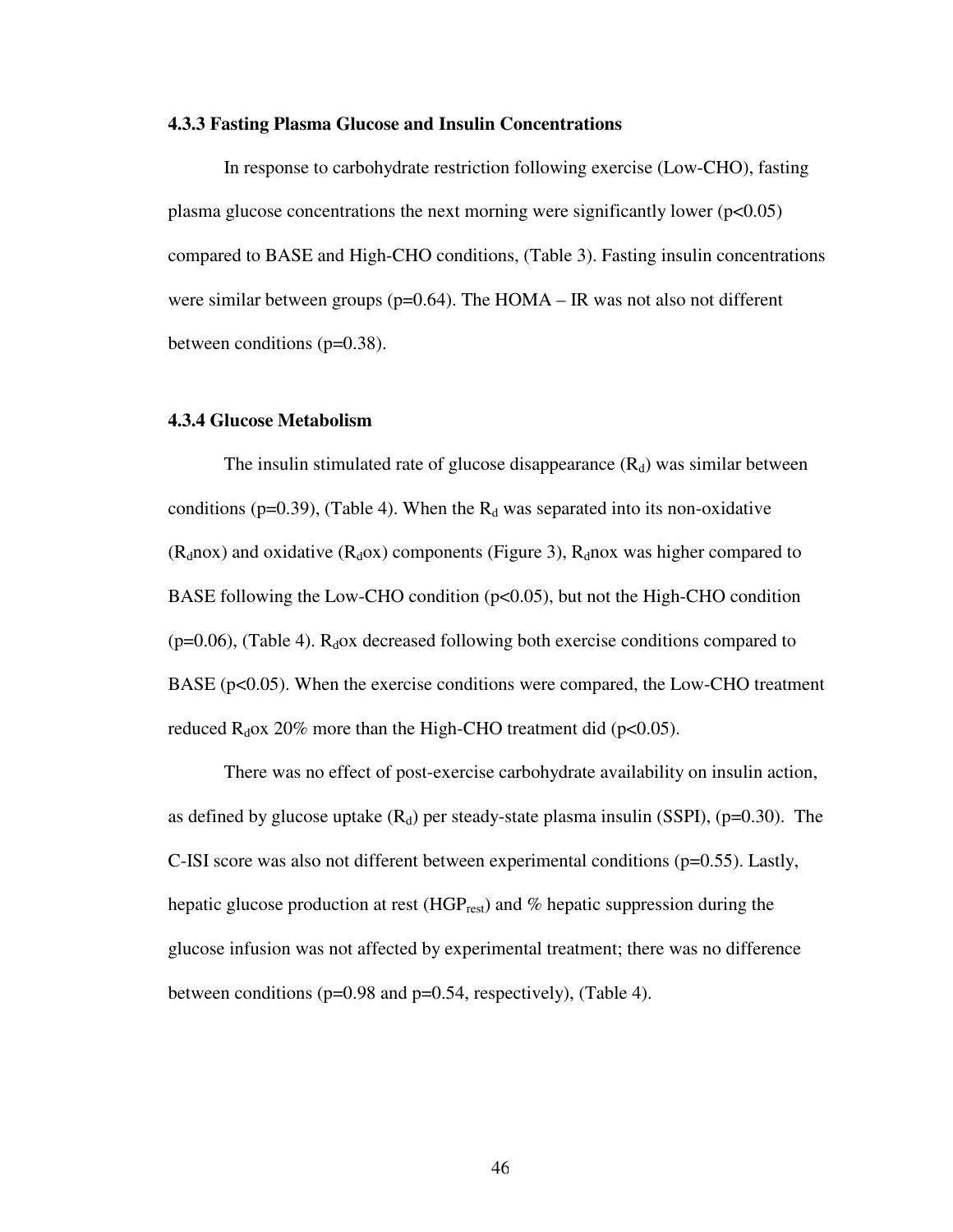#### **4.3.5 Lipid Metabolism and Fat Oxidation**

Resting FFA were elevated following the Low-CHO condition (p<0.05) but not the High-CHO condition  $(p=0.28)$  compared to BASE (Table 5), and were not different between Low-CHO and High-CHO conditions (p=0.45). The glucose infusion significantly reduced FFA concentrations  $(p<0.01)$  by similar magnitudes in all conditions (p=0.49). As in the fasted state, FFA concentrations were elevated during the infusion in the Low-CHO condition compared to BASE ( $p<0.05$ ) and were not different between Low-CHO and High-CHO conditions (p=0.13).

Resting fat oxidation rates were higher following in Low-CHO compared to BASE but not High-CHO, (Low-CHO condition p=0.04, High-CHO condition p=0.23), (Figure 4). Fat oxidation was lower during the glucose infusion compared to rest in the BASE condition ( $\triangle$ -45.6±9.5 mg×min<sup>-1</sup>, p<0.01), (Table 5). In contrast, the glucose infusion did not affect fat oxidation rates in the Low-CHO and the High-CHO conditions: they remained elevated (during the infusion) compared to rest ( $\Delta$ -19.4 ± 7.2 mg×min<sup>-1</sup>, P=0.72 and  $\Delta$ -34.0 ± 8.7 mg×min<sup>-1</sup>, p=0.32) and to BASE (p<0.05 for both conditions, respectively). Fat oxidation remained elevated to a greater degree in the Low-CHO condition compared to the High-CHO condition (93.4  $\pm$  10.6 and 72.0  $\pm$  7.4  $mg \times min^{-1}$ , respectively, p=0.05).

## **4.3.6 Correlations**

Changes in insulin action relative to BASE ( $\Delta$  R<sub>d</sub>/SSPI) after the exercise/meal treatments were inversely related to insulin AUC following the post-exercise meals (r  $=-0.45$ , p=0.06), and resting FFA concentrations the next morning (r =−0.49, p=0.03).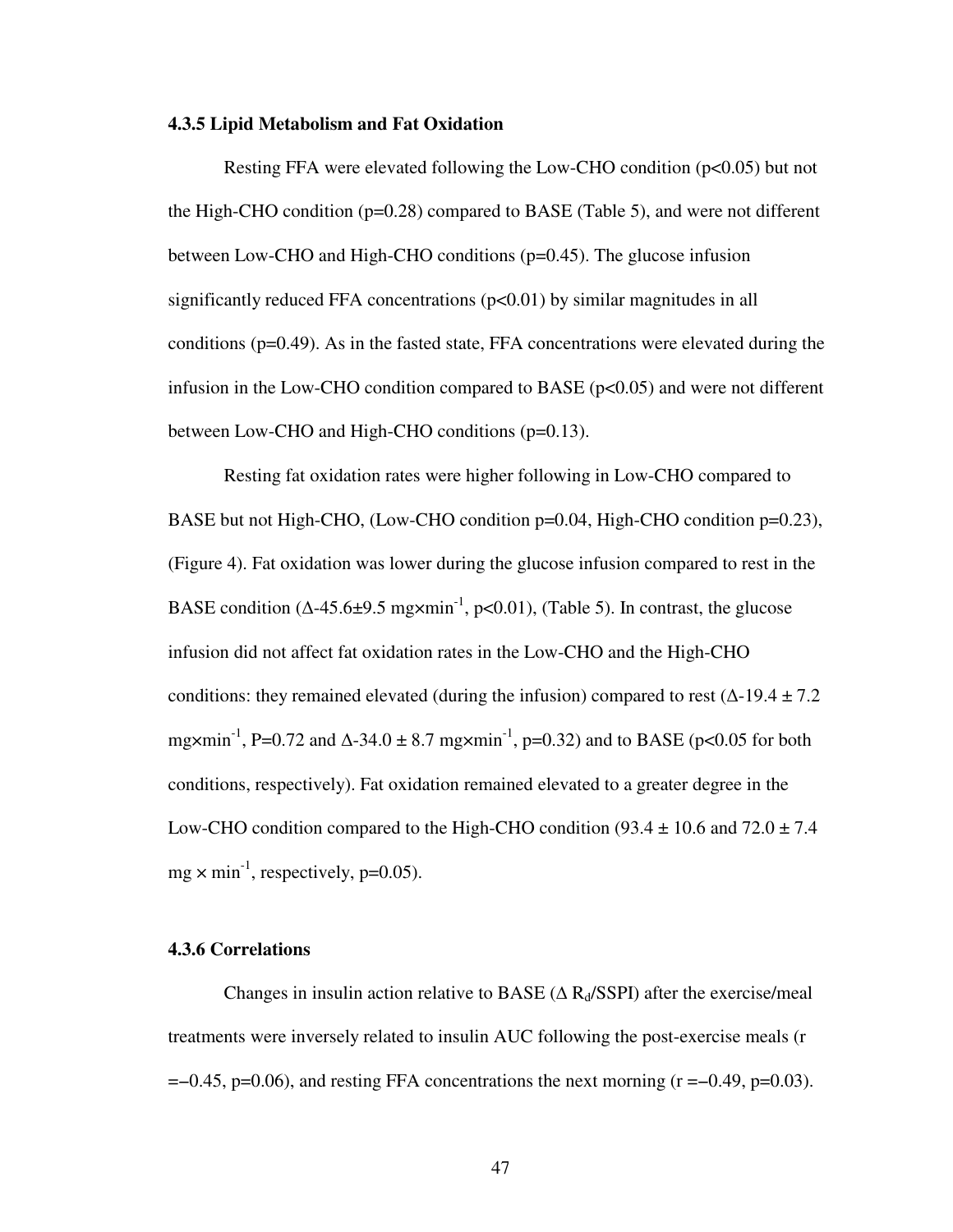To further explain the differences in  $\Delta$  R<sub>d</sub>/SSPI observed in each condition, the  $\Delta$ Rd/SSPI data was separated by Low-CHO and High-CHO condition and analyzed using linear regressions.

 $\Delta$  R<sub>d</sub>/SSPI of the High-CHO condition was inversely correlated to insulin AUC following the High-CHO post-exercise meal  $(r = -0.79, p = 0.01)$  and resting FFA concentrations (r = − 0.78, p=0.007).  $\Delta$  R<sub>d</sub>/SSPI of the Low-CHO condition was also inversely correlated with insulin AUC and FFA  $(r = 0.39, r = -0.55,$  respectively); however, both associations were weaker and neither was significant ( $p=0.30$ ,  $p=0.09$ ). Interestingly,  $\Delta R_d/SSPI$  in the Low-CHO condition was strongly correlated with the magnitude of carbohydrate deficit achieved with the post-exercise meal  $(r = 0.82)$ ,  $p=0.003$ ), as shown in Figure 5.  $\Delta$  R<sub>d</sub>/SSPI was directly correlated with cardiorespiratory fitness (VO<sub>2peak</sub>) in the High-CHO condition ( $r = 0.68$ ,  $p=0.030$ ) but not in the Low-CHO condition ( $r=0.03$ ,  $p > 0.05$ ), (Figure 6). Lastly the rate of fat oxidation during the glucose infusion was directly correlated with insulin action  $(r =$  $0.56$ ,  $p=0.01$ ).

### **4.4 Discussion**

The purpose of this study was to evaluate the effect of post-exercise carbohydrate availability on insulin action in sedentary, overweight adults. It was hypothesized that, relative to baseline, insulin action would be improved when exercise was followed by carbohydrate restriction (Low-CHO) but not when expended carbohydrate was refed (High-CHO). Contrary to our hypothesis, insulin action defined by glucose uptake per unit steady-state insulin was not affected by experimental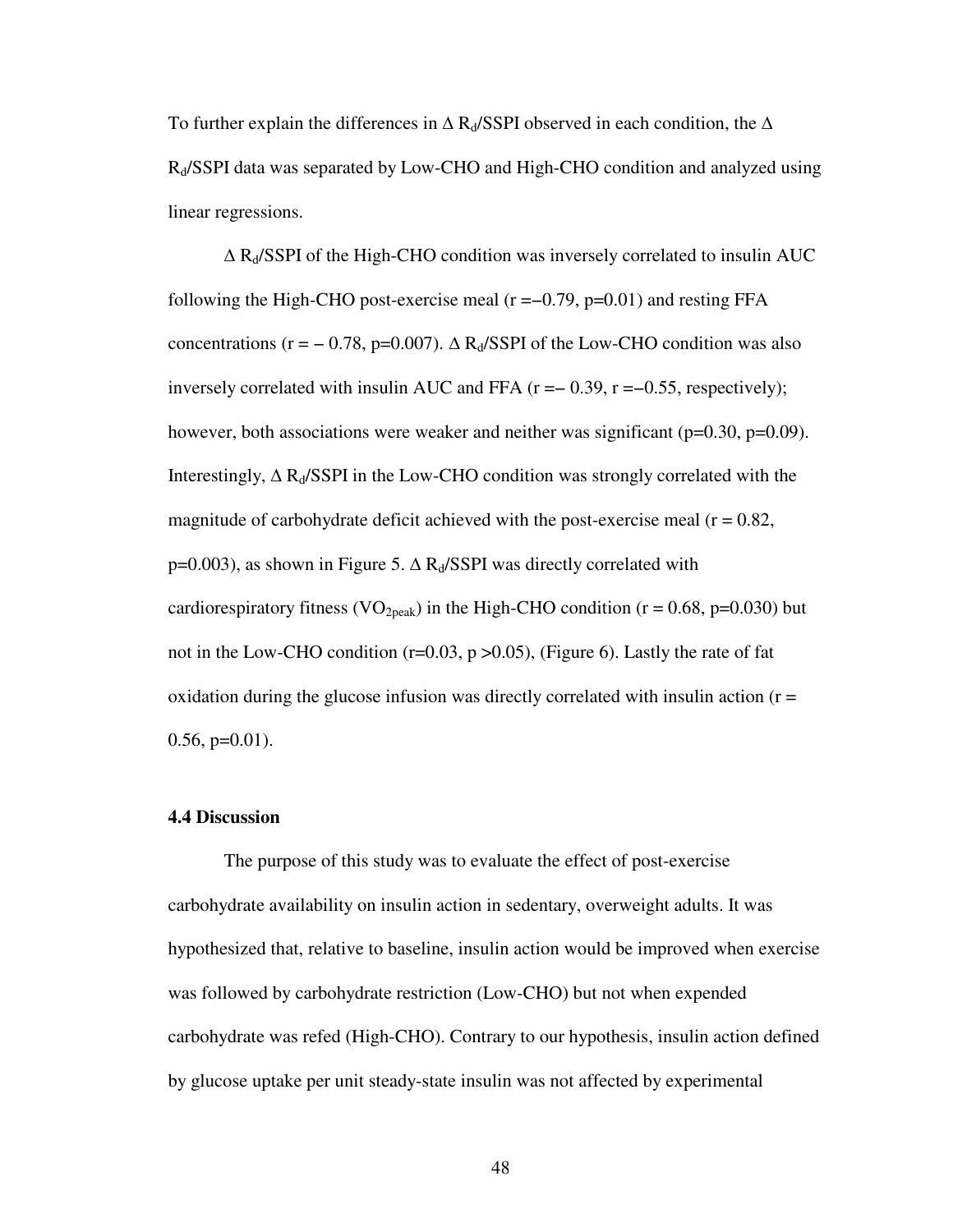condition. However, the Low-CHO condition altered glucose and lipid metabolism at rest and in response to a glucose infusion compared to BASE and the High-CHO condition.

In the Low-CHO condition resting fat oxidation was increased and glucose concentrations were decreased compared to BASE. During the glucose infusion, nonoxidative glucose disposal  $(R_d \cdot nox)$  was increased and glucose oxidation  $(R_d \cdot \alpha x)$  reduced. Lastly, the magnitude of carbohydrate deficit, i.e. the difference between carbohydrate expenditure and intake following exercise, was positively associated with changes in insulin action relative to baseline the next morning. Our results suggest that inducing a large carbohydrate deficit after exercise by refeeding energy (mainly as fat with relatively little carbohydrate) enhances the effects of exercise on glucose and lipid metabolism and may be a useful strategy following exercise to counter impaired insulin action in sedentary, overweight adults.

### **4.4.1 Glucose Storage and Oxidation**

The storage and oxidation of glucose cleared from the blood during the glucose infusion was affected by carbohydrate availability following exercise. Consistent with the results of other studies  $(3, 9)$ , we found an acute bout of exercise increased  $R_d$ nox (generally assumed to represent glucose storage), and decreased the rate of  $R_d$ ox during the glucose infusion. Lean, insulin-sensitive individuals have elevated  $R_d$ nox and lower  $R_d$ ox during a glucose infusion compared to their overweight, insulin resistant counterparts (9, 18). In obese individuals, exercise shifts glucose metabolism toward, but not completely to, the profile typically observed in lean individuals (9). We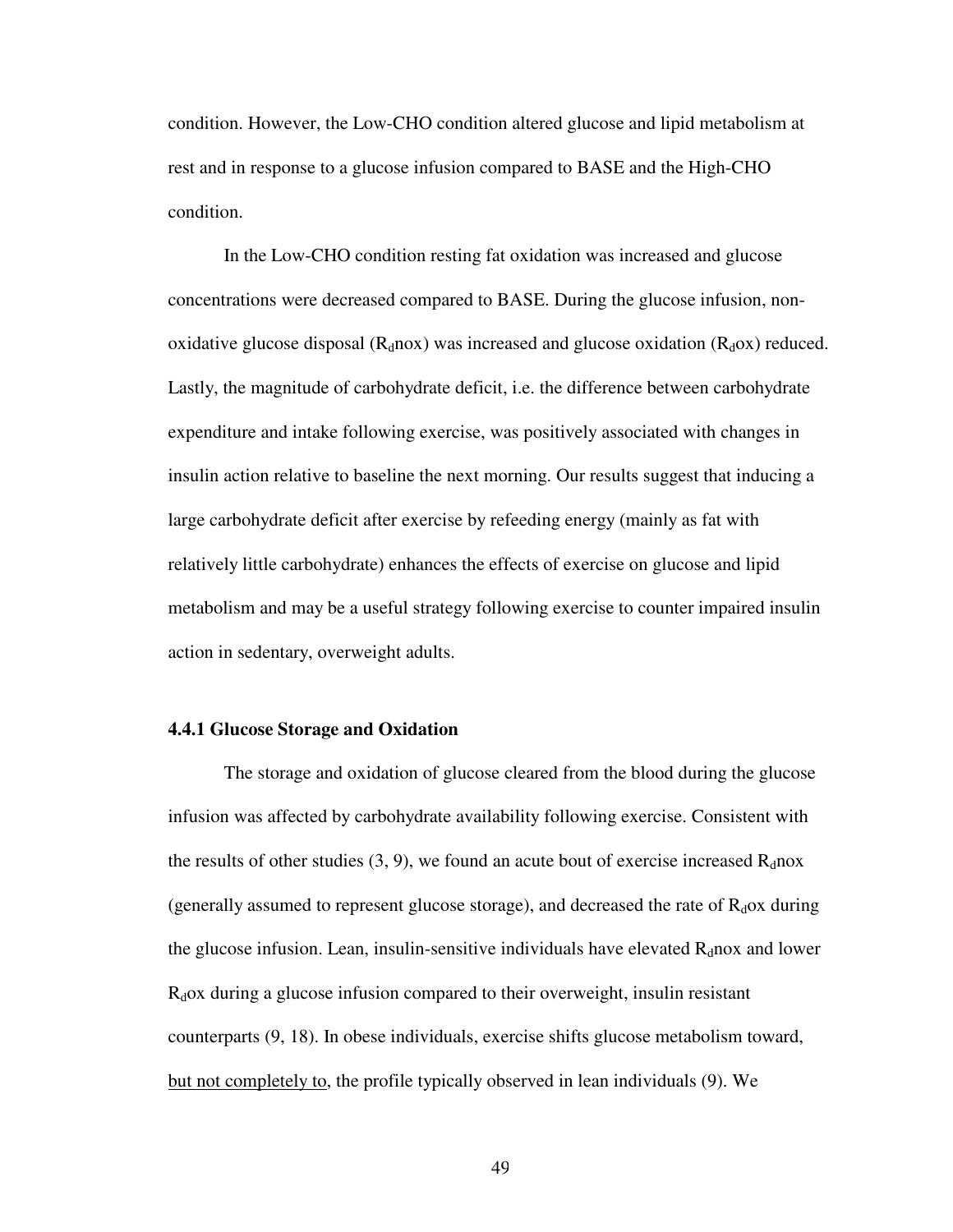observed this pattern, i.e. a shift in glucose disposal toward greater storage and away from oxidation following the Low-CHO condition but not the High-CHO condition. Similarly, Bogardus et al. reported increased  $R_d$  nox and decreased  $R_d$  ox after a bout of glycogen-depleting exercise when subjects fasted after exercise but not when they consumed 100grams of carbohydrate (3). Our results extend the findings of Bogardus et al. by supporting that the effect of prior exercise to bias glucose disposal toward greater storage is attributable to limited carbohydrate intake rather than energy intake; following exercise in both the High-CHO and Low-CHO conditions, all expended energy was refed.

## **4.4.2 Insulin Action**

Insulin action was not improved after exercise in the High-CHO condition, consistent with prior results from our laboratory (2) and studies done in rodents (5, 12, 41). We hypothesized that carbohydrate restriction (Low-CHO) after exercise would promote greater increases in insulin action than the High-CHO condition but, surprisingly, we observed that, insulin action was not affected by carbohydrate availability. The mean change from baseline was approximately +15% in either condition which was not statistically significant. A 15% increase in insulin action, measured 12-14 hours after a single bout of exercise is consistent with what others have shown (1, 3) but smaller than reported increases following exercise of higher intensity (40). Our data are very similar to a those documented in a study by Ben-Ezra et al., who also carefully matched energy intake with exercise energy expenditure following exercise; they observed a 15% increase in insulin action the next morning (1).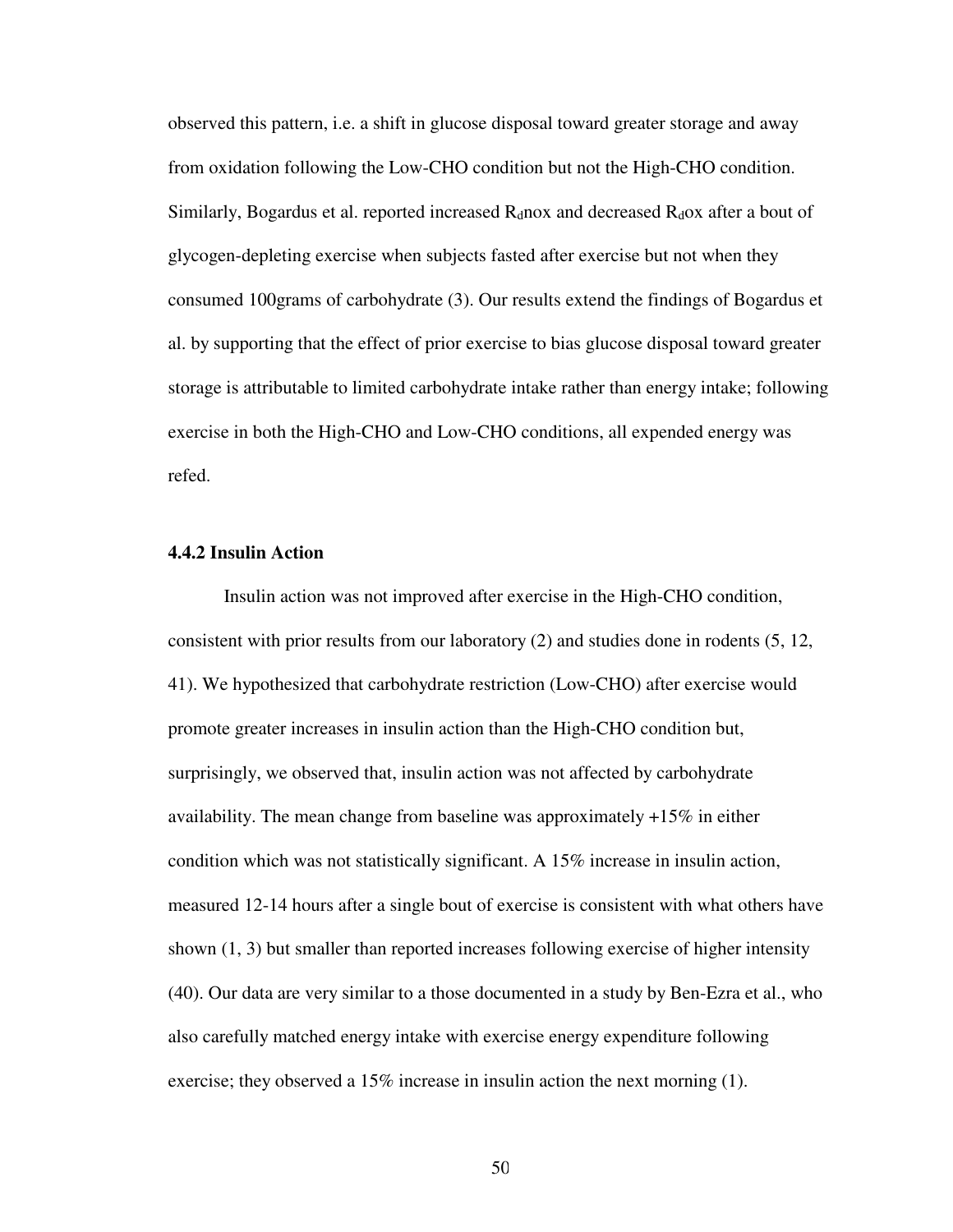In the Low-CHO condition there was a strong positive relationship between  $\Delta R_d$ /SSPI and carbohydrate deficit – implying that the greater the carbohydrate deficit following exercise, the bigger the enhancement of insulin action relative to baseline. A similar relationship was not observed in the High-CHO condition because subjects were kept in carbohydrate balance (by design) and carbohydrate expenditure matched intake; therefore, there was no carbohydrate deficit in the High-CHO condition to use as a predictor of insulin action. However, in the High-CHO condition we observed a direct relationship between the  $\Delta R_d / SSPI$  and cardiorespiratory fitness (VO<sub>2peak</sub>).

A well-known relationship exists between insulin action and cardiorespiratory fitness: individuals with high cardiorespiratory fitness have higher insulin action than individuals with low cardiorespirtatory fitness (13, 19). Our results suggest that insulin action in sedentary, overweight adults with a higher cardiorespiratory fitness (presumably due to genetic factors since they are sedentary) may respond more robustly to exercise than those with low cardiorespiratory fitness. Indeed, the two subjects with the lowest  $VO<sub>2peak</sub>$  had decreased insulin action following exercise compared to baseline.

The strong positive relationship observed between carbohydrate deficit and ∆R<sub>d</sub>/SSPI in the Low-CHO condition may be related to the incomplete replenishment of muscle glycogen that results from restricting carbohydrate intake after exercise (6). Low muscle glycogen concentrations are associated with increased insulin action and glycogen promoting enzymes (8, 12, 16, 17). Since we did not measure glycogen concentrations or enzymatic activity, we have a limited ability to draw conclusions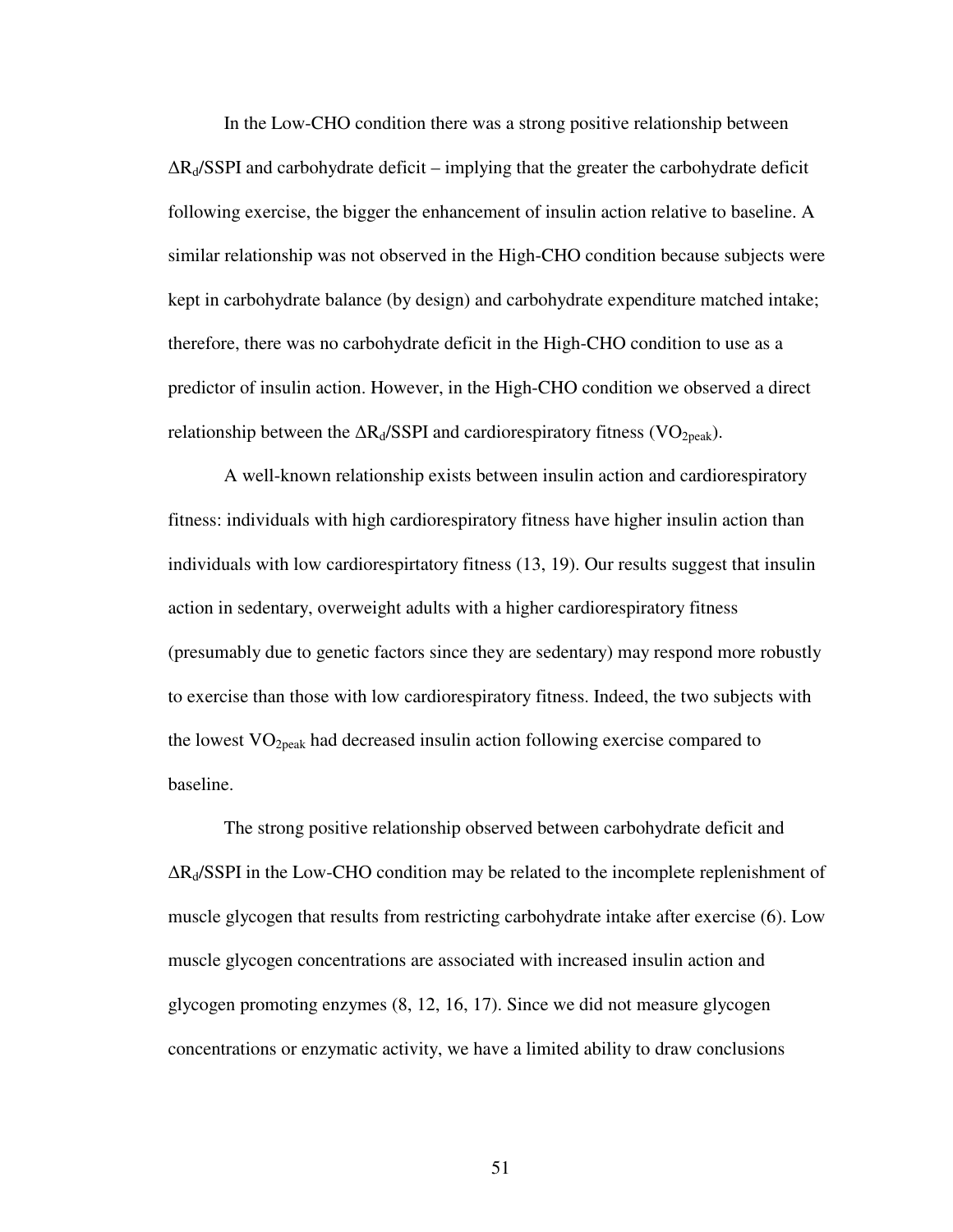about how glycogen concentration impacted insulin action but it is plausible that muscle glycogen concentrations were lower the Low-CHO condition compared to High-CHO.

There is evidence that insulin action following exercise may be regulated by mechanisms other than a relationship with low muscle glycogen concentrations. Bogardus et al. demonstrated muscle glycogen concentrations were similar regardless of whether individuals fasted or consumed 100grams of carbohydrate following exercise (3). Despite similar muscle glycogen concentrations, insulin action was different and enhanced only in the fasted condition. An alternate mechanism to glycogen concentrations mediating insulin action is that elevated insulin levels following carbohydrate intake have an effect on metabolic gene expression (27) and on the activity of glycogen promoting enzymes like glycogen-synthase kinase-3 (GSK-3) and protein kinase B (PKB or Akt) (38, 39). Pilegaard et al. (27) recently found, exercise followed by high carbohydrate meals, reversed the elevated expression of genes encoding oxidative transport proteins at the mitochondria; when exercise was followed by low carbohydrate meals, the expression of oxidative genes remained elevated.

At the whole body level, our data support that insulin action is being partially mediated by the insulin response to a post-exercise meal. We measured the glucose and insulin response to the post-exercise meals and, as expected, the insulin response to the High-CHO meal was considerably higher than the response to the Low-CHO meal. The insulin area under the curve (AUC) in response to the High-CHO post-exercise meal had a strong negative relationship to  $\Delta R_d$ /SSPI in the High-CHO condition; the greatest enhancement in insulin action was following a smallest insulin response to the High-CHO meal. A relationship between insulin AUC and ∆R<sub>d</sub>/SSPI the Low-CHO condition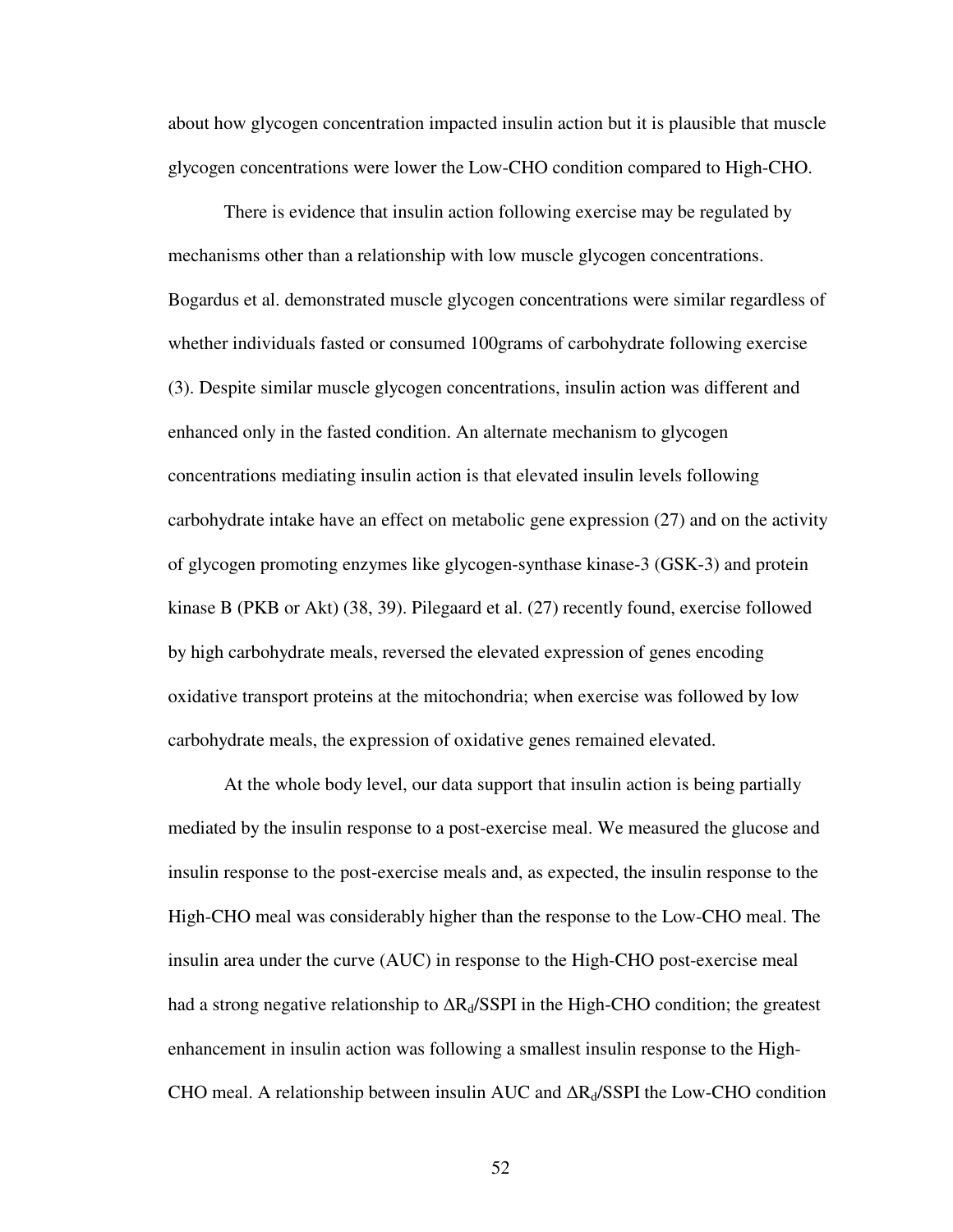was not observed; plasma insulin concentrations were elevated significantly less by the Low-CHO meal than the High-CHO meal and carbohydrate deficit was the best predictor of ∆R<sub>d</sub>/SSPI in the Low-CHO condition. Whether the insulin response to the High-CHO meal is causally related to ∆R<sub>d</sub>/SSPI cannot be determined by our study and more research is required to address this mechanistic question.

## **4.4.3 Lipid Metabolism**

In order to reduce carbohydrate intake but still reefed all of the expended energy back following exercise, subjects consumed more fat (+30g) in the Low-CHO condition compared to the High-CHO condition. In agreement with a series of studies from the Horowitz Laboratory, we found that insulin action was not impaired by increased fat availability following exercise. It has been hypothesized that exercise may be protective against fatty acid induced insulin resistance (30) because it increases lipid oxidation (15, 32, 33, 37) as well as increases the synthesis of intramyocellular lipids (IMCL) (31). This theory rests on the idea that by directing muscle fatty acids to oxidation or triacylglycerol synthesis, there is less accumulation of fatty acid moieties (diacylglycerol and ceramide) that may interfere with insulin signaling. We did not measure IMCL synthesis or diacylglceryol and ceramide concentrations, although we did measure whole-body fat oxidation and observed it was elevated in the Low-CHO condition compared to BASE. As Randle et al. (28) first demonstrated, increased fat availability usually impairs insulin action (14, 21) but this effect is not observed when high fat intake (or a lipid infusion) occurs against a background of glycogen-depleting exercise (11, 30, 31, 35). Similarly, we found insulin action following exercise was similar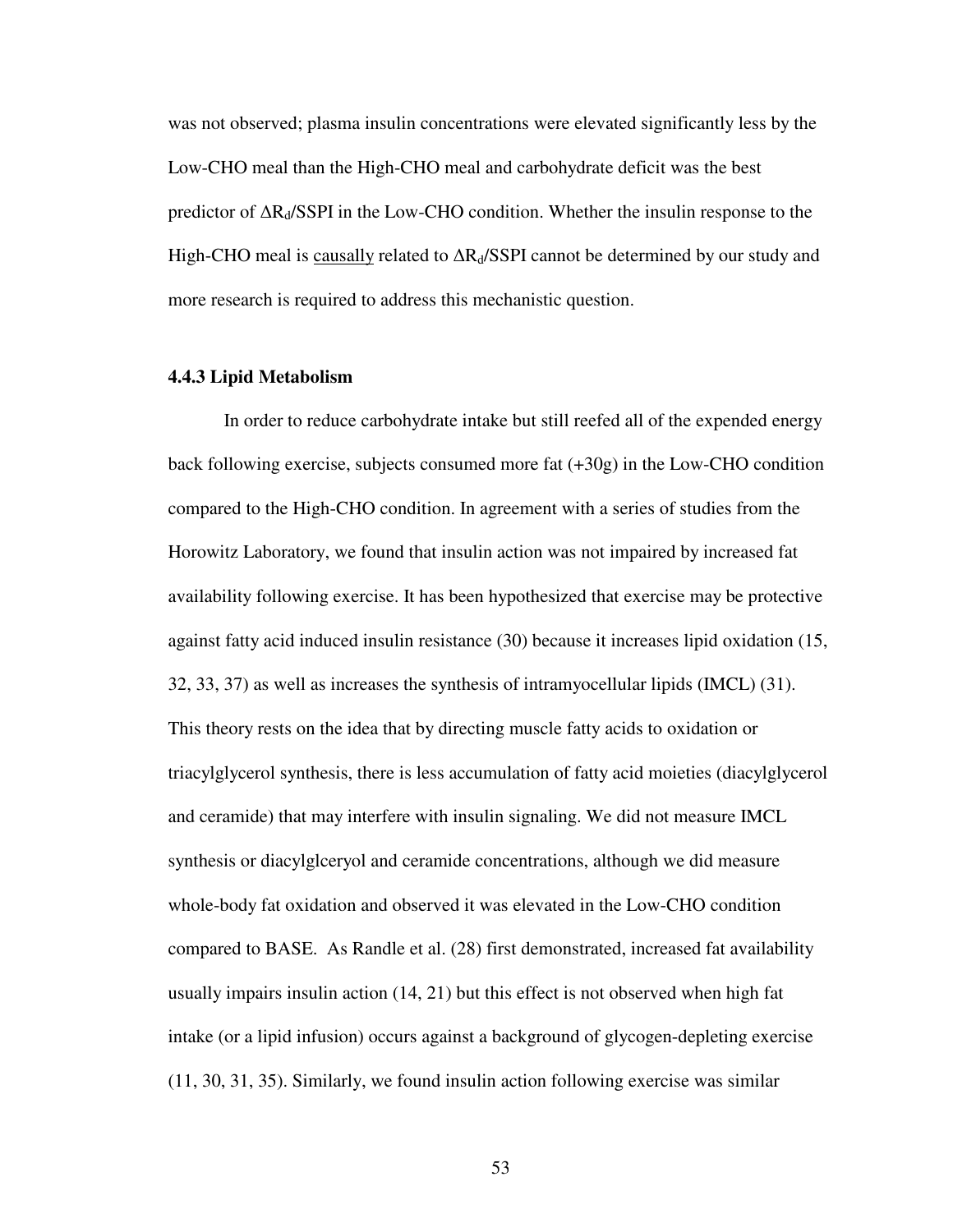between the Low-CHO and High-CHO conditions despite the consumption of more dietary fat in the Low-CHO condition.

#### **4.4.4 Future Directions**

Maximizing the effectiveness of each exercise bout to improve metabolic health is important to sedentary, overweight individuals beginning an exercise program. In addition, the nutritional environment after exercise likely plays a large role in the accrual of exercise benefits on metabolic health. Recently, our laboratory found six-days of endurance exercise followed by high carbohydrate availability blunted the effect of exercise to increase insulin action in sedentary, overweight individuals (2). At the cellular level, expression of genes related to energy metabolism is sensitive to carbohydrate availability (27). We demonstrated, at the whole body level, that measures of glucose and lipid metabolism were also sensitive to carbohydrate availability when energy expenditure was matched with energy intake following exercise. We propose limiting carbohydrate intake after exercise in sedentary, overweight individuals. This strategy may promote greater gains in metabolic health over time compared with unregulated carbohydrate intake; high carbohydrate availability mutes the effects of exercise on metabolic health, but low carbohydrate availability does not.

## **4.4.5 Limitations**

By design, we did not include an experimental condition that fasted (energy deficit) following exercise. The objective of the study was to evaluate the impact of varying carbohydrate availability without the confounding effects of energy imbalance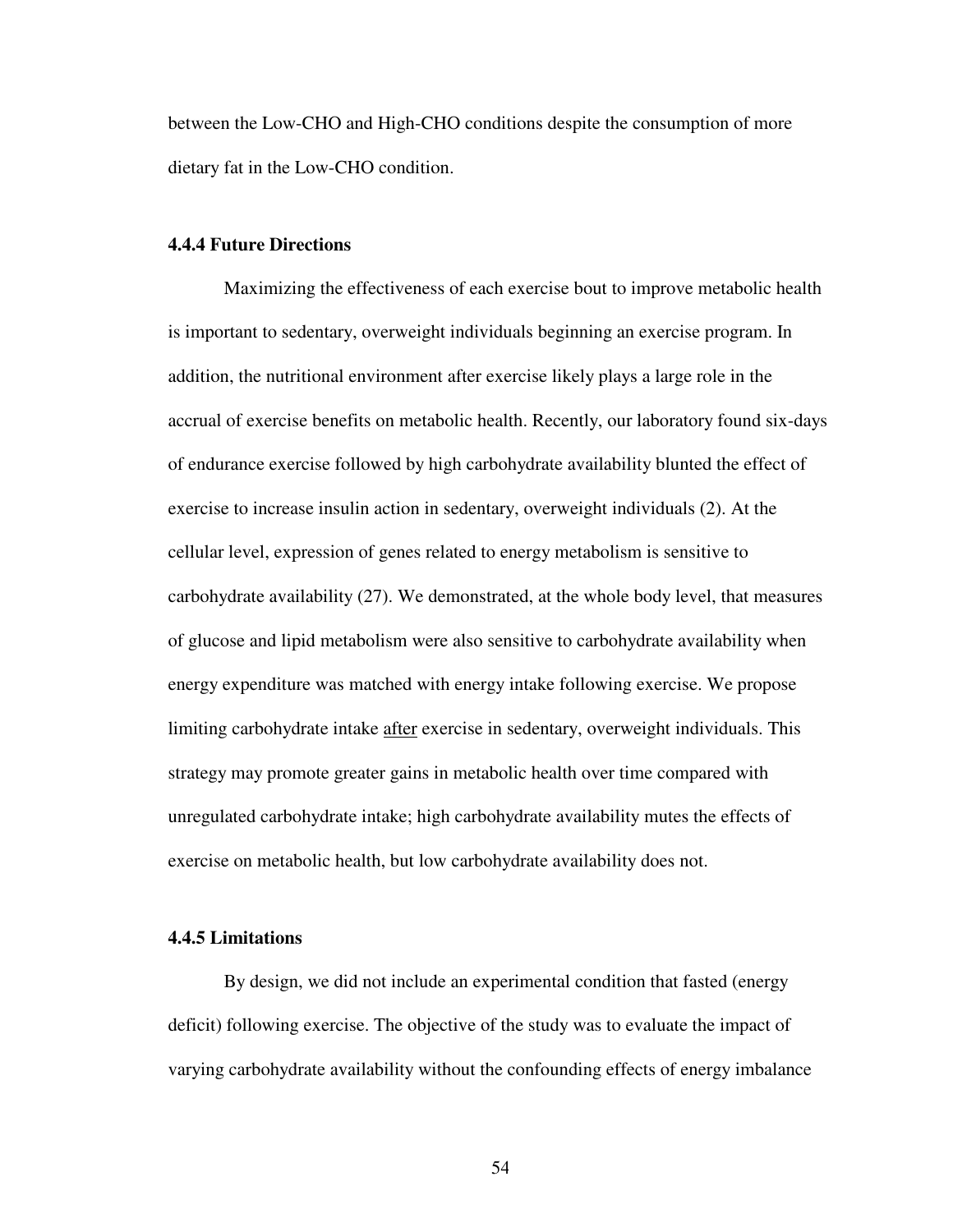thus we refed all of the expended energy back following exercise. A logical future would be to add an energy deficit condition to the existing study design to determine how restricting all expended energy compares with restricting only carbohydrate energy. Then it may be determined which strategy may be the best one to maximize the effectiveness of exercise on insulin action; an important question that remains unanswered.

Also, we did not keep protein intake constant in the three experimental conditions. Matching protein intake in all conditions would have been optimal to minimize any impact of differences in protein content on the results. However, adding protein to carbohydrate exaggerates the insulin response by the pancreas (10) which could have compromised our goal of assessing how the insulin response to low or highcarbohydrate availability following exercise is related to the magnitude of change in insulin action.

## **4.4.6 Summary**

It was demonstrated that whole body glucose and lipid metabolism in sedentary, overweight individuals is shifted toward the metabolic profile of a lean individual (e.g. greater glucose storage and higher fat oxidation) by carbohydrate restriction following exercise. Interestingly, this shift was accomplished independently of an energy deficit and did not require total restriction of daily carbohydrate intake. The Institute of Medicine 2005 Dietary Guidelines for Americans suggests adults consume between 45- 65% of total daily caloric intake as dietary carbohydrate. In the Low-CHO condition, total daily carbohydrate intake was  $48.2 \pm 1.3\%$  of the total daily energy intake.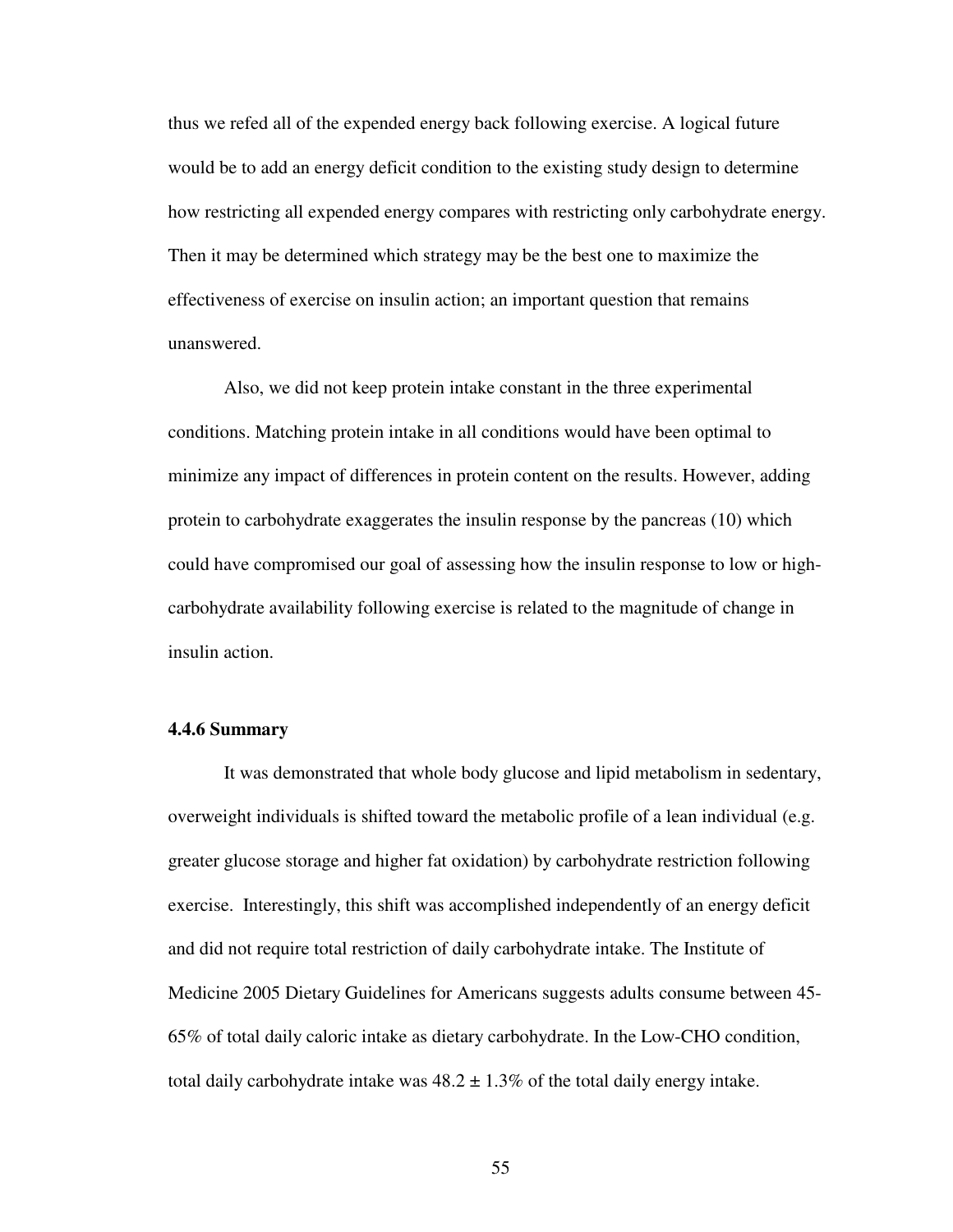Further research is necessary to determine the compound effect of carbohydrate restriction on metabolic health outcomes like insulin action. Before recommending that sedentary, overweight individuals choose low-carbohydrate foods when they eat a postexercise meal, it must also be determined how this strategy may affect future exercise performance or other factors that predict metabolic health, besides insulin action.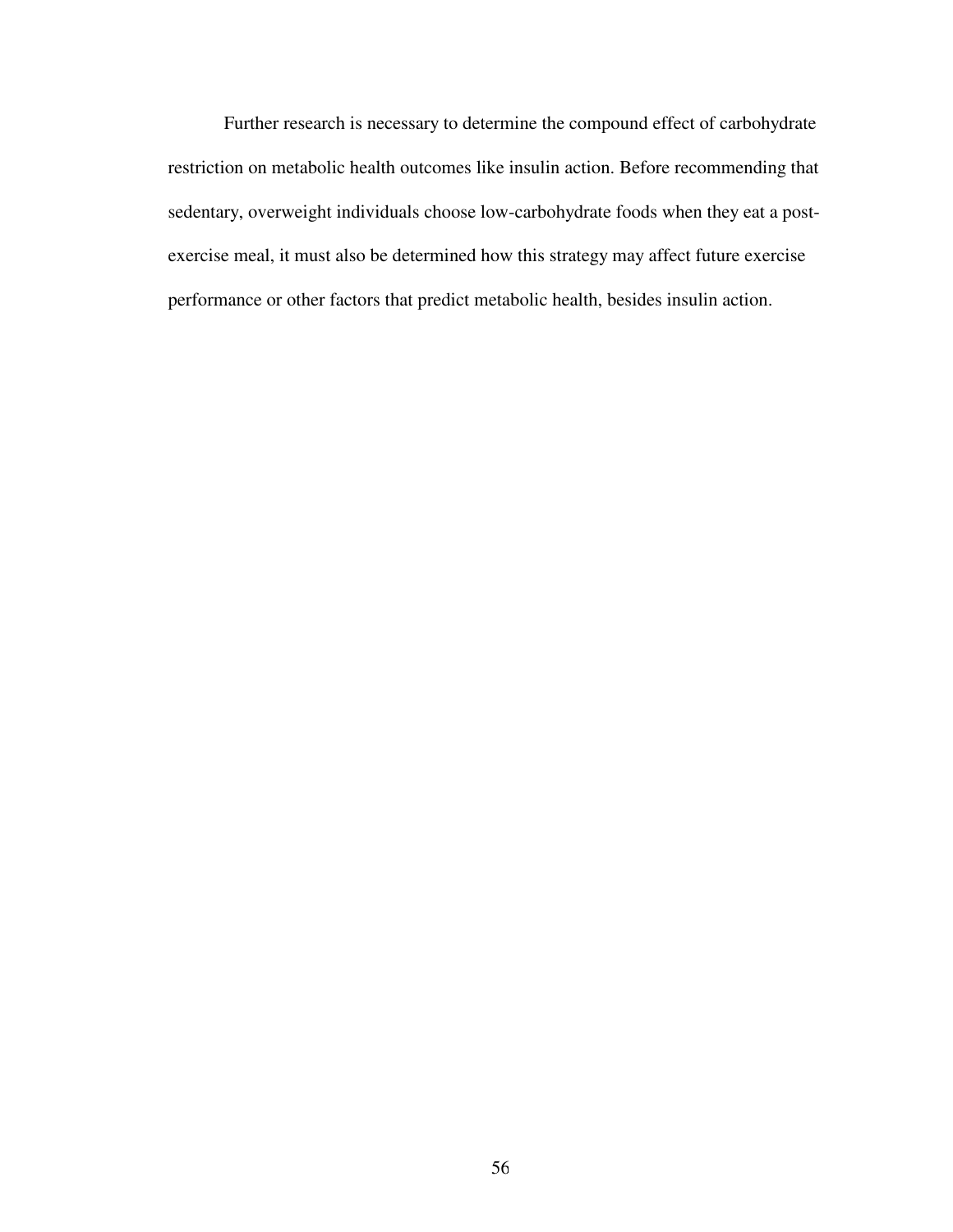# **4.5 References**

1. **Ben-Ezra V, Jankowski C, Kendrick K and Nichols D.** Effect of intensity and energy expenditure on postexercise insulin responses in women. *J.Appl.Physiol.* 79: 6: 2029-2034, 1995.

2. **Black SE, Mitchell E, Freedson PS, Chipkin SR and Braun B.** Improved insulin action following short-term exercise training: role of energy and carbohydrate balance. *J.Appl.Physiol.* 99: 6: 2285-2293, 2005.

3. **Bogardus C, Thuillez P, Ravussin E, Vasquez B, Narimiga M and Azhar S.**  Effect of muscle glycogen depletion on in vivo insulin action in man. *J.Clin.Invest.* 72: 5: 1605-1610, 1983.

4. **Braun B, Zimmermann MB and Kretchmer N.** Effects of exercise intensity on insulin sensitivity in women with non-insulin-dependent diabetes mellitus. *J.Appl.Physiol.* 78: 1: 300-306, 1995.

5. **Cartee GD, Young DA, Sleeper MD, Zierath J, Wallberg-Henriksson H and Holloszy JO.** Prolonged increase in insulin-stimulated glucose transport in muscle after exercise. *Am.J.Physiol.* 256: 4 Pt 1: E494-9, 1989.

6. **Costill DL, Bowers R, Branam G and Sparks K.** Muscle glycogen utilization during prolonged exercise on successive days. *J.Appl.Physiol.* 31: 6: 834-838, 1971.

7. **DeFronzo RA, Ferrannini E, Sato Y, Felig P and Wahren J.** Synergistic interaction between exercise and insulin on peripheral glucose uptake. *J.Clin.Invest.* 68: 6: 1468-1474, 1981.

8. **Derave W, Lund S, Holman GD, Wojtaszewski J, Pedersen O and Richter EA.**  Contraction-stimulated muscle glucose transport and GLUT-4 surface content are dependent on glycogen content. *Am.J.Physiol.* 277: 6 Pt 1: E1103-10, 1999.

9. **Devlin JT and Horton ES.** Effects of prior high-intensity exercise on glucose metabolism in normal and insulin-resistant men. *Diabetes* 34: 10: 973-979, 1985.

10. **Drucker DJ.** Enhancing the action of incretin hormones: a new whey forward? *Endocrinology* 147: 7: 3171-3172, 2006.

11. **Fox AK, Kaufman AE and Horowitz JF.** Adding fat calories to meals after exercise does not alter glucose tolerance. *J.Appl.Physiol.* 97: 1: 11-16, 2004.

12. **Garcia-Roves PM, Han DH, Song Z, Jones TE, Hucker KA and Holloszy JO.**  Prevention of glycogen supercompensation prolongs the increase in muscle GLUT4 after exercise. *Am.J.Physiol.Endocrinol.Metab.* 285: 4: E729-36, 2003.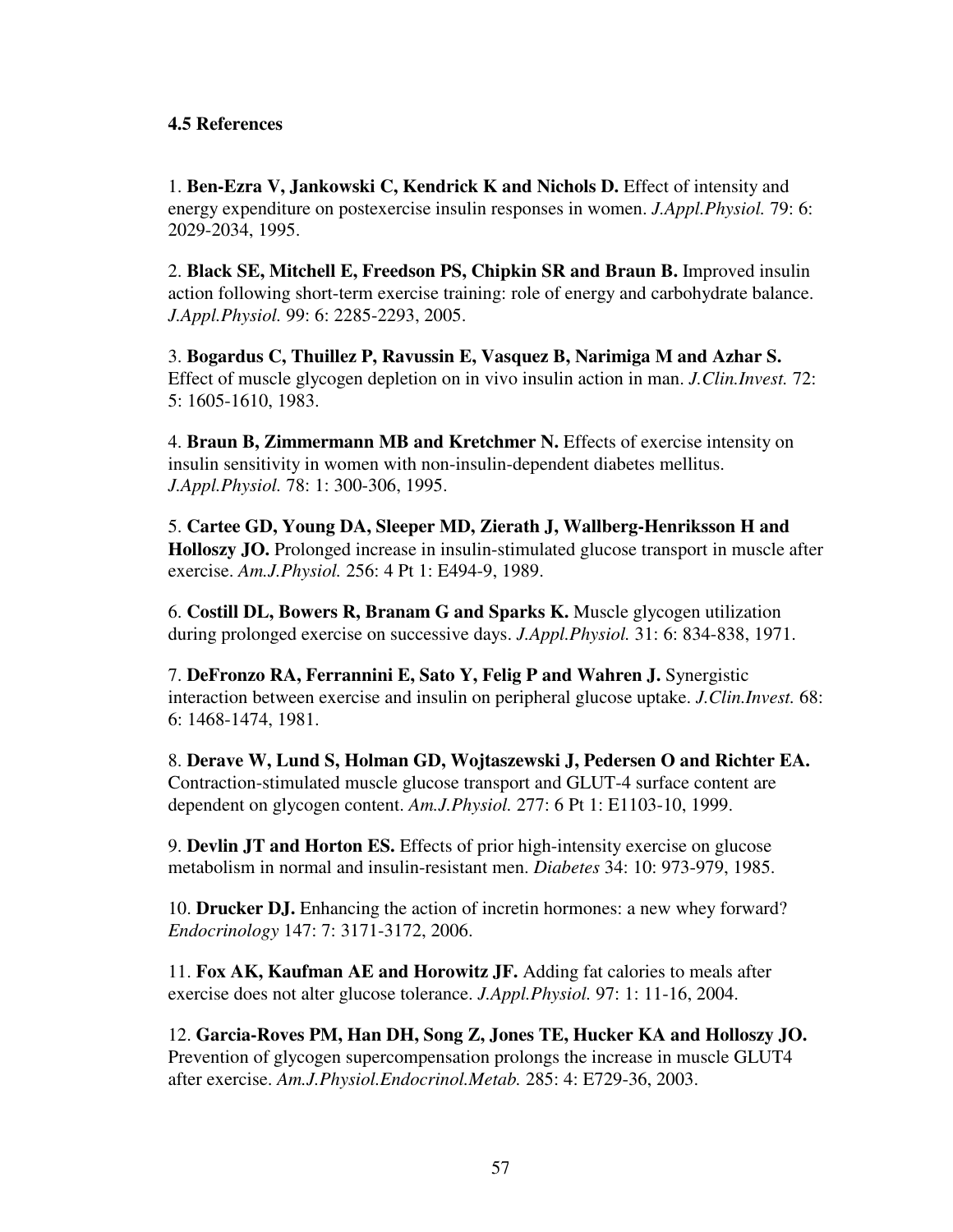13. **Gerson LS and Braun B.** Effect of high cardiorespiratory fitness and high body fat on insulin resistance. *Med.Sci.Sports Exerc.* 38: 10: 1709-1715, 2006.

14. **Hansen PA, Han DH, Marshall BA, Nolte LA, Chen MM, Mueckler M and Holloszy JO.** A high fat diet impairs stimulation of glucose transport in muscle. Functional evaluation of potential mechanisms. *J.Biol.Chem.* 273: 40: 26157-26163, 1998.

15. Horowitz JF, Kaufman AE, Fox AK and Harber MP. Energy deficit without reducing dietary carbohydrate alters resting carbohydrate oxidation and fatty acid availability. *J.Appl.Physiol.* 2004.

16. **Jensen J, Jebens E, Brennesvik EO, Ruzzin J, Soos MA, Engebretsen EM, O'rahilly S and Whitehead JP.** Muscle glycogen inharmoniously regulates glycogen synthase activity, glucose uptake, and proximal insulin signalling. *Am.J.Physiol.Endocrinol.Metab.* 2005.

17. **Kawanaka K, Nolte LA, Han DH, Hansen PA and Holloszy JO.** Mechanisms underlying impaired GLUT-4 translocation in glycogen-supercompensated muscles of exercised rats. *Am.J.Physiol.Endocrinol.Metab.* 279: 6: E1311-8, 2000.

18. **Kelley DE, Goodpaster B, Wing RR and Simoneau JA.** Skeletal muscle fatty acid metabolism in association with insulin resistance, obesity, and weight loss. *Am.J.Physiol.* 277: 6 Pt 1: E1130-41, 1999.

19. **King DS, Dalsky GP, Staten MA, Clutter WE, Van Houten DR and Holloszy JO.** Insulin action and secretion in endurance-trained and untrained humans. *J.Appl.Physiol.* 63: 6: 2247-2252, 1987.

20. **Knowler WC, Barrett-Connor E, Fowler SE, Hamman RF, Lachin JM, Walker EA, Nathan DM and Diabetes Prevention Program Research Group.** Reduction in the incidence of type 2 diabetes with lifestyle intervention or metformin. *N.Engl.J.Med.*  346: 6: 393-403, 2002.

21. **Lovejoy JC, Windhauser MM, Rood JC and de la Bretonne JA.** Effect of a controlled high-fat versus low-fat diet on insulin sensitivity and leptin levels in African-American and Caucasian women. *Metabolism* 47: 12: 1520-1524, 1998.

22. **Matsuda M and DeFronzo RA.** Insulin sensitivity indices obtained from oral glucose tolerance testing: comparison with the euglycemic insulin clamp. *Diabetes Care*  22: 9: 1462-1470, 1999.

23. **Matthews DR, Hosker JP, Rudenski AS, Naylor BA, Treacher DF and Turner RC.** Homeostasis model assessment: insulin resistance and beta-cell function from fasting plasma glucose and insulin concentrations in man. *Diabetologia* 28: 7: 412-419, 1985.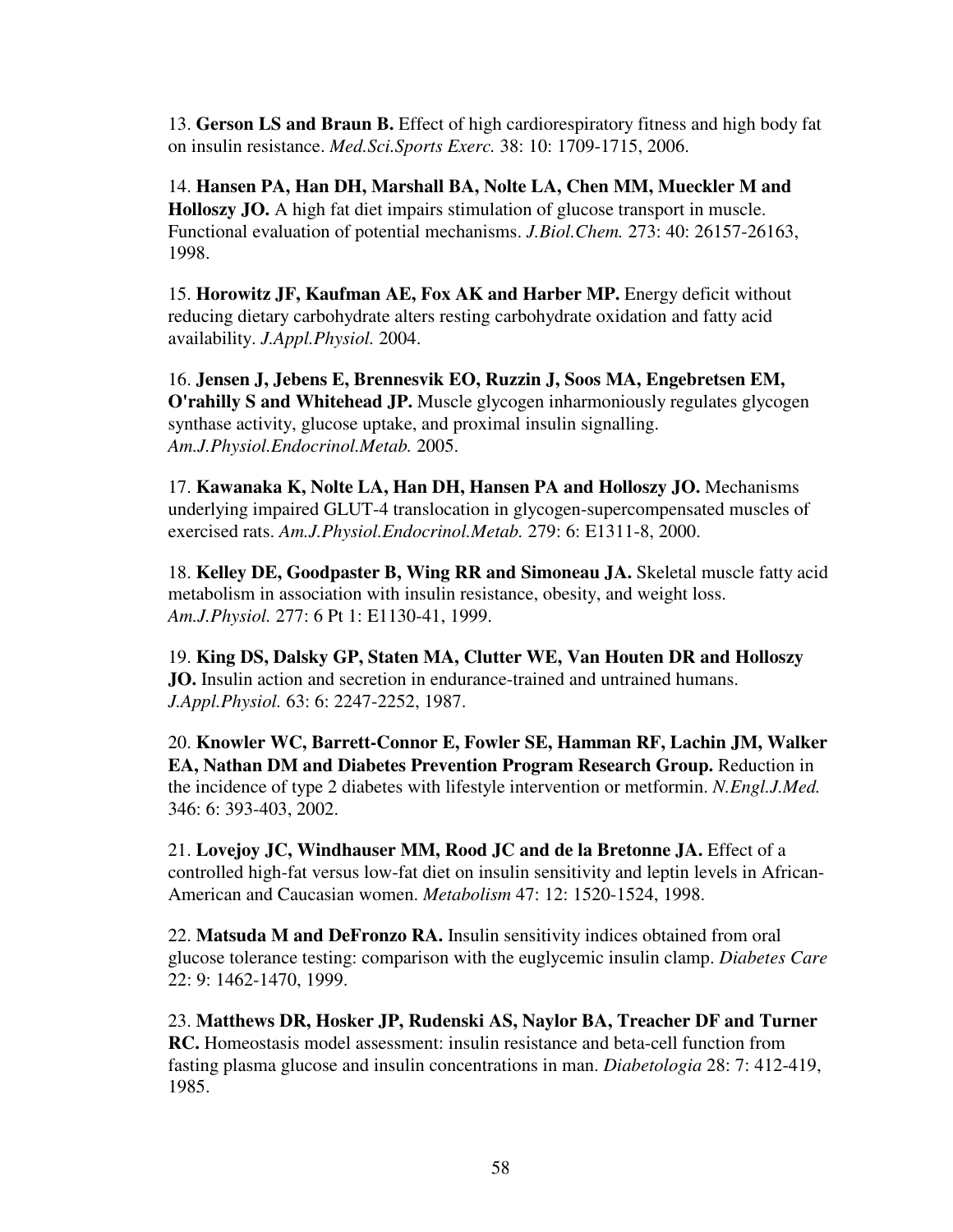24. **McIntosh TS, Davis HM and Matthews DE.** A liquid chromatography-mass spectrometry method to measure stable isotopic tracer enrichments of glycerol and glucose in human serum. *Anal.Biochem.* 300: 2: 163-169, 2002.

25. **Pellett PL.** Food energy requirements in humans. *Am.J.Clin.Nutr.* 51: 5: 711-722, 1990.

26. **Peronnet F and Massicotte D.** Table of nonprotein respiratory quotient: an update. *Can.J.Sport Sci.* 16: 1: 23-29, 1991.

27. **Pilegaard H, Osada T, Andersen LT, Helge JW, Saltin B and Neufer PD.**  Substrate availability and transcriptional regulation of metabolic genes in human skeletal muscle during recovery from exercise. *Metabolism* 54: 8: 1048-1055, 2005.

28. **RANDLE PJ, GARLAND PB, HALES CN and NEWSHOLME EA.** The glucose fatty-acid cycle. Its role in insulin sensitivity and the metabolic disturbances of diabetes mellitus. *Lancet* 1: 785-789, 1963.

29. **Richter EA, Mikines KJ, Galbo H and Kiens B.** Effect of exercise on insulin action in human skeletal muscle. *J.Appl.Physiol.* 66: 2: 876-885, 1989.

30. **Schenk S, Cook JN, Kaufman AE and Horowitz JF.** Postexercise insulin sensitivity is not impaired after an overnight lipid infusion. *Am.J.Physiol.Endocrinol.Metab.* 288: 3: E519-25, 2005.

31. **Schenk S and Horowitz JF.** Acute exercise increases triglyceride synthesis in skeletal muscle and prevents fatty acid-induced insulin resistance. *J.Clin.Invest.* 117: 6: 1690-1698, 2007.

32. **Schrauwen P, Lichtenbelt WD, Saris WH and Westerterp KR.** Fat balance in obese subjects: role of glycogen stores. *Am.J.Physiol.* 274: 6 Pt 1: E1027-33, 1998.

33. **Schrauwen P, van Marken Lichtenbelt WD, Saris WH and Westerterp KR.**  Role of glycogen-lowering exercise in the change of fat oxidation in response to a highfat diet. *Am.J.Physiol.* 273: 3 Pt 1: E623-9, 1997.

34. **Segal KR, Edano A, Abalos A, Albu J, Blando L, Tomas MB and Pi-Sunyer FX.** Effect of exercise training on insulin sensitivity and glucose metabolism in lean, obese, and diabetic men. *J.Appl.Physiol.* 71: 6: 2402-2411, 1991.

35. **Staudacher HM, Carey AL, Cummings NK, Hawley JA and Burke LM.** Shortterm high-fat diet alters substrate utilization during exercise but not glucose tolerance in highly trained athletes. *Int.J.Sport Nutr.Exerc.Metab.* 11: 3: 273-286, 2001.

36. **Tuomilehto J, Lindstrom J, Eriksson JG, Valle TT, Hamalainen H, Ilanne-Parikka P, Keinanen-Kiukaanniemi S, Laakso M, Louheranta A, Rastas M, Salminen V, Uusitupa M and Finnish Diabetes Prevention Study Group.** Prevention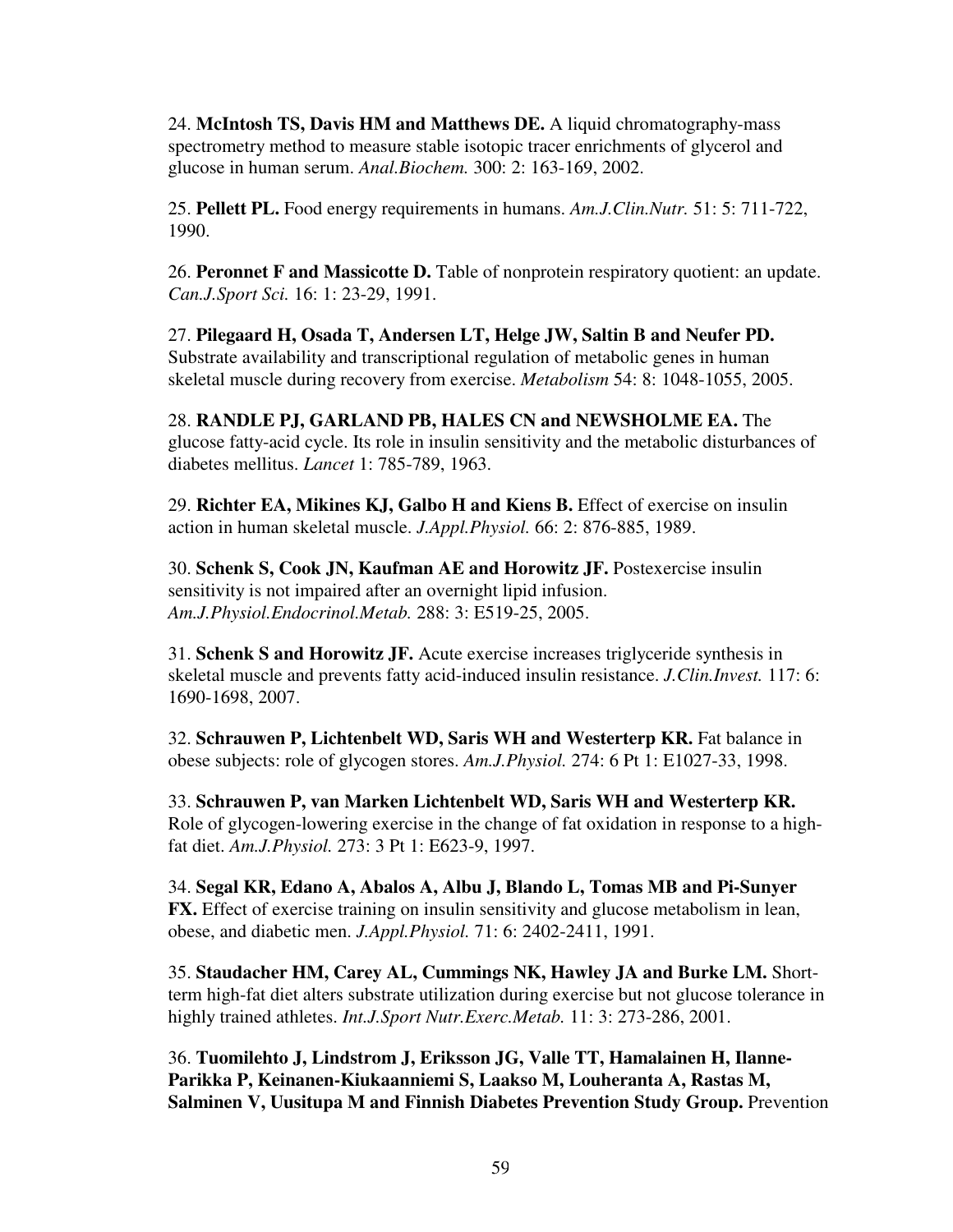of type 2 diabetes mellitus by changes in lifestyle among subjects with impaired glucose tolerance. *N.Engl.J.Med.* 344: 18: 1343-1350, 2001.

37. **Votruba SB, Atkinson RL, Hirvonen MD and Schoeller DA.** Prior exercise increases subsequent utilization of dietary fat. *Med.Sci.Sports Exerc.* 34: 11: 1757-1765, 2002.

38. **Wojtaszewski JF, Hansen BF, Gade, Kiens B, Markuns JF, Goodyear LJ and Richter EA.** Insulin signaling and insulin sensitivity after exercise in human skeletal muscle. *Diabetes* 49: 3: 325-331, 2000.

39. **Wojtaszewski JF, Nielsen P, Kiens B and Richter EA.** Regulation of glycogen synthase kinase-3 in human skeletal muscle: effects of food intake and bicycle exercise. *Diabetes* 50: 2: 265-269, 2001.

40. **Young JC, Enslin J and Kuca B.** Exercise intensity and glucose tolerance in trained and nontrained subjects. *J.Appl.Physiol.* 67: 1: 39-43, 1989.

41. **Young JC, Garthwaite SM, Bryan JE, Cartier LJ and Holloszy JO.**  Carbohydrate feeding speeds reversal of enhanced glucose uptake in muscle after exercise. *Am.J.Physiol.* 245: 5 Pt 1: R684-8, 1983.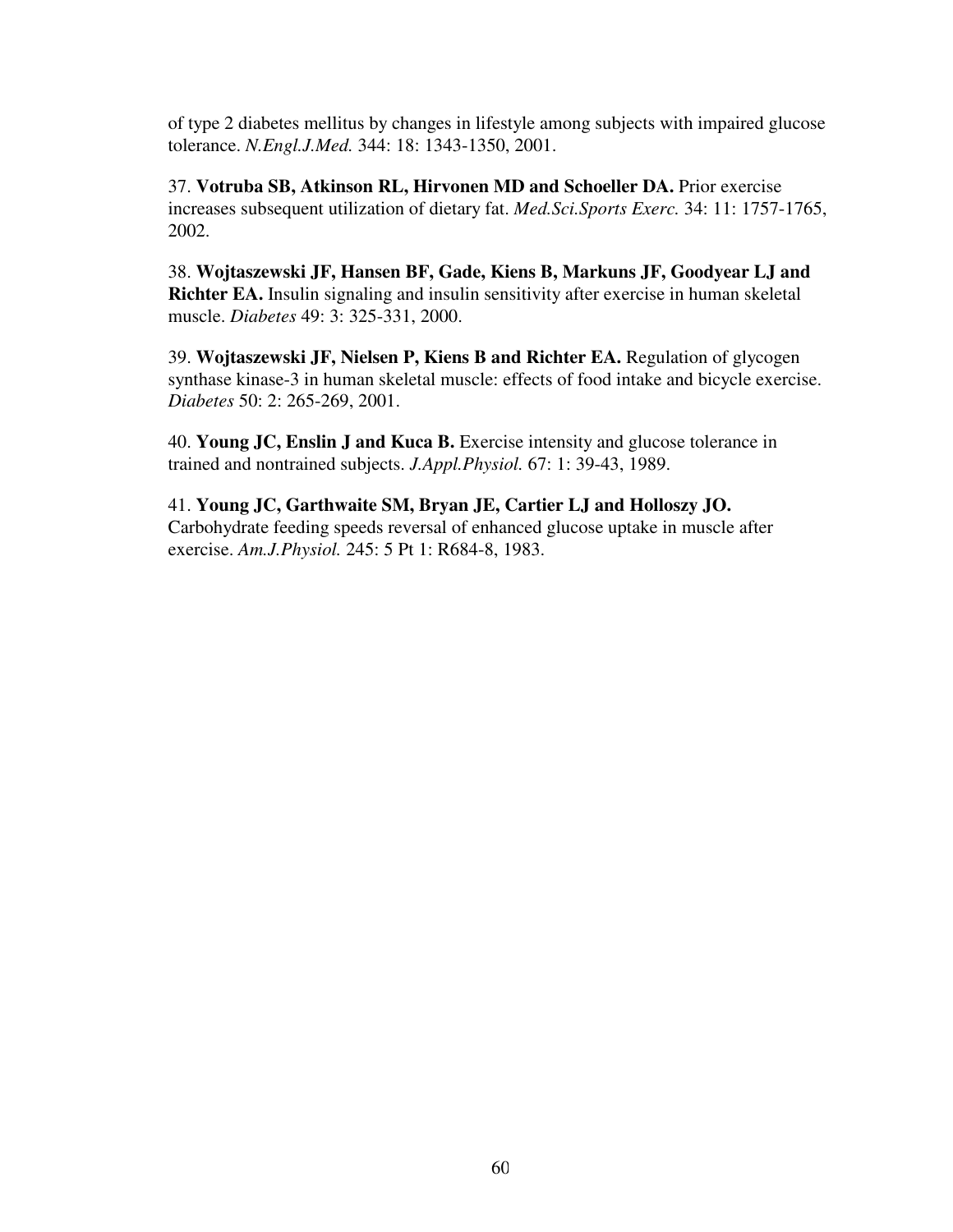**APPENDIX A** 

**TABLES**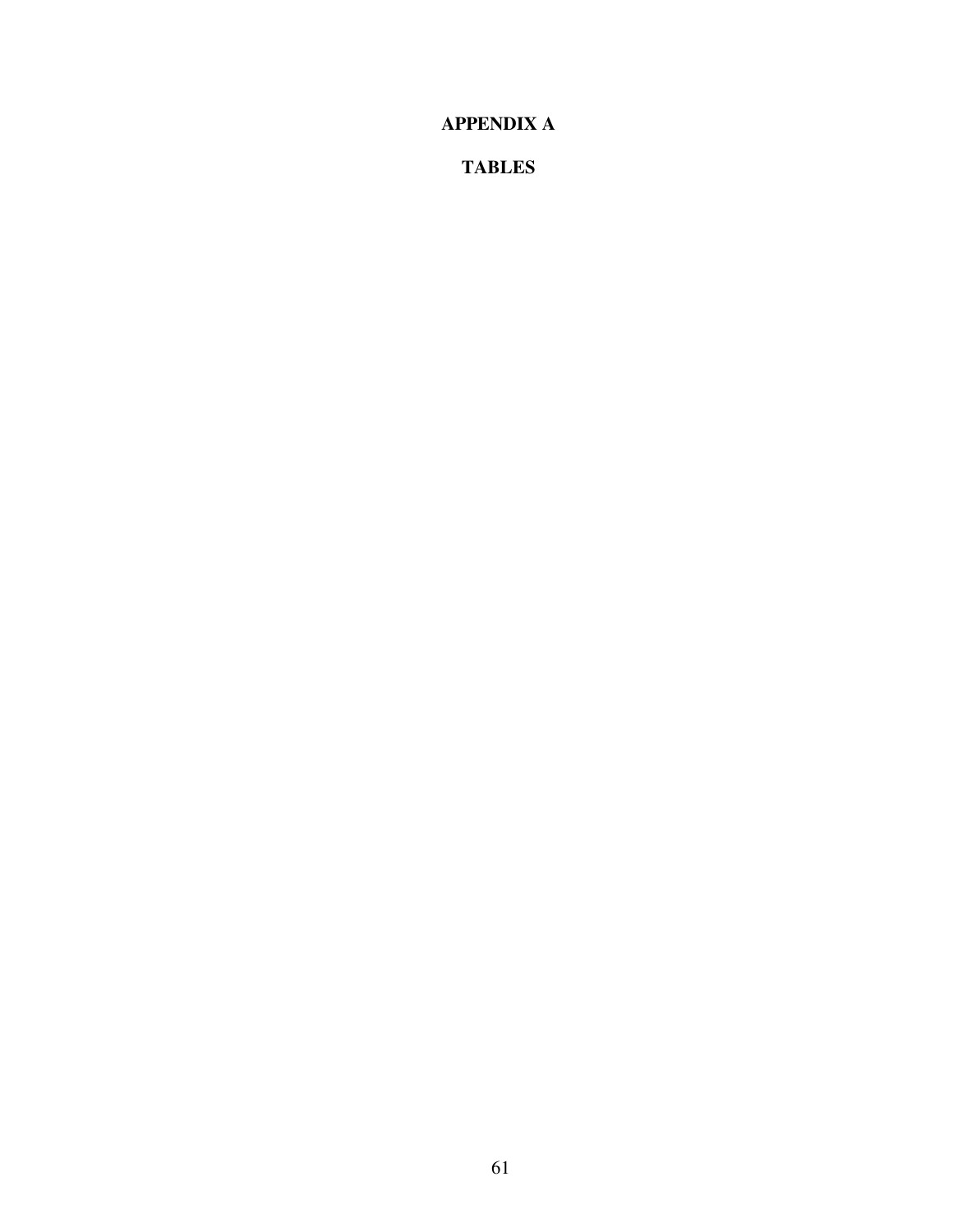# **Table 1. Subject Characteristics**

|                      | Mean $\pm$ SD   |
|----------------------|-----------------|
| Age $(yrs)$          | $22.2 \pm 1.0$  |
| Height $(m)$         | $1.71 \pm 0.71$ |
| Weight (kg)          | $76.2 \pm 13.0$ |
| BMI $(kg/m^2)$       | $26.1 \pm 3.7$  |
| Body Fat %           | $33.5 \pm 7.9$  |
| $FFM$ (kg)           | $47.6 \pm 11.0$ |
| RMR (kcal/day)       | $1730 \pm 268$  |
| TDEE (kcal)          | $2420 \pm 376$  |
| VO2peak $(L/min)$    | $2.63 \pm 0.15$ |
| VO <sub>2</sub> Peak |                 |
| (mL/kg/min)          | $34.6 \pm 3.8$  |

All values are expressed as means  $\pm$  standard deviation (SD). N=10; n=5, men and n=5, women.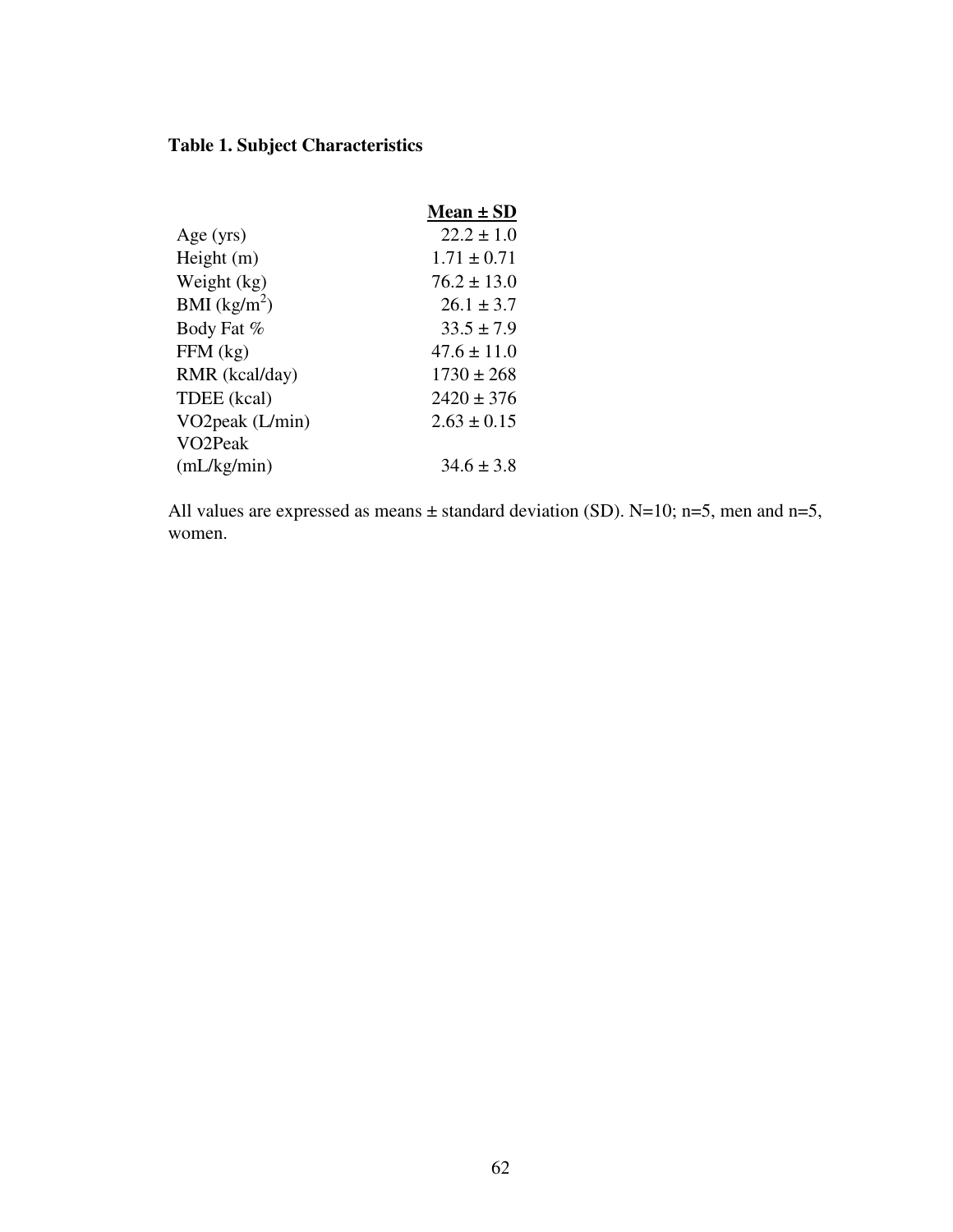### **Table 2. Exercise Characteristics**

|                              | <b>LOW-CHO</b>   | <b>HIGH-CHO</b>  | P value |
|------------------------------|------------------|------------------|---------|
| VO <sub>2</sub> (mL/kg/min)  | $23.89 \pm 0.86$ | $23.83 \pm 0.81$ | 0.84    |
| $\%$ VO <sub>2peak</sub>     | $69.03 \pm 1.32$ | $69.25 \pm 1.86$ | 0.78    |
| Energy Expenditure (kcal)    | $725 \pm 35$     | $726 \pm 35$     | 0.34    |
| <b>RER</b>                   | $0.94 \pm 0.012$ | $0.94 \pm 0.016$ | 0.78    |
| Carbohydrate Expenditure (g) | $139.5 \pm 11.0$ | $139.7 \pm 9.8$  | 0.41    |
| Exercise Duration (min)      | $83.5 \pm 3.5$   | $83.5 \pm 3.0$   | 0.57    |

All values are expressed as means  $\pm$  SEM. p >0.05 denotes non-significance. VO<sub>2</sub>, oxygen consumption; RER, respiratory exchange ratio.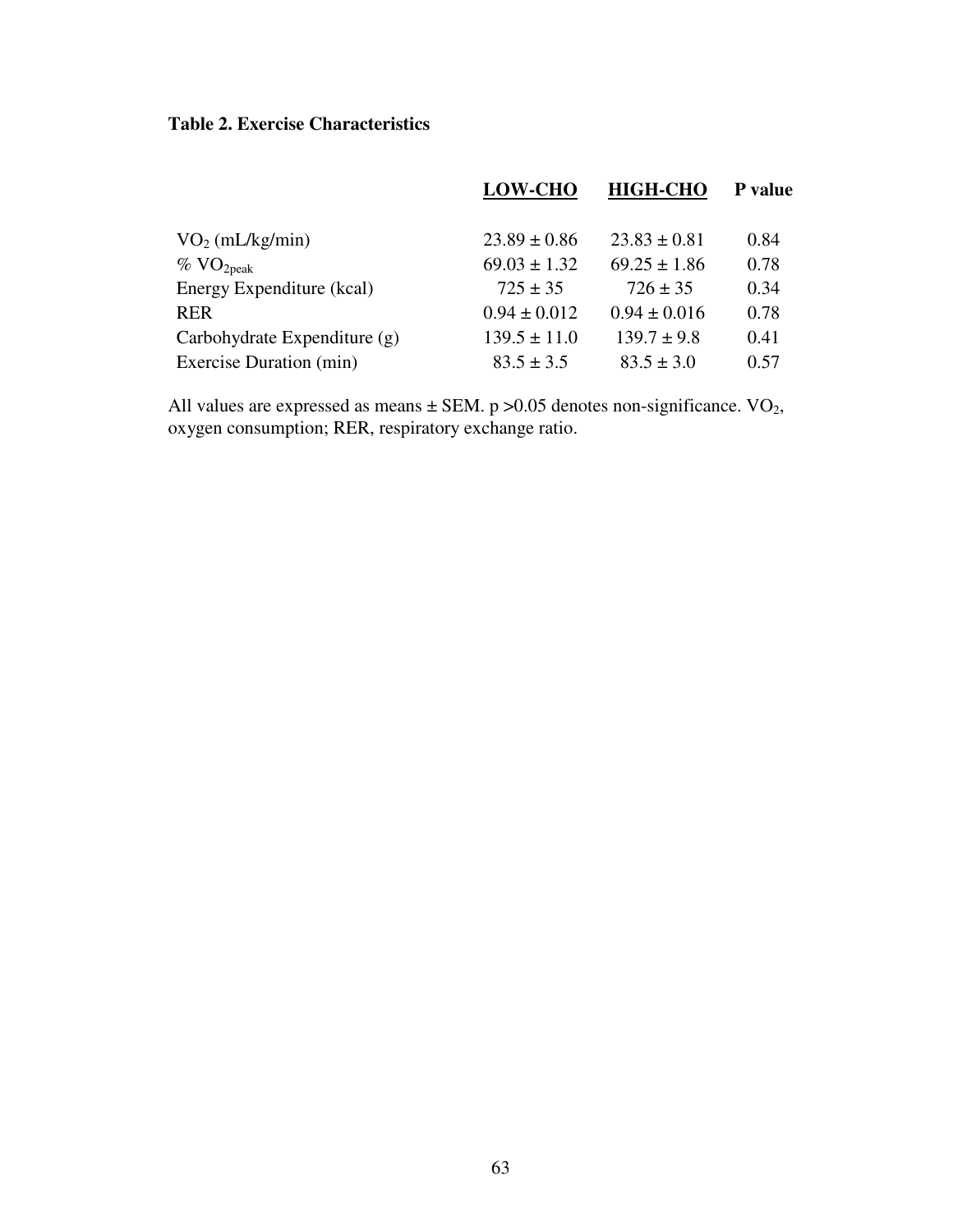# **Table 3. Day 1 Food Records**

|                            | <b>CONTROL</b>     | <b>LOW-CHO</b>      | <b>HIGH-CHO</b>         | <b>P</b> value |
|----------------------------|--------------------|---------------------|-------------------------|----------------|
|                            |                    |                     |                         |                |
| Daily Energy Intake (kcal) | $2457.5 \pm 105.0$ | $2442.6 \pm 96.2$   | $2452.9 \pm 107.0$      | 0.950          |
| <b>PM Meal (kcal)</b>      | $724.3 \pm 35.2$   | $689.8 \pm 29.5$    | $724.2 \pm 35.5$        | 0.520          |
| Meal Carbohydrate (g)      | $96.5 \pm 2.9$     | $30.8 \pm 1.3^{ab}$ | $138.9 \pm 8.4^{\circ}$ | 0.001          |
| Meal Fat $(g)$             | $27.7 \pm 1.1$     | $43.8 \pm 2^{ab}$   | $12.6 \pm 1.6^a$        | 0.001          |
| Meal Protein $(g)$         | $16.8 \pm 1.5$     | $32.5 \pm 1.7^{ab}$ | $13.5 \pm 1.3$          | 0.001          |
| % Carbohydrate             | $54.1 \pm 1.6$     | $17.8 \pm 0.1$      | $76.6 \pm 2.5$          |                |
| $%$ Fat                    | $32.7 \pm 0.7$     | $56.9 \pm 0.4$      | $15.8 \pm 2.4$          |                |
| % Protein                  | $9.2 \pm 1.1$      | $18.7 \pm 0.3$      | $7.3 \pm 0.7$           |                |

Values are means  $\pm$  SEM. <sup>a</sup> Significantly different from Control, (p<0.05).<br><sup>b</sup> Significantly different from High-CHO, (p<0.05).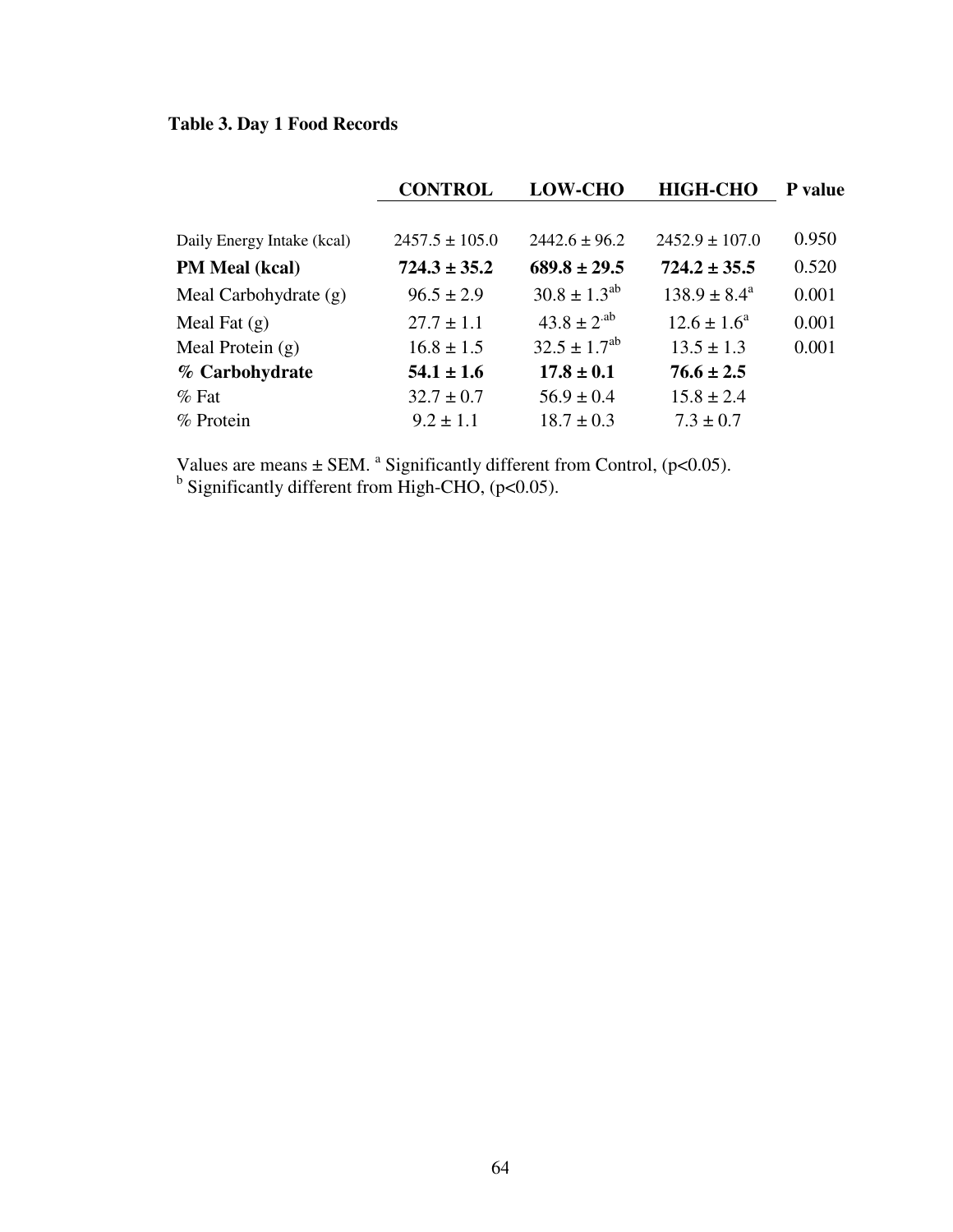### **Table 4. Plasma Metabolites**

|                                     | <b>CONTROL</b>    | <b>LOW-CHO</b>     | <b>HIGH-CHO</b>   | <b>P</b> value |
|-------------------------------------|-------------------|--------------------|-------------------|----------------|
|                                     |                   |                    |                   |                |
| Glucose <sub>Rest</sub> (mM)        | $5.2 \pm 0.2$     | $4.8 \pm 0.3^{ab}$ | $5.1 \pm 0.3$     | 0.001          |
| $GlucoseInfusion$ (mM)              | $9.3 \pm 0.5^*$   | $9.1 \pm 0.5^*$    | $9.3 \pm 0.7^*$   | 0.197          |
|                                     |                   |                    |                   |                |
| Insulin <sub>Rest</sub> $(\rho M)$  | $74.4 \pm 9.6$    | $66.6 \pm 9.0$     | $67.6 \pm 8.1$    | 0.644          |
| <b>Insulin</b> Infusion ( $\rho$ M) | $266.2 \pm 34.1*$ | $253.9 \pm 43.1*$  | $268.4 \pm 33.4*$ | 0.888          |
|                                     |                   |                    |                   |                |
| <b>HOMA-IR</b>                      | $2.9 \pm 0.4$     | $2.4 \pm 0.4$      | $2.6 \pm 0.4$     | 0.377          |
| <b>C-ISI</b>                        | $4.1 \pm 0.6$     | $4.9 \pm 0.9$      | $4.4 \pm 0.8$     | 0.546          |

Values are means  $\pm$  SEM. \*Significantly different from Rest (p<0.01). <sup>a</sup> Significantly different from Control,  $(p<0.05)$ . <sup>b</sup> Significantly different from High-CHO,  $(p<0.05)$ . Rest, CIG-SIT time points 75, 90 minutes averaged; Infusion, CIG-SIT time points 50, 55, 60 averaged.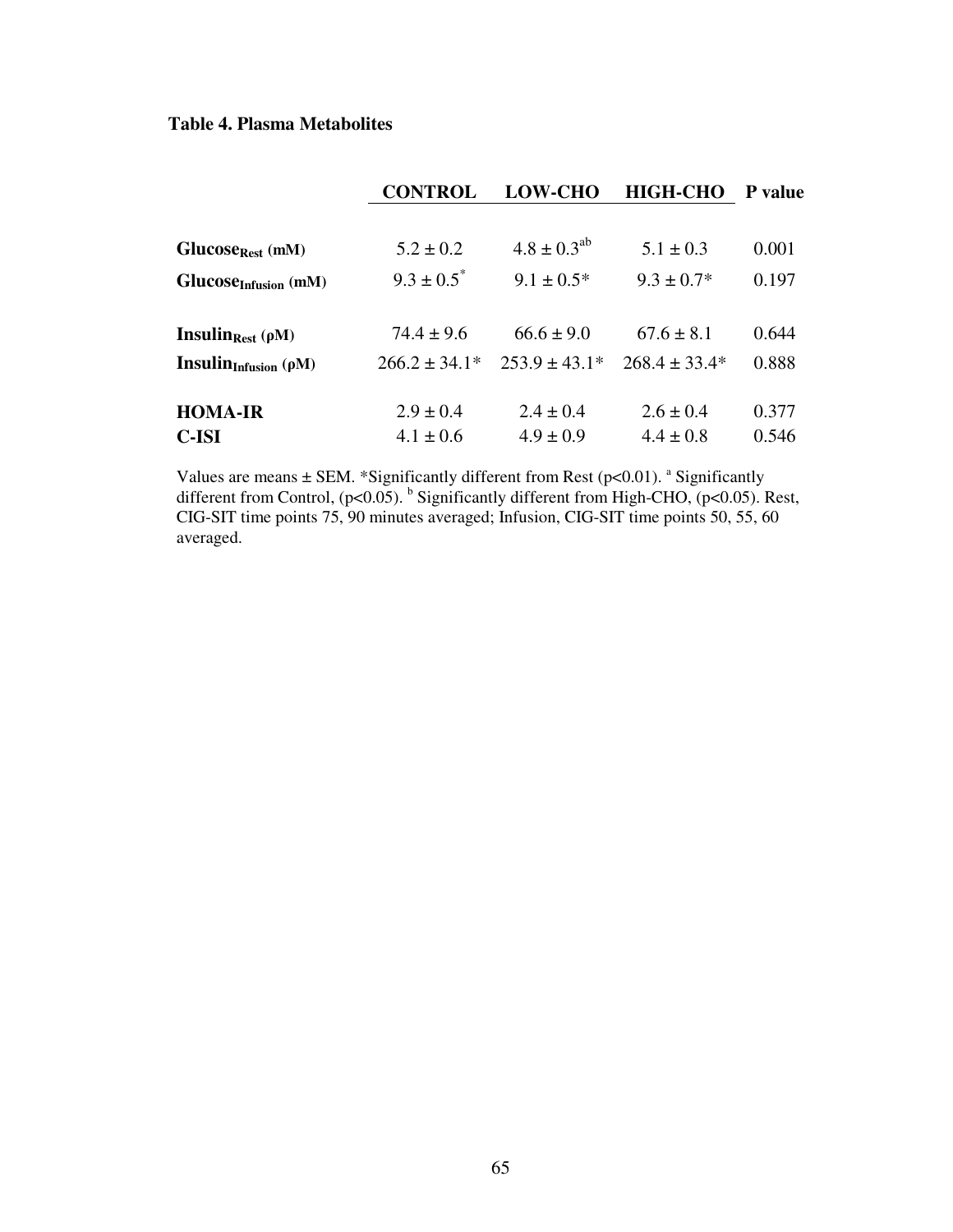### **Table 5. Glucose Metabolism**

|                                            | <b>CONTROL</b>   | <b>LOW-CHO</b>         | <b>HIGH-CHO</b>  | P value |
|--------------------------------------------|------------------|------------------------|------------------|---------|
| Glucose $Rd_{tot}(\mu M/kg/min)$ Rest      | $10.2 \pm 0.7$   | $10.2 \pm 0.9$         | $11.0 \pm 1.2$   | 0.980   |
| Glucose $Rd_{tot}(\mu M/kg/min)$ Infusion  | $33.2 \pm 2.7^*$ | $35.7 \pm 3.6^*$       | $37.1 \pm 3.5^*$ | 0.389   |
|                                            |                  |                        |                  |         |
| $R_d$ OX (µM/kg/min) Infusion              | $17.1 \pm 2.2$   | $8.6 \pm 1.3^{ab}$     | $12.2 \pm 1.2$   | 0.005   |
| $R_d$ nox (µM/kg/min) Infusion             | $16.9 \pm 3.5$   | $27.2 \pm 3.2^{\circ}$ | $24.9 \pm 3.7$   | 0.042   |
| <b>Insulin Action</b> (µg/kg/min/pM)       | $26.4 \pm 3.8$   | $30.4 \pm 4.4$         | $30.2 \pm 5.2$   | 0.303   |
| $\text{HGP}_{\text{Rest}}$ (µM/kg/min)     | $10.9 \pm 0.7$   | $10.8 \pm 0.9$         | $11.7 \pm 1.2$   | 0.983   |
| $\text{HGP}_{\text{Infusion}}$ (µM/kg/min) | $7.6 \pm 2.0$    | $9.3 \pm 2.1$          | $10.3 \pm 2.9$   | 0.540   |
| % Hepatic Suppression                      | $36 \pm 14$      | $37 \pm 13$            | $27 \pm 11$      | 0.847   |

Values are means  $\pm$  SEM. \*Significantly different from Rest (p<0.01). <sup>a</sup> Significantly different from Control, (p<0.05). <sup>b</sup> Significantly different from High-CHO, (p<0.05). R<sub>d</sub>tot, glucose rate of disappearance;  $R_d$ ox, carbohydrate oxidation;  $R_d$ nox, non-oxidative glucose disposal. Rest, CIG-SIT time points 75, 90 minutes averaged; Infusion, CIG-SIT time points 50, 55, 60 averaged.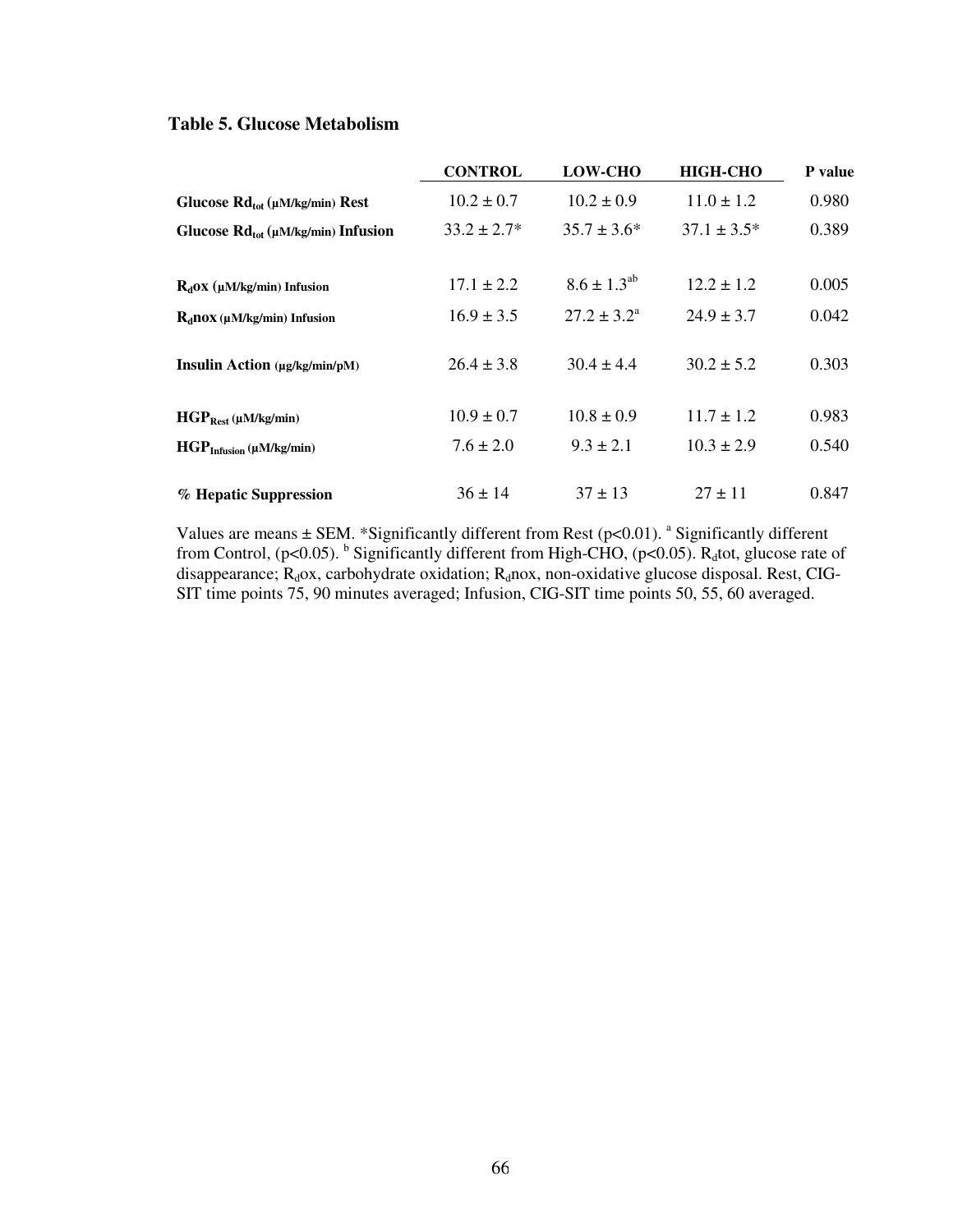### **Table 6. Lipid Metabolism**

|                                           | <b>CONTROL</b>     | <b>LOW-CHO</b>            | <b>HIGH-CHO</b>        | P value |
|-------------------------------------------|--------------------|---------------------------|------------------------|---------|
| $FFA_{\text{Rest}}$ (mM)                  | $0.595 \pm 0.042$  | $0.692 \pm 0.043^{\circ}$ | $0.651 \pm 0.047$      | 0.046   |
| $\mathbf{FFA}_{\text{Infusion}}$ (mM)     | $0.396 \pm 0.036$  | $0.455 \pm 0.038$         | $0.414 \pm 0.027$      | 0.430   |
| $\Delta$ FFA                              | $0.20 \pm 0.03$    | $0.24 \pm 0.04$           | $0.24 \pm 0.04$        | 0.490   |
|                                           |                    |                           |                        |         |
| $\text{FatOx}_{\text{Rest}}$ (mg/min)     | $80.7 \pm 9.6$     | $109.8 \pm 10.5^{\circ}$  | $96.7 \pm 13.8$        | 0.035   |
| $\text{FatOx}_{\text{Infusion}}$ (mg/min) | $35.8 \pm 8.1*$    | $93.4 \pm 10.6^{ab}$      | $72.0 \pm 7.4^{\circ}$ | 0.001   |
| $\triangle$ FatOx                         | $45.5 \pm 9.5$     | $19.42 \pm 7.2$           | $34.0 \pm 8.7$         | 0.191   |
|                                           |                    |                           |                        |         |
| $RER_{Rest}$                              | $0.83 \pm 0.013$   | $0.76 \pm 0.010^4$        | $0.80 \pm 0.028$       | 0.002   |
| $\text{RER}_{\text{Infusion}}$            | $0.93 \pm 0.025$ * | $0.81 \pm 0.016^{*ab}$    | $0.85 \pm 0.011^{*a}$  | 0.003   |
| $\triangle$ RER                           | $0.082 \pm 0.024$  | $0.050 \pm 0.016$         | $0.068 \pm 0.020$      | 0.621   |

Values are means  $\pm$  SEM. \*Significantly different from Rest (p<0.01). <sup>a</sup> Significantly different from Control,  $(p<0.05)$ . <sup>b</sup> Significantly different from High-CHO,  $(p<0.05)$ . FFA, free fatty acids; FatOx, fat oxidation; RER, respiratory exchange ration; ∆ from rest to infusion during CIG-SIT. Rest, CIG-SIT time points 75, 90 minutes averaged; Infusion, CIG-SIT time points 50, 55, 60 averaged.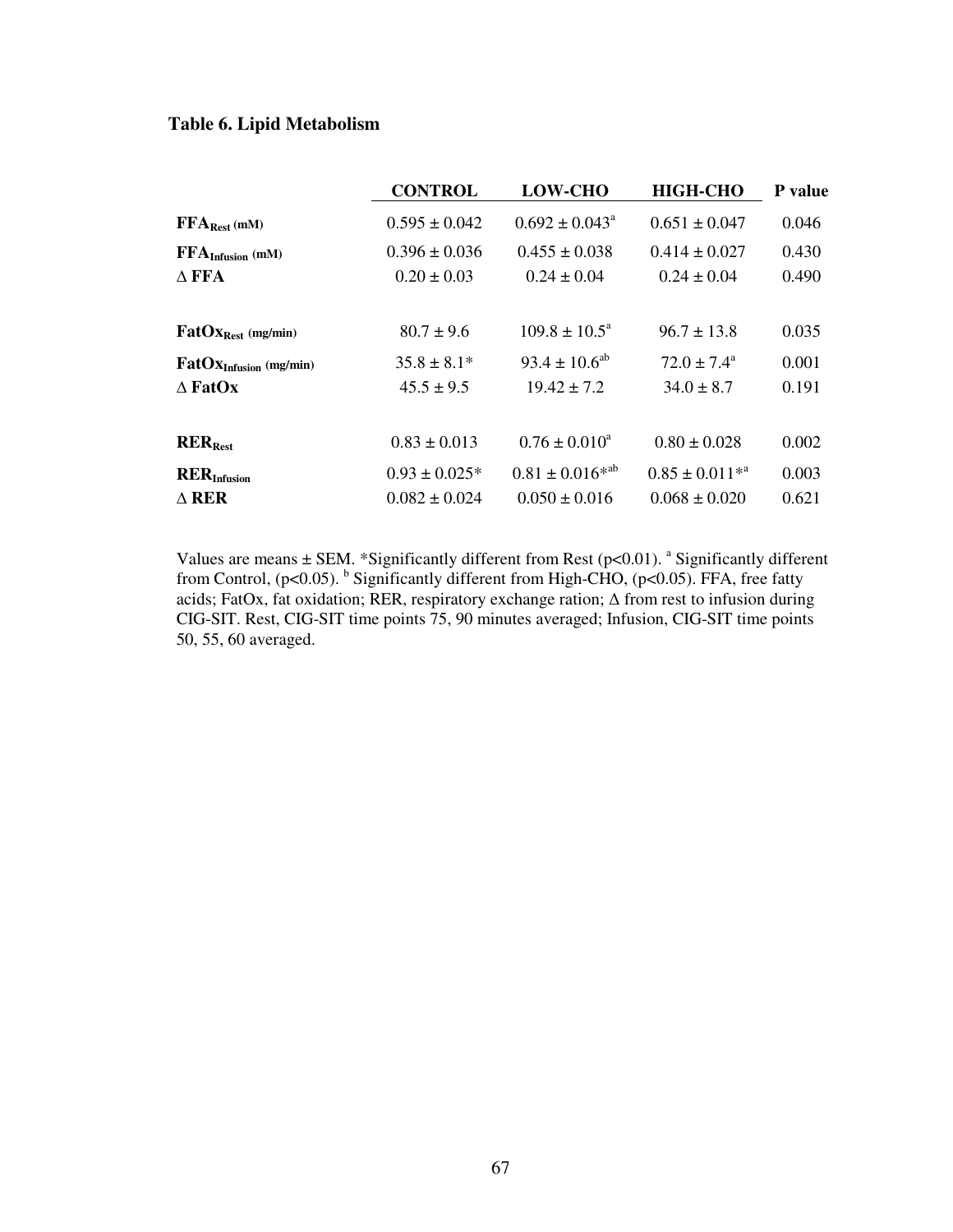**APPENDIX B** 

**FIGURES**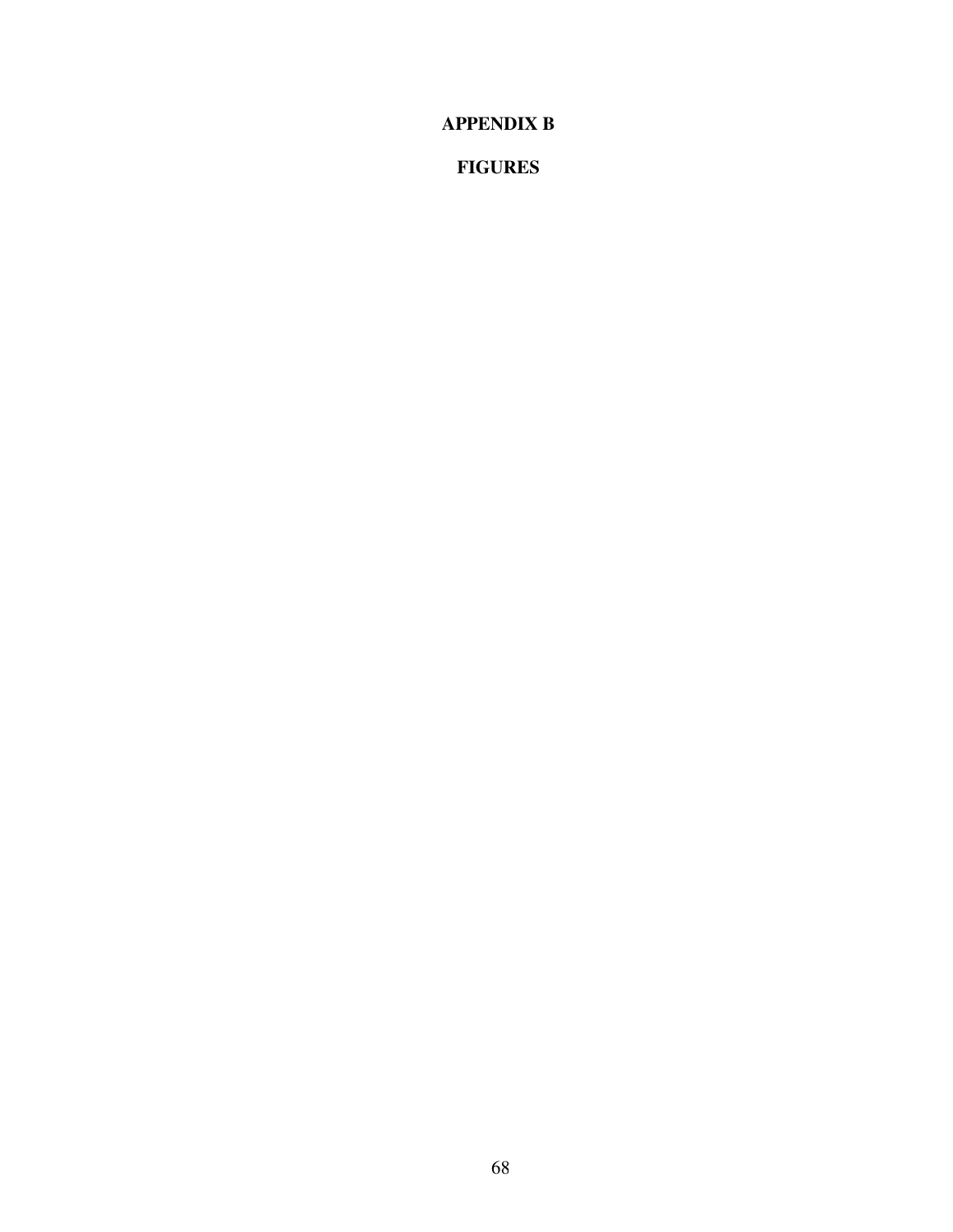**Figure 1. Experimental Protocol** 

### **A. Timeline**



### **B. Continuous Infusion of Glucose with Stable Isotope Tracers**

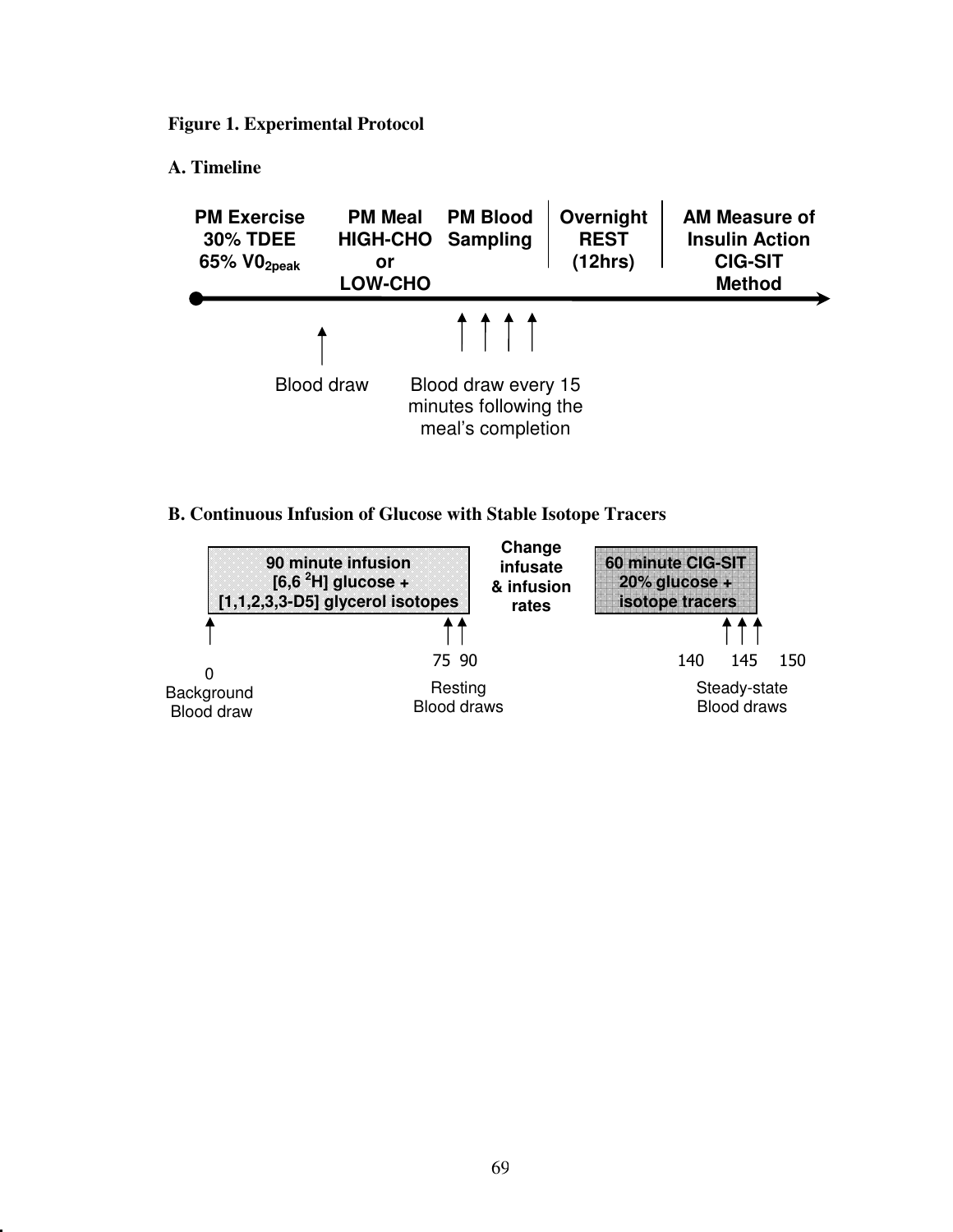### **Figure 2. Glucose and Insulin Response to the Post-Exercise Meal**



**Post-Exercise Meal: Glucose Response**





\* Glucose and insulin responses following High-CHO meal were significantly greater than Low-CHO meal ( $p<0.001$ ).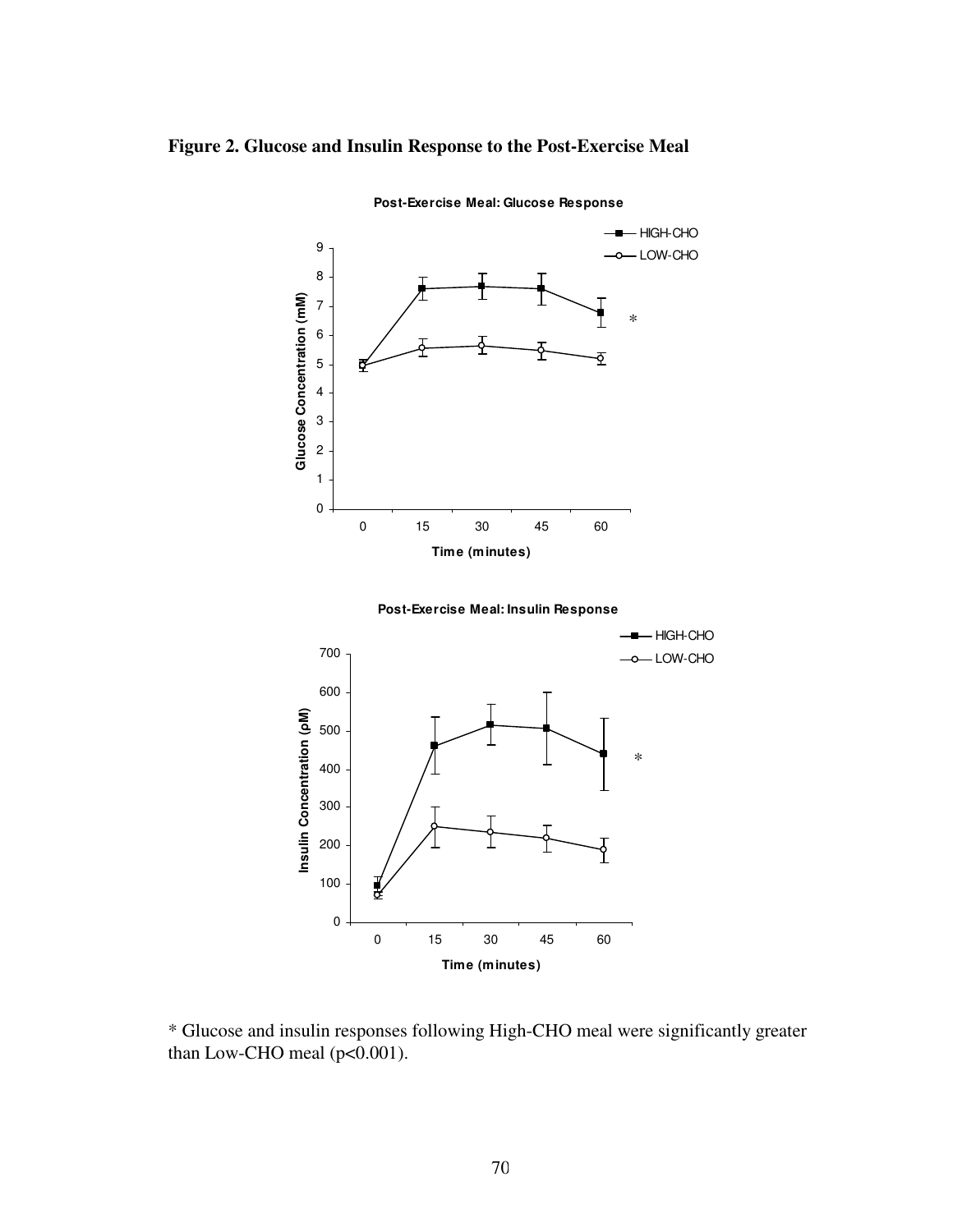### **Figure 3. Glucose Uptake Separated into Non-Oxidative and Oxidative Components**



**\*** Significantly different from CON, p<0.05; † Significantly different from High-CHO, p<0.05.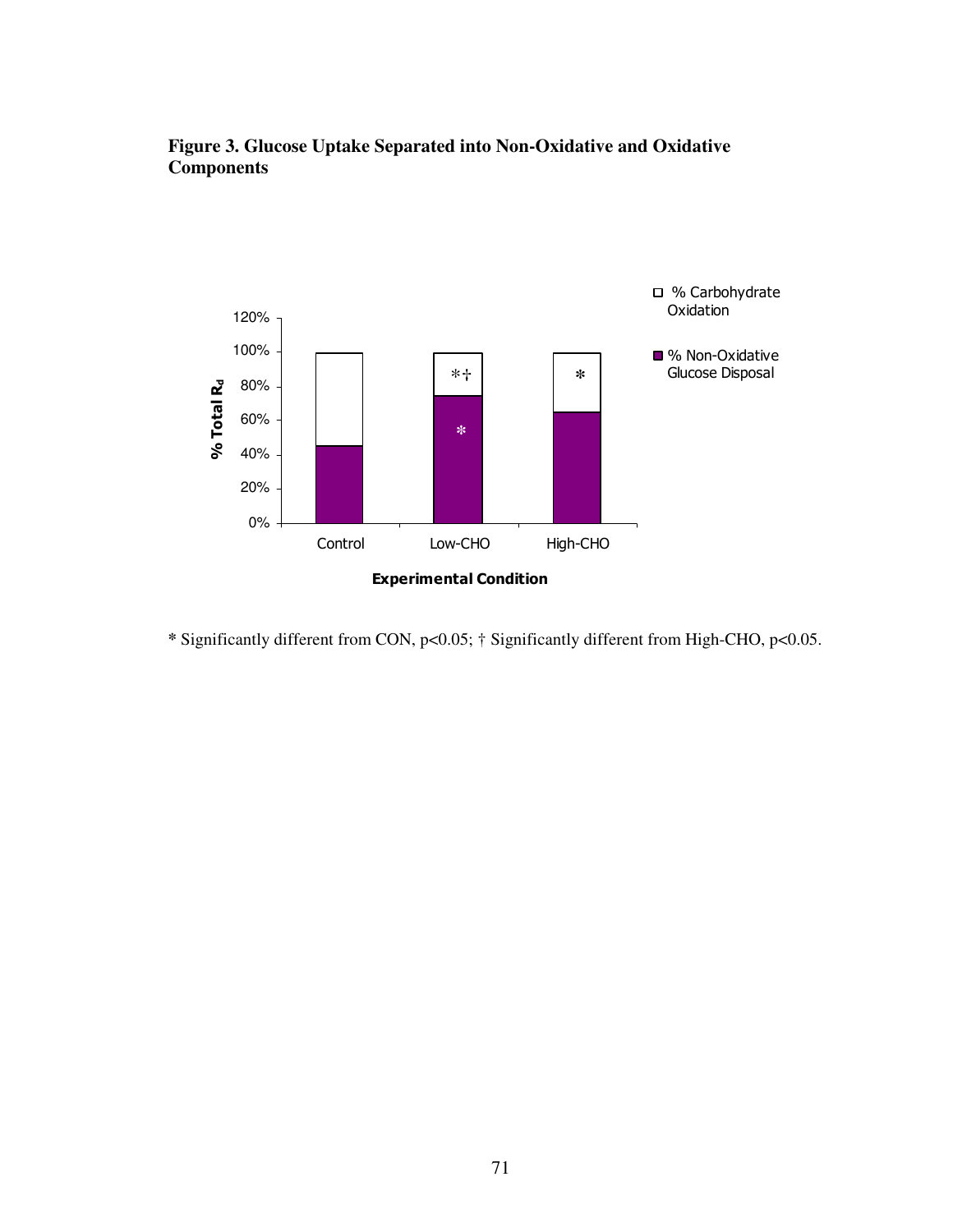### **Figure 4. Fat Oxidationn**



**\*** Significant compared to control, p<0.05 at rest. † Significant increased compared to control, p<0.05; †† Significantly increased compared to control and High-CHO, p<0.05.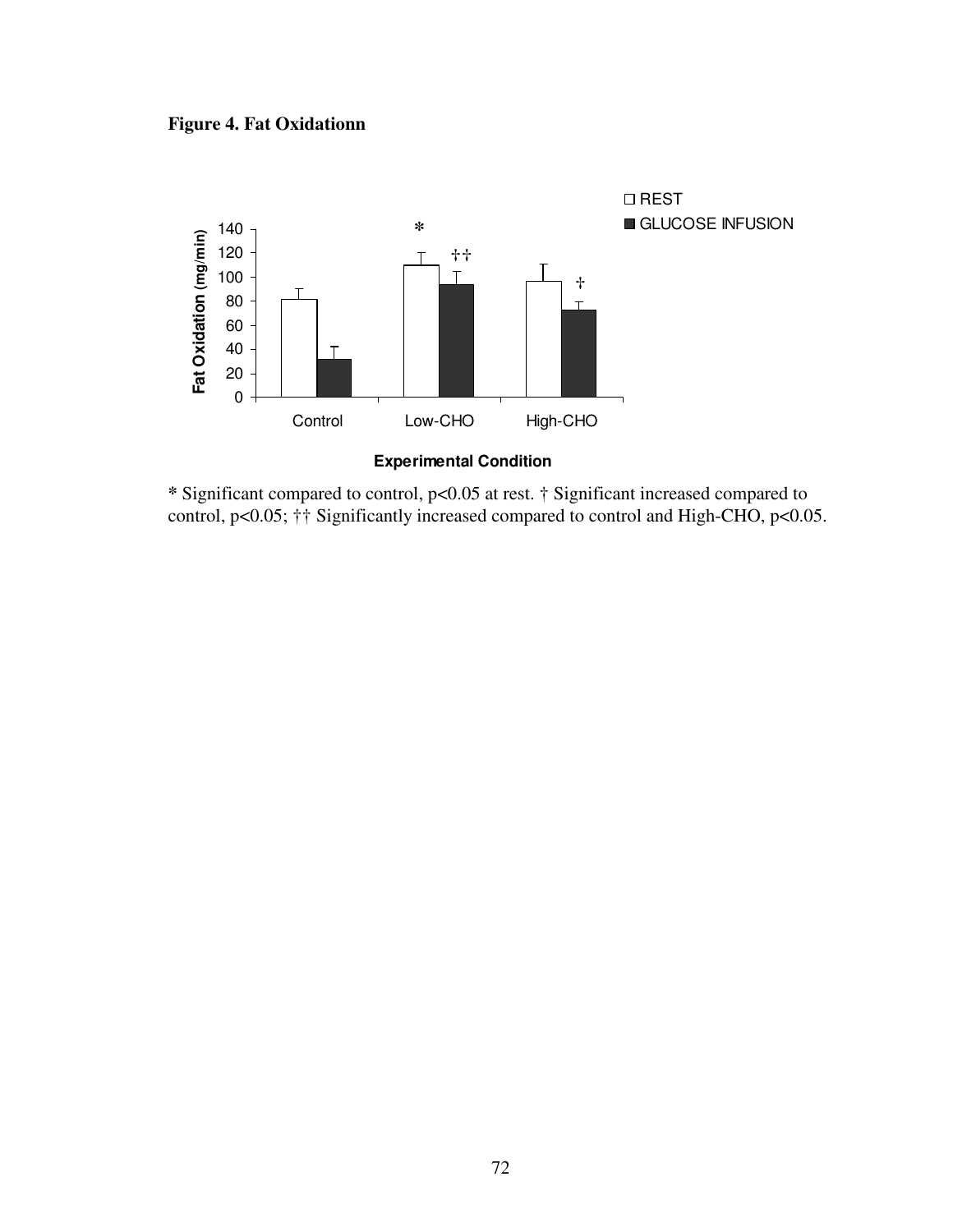**Figure 5**. **The Relationship between Carbohydrate Deficit and Change in Insulin Action in the Low-CHO Condition.**



**Figure 6. The Relationship between Cardiorespiratory Fitness (VO2peak) and Changes in Insulin Action in the High-CHO Condition.** 



**Changes in Insulin Action (ug/kg/min/pM)**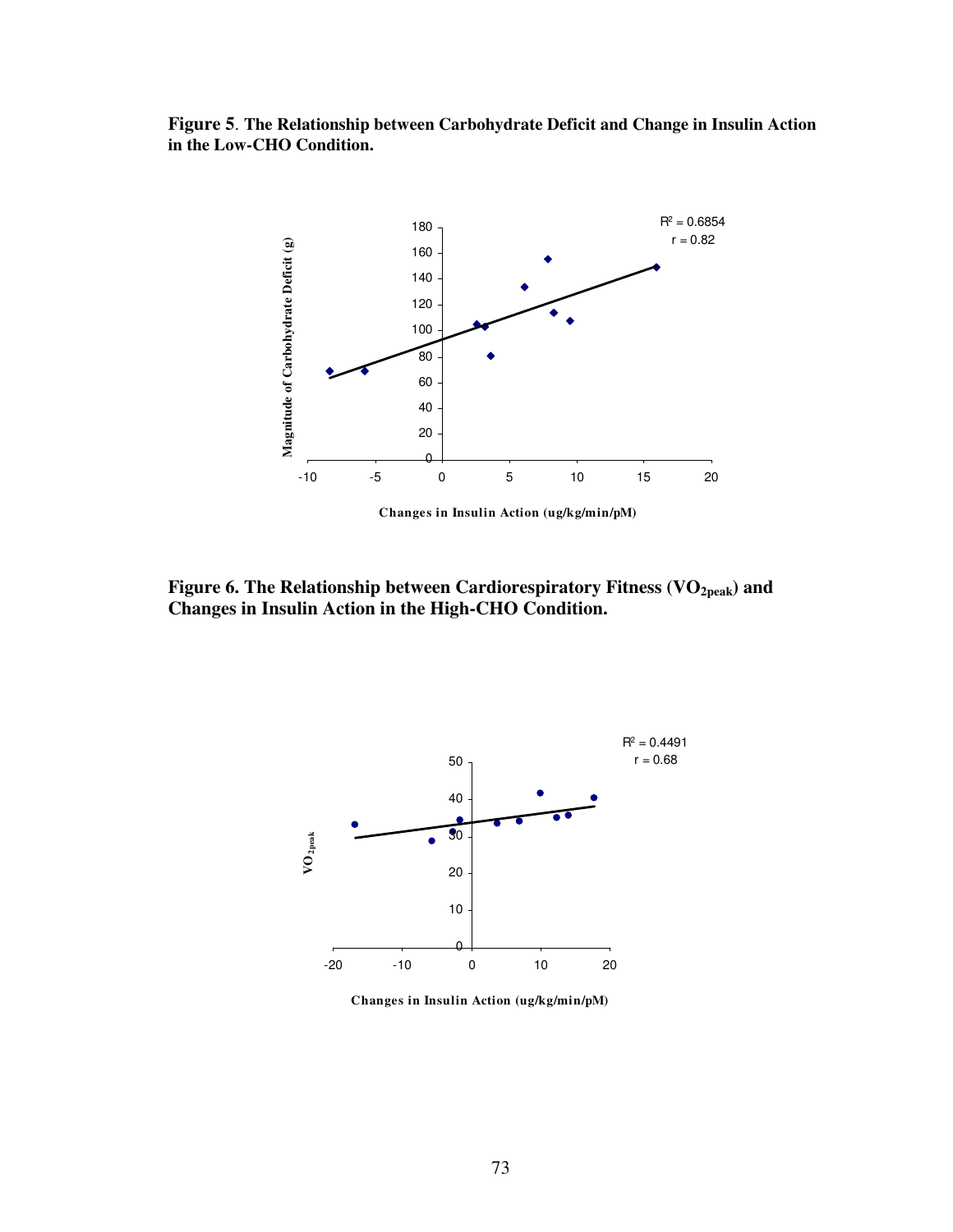### **APPENDIX C DOCUMENTS**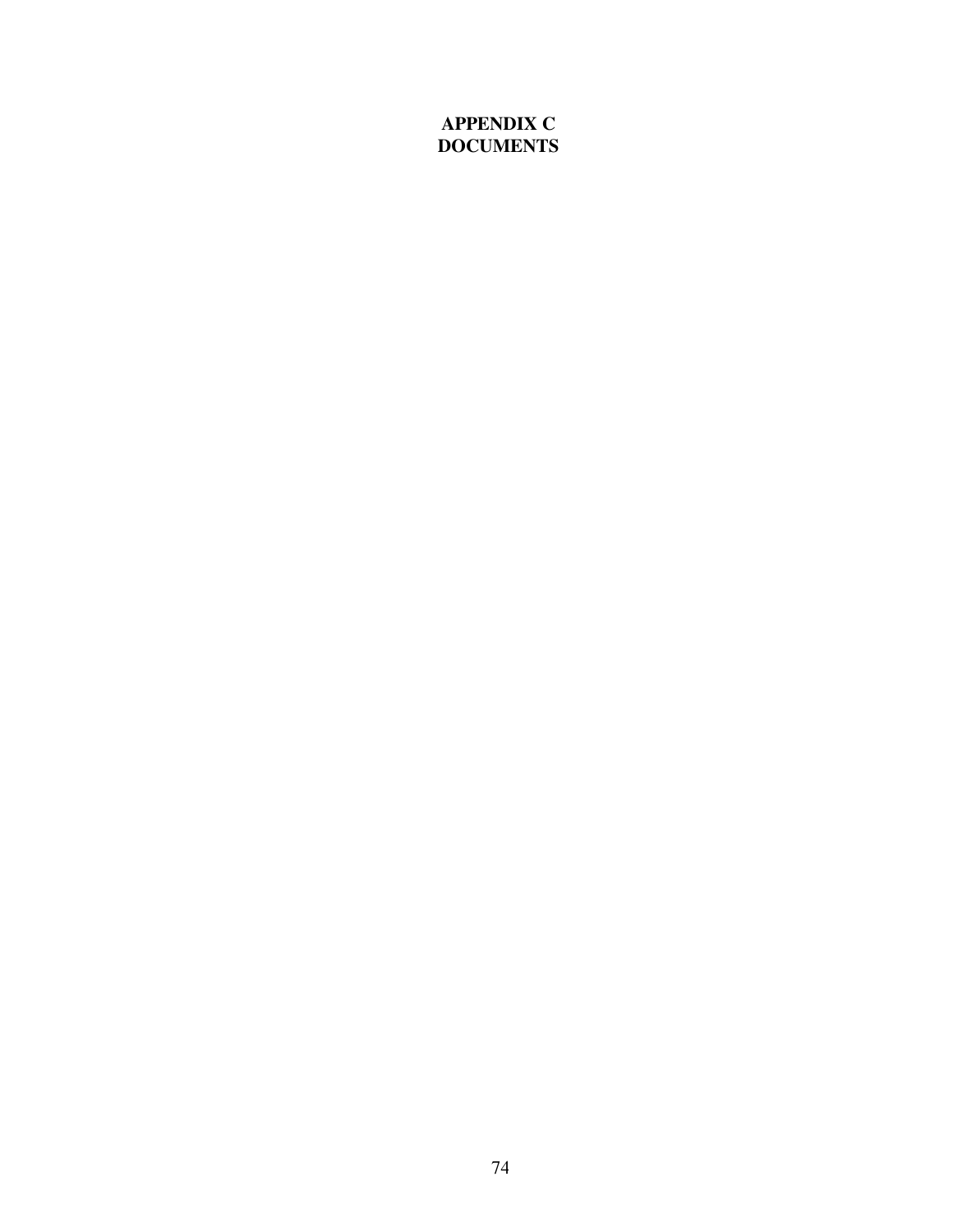#### **1. Informed Consent Document**

**The effect of meal composition on insulin action following an acute bout of exercise** 

Investigators: Barry Braun, Ph.D. (413-577-0146) Todd Hagobian, M.S. (413-545-0331) Brooke Stephens, M.S. (413-545-0331) Carrie Sharoff, B.A. (413-545-0331) Kaila Holtz, B.S. (413-265-3792) Stuart Chipkin, M.D. (413-545-0089)

Before participating in this research study, your informed consent is required. Please read each section of the document carefully and initial each page. Sign your name on the last page if you agree to participate in this study. The investigators have read and understand the Assurance of Compliance with the Office of Human Research Protection Regulations for Protection of Human Research Subjects. A copy of this document can be found at http://www.umass.edu/research/humsub.html. The University Human Subjects Review Committee has approved this study and the recruitment of subjects.

Purpose: The prevalence of insulin resistance (impaired uptake of blood sugar following a meal) and type 2 diabetes in adults in modern Western society has increased dramatically over the past 50 years. It is estimated that approximately 17% of adults are insulin resistant and another 5-8% have type 2 diabetes. Studies have suggested that decreased physical activity has contributed significantly to the increased prevalence of insulin resistance and type 2 diabetes. A single bout of exercise, on the other hand, improves the action of insulin (a hormone that lowers blood sugar) up to 48 hours following the exercise bout. The consumption of a meal or caloric beverage(s) after exercise may act to counter the effect of exercise. This may depend upon how much time lapses between the end of exercise and when the meal is consumed and/or the type or composition of the meal (i.e. fat, protein, and carbohydrate content). Our lab is currently analyzing the work done on meal timing. Therefore, the purpose of this study is to determine the effect of meal composition on insulin action following an acute bout of exercise.

PLEASE NOTE: Participation throughout this study is completely voluntary. You may withdraw consent at any time in writing or by telephone (413-545-0331) and discontinue participation in the study without prejudice to you. Please voice any and all concerns that you have regarding any of the procedures, risks and benefits, your rights as a subject, or the study itself. Maximizing your safety and comfort is important. If you have any problems or questions, do not hesitate to contact Dr. Barry Braun (413- 577-0146, home: 549-0027), Kaila Holtz (413-265-3792, cell) or Dr. Stuart Chipkin (545-0089). If you would like to discuss your rights as a participant in a research study or wish to speak with someone not directly involved in the study, you may contact the Human Subjects Coordinator at humansubjects@ora.umass.edu or (413) 545-3428.

Requirements: You have been asked to participate in this study because you are 18- 55 years old, NOT pregnant, in overall good health, and do not have any risk factors for cardiovascular disease, type 2 diabetes, respiratory disease or any other metabolic disease. In addition, you do not use tobacco products, are not actively trying to lose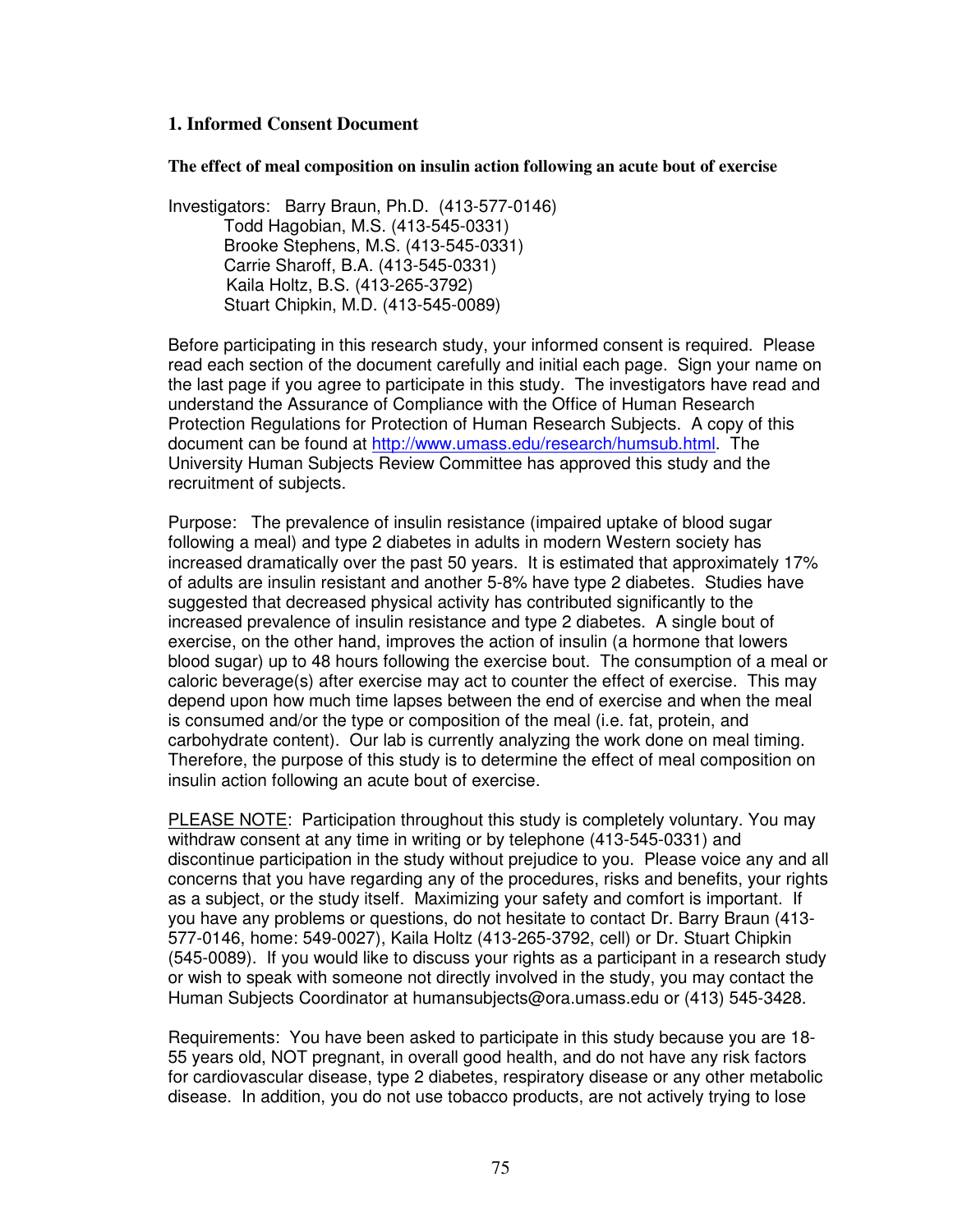weight, and are not taking anything (pharmaceutical or herbal medications or dietary supplements) that could interfere with our measurements (for example; metformin, insulin, ephedra, ginseng, guarana, chromium). If you are uncomfortable having your blood taken you should not participate in the study.

Briefly, you will undergo a maximal oxygen consumption test (a test to measure maximal aerobic capacity), body composition measurement, three bouts of endurance exercise performed on a treadmill or stationary bicycle (whichever you prefer) and four tests to measure your insulin action to determine how effectively your body uses the hormone insulin to take sugar out of your blood. You will be given a specific meal to eat on the day prior to the test to measure insulin action. Most visits will take place in the Energy Metabolism Laboratory (Room 3, Totman Building) at the University of Massachusetts Amherst. The DEXA scan will take place at University Health Services. Parking and directions to the facilities will be made available.

Should you decide to participate in this study, you will be asked to follow the general testing schedule outlined below.

#### **Overview of Testing Schedule:**

You will be asked to report to the laboratory for a total of 10 visits

Visit 1: sign inform consent (approximately 1 hour)

Visit 2: subject qualification session, measurement of body composition, resting energy expenditure and maximal oxygen consumption test (approximately 3 hours) Visit 3, 5, 7, and 9: endurance exercise bout, food intake and blood draws

(approximately 3 hours)

Visit 4, 6, 8, and 10: test of insulin action, the morning following the exercise bout or control trial (approximately 3 hours)

Visit 1: Sign inform consent. You will be provided with a full description of the study and have the opportunity to ask any questions. At this time you should inform the investigators of any other studies that you are participating in. Participating in other studies may exclude you from the study. If you are interested in participating in the study, you will be familiarized with the exercise procedures and equipment, and an appointment will be made for a measurement of your maximal aerobic capacity and body composition.

Visit 2: Subject qualification, body composition, resting energy expenditure and physical capacity test. You will also be asked to fill out a Physical Activity Readiness Questionnaire (PAR-Q) and a Health History form that will be interpreted by Dr. Barry Braun or Brooke Stephens. If you have any food allergies please let us know. Your aerobic capacity and body composition will be measured (see below).

Body composition: Body composition will be measured using a whole body X-ray called Dual-Energy X-ray Absorptiometry (DEXA). You will need to wear clothing that contains no metal (zippers, snaps, etc.) and lie quietly on a padded table while a very small amount of x-rays are passed through your body and measured by a moving detector located above you. The procedure takes about 6-11 minutes. The total amount of x-rays you will be exposed to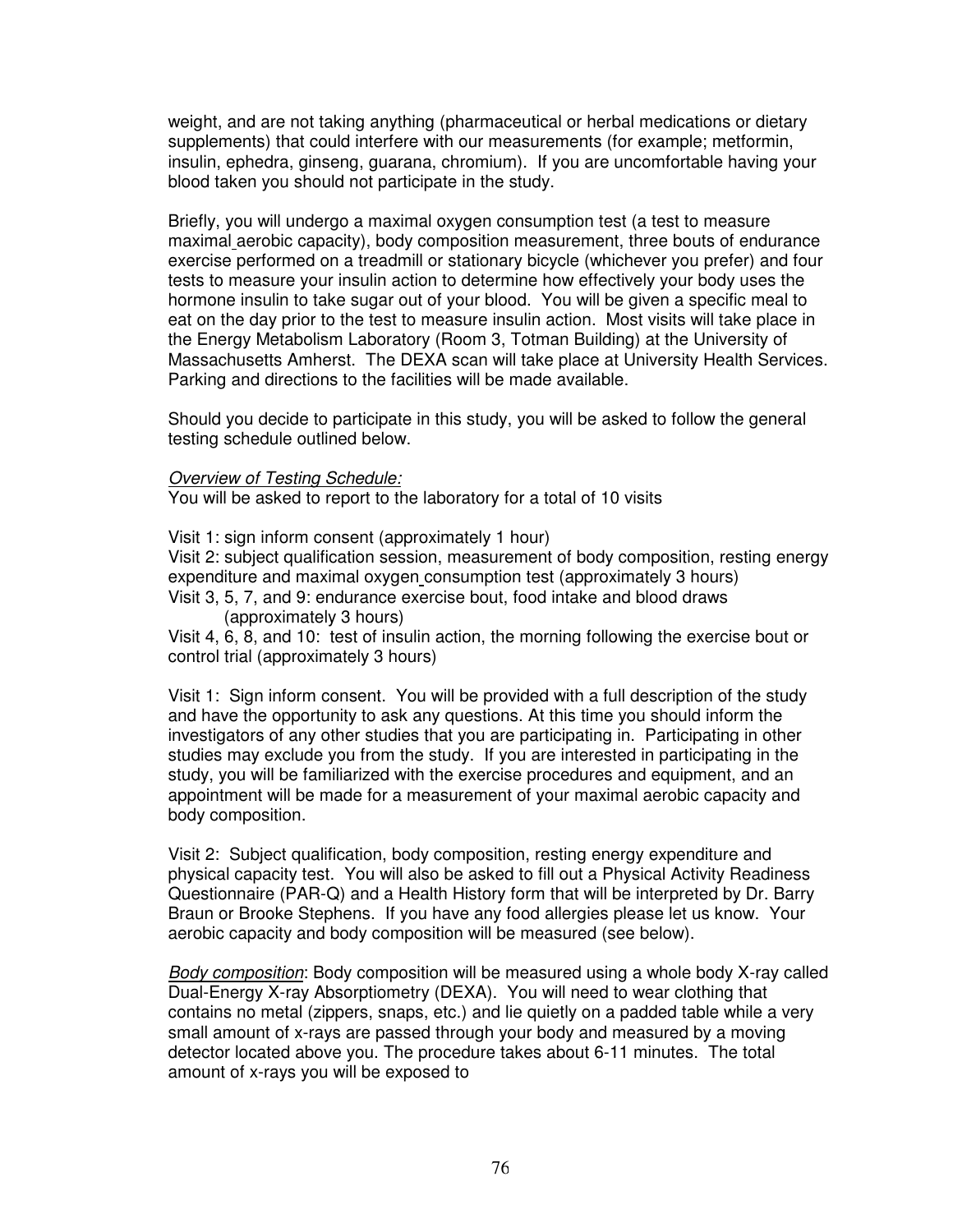is relatively small (approximately 2 millirems, less than 1/20 of the radiation received during a single chest-x-ray) and poses no known health risks.

Resting Energy Expenditure: You will rest quietly for 30 minutes either lying down or reclining in a chair in a darkened room. After 30 minutes, breath samples will be collected for 20 minutes. You will be wearing a heart rate monitor and breathe into a mouthpiece and tube. A clip will be placed on your nose so that you can only breathe through your mouth. This test will provide a measurement of your resting metabolic rate and will estimate the number of calories you burn over 24 hours.

Maximal oxygen consumption: Maximal oxygen consumption will be determined by exercising on a stationary bicycle or jogging on a treadmill, whichever you prefer. You will begin pedaling or walking/jogging at a very easy workload as a warm-up. If you are on the bike, you will continue to pedal at the same rate while the tension is increased slightly every 2 minutes. If you are on the treadmill, you will continue to walk/jog at the same pace and the incline of the treadmill will be increased every 2 minutes. It will become more and more difficult to maintain your pedaling or walking/jogging rate as the test progresses. The test will be stopped when you feel you can no longer continue (test usually lasts a total of 8-15 minutes). This test is physically demanding and you may feel fatigued after the test. The results of this standard test will be used to set the appropriate level of physical work during the exercise test. If you are at an increased risk for a cardiac event, are a male over the age of 40, or a female over the age of 50, you will undergo a medical examination prior to enrollment in the study and a physician will be present throughout the test of maximal oxygen consumption.

Visit 3, 5, 7, 9: Endurance exercise, food intake and blood draw: You will report to the Energy Metabolism Laboratory to complete a bout of exercise on a treadmill or stationary bicycle (see below for details) or the no exercise control on four separate occasions. After each exercise bout has ended, you will be provided a meal to eat. The exercise will be the same each trial, but the composition of the meal (i.e. the amount of fat, carbohydrate, or protein) will vary. Approximately one hour after exercise, six blood draws will be taken to measure blood glucose and insulin concentrations in response to the meal.

Exercise: You will either pedal on the stationary bicycle or jog on a treadmill at a comfortable pace. You will be wearing a heart rate monitor and breathing into a mouth piece. The pedaling resistance or treadmill grade will be adjusted during the first 15 minutes of exercise until the rate at which you are working is steady at the desired value. The exercise should feel slightly difficult but not painful; you will probably feel fatigued near the end but will not be giving an all-out effort. You will pedal or jog at this workload for 60-120 minutes. Blood and breath samples will be taken the first 15 minutes during exercise as described above.

Food Intake: All meals following exercise will be provided. The meal will replace all of the expended calories during exercise. The meal will vary in carbohydrate content and will be provided in liquid form.

Blood Draws: One hour following the meal, blood will be drawn for plasma glucose and insulin analysis. A catheter (a small flexible tube) will be inserted into a forearm vein by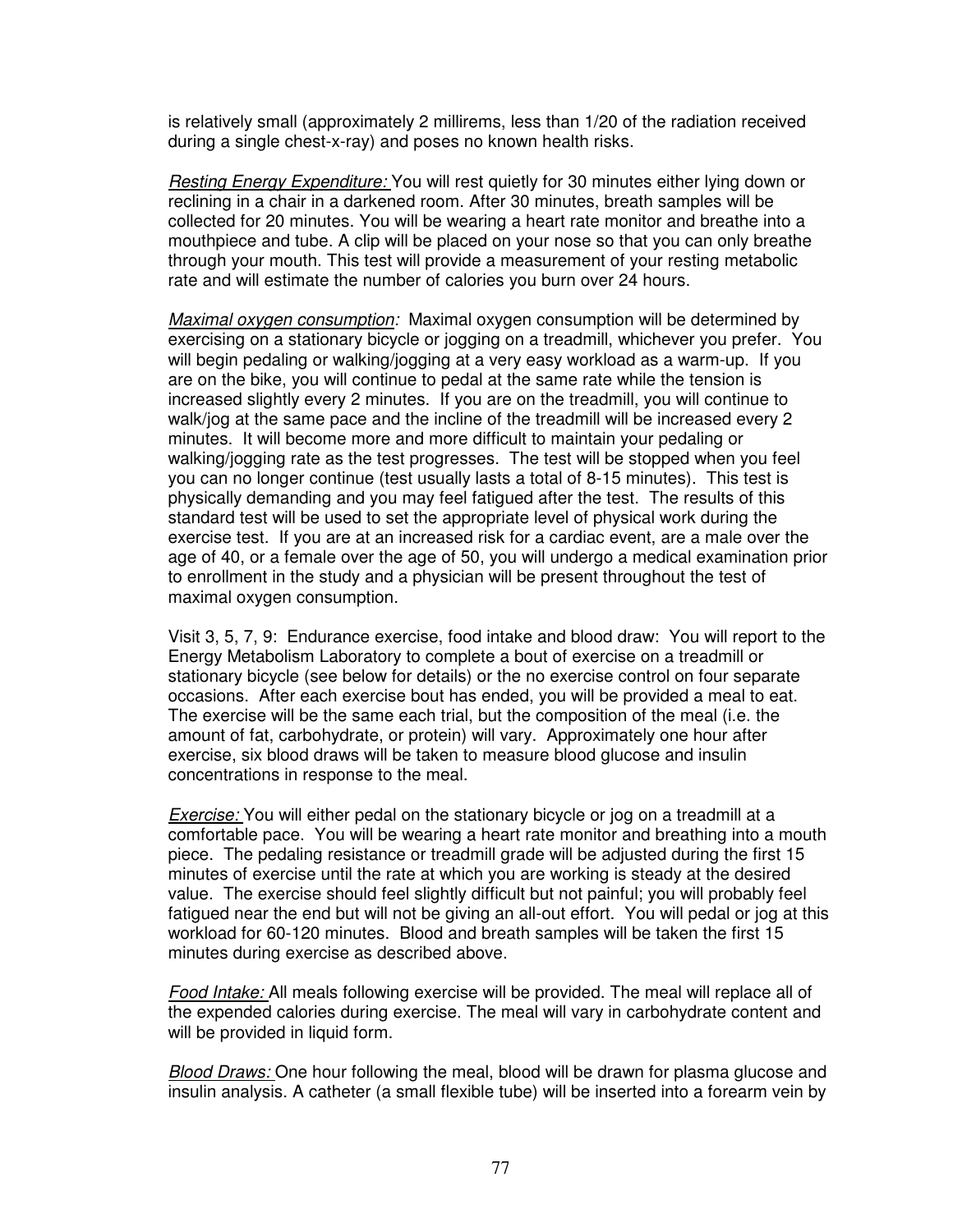a trained professional for blood sampling. Blood collection will be performed under sterile conditions by trained individuals. Blood samples of 3ml each will be taken immediately after the catheter is inserted and at 15, 30, 45, 60 minutes following the post-exercise meal. There is a risk of some immediate discomfort due to the needle insertion, as well as bruising that should subside within a week.

Visit 4, 6, 8, and 10: Test of insulin action:

You will be asked to report to the Energy Metabolism Laboratory in the fasting condition (not having anything to eat or drink (except water) after your exercise bout and meal the night before your visit).

A catheter (a small flexible tube) will be inserted into a forearm vein by a trained professional for blood sampling. A second catheter will be placed in a forearm vein of the opposite arm to allow us to add a glycerol (a part of a fat molecule) and glucose (sugar) stable isotope directly into your bloodstream. A second catheter will be placed in a forearm vein of the opposite arm to allow us to add a precise amount of glucose (sugar) solution in addition to a glycerol and glucose stable isotope solution directly into your bloodstream.

Both the glucose and glycerol stable isotopes are slightly different forms of the glucose and glycerol present in your blood. The isotopes allow us to determine how much fat and carbohydrate (sugar) your muscles are using. They are not radioactive and are used routinely for measurements in human volunteers. The normal glucose (sugar) molecule is changed slightly by adding 2 extra particles (neutrons) to make the glucose used in this study. The glycerol stable isotope is similar to the glucose isotope but provides an indicator as to the amount of fat you are using rather than carbohydrate.

While you are resting comfortably, a blood sample (5ml) will be collected from one of the catheters. Immediately following this blood sample, a small quantity of the glucose (sugar) in a solution of sterile water will be added through the other catheter. A pump will then be connected to the catheter and the glucose solution as well as the glucose and glycerol isotope (a  $5<sup>th</sup>$  of a teaspoon) will be slowly added through the catheter for period of 150min (2.5hrs). Blood samples will be taken at 75, 90, 140, 145, and 150min. After 150 minutes the catheters will be removed. You will be free to go as soon as we are satisfied that you are completely recovered from the procedures.

#### Risks and Discomforts:

All possible attempts will be made to minimize the risks involved. Trained individuals will conduct all laboratory procedures with your well being as their first priority. All procedures will be explained and demonstrated until you are comfortable with the proposed study. NOTE: Since the catheterization and blood drawing procedures are a critical element in this study, if you are at all uncomfortable with having your blood taken you should not participate.

X-ray exposure during DEXA: The total amount of radiation you will be exposed to is small (approximately 2 millirems, less than 1/20 of the radiation received during a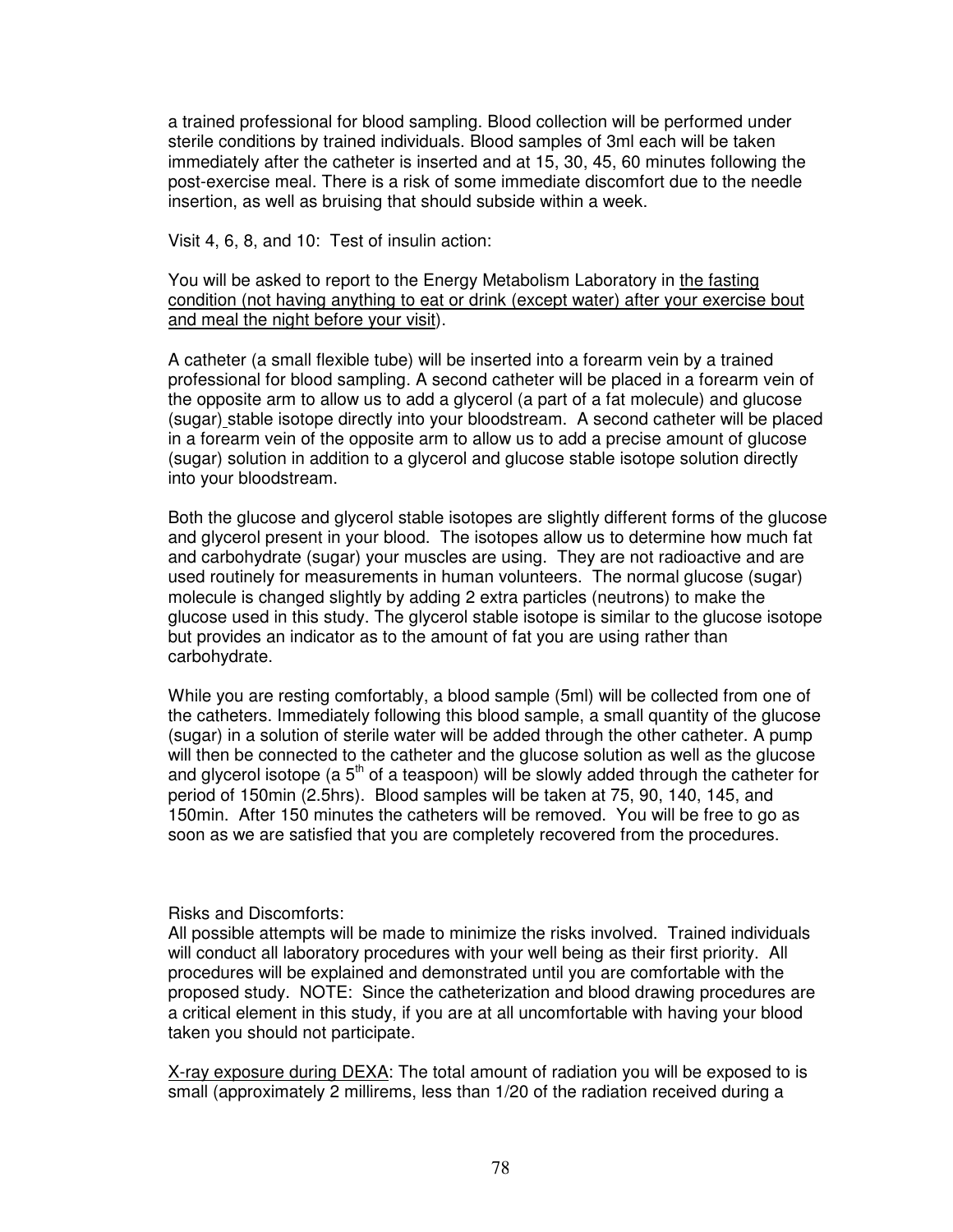single chest-x-ray) and poses no known health risks in non-pregnant women. All female subjects will be provided with a standard pregnancy home-test kit to minimize any potential risk

Exercise: During any type of exercise, especially strenuous exercise, there are slight health risks, along with the possibility of fatigue and muscle soreness. These health risks are small in people with no prior history of cardiovascular, respiratory or musculoskeletal disease or injury. Any ordinary fatigue or muscle soreness is temporary and usually lasts 24-96 hours.

Catheterization: The total amount of blood taken from you during the entire study is relatively small, 180ml taken over the course of 1.5-2 months. Each experimental condition (there are four in the study) involves three catheterizations. The first catheterization is directly after the evening exercise bout and before the post-exercise meal. This catheter will be removed after the five blood draws (3ml each) following the post-exercise meal are taken. The second and third catheters will be inserted one after the other the morning following the exercise bout for the test of insulin action. One catheter is used for the isotope infusion, the other to draw blood from. The test of insulin action requires 6 blood draws of 5ml over two and a half hours and both catheters will be removed immediately following the test. Over the study you will have 12 catheters inserted for blood collection. There are some minor risks involved with catheters. To minimize these risks, catheters will only be inserted by trained individuals, using sterile technique at all times. There may be some pain associated with the needle stick at the moment of insertion, followed by minor discomfort of having the needle withdrawn and the catheter advanced slightly into the vein. There can be local infection if the site is not kept clean following the procedure. Some slight bleeding may also occur following the withdrawal of the catheter. There is the possibility of bruising of the skin in the area around the catheter that poses no health risk and should subside within a week. Fainting also occurs in some persons when they sit or stand following the drawing of blood.

Infusion of isotopes: There is a slight possibility of an anaphylactic reaction (fever, drop in blood pressure, shortness of breath) to the isotope infusion if the solutions contain impurities. All solutions are prepared under sterile conditions from compounds that have been tested for sterility and found to be non-reactive. The risk is very slight. In performing over 300 of these types of studies over 13 years, the principal investigator has never observed such a reaction.

Treatment of research-related injuries: In the unlikely event of an injury resulting directly from participation in this study, investigators will assist you in every way to ensure you get proper medical attention. The University of Massachusetts does not have a program for compensating subjects for injury or complications related to human subjects research but the study personnel will assist you in getting treatment. Dr. Braun can be reached at 413-577-0146 and Ms. Holtz can be reached at 413-265- 3792. It also should be understood that by agreeing to participate in this study, you are not waiving any of your legal rights.

Benefits: You will not gain any direct benefit by participating in this study. You will gain some specific information about your personal health, including your glucose tolerance, aerobic capacity, body composition and bone density. If you have any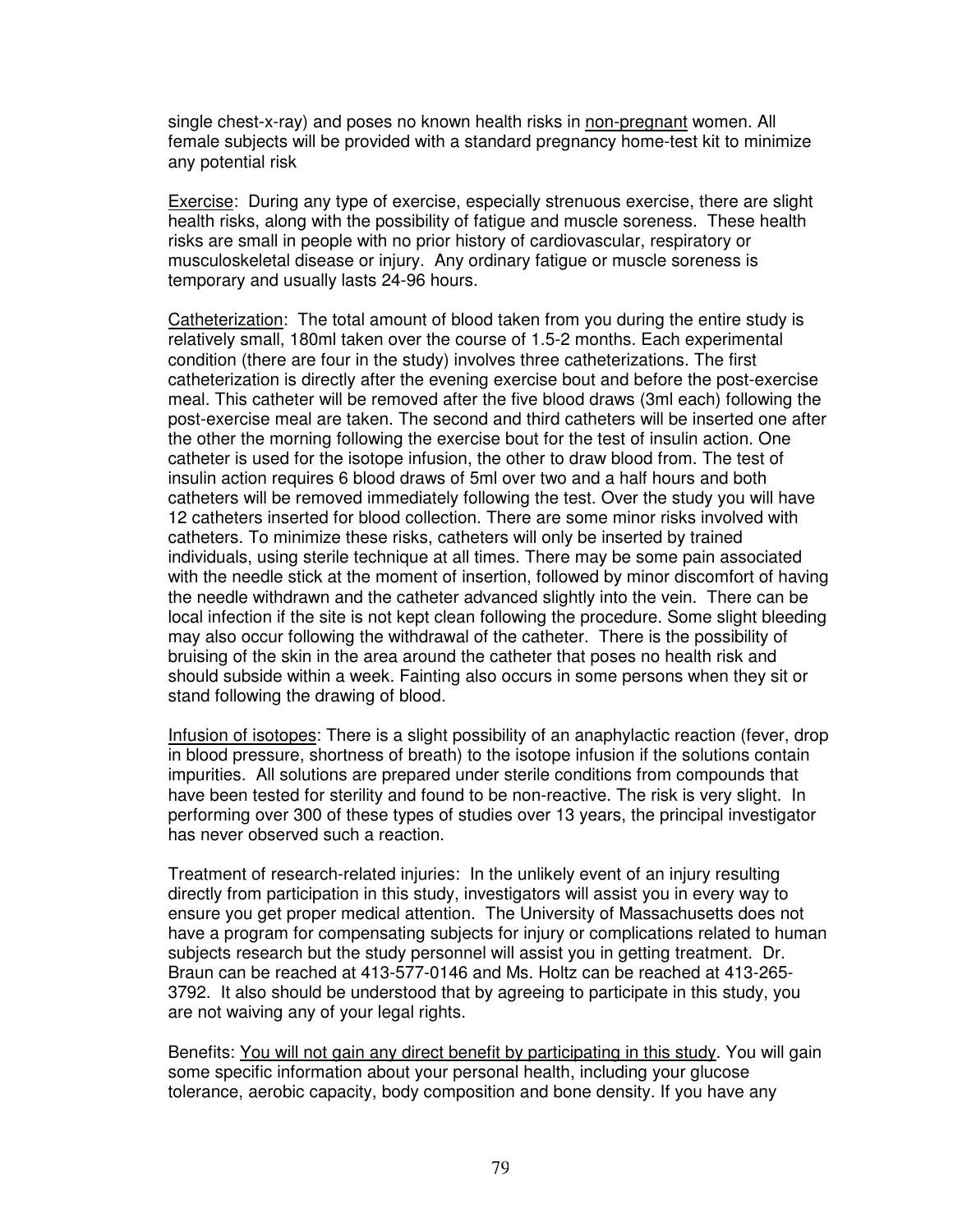questions about this information, you are encouraged to contact your own doctor or consult the yellow pages for a qualified physician. You will be directly contributing to our knowledge and assessment of how the combination of exercise and food intake can be used to decrease the risk for developing Type 2 diabetes and cardiovascular disease.

Compensation for your time and effort: There is \$100 in financial compensation for your participation in this study. If for any reason you have to withdraw from the study the compensation for your participation will be pro-rated. You will receive \$25 for each of the experimental conditions you have completed. At the end of the study, we will also provide information and assist you with any questions you have regarding making beneficial lifestyle changes in terms of diet and exercise.

Confidentiality: The information obtained in this study will be regarded as privileged and confidential. If the results of this study are written in a scientific journal or presented at a scientific meeting your name will not be used. All records will be maintained in a locked file cabinet accessible only to the investigators in this study. We may be required to make records available for review by Food and Drug Administration (FDA) if they request them.

Request for more information: You are encouraged to express any questions, concerns or doubts regarding the study at any time. The investigators will attempt to answer all questions to the best of their ability. The investigators will conduct this study with your best interest, safety, and comfort in mind.

Freedom of Consent: Again, participation throughout this study is completely voluntary. You may withdraw consent at any time in writing or by telephone (413-545-0331) and discontinue participation in the study without prejudice to you or your medical care at UMASS Amherst. Please voice any and all concerns that you have regarding any of the procedures, risks and benefits, your rights as a subject, or the study itself. Maximizing your safety and comfort is important. If you have any problems or questions, do not hesitate to contact. Dr. Barry Braun (413-577-0146, home: 413-549- 0027), Dr. Stuart Chipkin (413-545-0089, cell 413-433-7418) or Kaila Holtz (265-3792 cell).

I confirm that **has explained to me the purpose** of the research, the study procedures that I will undergo and the possible risks and discomforts as well as benefits that I may experience. Alternatives to participation in the study have been discussed. I have read and understood the consent form. I also understand that cells, blood, or other specimens removed from me during the course of the study may be valuable for scientific, research or teaching purposes. I authorize the use of my cells, blood, or other specimens for these purposes. Therefore, I agree to participate as a subject in this study.

 $\frac{1}{2}$ Subject's Signature **Date** Date **Date** 

\_\_\_\_\_\_\_\_\_\_\_\_\_\_\_\_\_\_\_\_\_\_\_\_\_\_\_\_\_\_\_\_\_\_\_\_\_\_\_\_\_\_\_\_\_\_\_\_\_\_\_\_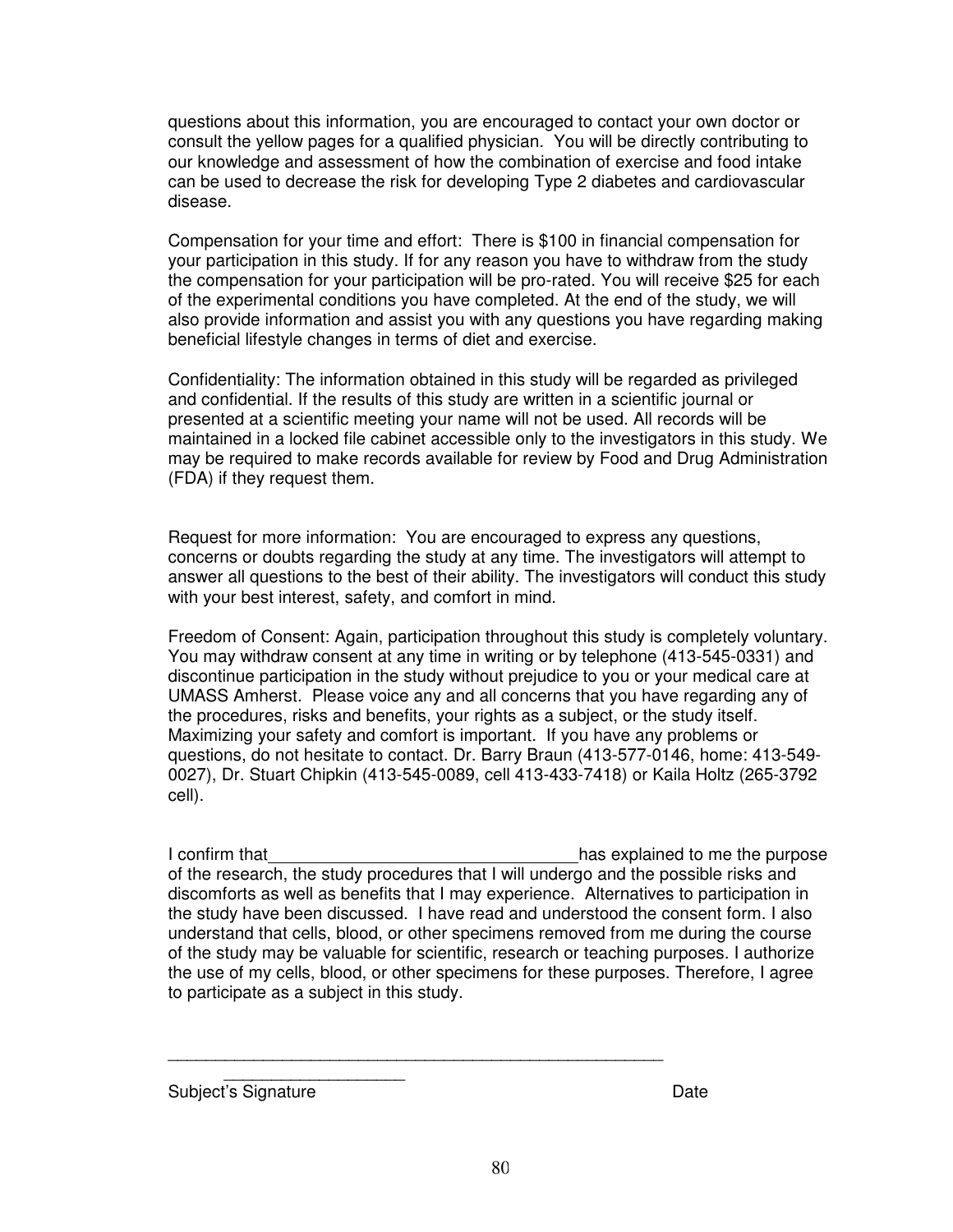Name (printed)

Local Address/Phone Number

\_\_\_\_\_\_\_\_\_\_\_\_\_\_\_\_\_\_\_\_\_\_\_\_\_\_\_\_\_\_\_\_\_\_

\_\_\_\_\_\_\_\_\_\_\_\_\_\_\_\_\_\_\_\_\_\_\_\_\_\_\_\_\_\_\_\_\_\_\_\_\_\_\_\_\_\_\_

\_\_\_\_\_\_\_\_\_\_\_\_\_\_\_\_\_\_\_\_\_\_\_\_\_\_\_\_\_\_\_\_\_\_\_\_\_\_\_\_\_\_\_\_\_\_\_\_\_\_\_\_\_\_\_\_\_\_\_\_\_\_\_\_\_\_\_\_

Witnessed by:

\_\_\_\_\_\_\_\_\_\_\_\_\_\_\_\_\_\_\_\_\_\_\_\_\_\_\_\_\_\_\_\_\_\_\_\_\_\_\_\_\_\_\_ \_\_\_\_\_\_\_\_\_\_\_\_\_\_\_\_ Investigator's Signature **Date** Date

Investigator's Name (printed)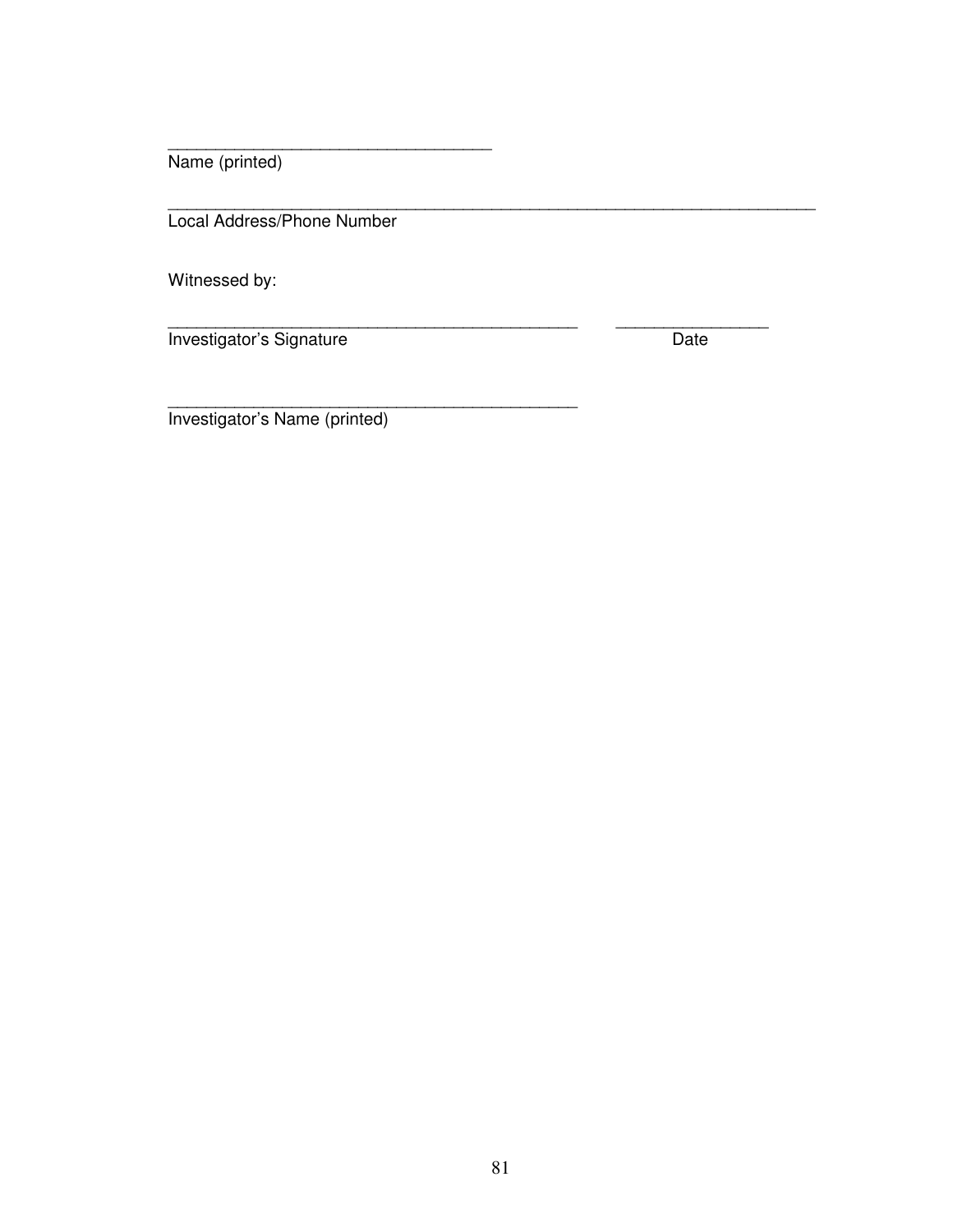# **2. Health and Fitness Questionnaire**

| <b>HEALTH &amp; FITNESS HISTORY</b>                                                                                                                                      |  |  |  |
|--------------------------------------------------------------------------------------------------------------------------------------------------------------------------|--|--|--|
| E-mail:<br>Name:<br><u> 1980 - Jan Barat, prima popular popular popular popular popular popular popular popular popular popular popula</u>                               |  |  |  |
| Date of Birth: <u>_________</u>                                                                                                                                          |  |  |  |
| Phone: Home ______________ Work: _____________                                                                                                                           |  |  |  |
| Height: Weight: ____                                                                                                                                                     |  |  |  |
| 1. Have you ever been diagnosed as having any of the following and if yes, how are<br>you currently treating the condition?<br>Y N High Blood Pressure                   |  |  |  |
| Y N<br>High Cholesterol or High Triglycerides                                                                                                                            |  |  |  |
| Y N<br><b>Diabetes</b>                                                                                                                                                   |  |  |  |
| Y N<br>Hypoglycemia (low blood sugar)                                                                                                                                    |  |  |  |
| Y N<br>Asthma                                                                                                                                                            |  |  |  |
| 2. Does anyone in your family (immediate family including your grandparents) have a<br>history of cardiovascular disease? (heart attacks, strokes, etc.) Please explain: |  |  |  |
| 3. Does anyone in your family (immediate family including your grandparents) have a<br>history of type 2 diabetes? Please explain:                                       |  |  |  |
| 4. Have you ever had a glucose tolerance test? Y N<br>If yes, what were the results?                                                                                     |  |  |  |
| 5. Have you ever had a fasting blood sugar test? Y N<br>If yes, what were the results?                                                                                   |  |  |  |
| 6. For women:                                                                                                                                                            |  |  |  |
| - Did you have gestational diabetes during any pregnancy?                                                                                                                |  |  |  |
| - Were you ever tested for gestational diabetes?                                                                                                                         |  |  |  |
| - How much did your children weigh at birth?                                                                                                                             |  |  |  |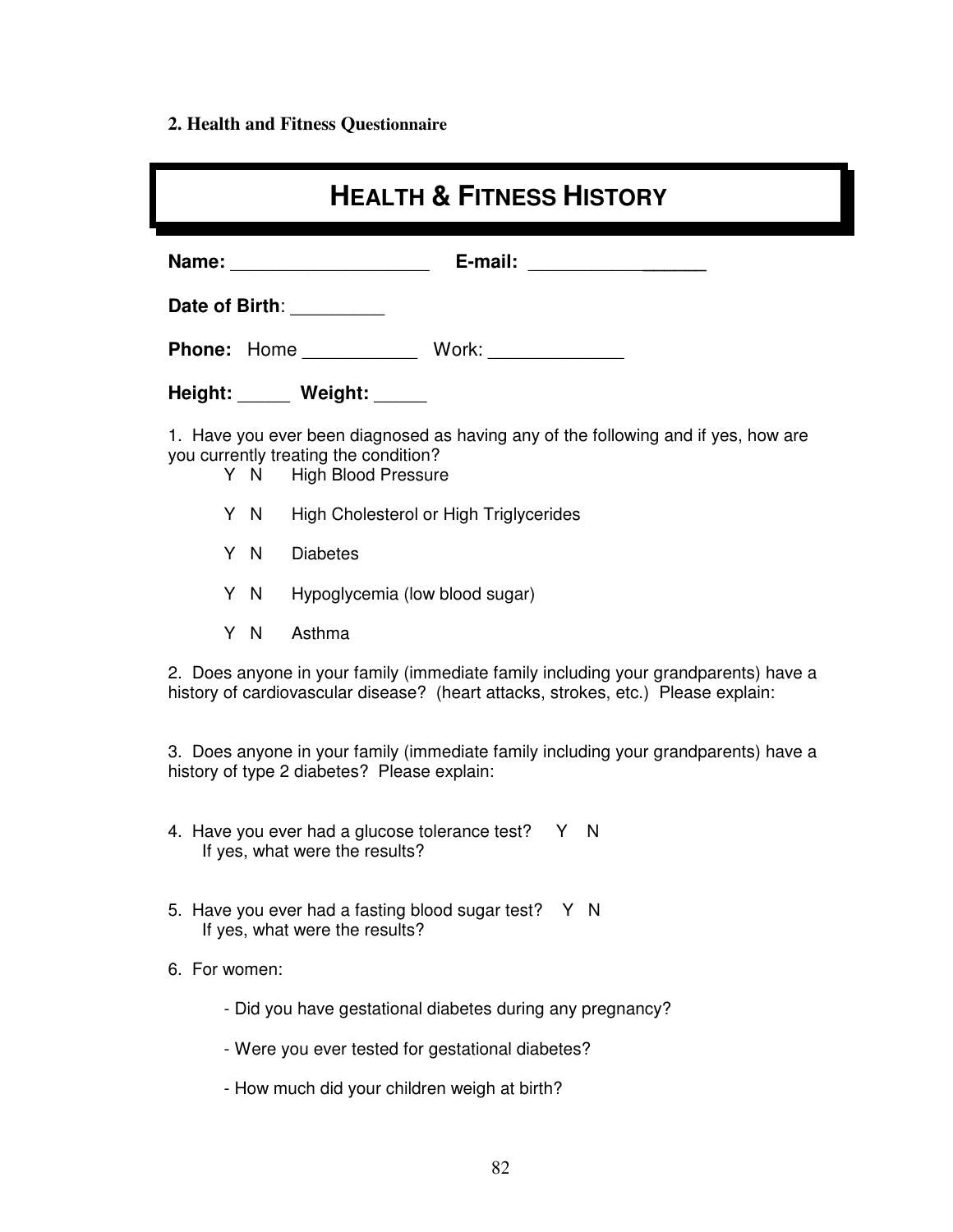- For women: are you on hormonal birth control (pill, patch, etc) or estrogen replacement? Describe in detail:

- What was the date when your last period started? Is your cycle regular?

7. Do you have any neurological problems including fainting, dizziness, headaches or seizures?

8. Do you have any orthopedic or other health problems that may affect your ability to perform exercise? If yes, please explain.

9. Are you currently taking any medications, including over-the-counter drugs such as aspirin, Tylenol or Ibuprofen? Please list:

10. Do you smoke or use smokeless tobacco?

11. Do you drink coffee or other caffeinated beverages? Y N What kind, how much and how often?

12. Please list all vitamins, minerals and herbs and other nutritional supplements you're taking:

13 Do you have any food allergies or intolerances? Please describe:

14. How would you describe the type of diet you currently eat? Have you recently been on any special diets? What kinds of diets have you used to lose weight or lower cholesterol? Please list and describe:

15. What changes have you made in your diet in the last 6 months?

16. Do you exercise regularly? What kinds of exercise?

How often?

Please describe how much walking you do on a daily basis: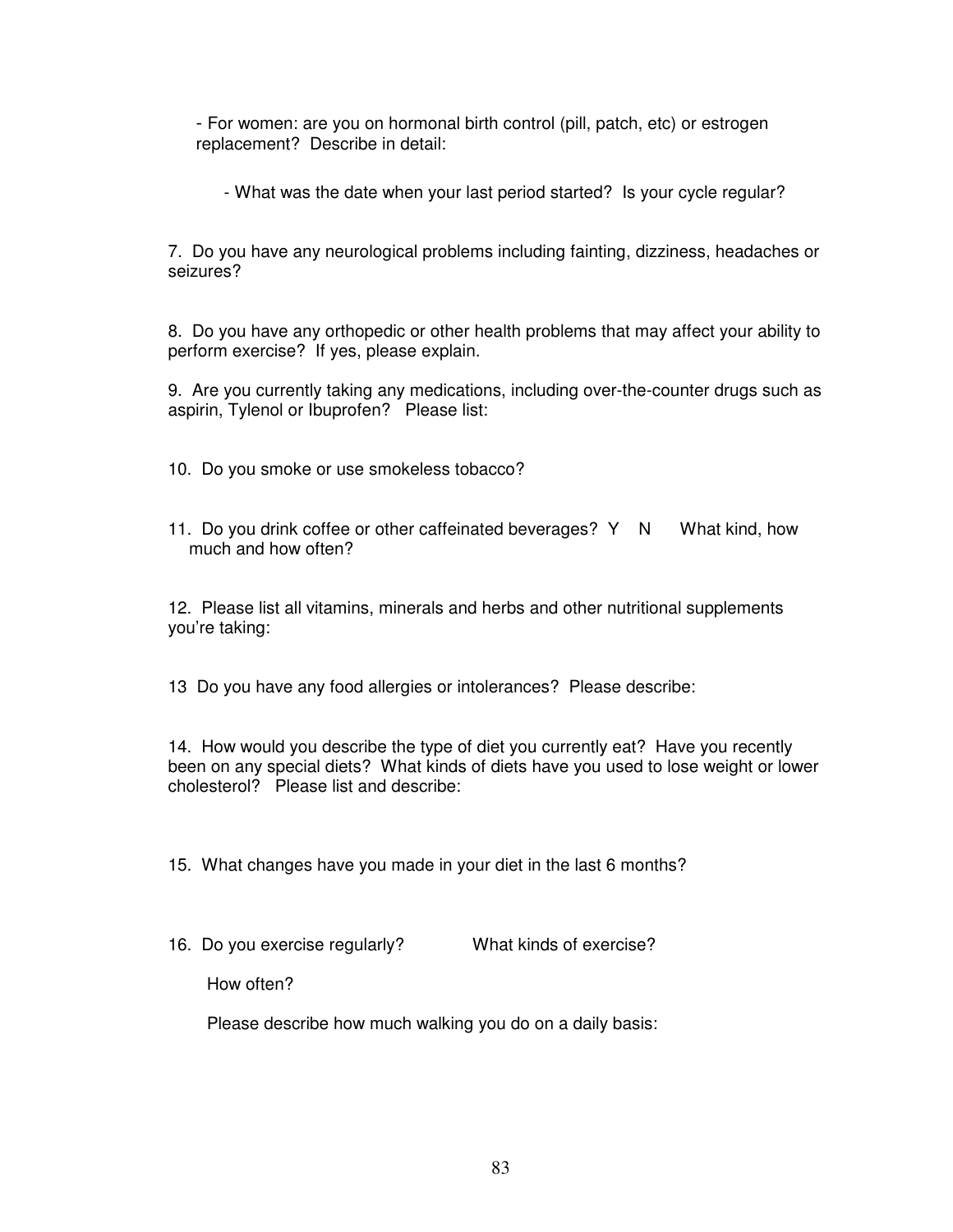17. How does your current exercise and physical activity compare to 6 months ago? 1 year ago?

18. How much did you weigh at birth (if known)?

19. Have you had a physical exam in the past two years? Y N Please describe your assessment of your overall health:

**Participant's Signature: \_\_\_\_\_\_\_\_\_\_\_\_\_\_\_\_\_\_\_\_\_\_\_\_\_\_\_\_\_\_\_ Date:** \_\_\_\_\_\_\_\_\_\_\_\_\_\_\_\_\_\_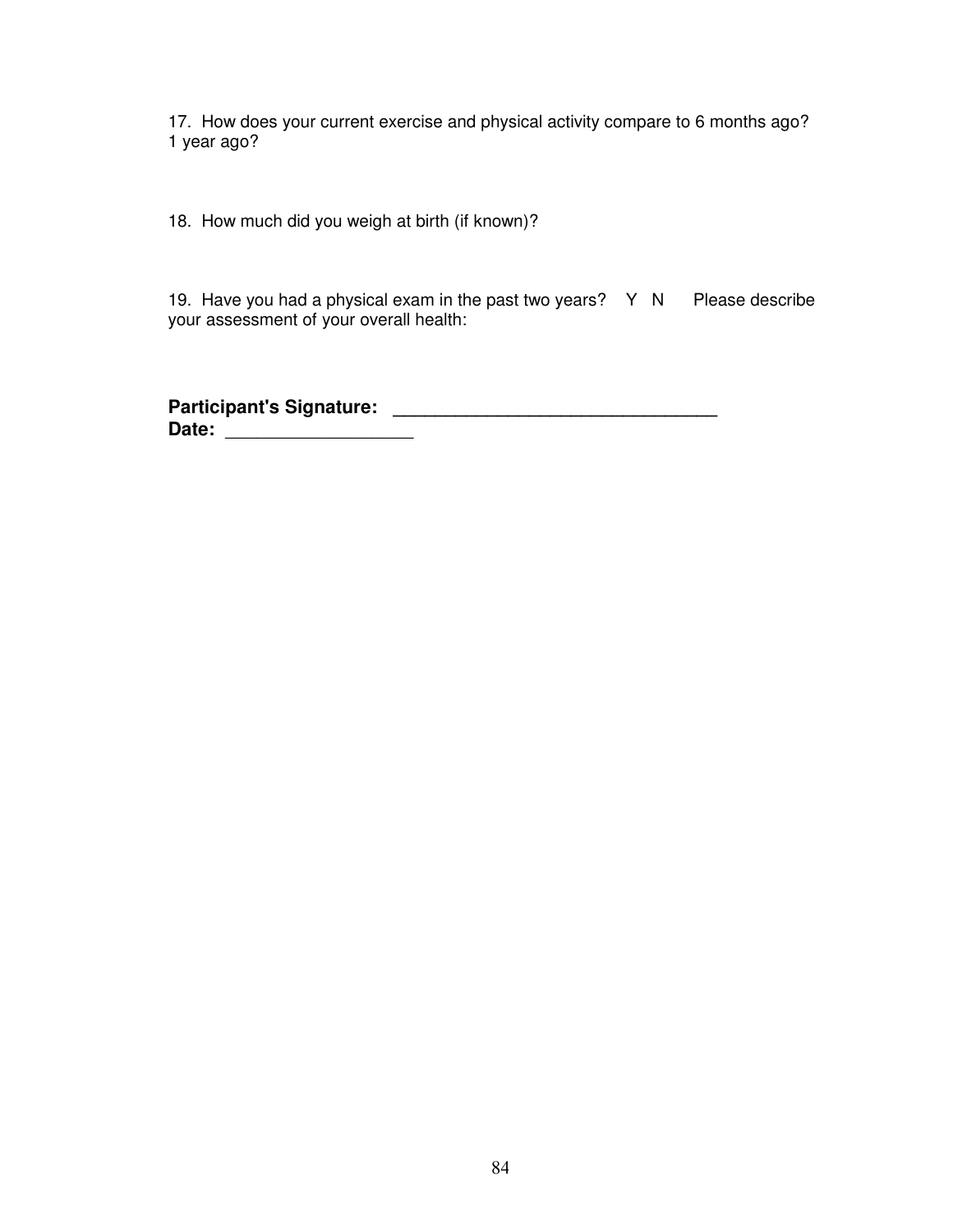### **APPENDIX D**

### **SUBJECT HANDOUTS**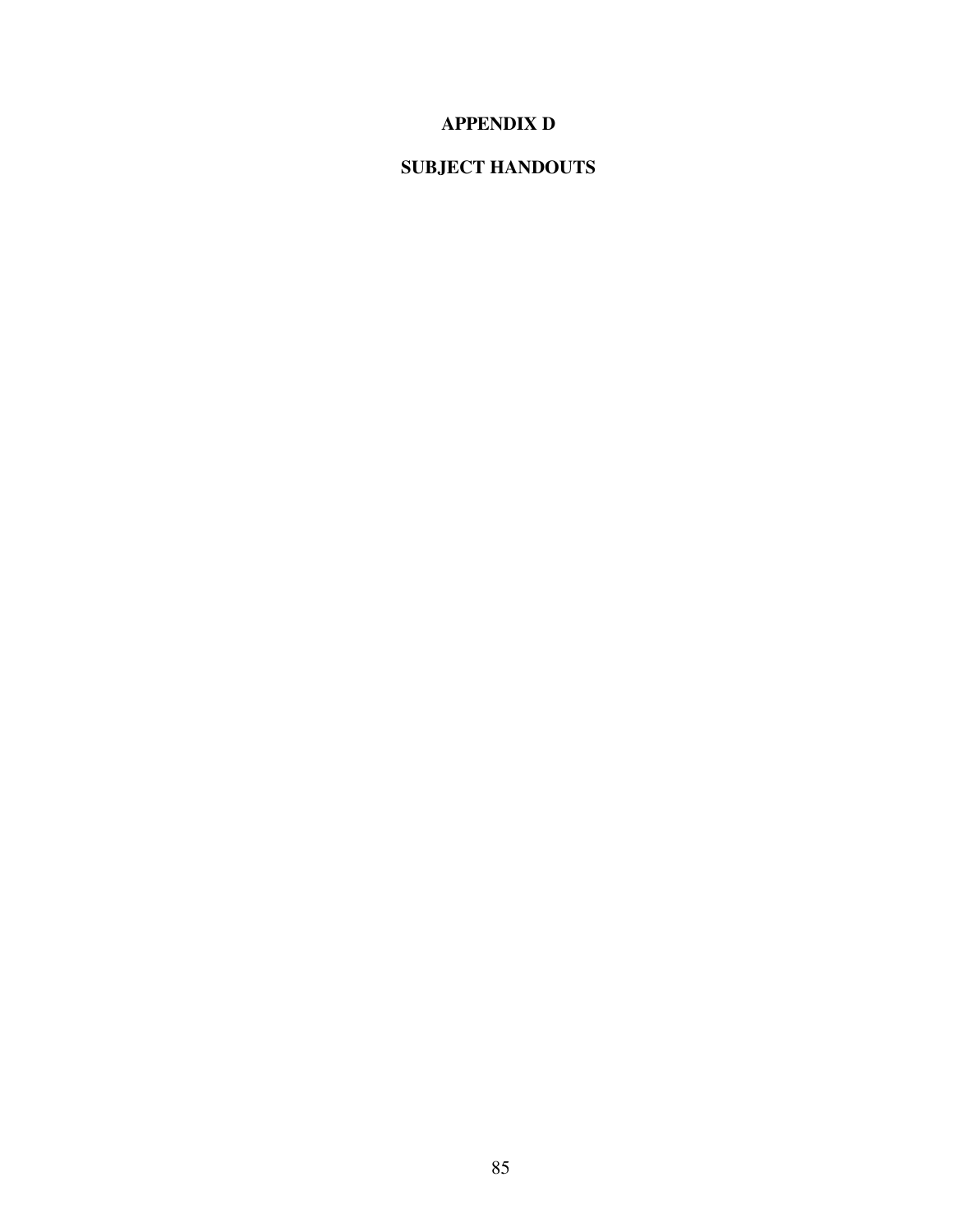### Meal Composition Study Subject Summary

Name: Jane Doe

| Measurement                                            | You     | Normal/Healthy                                                       |
|--------------------------------------------------------|---------|----------------------------------------------------------------------|
| BMI                                                    | 21      | Less than 25 kg/m <sup>2</sup>                                       |
| Body fat %                                             | 33.3    | Men: Less than 25%<br>Women: Less than 32%                           |
| <b>Aerobic Capacity</b><br>(mL/kg/min)                 | 34.8    | Men: Greater than 44 mL/kg/min<br>Women: Greater than 39 mL/kg/min   |
| Fasting Blood Sugar<br>(mg/dL)                         | 93.6    | Less than $100 \text{ mg/dL}$                                        |
| Insulin Sensitivity<br>$(C-ISI 0-12 Index)$            | 2.33    | Score greater than 3.0                                               |
| <b>Fasting Triglycerides</b><br>(mg/dL)                | 82.5    | Less than 150 mg/dL                                                  |
| <b>Energy Expenditure</b><br>(Daily) in kcals          | 2128    | To lose weight the healthy way,<br>eat 300 to 500kcals less.         |
| Moderate Intensity HR<br>(65% of VO <sub>2peak</sub> ) | 150-165 | When exercising, try and maintain<br>this heart rate for 30 minutes. |

Metabolic Syndrome Risk Factors Measured in this study:

- Elevated BMI or Body Fat
- Elevated Fasting Glucose
- Low Insulin Sensitivity
- Elevated Triglycerides

The presence of 3 or more Metabolic Syndrome factors is associated with increased risk for cardiovascular and type 2 diabetes.

For managing both long- and short-term risk, changing your lifestyle can have a big impact. These lifestyle interventions include\*:

- Weight loss to achieve a desirable weight (BMI less than 25 kg/m<sup>2</sup>)
- Increased physical activity, with a goal of at least 30 minutes of moderateintensity activity on most days of the week
- Healthy eating habits that include reduced intake of saturated fat, trans fat and cholesterol.

\* From the American Heart Association

Attached is some more information about healthy eating and tips to increase your physical activity by the American Dietetics Association.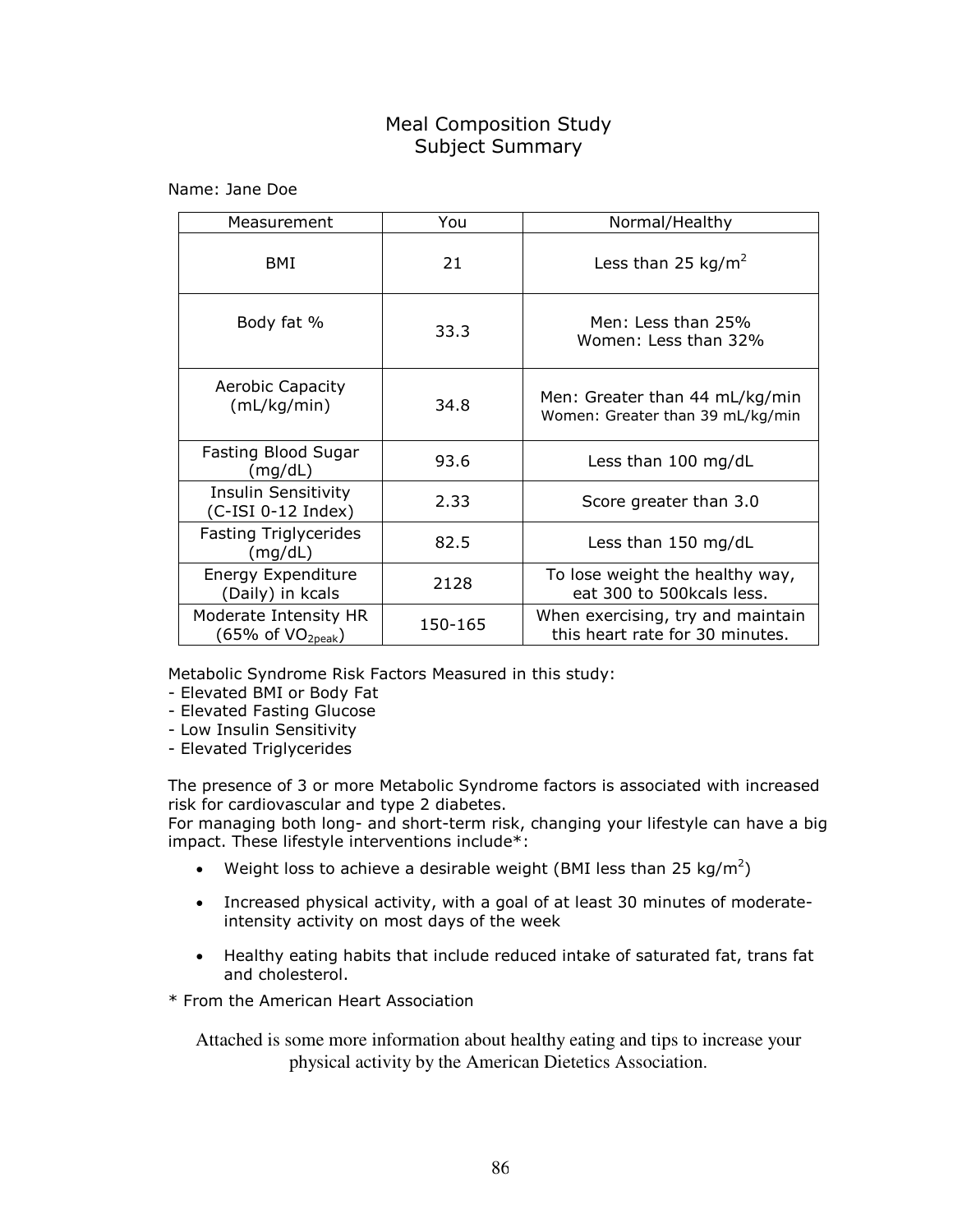### **BIBLIOGRAPHY**

1. **Arciero PJ, Vukovich MD, Holloszy JO, Racette SB and Kohrt WM.** Comparison of short-term diet and exercise on insulin action in individuals with abnormal glucose tolerance. *J.Appl.Physiol.* 86: 6: 1930-1935, 1999.

2. **Assali AR, Ganor A, Beigel Y, Shafer Z, Hershcovici T and Fainaru M.** Insulin resistance in obesity: body-weight or energy balance? *J.Endocrinol.* 171: 2: 293-298, 2001.

3. **Ben-Ezra V, Jankowski C, Kendrick K and Nichols D.** Effect of intensity and energy expenditure on postexercise insulin responses in women. *J.Appl.Physiol.* 79: 6: 2029-2034, 1995.

4. **Bergman RN, Finegood DT and Ader M.** Assessment of insulin sensitivity in vivo. *Endocr.Rev.* 6: 1: 45-86, 1985.

5. **Black SE, Mitchell E, Freedson PS, Chipkin SR and Braun B.** Improved insulin action following short-term exercise training: role of energy and carbohydrate balance. *J.Appl.Physiol.* 99: 6: 2285-2293, 2005.

6. **Blair SN, LaMonte MJ and Nichaman MZ.** The evolution of physical activity recommendations: how much is enough? *Am.J.Clin.Nutr.* 79: 5: 913S-920S, 2004.

7. **Bogardus C, Thuillez P, Ravussin E, Vasquez B, Narimiga M and Azhar S.**  Effect of muscle glycogen depletion on in vivo insulin action in man. *J.Clin.Invest.* 72: 5: 1605-1610, 1983.

8. **Braun B, Zimmermann MB and Kretchmer N.** Effects of exercise intensity on insulin sensitivity in women with non-insulin-dependent diabetes mellitus. *J.Appl.Physiol.* 78: 1: 300-306, 1995.

9. **Bruce CR, Thrush AB, Mertz VA, Bezaire V, Chabowski A, Heigenhauser GJ**  and Dyck DJ. Endurance training in obese humans improves glucose tolerance and mitochondrial fatty acid oxidation and alters muscle lipid content. *Am.J.Physiol.Endocrinol.Metab.* 291: 1: E99-E107, 2006.

10. **Burstein R, Epstein Y, Shapiro Y, Charuzi I and Karnieli E.** Effect of an acute bout of exercise on glucose disposal in human obesity. *J.Appl.Physiol.* 69: 1: 299-304, 1990.

11. **Cartee GD, Young DA, Sleeper MD, Zierath J, Wallberg-Henriksson H and Holloszy JO.** Prolonged increase in insulin-stimulated glucose transport in muscle after exercise. *Am.J.Physiol.* 256: 4 Pt 1: E494-9, 1989.

12. **Christ-Roberts CY, Pratipanawatr T, Pratipanawatr W, Berria R, Belfort R, Kashyap S and Mandarino LJ.** Exercise training increases glycogen synthase activity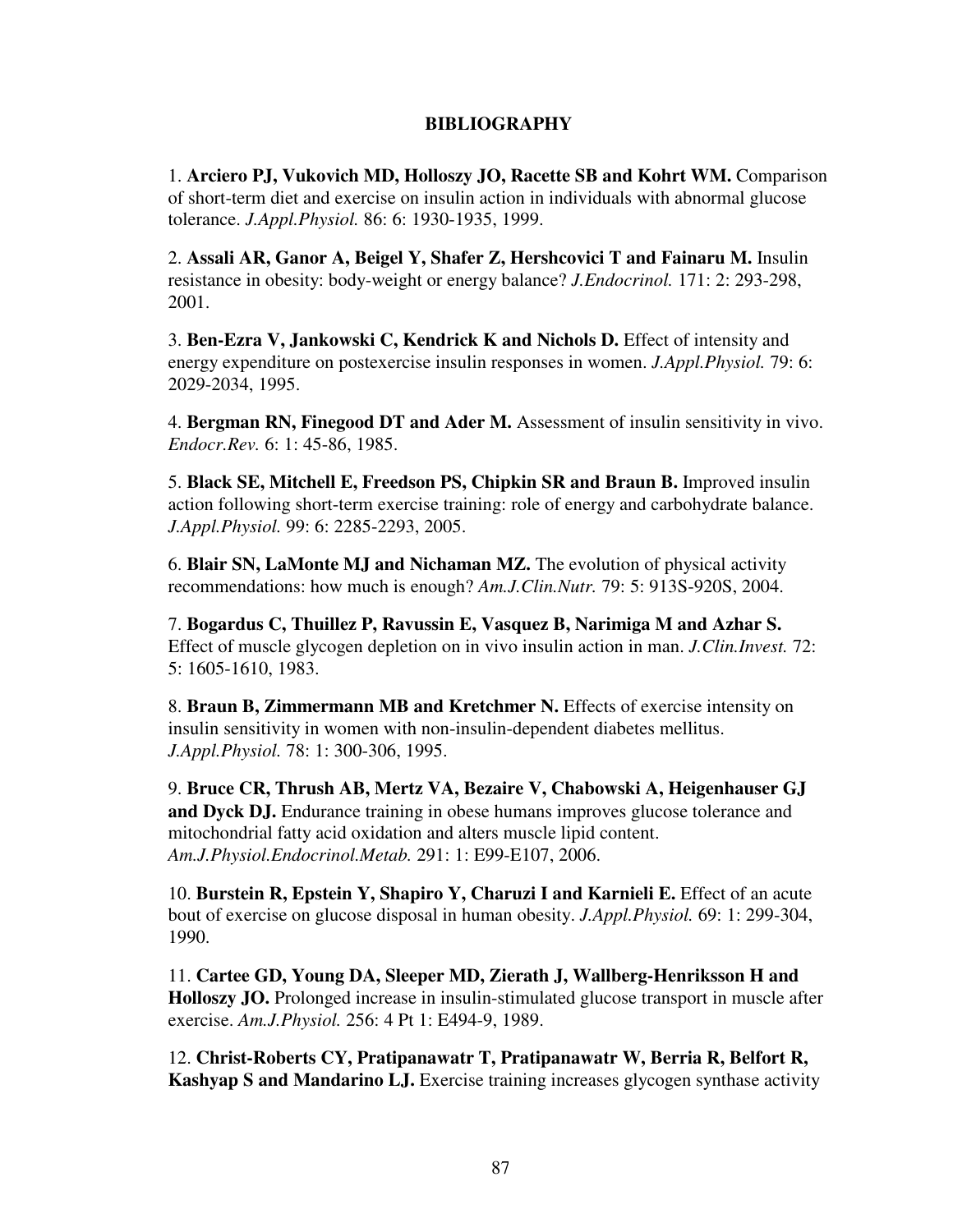and GLUT4 expression but not insulin signaling in overweight nondiabetic and type 2 diabetic subjects. *Metabolism* 53: 9: 1233-1242, 2004.

13. **Costill DL, Bowers R, Branam G and Sparks K.** Muscle glycogen utilization during prolonged exercise on successive days. *J.Appl.Physiol.* 31: 6: 834-838, 1971.

14. **Costill DL, Sherman WM, Fink WJ, Maresh C, Witten M and Miller JM.** The role of dietary carbohydrates in muscle glycogen resynthesis after strenuous running. *Am.J.Clin.Nutr.* 34: 9: 1831-1836, 1981.

15. **Cutler DL, Gray CG, Park SW, Hickman MG, Bell JM and Kolterman OG.**  Low-carbohydrate diet alters intracellular glucose metabolism but not overall glucose disposal in exercise-trained subjects. *Metabolism* 44: 10: 1264-1270, 1995.

16. **DeFronzo RA, Ferrannini E, Sato Y, Felig P and Wahren J.** Synergistic interaction between exercise and insulin on peripheral glucose uptake. *J.Clin.Invest.* 68: 6: 1468-1474, 1981.

17. **DeFronzo RA, Jacot E, Jequier E, Maeder E, Wahren J and Felber JP.** The effect of insulin on the disposal of intravenous glucose. Results from indirect calorimetry and hepatic and femoral venous catheterization. *Diabetes* 30: 12: 1000- 1007, 1981.

18. **Dela F, Larsen JJ, Mikines KJ, Ploug T, Petersen LN and Galbo H.** Insulinstimulated muscle glucose clearance in patients with NIDDM. Effects of one-legged physical training. *Diabetes* 44: 9: 1010-1020, 1995.

19. **Delaney MF.** Strategies for the prevention and treatment of osteoporosis during early postmenopause. *Am.J.Obstet.Gynecol.* 194: 2 Suppl: S12-23, 2006.

20. **Derave W, Hansen BF, Lund S, Kristiansen S and Richter EA.** Muscle glycogen content affects insulin-stimulated glucose transport and protein kinase B activity. *Am.J.Physiol.Endocrinol.Metab.* 279: 5: E947-55, 2000.

21. **Derave W, Lund S, Holman GD, Wojtaszewski J, Pedersen O and Richter EA.**  Contraction-stimulated muscle glucose transport and GLUT-4 surface content are dependent on glycogen content. *Am.J.Physiol.* 277: 6 Pt 1: E1103-10, 1999.

22. **Devlin JT, Hirshman M, Horton ED and Horton ES.** Enhanced peripheral and splanchnic insulin sensitivity in NIDDM men after single bout of exercise. *Diabetes* 36: 4: 434-439, 1987.

23. **Devlin JT and Horton ES.** Effects of prior high-intensity exercise on glucose metabolism in normal and insulin-resistant men. *Diabetes* 34: 10: 973-979, 1985.

24. **Drucker DJ.** Enhancing the action of incretin hormones: a new whey forward? *Endocrinology* 147: 7: 3171-3172, 2006.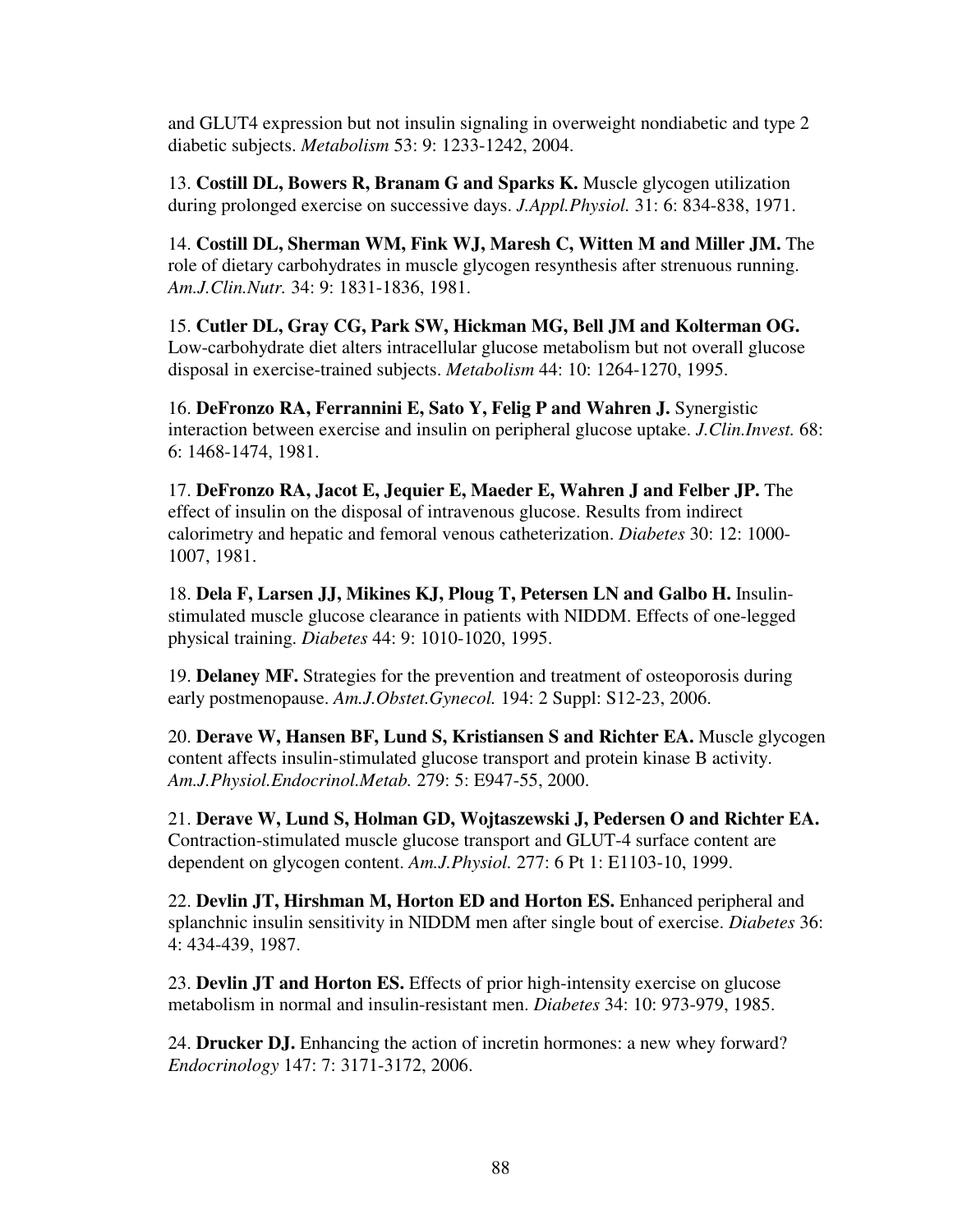25. **Ercan N, Nuttall FQ, Gannon MC, Redmon JB and Sheridan KJ.** Effects of glucose, galactose, and lactose ingestion on the plasma glucose and insulin response in persons with non-insulin-dependent diabetes mellitus. *Metabolism* 42: 12: 1560-1567, 1993.

26. **Eriksson J, Koranyi L, Bourey R, Schalin-Jantti C, Widen E, Mueckler M, Permutt AM and Groop LC.** Insulin resistance in type 2 (non-insulin-dependent) diabetic patients and their relatives is not associated with a defect in the expression of the insulin-responsive glucose transporter (GLUT-4) gene in human skeletal muscle. *Diabetologia* 35: 2: 143-147, 1992.

27. **Flatt JP.** Integration of the overall response to exercise. *Int.J.Obes.Relat.Metab.Disord.* 19 Suppl 4: S31-40, 1995.

28. **Fox AK, Kaufman AE and Horowitz JF.** Adding fat calories to meals after exercise does not alter glucose tolerance. *J.Appl.Physiol.* 97: 1: 11-16, 2004.

29. **Fung TT, Rimm EB, Spiegelman D, Rifai N, Tofler GH, Willett WC and Hu FB.** Association between dietary patterns and plasma biomarkers of obesity and cardiovascular disease risk. *Am.J.Clin.Nutr.* 73: 1: 61-67, 2001.

30. **Garcia-Roves PM, Han DH, Song Z, Jones TE, Hucker KA and Holloszy JO.**  Prevention of glycogen supercompensation prolongs the increase in muscle GLUT4 after exercise. *Am.J.Physiol.Endocrinol.Metab.* 285: 4: E729-36, 2003.

31. **Garetto LP, Richter EA, Goodman MN and Ruderman NB.** Enhanced muscle glucose metabolism after exercise in the rat: the two phases. *Am.J.Physiol.* 246: 6 Pt 1: E471-5, 1984.

32. **Gerson LS and Braun B.** Effect of high cardiorespiratory fitness and high body fat on insulin resistance. *Med.Sci.Sports Exerc.* 38: 10: 1709-1715, 2006.

33. **Goodpaster BH, Thaete FL, Simoneau JA and Kelley DE.** Subcutaneous abdominal fat and thigh muscle composition predict insulin sensitivity independently of visceral fat. *Diabetes* 46: 10: 1579-1585, 1997.

34. **Haffner SM, Stern MP, Hazuda HP, Mitchell BD, Patterson JK and Ferrannini E.** Parental history of diabetes is associated with increased cardiovascular risk factors. *Arteriosclerosis* 9: 6: 928-933, 1989.

35. **HALES CN and RANDLE PJ.** Effects of low-carbohydrate diet and diabetes mellitus on plasma concentrations of glucose, non-esterified fatty acid, and insulin during oral glucose-tolerance tests. *Lancet* 1: 790-794, 1963.

36. **Hansen PA, Han DH, Marshall BA, Nolte LA, Chen MM, Mueckler M and Holloszy JO.** A high fat diet impairs stimulation of glucose transport in muscle. Functional evaluation of potential mechanisms. *J.Biol.Chem.* 273: 40: 26157-26163, 1998.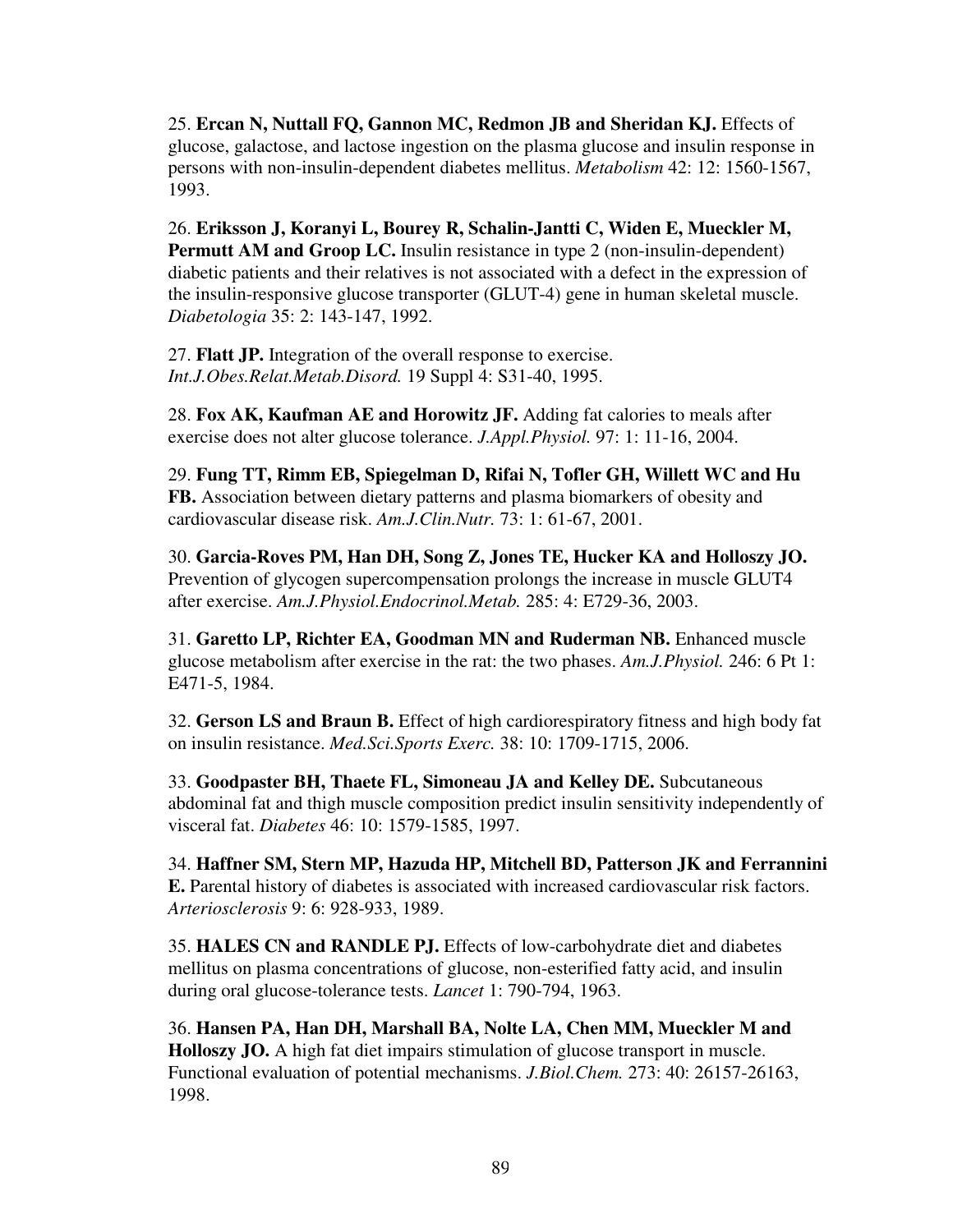37. **Harris MI, Flegal KM, Cowie CC, Eberhardt MS, Goldstein DE, Little RR, Wiedmeyer HM and Byrd-Holt DD.** Prevalence of diabetes, impaired fasting glucose, and impaired glucose tolerance in U.S. adults. The Third National Health and Nutrition Examination Survey, 1988-1994. *Diabetes Care* 21: 4: 518-524, 1998.

38. **Hasson RE, Freedson PS and Braun B.** Postexercise insulin action in African-American women. *J.Natl.Med.Assoc.* 98: 11: 1832-1839, 2006.

39. **Hawley JA, Schabort EJ, Noakes TD and Dennis SC.** Carbohydrate-loading and exercise performance. An update. *Sports Med.* 24: 2: 73-81, 1997.

40. **Hayashi T, Wojtaszewski JF and Goodyear LJ.** Exercise regulation of glucose transport in skeletal muscle. *Am.J.Physiol.* 273: 6 Pt 1: E1039-51, 1997.

41. **Hayashi Y, Nagasaka S, Takahashi N, Kusaka I, Ishibashi S, Numao S, Lee DJ, Taki Y, Ogata H, Tokuyama K and Tanaka K.** A single bout of exercise at higher intensity enhances glucose effectiveness in sedentary men. *J.Clin.Endocrinol.Metab.* 90: 7: 4035-4040, 2005.

42. **Hoffman MD and Hoffman DR.** Does aerobic exercise improve pain perception and mood? A review of the evidence related to healthy and chronic pain subjects. *Curr.Pain Headache Rep.* 11: 2: 93-97, 2007.

43. **Horowitz JF, Kaufman AE, Fox AK and Harber MP.** Energy deficit without reducing dietary carbohydrate alters resting carbohydrate oxidation and fatty acid availability. *J.Appl.Physiol.* 2004.

44. **Ivy JL, Katz AL, Cutler CL, Sherman WM and Coyle EF.** Muscle glycogen synthesis after exercise: effect of time of carbohydrate ingestion. *J.Appl.Physiol.* 64: 4: 1480-1485, 1988.

45. **Ivy JL, Lee MC, Brozinick JT,Jr and Reed MJ.** Muscle glycogen storage after different amounts of carbohydrate ingestion. *J.Appl.Physiol.* 65: 5: 2018-2023, 1988.

46. **Ivy JL, Young JC, McLane JA, Fell RD and Holloszy JO.** Exercise training and glucose uptake by skeletal muscle in rats. *J.Appl.Physiol.* 55: 5: 1393-1396, 1983.

47. **Jensen J, Jebens E, Brennesvik EO, Ruzzin J, Soos MA, Engebretsen EM, O'rahilly S and Whitehead JP.** Muscle glycogen inharmoniously regulates glycogen synthase activity, glucose uptake, and proximal insulin signalling. *Am.J.Physiol.Endocrinol.Metab.* 2005.

48. **Kawanaka K, Han DH, Gao J, Nolte LA and Holloszy JO.** Development of glucose-induced insulin resistance in muscle requires protein synthesis. *J.Biol.Chem.*  276: 23: 20101-20107, 2001.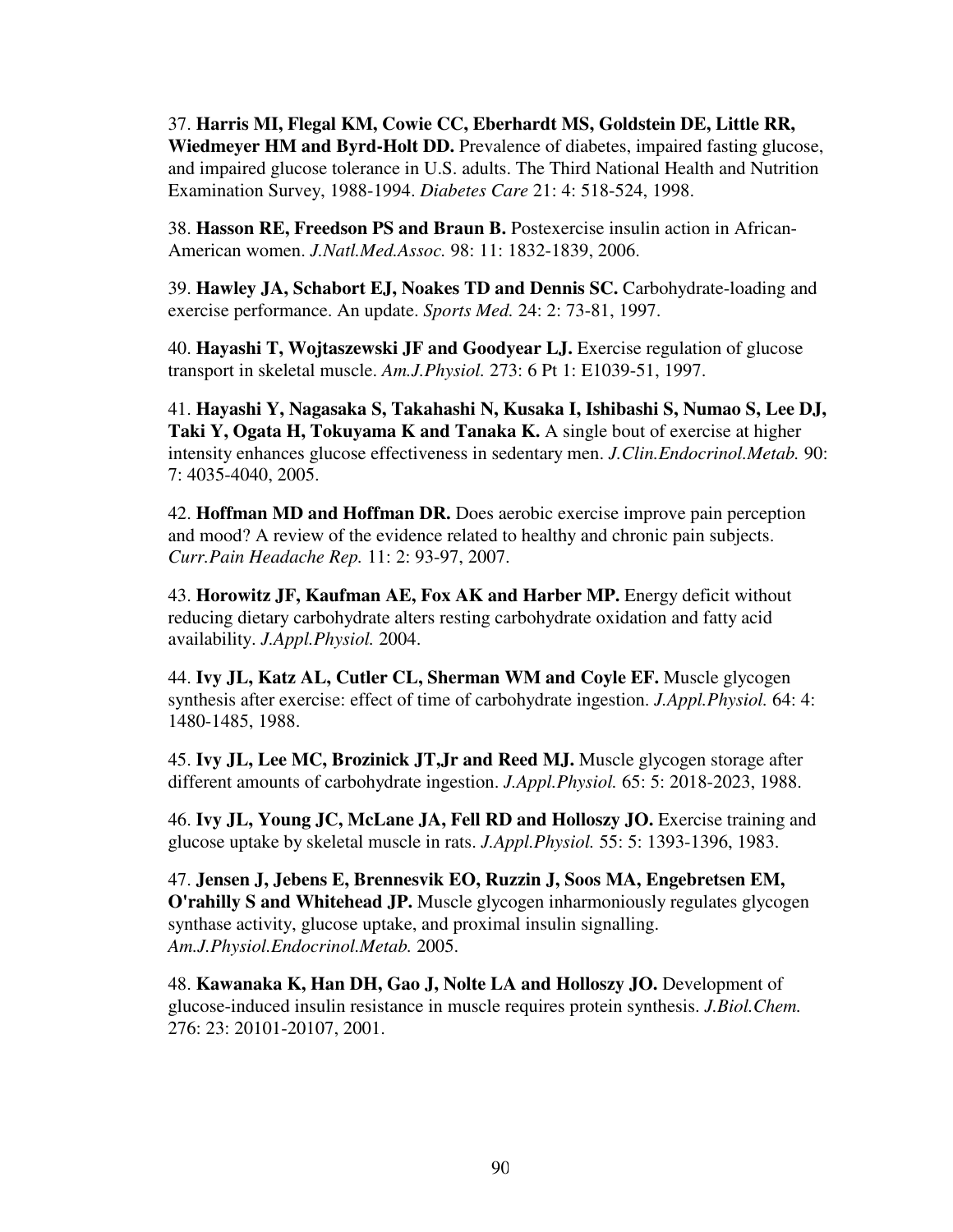49. **Kawanaka K, Nolte LA, Han DH, Hansen PA and Holloszy JO.** Mechanisms underlying impaired GLUT-4 translocation in glycogen-supercompensated muscles of exercised rats. *Am.J.Physiol.Endocrinol.Metab.* 279: 6: E1311-8, 2000.

50. **Kelley DE and Mandarino LJ.** Fuel selection in human skeletal muscle in insulin resistance: a reexamination. *Diabetes* 49: 5: 677-683, 2000.

51. **Kim J, Solis RS, Arias EB and Cartee GD.** Postcontraction insulin sensitivity: relationship with contraction protocol, glycogen concentration, and 5' AMP-activated protein kinase phosphorylation. *J.Appl.Physiol.* 96: 2: 575-583, 2004.

52. **Kimber NE, Heigenhauser GJ, Spriet LL and Dyck DJ.** Skeletal muscle fat and carbohydrate metabolism during recovery from glycogen-depleting exercise in humans. *J.Physiol.* 548: Pt 3: 919-927, 2003.

53. **King DS, Dalsky GP, Staten MA, Clutter WE, Van Houten DR and Holloszy JO.** Insulin action and secretion in endurance-trained and untrained humans. *J.Appl.Physiol.* 63: 6: 2247-2252, 1987.

54. **Kissebah AH, Vydelingum N, Murray R, Evans DJ, Hartz AJ, Kalkhoff RK and Adams PW.** Relation of body fat distribution to metabolic complications of obesity. *J.Clin.Endocrinol.Metab.* 54: 2: 254-260, 1982.

55. **Klein S, Burke LE, Bray GA, Blair S, Allison DB, Pi-Sunyer X, Hong Y, Eckel RH and American Heart Association Council on Nutrition, Physical Activity, and Metabolism.** Clinical implications of obesity with specific focus on cardiovascular disease: a statement for professionals from the American Heart Association Council on Nutrition, Physical Activity, and Metabolism: endorsed by the American College of Cardiology Foundation. *Circulation* 110: 18: 2952-2967, 2004.

56. **Klein S, Fontana L, Young VL, Coggan AR, Kilo C, Patterson BW and Mohammed BS.** Absence of an effect of liposuction on insulin action and risk factors for coronary heart disease. *N.Engl.J.Med.* 350: 25: 2549-2557, 2004.

57. **Knowler WC, Barrett-Connor E, Fowler SE, Hamman RF, Lachin JM, Walker EA, Nathan DM and Diabetes Prevention Program Research Group.** Reduction in the incidence of type 2 diabetes with lifestyle intervention or metformin. *N.Engl.J.Med.*  346: 6: 393-403, 2002.

58. **Krook A, Wallberg-Henriksson H and Zierath JR.** Sending the signal: molecular mechanisms regulating glucose uptake. *Med.Sci.Sports Exerc.* 36: 7: 1212-1217, 2004.

59. **LaMonte MJ, Barlow CE, Jurca R, Kampert JB, Church TS and Blair SN.**  Cardiorespiratory fitness is inversely associated with the incidence of metabolic syndrome: a prospective study of men and women. *Circulation* 112: 4: 505-512, 2005.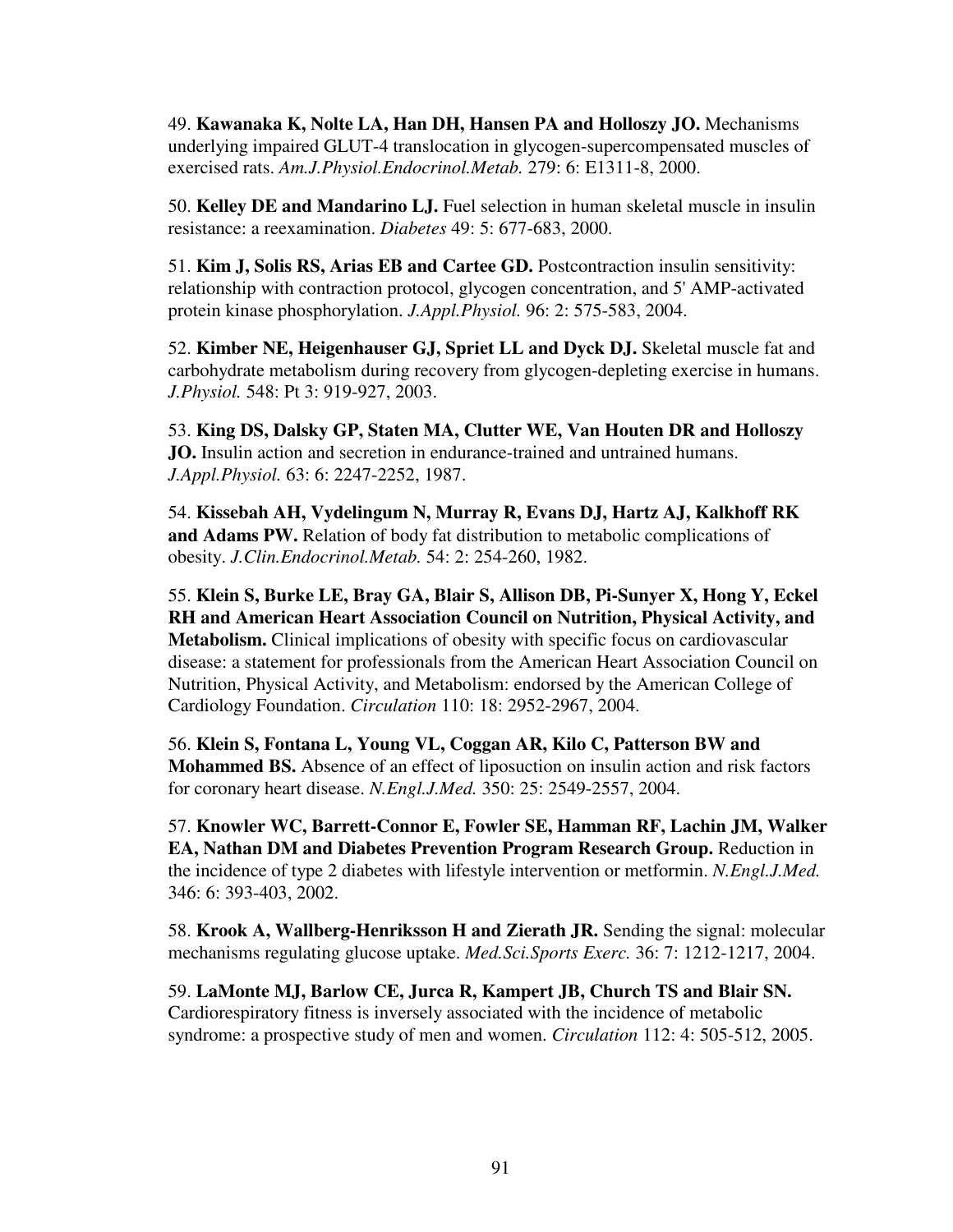60. **Lee S, Kuk JL, Davidson LE, Hudson R, Kilpatrick K, Graham TE and Ross R.** Exercise without weight loss is an effective strategy for obesity reduction in obese individuals with and without Type 2 diabetes. *J.Appl.Physiol.* 99: 3: 1220-1225, 2005.

61. **Lovejoy JC, Windhauser MM, Rood JC and de la Bretonne JA.** Effect of a controlled high-fat versus low-fat diet on insulin sensitivity and leptin levels in African-American and Caucasian women. *Metabolism* 47: 12: 1520-1524, 1998.

62. **Manson JE, Rimm EB, Stampfer MJ, Colditz GA, Willett WC, Krolewski AS, Rosner B, Hennekens CH and Speizer FE.** Physical-Activity and Incidence of Non-Insulin-Dependent Diabetes-Mellitus in Women. *Lancet* 338: 8770: 774-778, 1991.

63. **Matsuda M and DeFronzo RA.** Insulin sensitivity indices obtained from oral glucose tolerance testing: comparison with the euglycemic insulin clamp. *Diabetes Care*  22: 9: 1462-1470, 1999.

64. **McIntosh TS, Davis HM and Matthews DE.** A liquid chromatography-mass spectrometry method to measure stable isotopic tracer enrichments of glycerol and glucose in human serum. *Anal.Biochem.* 300: 2: 163-169, 2002.

65. **Miller TD and Fletcher GF.** Exercise and coronary artery disease prevention. *Cardiologia* 43: 1: 43-51, 1998.

66. **Mokdad AH, Bowman BA, Ford ES, Vinicor F, Marks JS and Koplan JP.** The continuing epidemics of obesity and diabetes in the United States. *JAMA* 286: 10: 1195- 1200, 2001.

67. **Niewoehner CB and Neil B.** Mechanism of delayed hepatic glycogen synthesis after an oral galactose load vs. an oral glucose load in adult rats. *Am.J.Physiol.* 263: 1 Pt 1: E42-9, 1992.

68. **Niewoehner CB, Neil B and Martin T.** Hepatic uptake and metabolism of oral galactose in adult fasted rats. *Am.J.Physiol.* 259: 6 Pt 1: E804-13, 1990.

69. **Pellett PL.** Food energy requirements in humans. *Am.J.Clin.Nutr.* 51: 5: 711-722, 1990.

70. **Peronnet F and Massicotte D.** Table of nonprotein respiratory quotient: an update. *Can.J.Sport Sci.* 16: 1: 23-29, 1991.

71. **Peters SJ, Harris RA, Wu P, Pehleman TL, Heigenhauser GJ and Spriet LL.**  Human skeletal muscle PDH kinase activity and isoform expression during a 3-day high-fat/low-carbohydrate diet. *Am.J.Physiol.Endocrinol.Metab.* 281: 6: E1151-8, 2001.

72. **Pilegaard H, Osada T, Andersen LT, Helge JW, Saltin B and Neufer PD.**  Substrate availability and transcriptional regulation of metabolic genes in human skeletal muscle during recovery from exercise. *Metabolism* 54: 8: 1048-1055, 2005.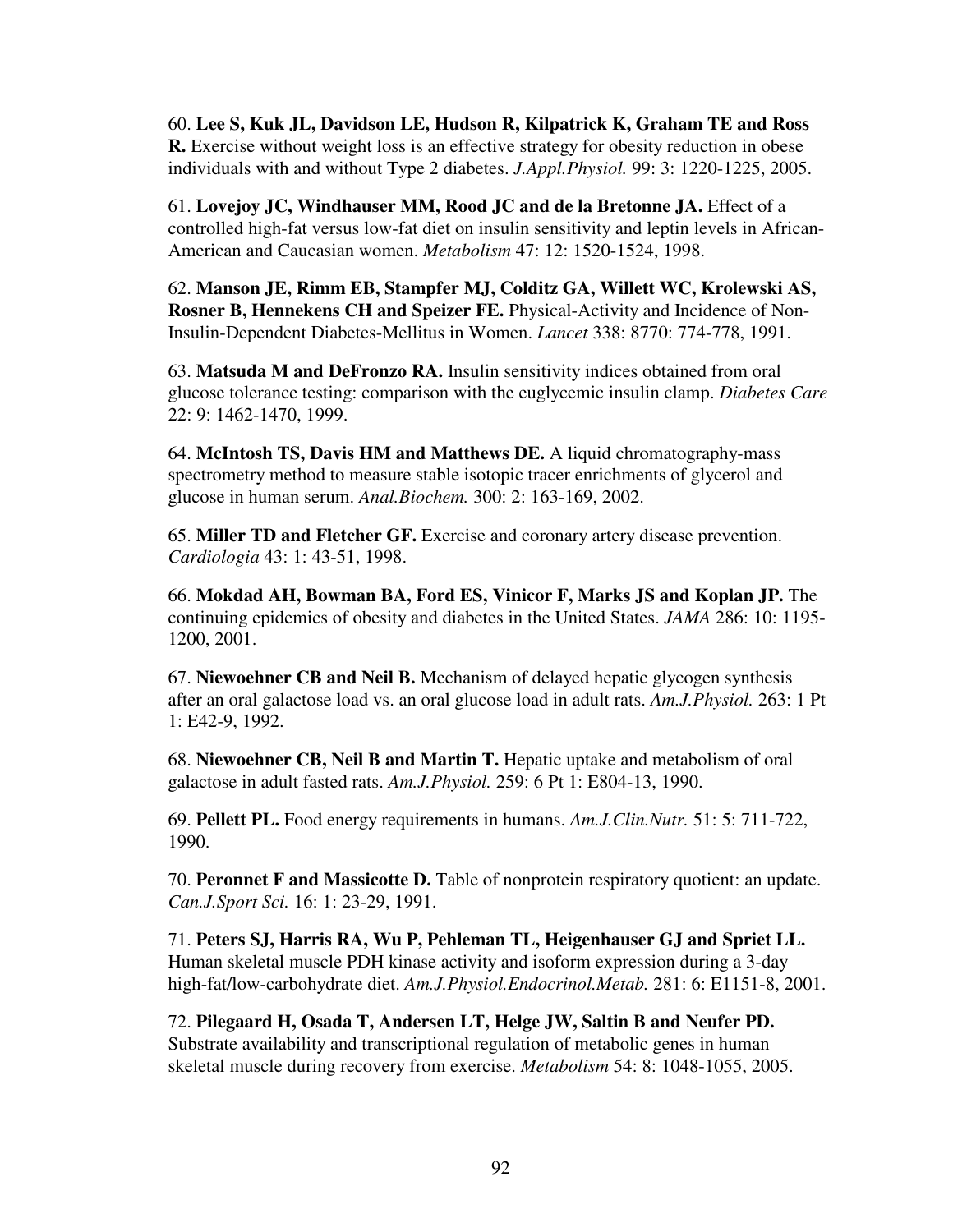73. **Pories WJ, Swanson MS, MacDonald KG, Long SB, Morris PG, Brown BM, Barakat HA, deRamon RA, Israel G and Dolezal JM.** Who would have thought it? An operation proves to be the most effective therapy for adult-onset diabetes mellitus. *Ann.Surg.* 222: 3: 339-50; discussion 350-2, 1995.

74. **RANDLE PJ, GARLAND PB, HALES CN and NEWSHOLME EA.** The glucose fatty-acid cycle. Its role in insulin sensitivity and the metabolic disturbances of diabetes mellitus. *Lancet* 1: 785-789, 1963.

75. **Reaven GM.** Banting lecture 1988. Role of insulin resistance in human disease. *Diabetes* 37: 12: 1595-1607, 1988.

76. **Richter EA, Mikines KJ, Galbo H and Kiens B.** Effect of exercise on insulin action in human skeletal muscle. *J.Appl.Physiol.* 66: 2: 876-885, 1989.

77. **Rogers MA.** Acute effects of exercise on glucose tolerance in non-insulindependent diabetes. *Med.Sci.Sports Exerc.* 21: 4: 362-368, 1989.

78. **Ross R, Janssen I, Dawson J, Kungl AM, Kuk JL, Wong SL, Nguyen-Duy TB,**  Lee S, Kilpatrick K and Hudson R. Exercise-induced reduction in obesity and insulin resistance in women: a randomized controlled trial. *Obes.Res.* 12: 5: 789-798, 2004.

79. **Schenk S, Cook JN, Kaufman AE and Horowitz JF.** Postexercise insulin sensitivity is not impaired after an overnight lipid infusion. *Am.J.Physiol.Endocrinol.Metab.* 288: 3: E519-25, 2005.

80. **Schenk S and Horowitz JF.** Acute exercise increases triglyceride synthesis in skeletal muscle and prevents fatty acid-induced insulin resistance. *J.Clin.Invest.* 117: 6: 1690-1698, 2007.

81. **Schrauwen P, Lichtenbelt WD, Saris WH and Westerterp KR.** Fat balance in obese subjects: role of glycogen stores. *Am.J.Physiol.* 274: 6 Pt 1: E1027-33, 1998.

82. **Schrauwen P, van Marken Lichtenbelt WD, Saris WH and Westerterp KR.**  Role of glycogen-lowering exercise in the change of fat oxidation in response to a highfat diet. *Am.J.Physiol.* 273: 3 Pt 1: E623-9, 1997.

83. **Segal KR, Edano A, Abalos A, Albu J, Blando L, Tomas MB and Pi-Sunyer FX.** Effect of exercise training on insulin sensitivity and glucose metabolism in lean, obese, and diabetic men. *J.Appl.Physiol.* 71: 6: 2402-2411, 1991.

84. **Sparti A and Decombaz J.** Effect of diet on glucose tolerance 36 hours after glycogen-depleting exercise. *Eur.J.Clin.Nutr.* 46: 6: 377-385, 1992.

85. **Staudacher HM, Carey AL, Cummings NK, Hawley JA and Burke LM.** Shortterm high-fat diet alters substrate utilization during exercise but not glucose tolerance in highly trained athletes. *Int.J.Sport Nutr.Exerc.Metab.* 11: 3: 273-286, 2001.